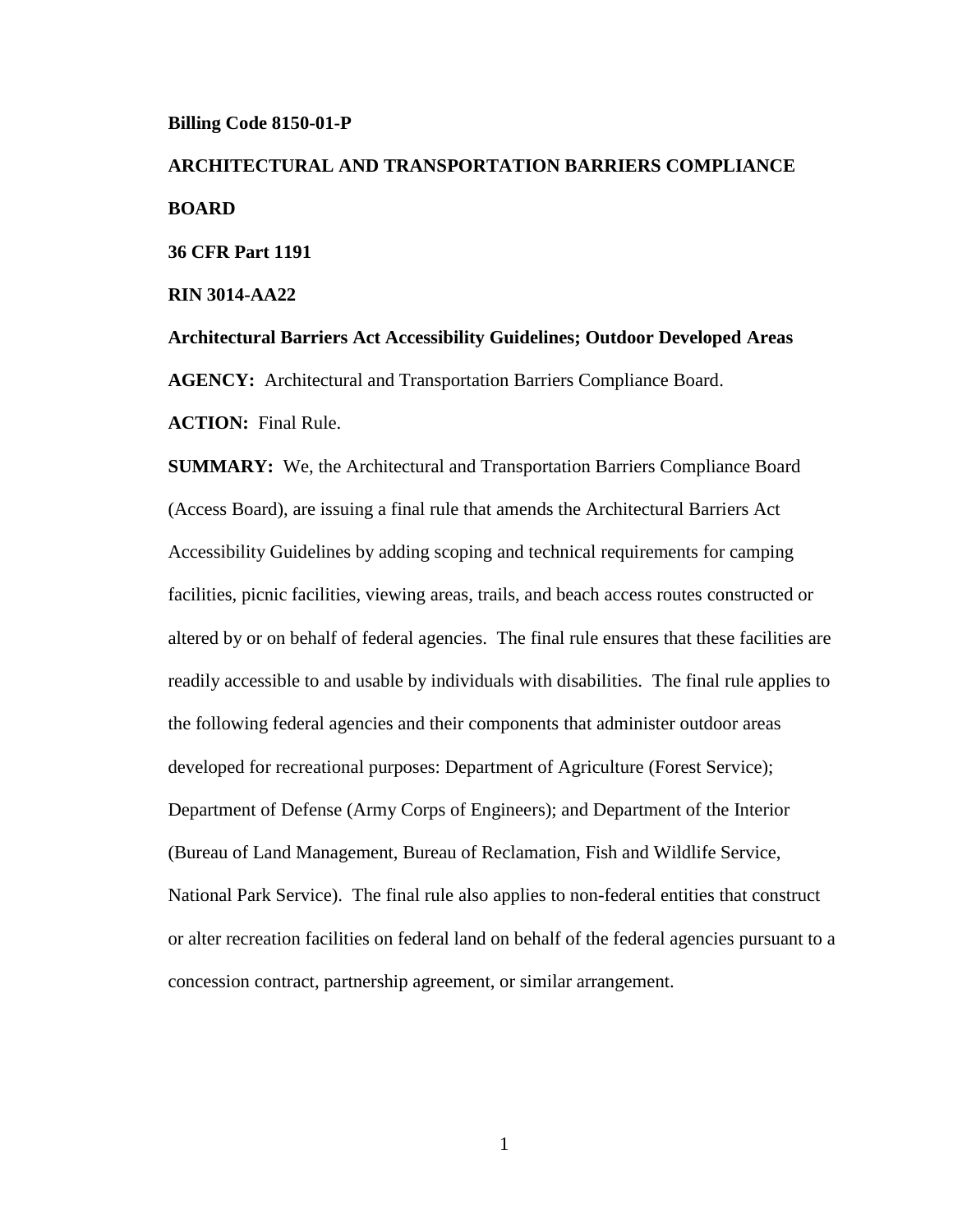**DATES:** The final rule is effective November 25, 2013. The incorporation of certain publications listed in the guidelines is approved by the Director of the Federal Register as of September 21, 2004.

# **FOR FURTHER INFORMATION CONTACT:** William Botten, Access Board, 1331

F Street, NW., Suite 1000, Washington, DC 20004–1111. Telephone: (202) 272–0014 (voice) or (202) 272–0082 (TTY). E-mail address: [botten@access-board.gov.](mailto:botten@access-board.gov)

# **SUPPLEMENTARY INFORMATION:**

## **Table of Contents for Preamble**

- 1. New Format for Guidelines
- 2. Executive Summary
- 3. Statutory and Regulatory Background
- 4. Changes Made to the Proposed Rule
- 5. Discussion of Scoping and Technical Requirements
- 6. Regulatory Analyses

In this preamble, "we," "our" and "us" refer to the Architectural and

Transportation Barriers Compliance Board (Access Board).

# **1. New Format for Guidelines**

This final rule amends the Architectural Barriers Act Accessibility Guidelines, which were published in the Federal Register on July 23, 2004 (69 FR 44151) and are codified in Appendices C and D to 36 CFR part 1191. The guidelines were published as "camera ready" copy (i.e., images) in 2004 because they included figures after certain sections to illustrate technical requirements in the sections. Since it is not possible to amend the guidelines as published in 2004, we submitted the guidelines, as amended by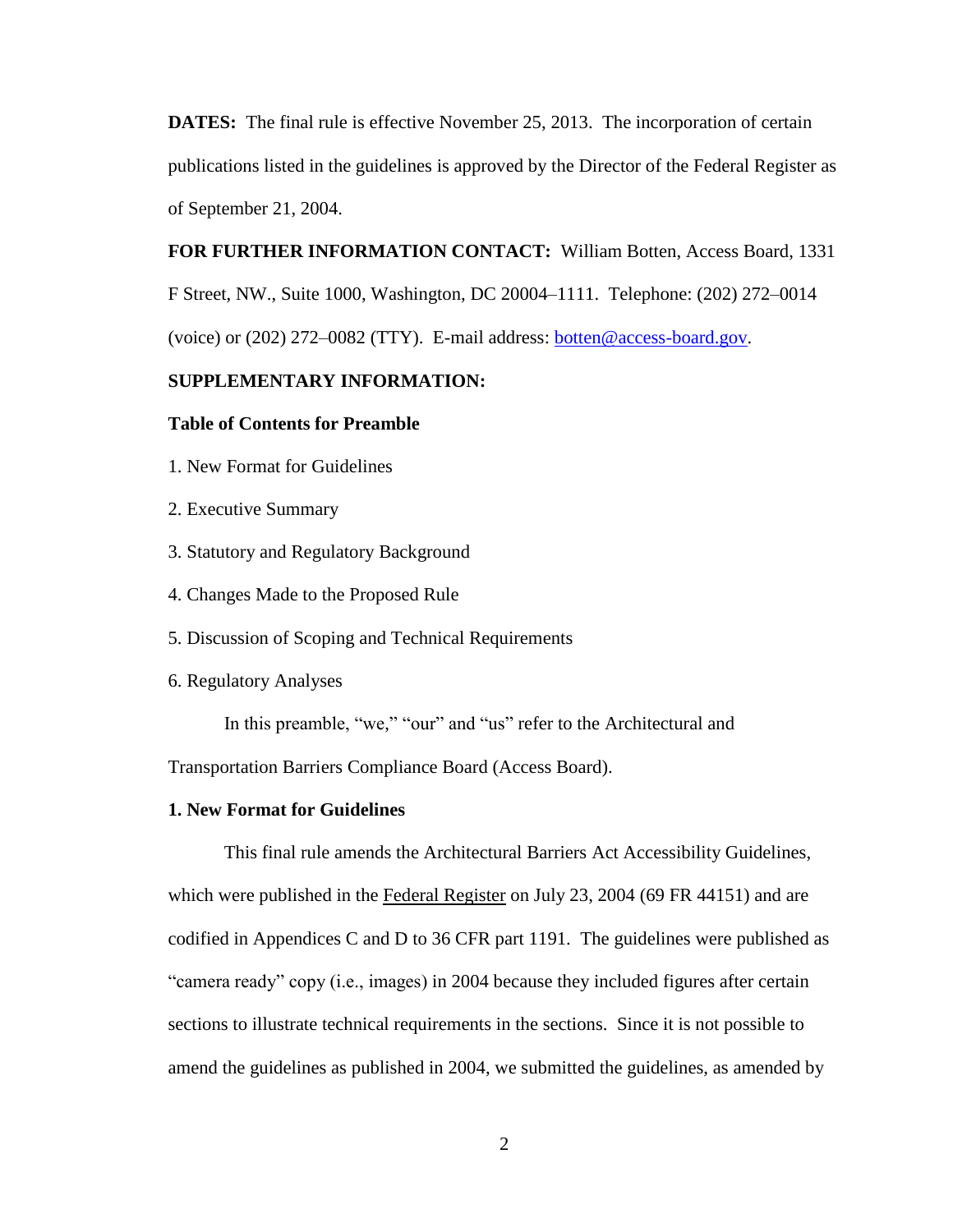the final rule, to the Federal Register as a Word document without figures, except for four mandatory symbols included at the end of Appendix  $D<sup>1</sup>$ . The scoping requirements for the Americans with Disabilities Act Accessibility Guidelines in Appendix B are not changed. We did not include advisory sections that previously appeared in Appendices B, C, and D because they provide guidance only and do not contain mandatory requirements. We removed the List of Figures and Index in Appendix E because it did not contain regulatory material. We added notes to paragraphs (a) and (b) of section 1191.1 that reference the accessibility standards adopted by the Department of Justice and Department of Defense. Advisory sections and figures are included in the documents on our webpage at: [www.access-board.gov](http://www.access-board.gov/).

# **2. Executive Summary**

#### Legal Authority and Purpose

The Architectural Barriers Act requires facilities constructed or altered by or on behalf of federal agencies to be readily accessible to and usable by individuals with disabilities. Certain agencies are required to adopt accessibility standards for the design, construction, and alteration of facilities covered by the Architectural Barriers Act.<sup>2</sup> We are required by section 502 of the Rehabilitation Act to establish and maintain minimum guidelines and requirements for the accessibility standards adopted the federal agencies. We are issuing the final rule pursuant to this authority. The final rule amends the Architectural Barriers Act Accessibility Guidelines that we issued in 2004 to address

<sup>&</sup>lt;sup>1</sup> The four mandatory symbols are the: symbols to identify elevator control buttons (Figure 407.4.7.13); International Symbol of Accessibility (Figure 703.7.2.1); International Symbol of TTY (Figure 703.7.2.2); and International Symbol of Access for Hearing Loss (Figure 703.7.2.4).

 $2^2$  The Architectural Barriers Act requires the following agencies to adopt accessibility standards: Department of Defense and United States Postal Service for their facilities; Department of Housing and Urban Development for residential facilities; and General Services Administration for all other facilities.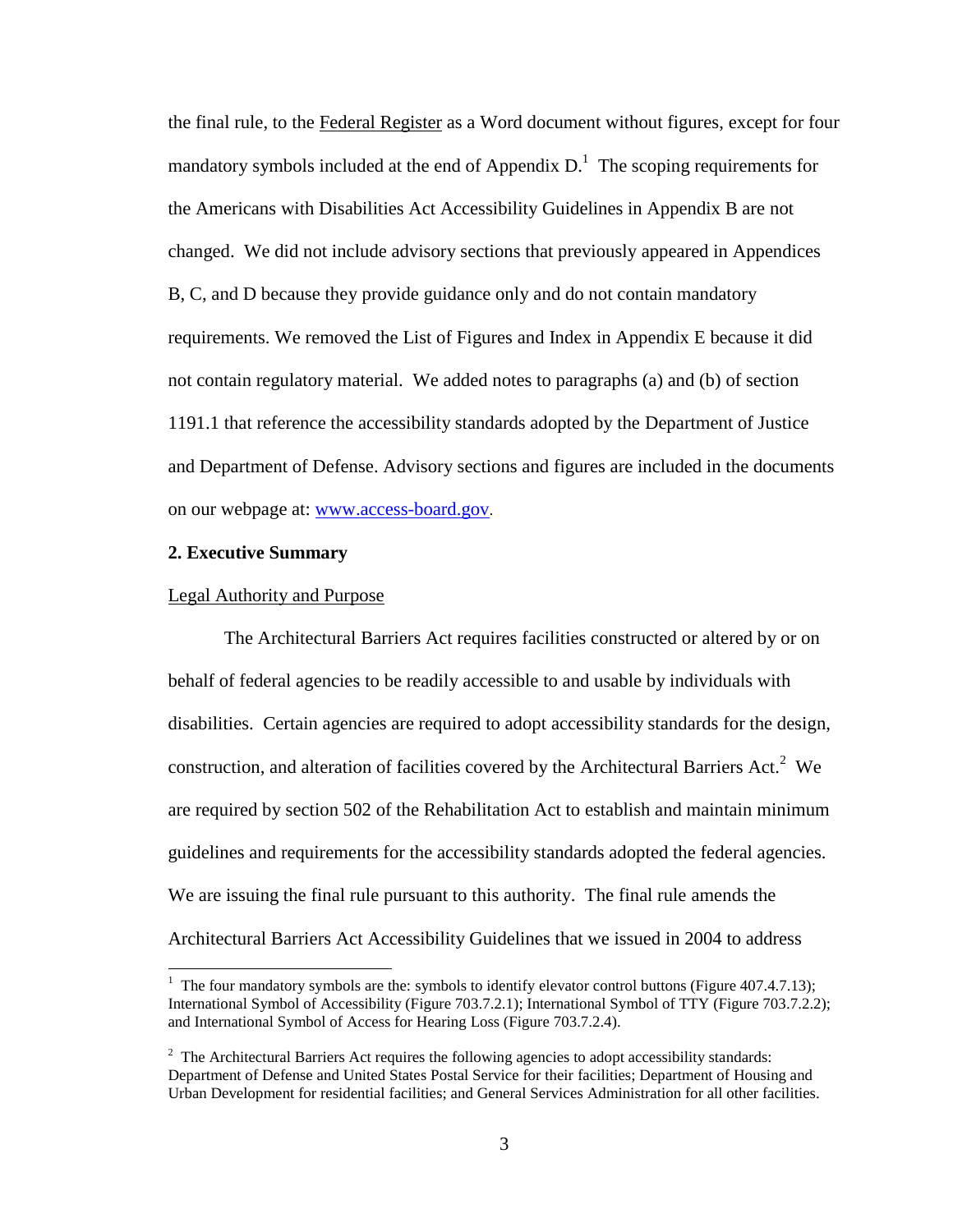camping facilities, picnic facilities, viewing areas, trails, and beach access routes constructed or altered by or behalf of federal agencies.

# Summary of Major Provisions

The final rule applies to the following federal agencies and their components that administer outdoor areas developed for recreational purposes: Department of Agriculture (Forest Service); Department of Defense (Army Corps of Engineers); and Department of the Interior (Bureau of Land Management, Bureau of Reclamation, Fish and Wildlife Service, National Park Service). The final rule also applies to non-federal entities that construct or alter recreation facilities on federal land on behalf of the federal agencies pursuant to a concession contract, partnership agreement, or similar arrangement.

The final rule adds scoping and technical requirements for the design, construction, and alteration of camping facilities, picnic facilities, viewing areas, trails, and beach access routes to the Architectural Barriers Act Accessibility Guidelines. The scoping requirements address the following outdoor constructed features provided at these facilities: picnic tables, fire rings, grills, fireplaces, wood stoves, trash and recycling receptacles, water hydrants, utility and sewage hookups, outdoor rinsing showers, benches, and viewing scopes. The scoping requirements also address the following elements provided in camping units with mobility features: parking spaces for recreational vehicles and other vehicles; tent pads and tent platforms; and camp shelters. The scoping requirements added by the final rule are summarized in Table 1.

| Table 1. Scoping Requirements Added by Final Rule               |                                                                                                                                                                         |  |
|-----------------------------------------------------------------|-------------------------------------------------------------------------------------------------------------------------------------------------------------------------|--|
| <b>F244 Camping Facilities</b><br><b>F245 Picnic Facilities</b> | Requires minimum number of camping units and picnic units<br>to provide mobility features based on total number of units<br>provided in the camping or picnic facility. |  |
|                                                                 | Requires camping units and picnic units with mobility                                                                                                                   |  |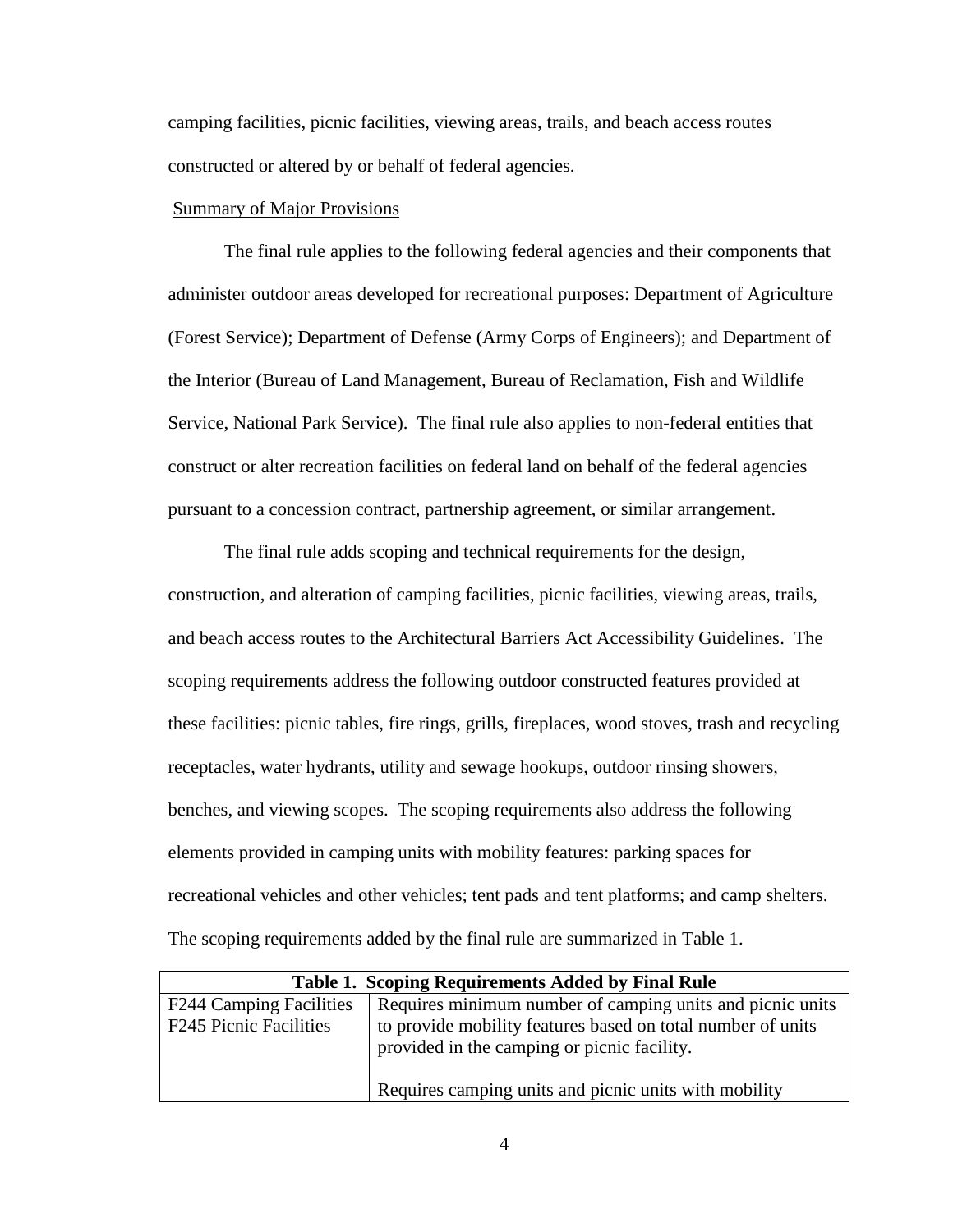|                                        | features to provide choices of units comparable to, and                                                                                                                                                                                                                                                                                                                                                                      |
|----------------------------------------|------------------------------------------------------------------------------------------------------------------------------------------------------------------------------------------------------------------------------------------------------------------------------------------------------------------------------------------------------------------------------------------------------------------------------|
|                                        | integrated with, those available to others.                                                                                                                                                                                                                                                                                                                                                                                  |
|                                        | Requires at least one of each type of outdoor constructed<br>features and other elements provided within camping units<br>and picnic units with mobility features to comply with the<br>applicable technical requirements. Where more than one of<br>the same type of outdoor constructed feature or element is<br>provided, requires at least two of the same type to comply<br>with the applicable technical requirements. |
|                                        | Requires at least 20 percent of each type of outdoor<br>constructed features provided at each location in common use<br>and public use areas serving camping units and picnic units<br>with mobility features to comply with the applicable<br>technical requirements.                                                                                                                                                       |
|                                        | Requires outdoor recreation access routes to connect:<br>Accessible elements, spaces, and facilities provided<br>within camping units and picnic units with mobility<br>features;                                                                                                                                                                                                                                            |
|                                        | Camping units and picnic units with mobility features<br>to common use and public use areas serving the units;<br>Accessible elements, spaces, and facilities provided<br>within common use and public use areas serving<br>camping units and picnic units with mobility features;<br>and                                                                                                                                    |
|                                        | Camping units and picnic units with mobility features<br>to an accessible route serving adjacent recreation<br>facilities, where a circulation path connects camping<br>and picnic facilities and adjacent recreation facilities.                                                                                                                                                                                            |
| F246 Viewing Areas                     | Requires each distinct viewing location and at least 20<br>percent of outdoor constructed features within viewing areas<br>to comply with the applicable technical requirements.                                                                                                                                                                                                                                             |
|                                        | Requires outdoor recreation access routes to connect<br>accessible parking spaces or other arrival points serving the<br>viewing area with accessible elements, spaces, and facilities<br>provided within the viewing area.                                                                                                                                                                                                  |
| F216.13 Trailhead Signs<br>F247 Trails | Requires new trail information signs provided at trailheads on<br>newly constructed and altered trails designed for use by<br>hikers or pedestrians to comply with the applicable technical<br>requirements for trailhead signs.                                                                                                                                                                                             |
|                                        | Requires trails designed for use by hikers and pedestrians to<br>comply with the applicable technical requirements for trails                                                                                                                                                                                                                                                                                                |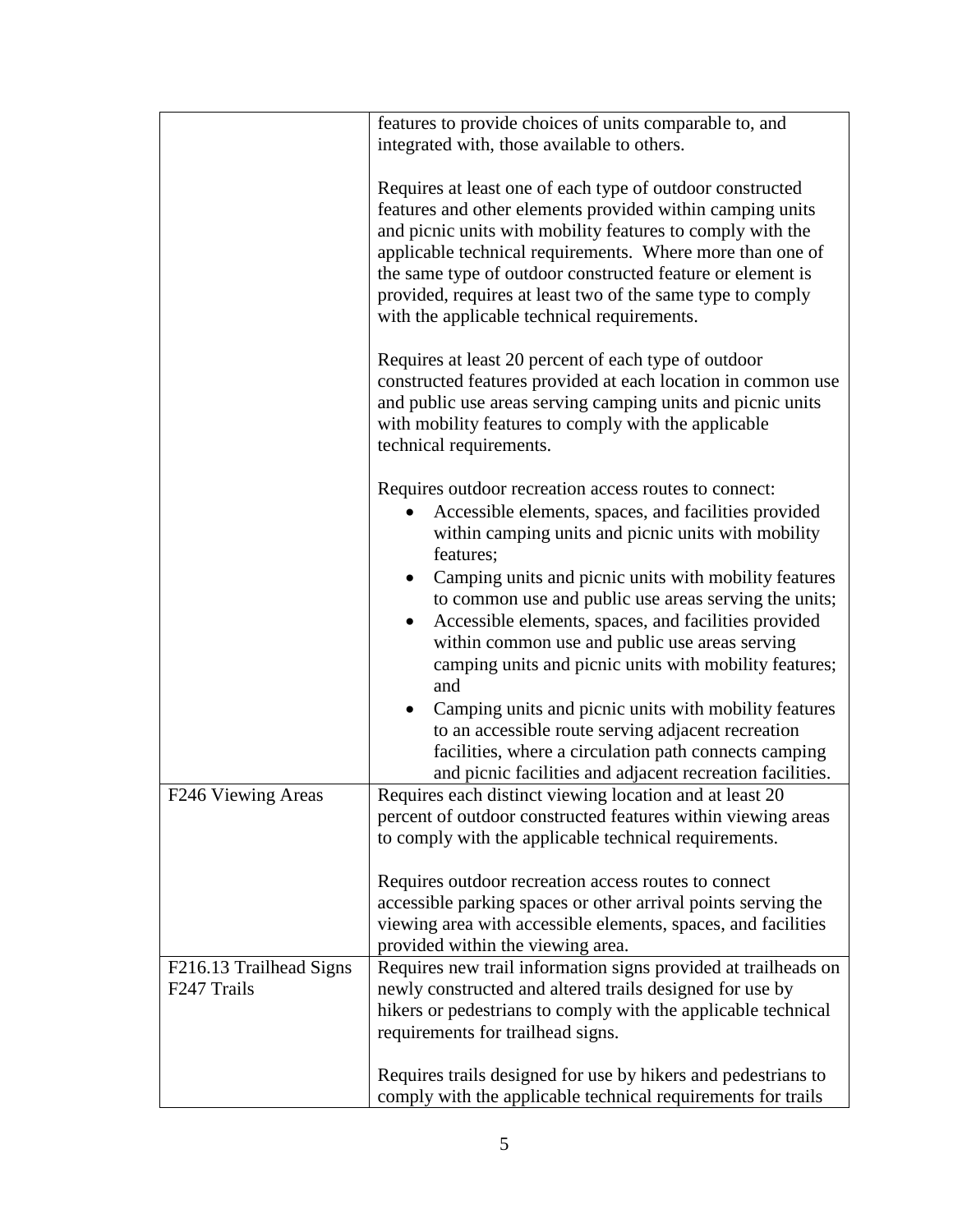|                             | where the trail directly connects to a trailhead or another trail<br>that substantially meets the applicable technical requirements<br>for trails.                                                                                                                                                                                                |
|-----------------------------|---------------------------------------------------------------------------------------------------------------------------------------------------------------------------------------------------------------------------------------------------------------------------------------------------------------------------------------------------|
|                             | Requires existing trails to comply with the applicable<br>technical requirements for trails where the original design,<br>function, or purpose of the trail is changed and the altered<br>portion of the trail directly connects to a trailhead or another<br>trail that substantially meets the applicable technical<br>requirements for trails. |
|                             | Requires camping facilities, picnic facilities, and viewing<br>areas provided on trails to comply with the applicable<br>scoping requirements in F244, F245, and F246, except for<br>outdoor recreation access routes.                                                                                                                            |
|                             | Requires at least 20 percent of outdoor constructed features<br>provided at trailheads and at each location on trails, other<br>than at facilities provided on trails, to comply with the<br>applicable technical requirements.                                                                                                                   |
|                             | Requires outdoor recreation access routes to connect<br>accessible parking spaces or other arrival points serving a<br>trailhead to the starting point of the trail and accessible<br>elements, spaces, and facilities provided within the trailhead.                                                                                             |
| F248 Beach Access<br>Routes | Requires at least one permanent or removable beach access<br>route to be provided for each 1/2 mile of beach shoreline<br>administered or managed by an entity where:                                                                                                                                                                             |
|                             | Circulation paths, parking facilities, toilet facilities, or<br>bathing facilities serving the beach are constructed or<br>altered; or                                                                                                                                                                                                            |
|                             | A beach nourishment project is undertaken.<br>$\bullet$                                                                                                                                                                                                                                                                                           |
|                             | Not more than 20 percent of the costs of constructing or<br>altering facilities serving the beach or a beach nourishment<br>project are required to be expended on beach access routes.                                                                                                                                                           |

The technical requirements establish design criteria for outdoor constructed features; parking spaces within camping units and picnic units with mobility features; pull-up spaces for recreational vehicles at dump stations; tent pads and tent platforms; camp shelters; viewing areas; outdoor recreation access routes; trails; and beach access routes. The final rule permits exceptions to specific provisions in the technical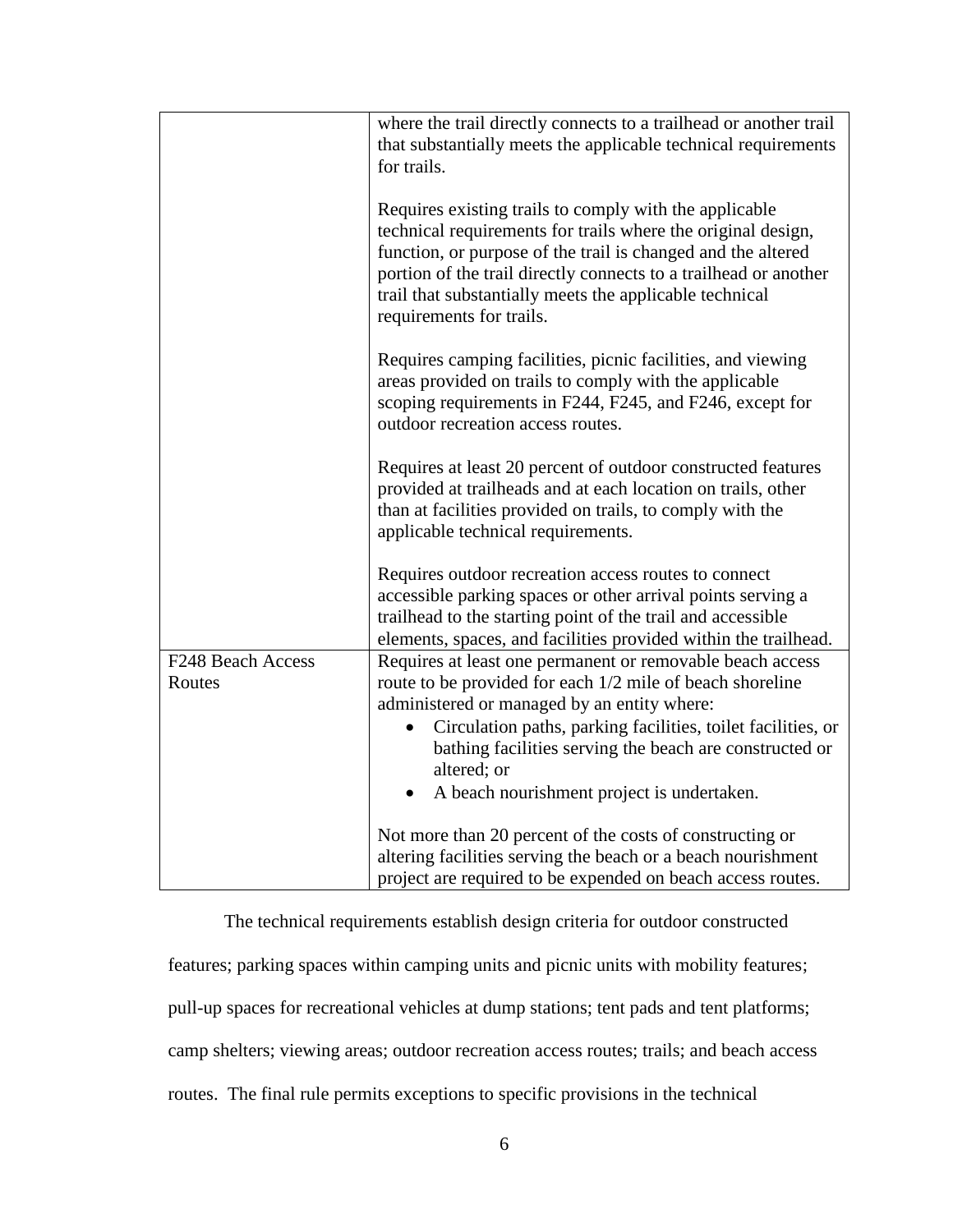requirements for certain elements and facilities based on the conditions listed in Table 2.

When an entity determines that a condition does not permit full compliance with a

provision, compliance is required to the extent practicable.

| <b>Table 2. Conditions for Exceptions</b> |                                                                                        |  |  |
|-------------------------------------------|----------------------------------------------------------------------------------------|--|--|
|                                           | Compliance is not practicable due to terrain.                                          |  |  |
| 2                                         | Compliance cannot be accomplished with the prevailing construction practices.          |  |  |
| 3                                         | Compliance would fundamentally alter the function or purpose of the facility or the    |  |  |
|                                           | setting.                                                                               |  |  |
| 4                                         | Compliance is limited or precluded by any of the following laws, or by decisions or    |  |  |
|                                           | opinions issued or agreements executed pursuant to any of the following laws:          |  |  |
|                                           | Endangered Species Act; National Environmental Policy Act; National Historic           |  |  |
|                                           | Preservation Act; Wilderness Act; or other federal, state, or local law the purpose of |  |  |
|                                           | which is to preserve threatened or endangered species; the environment; or             |  |  |
|                                           | archaeological, cultural, historical, or other significant natural features.           |  |  |

The final rule allows exemptions for an entire trail or beach access route when an entity determines that is impracticable for a trail to comply with the technical requirements for trails or to provide a beach access route complying with the technical requirements for beach access routes. This determination is made after the entity applies the exceptions for specific provisions in the technical requirements for trails or beach access routes to portions of the trail or route.

# Summary of Costs and Benefits

We compared the final rule to guidelines and standards used by the federal agencies for the design of outdoor developed areas without regard to accessibility to determine whether the final rule would result in additional costs. We determined the final rule would not result in additional costs for camping facilities and picnic facilities. We estimate the final rule would result in additional costs for viewing areas, trails, and beach access routes shown in Table 3. We estimate the federal agencies would incur \$1.2 million additional annual costs due to the final rule.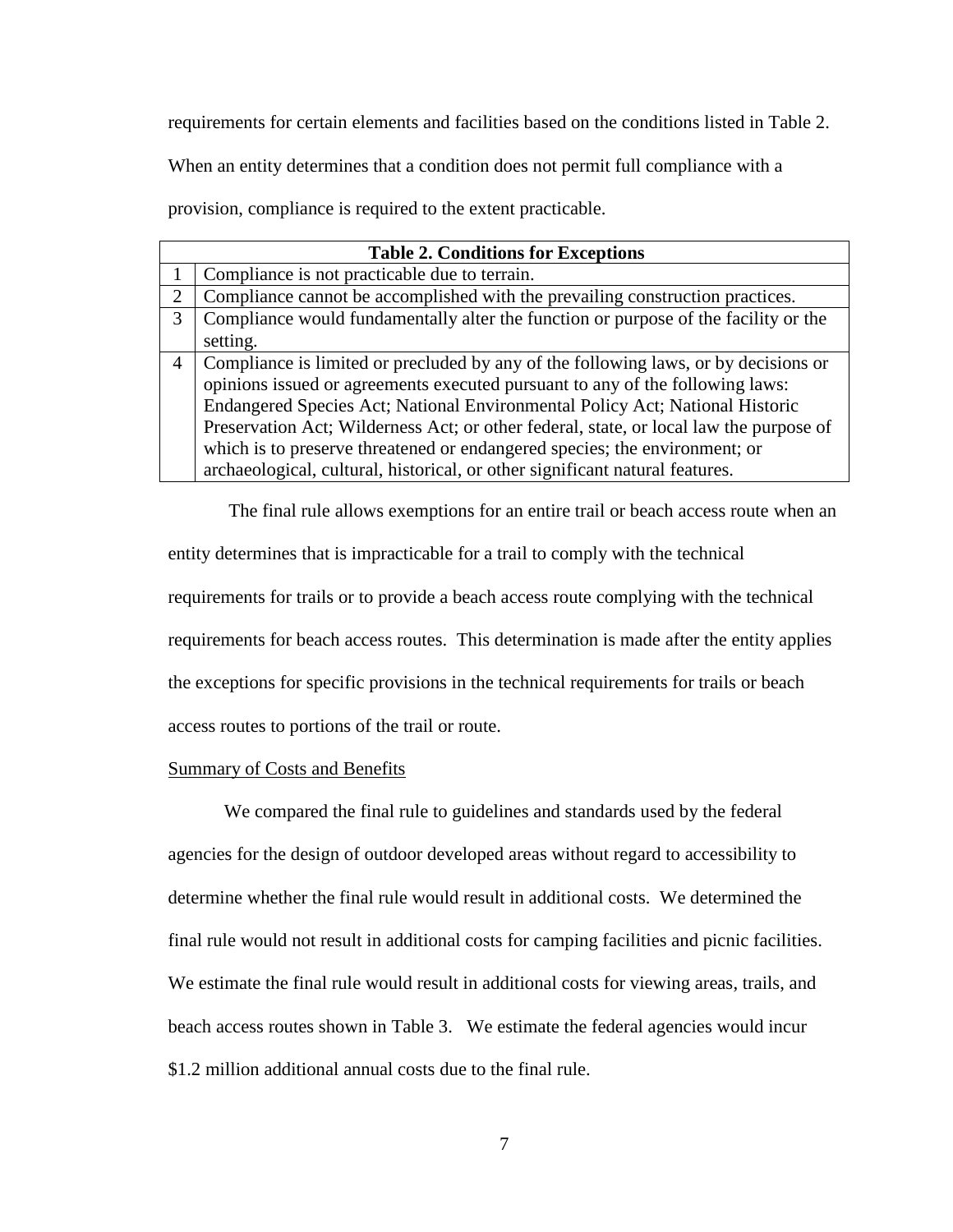| <b>Table 3. Additional Costs Due to Final Rule</b> |                                                                      |  |
|----------------------------------------------------|----------------------------------------------------------------------|--|
| <b>Viewing Areas</b>                               | \$2,176 for dual base binocular scopes and \$3,380 for a dual        |  |
|                                                    | base telescopes, if viewing scopes provided at viewing areas         |  |
| Trails                                             | \$40,655 per trail mile, if trail would not otherwise meet the       |  |
|                                                    | technical requirements and the exceptions to the technical           |  |
|                                                    | requirements do not apply to the trail                               |  |
| <b>Beach Access Routes</b>                         | \$4,497 to \$6,530 to purchase roll-out mats for beach access        |  |
|                                                    | routes, if parking areas, toilet facilities, bathing facilities, and |  |
|                                                    | circulation paths serving beaches are constructed or altered or      |  |
|                                                    | beach nourishment project is undertaken                              |  |

The proposed rule would enable individuals with mobility disabilities to participate in outdoor recreation activities with their families and friends. The benefits are difficult to quantify, but include important national values recognized in Executive Order 13563 such as equity, human dignity, and fairness.

# **3. Statutory and Regulatory Background**

 $\overline{\phantom{a}}$ 

The Architectural Barriers Act requires facilities constructed or altered by or on behalf of federal agencies to be readily accessible to and usable by individuals with disabilities.<sup>3</sup> See 42 U.S.C. 4151 et seq. The Department of Defense, Department of Housing and Urban Development, General Services Administration, and United States Postal Service are required to adopt accessibility standards for the design, construction, and alteration of facilities covered by the Architectural Barriers Act.<sup>4</sup> See 42 U.S.C. 4152 through 4154a. We are required by section 502 of the Rehabilitation Act to establish and maintain minimum guidelines and requirements for the accessibility standards adopted the federal agencies. See 29 U.S.C. 792 (b) (3). We also are required

 $3$  The Architectural Barriers Act also covers facilities leased by federal agencies; facilities financed by a federal grant or loan; and facilities constructed by the Washington Metropolitan Area Transit Authority. The final rule does not apply to these facilities.

<sup>&</sup>lt;sup>4</sup> The Department of Defense and United States Postal Service are required to adopt accessibility standards for their facilities; the Department of Housing and Urban Development is required to adopt accessibility standards for residential facilities; and the General Services Administration is required to adopt accessibility standards for all other facilities covered by the Architectural Barriers Act.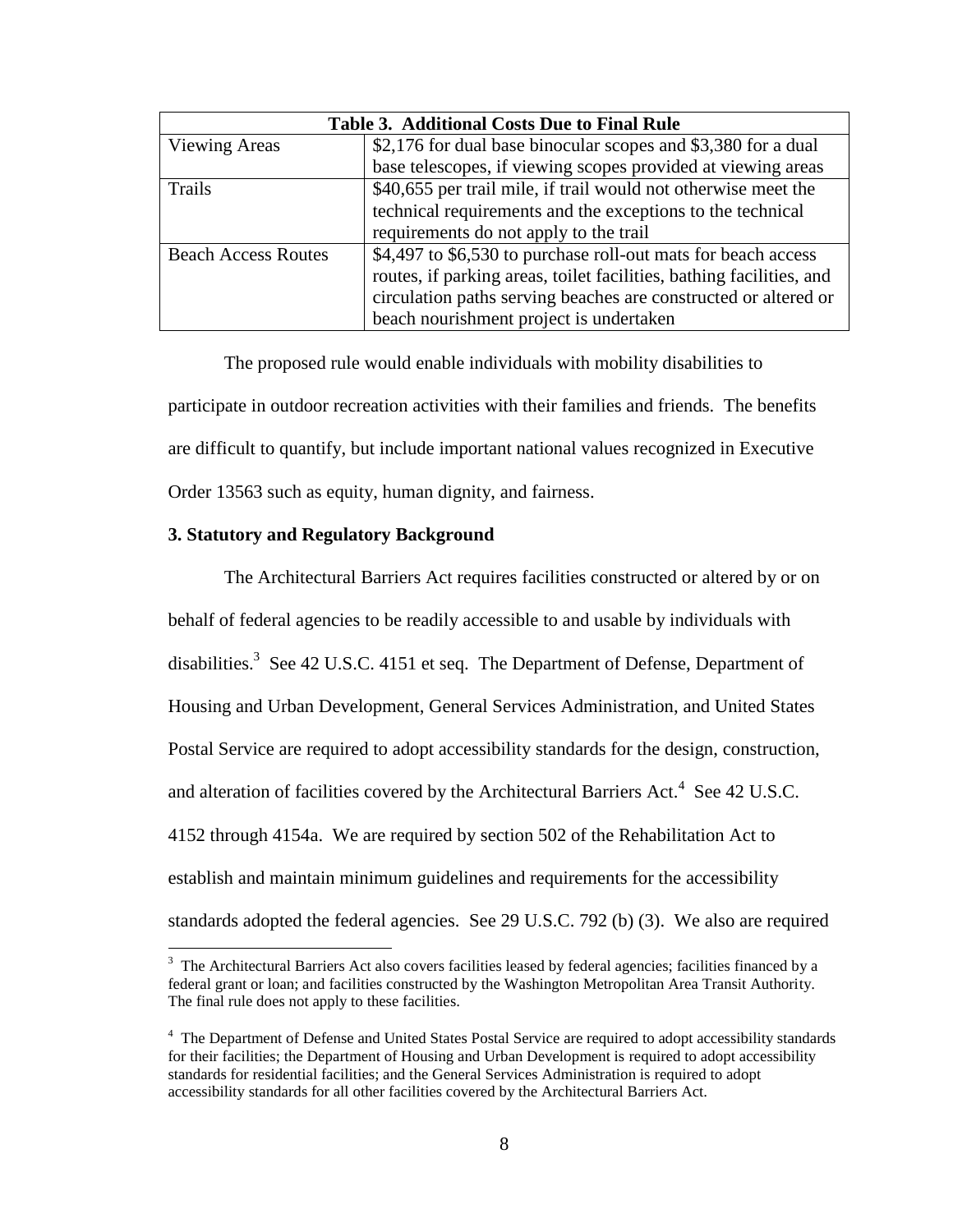by section 502 of the Rehabilitation Act to investigate complaints alleging that facilities covered by the Architectural Barriers Act have not complied with the accessibility standards. See 29 U.S.C. 792 (b) (1) and (e). When we find a violation, we request the responsible federal agency to submit a corrective action plan and monitor implementation of the plan.

We issued the Architectural Barriers Act Accessibility Guidelines for facilities covered by the Architectural Barriers Act in 2004. See 69 FR 44151 (July 23, 2004). The guidelines contain scoping and technical requirements. Scoping requirements specify what features are required to be accessible and, where multiple features of the same type are provided, how many of the features are required to be accessible. Technical requirements specify the design criteria for accessible features. The scoping and technical requirements address some but not all of the features provided at outdoor areas developed for recreation purposes. For example, the scoping and technical requirements address parking areas, toilet and bathing facilities, fishing piers and platforms, and boating docks and marinas. However, the scoping and technical requirements do not address the minimum number of camping units and picnic units required to provide mobility features, or provide design criteria for viewing areas, trails, and beach access routes. The final rule amends the guidelines by adding scoping and technical requirements for these features.

The Architectural Barriers Act Accessibility Guidelines are codified at Appendices C and D to 36 CFR part 1191. The Department of Defense, United States Postal Service, and General Services Administration adopted the Architectural Barriers Act Accessibility Guidelines as the accessibility standards for facilities covered by the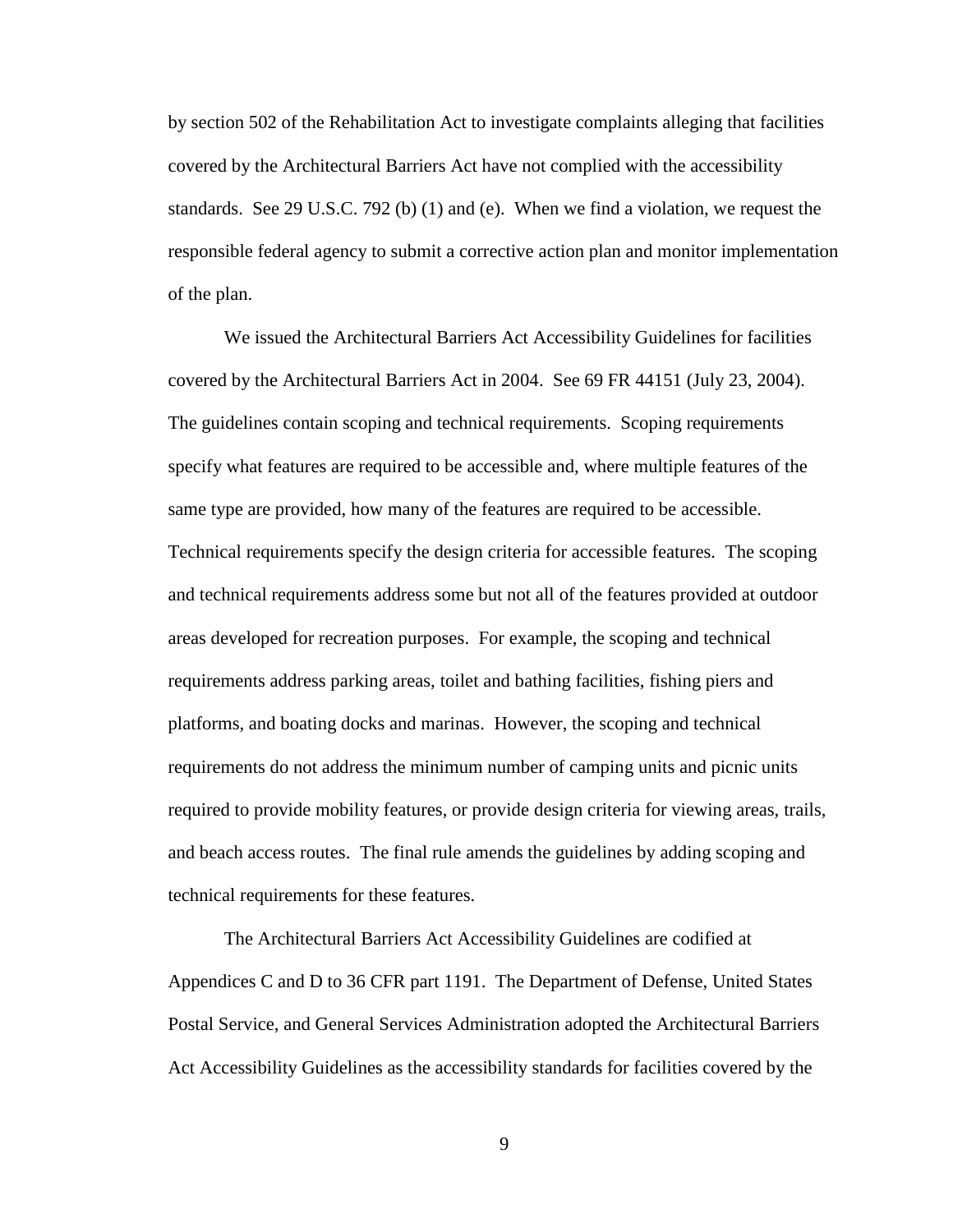Architectural Barriers Act Guidelines by cross-referencing Appendices C and  $D^5$ . Since these agencies cross-reference Appendices C and D, the amendments to Appendices C and D made by the final rule are incorporated into the accessibility standards for facilities covered by the Architectural Barriers Act. Thus, camping facilities, picnic facilities, viewing areas, trails, and beach access routes constructed or altered by or on behalf of federal agencies on or after the effective date of the final rule are required to comply with Appendices C and D, as amended by the final rule.

The final rule does not apply to outdoor developed areas administered by state and local governments and by private entities covered by Titles II and III the Americans with Disabilities Act because sufficient data were not available to prepare a regulatory assessment of the impact of the proposed rule on state and local governments or private entities. We will conduct a separate rulemaking in the future for outdoor developed areas administered by state and local governments and by private entities covered by the Titles II and III of the Americans with Disabilities Act. $6$ 

# **4. Changes Made to the Proposed Rule**

l

We issued a proposed rule in 2007. See 72 FR 34074 (June 20, 2007). The proposed rule was based on the report of a regulatory negotiation committee. We

 $<sup>5</sup>$  The Department of Defense cross references Appendices C and D as the accessibility standards for its</sup> facilities in a Memorandum on Access for People with Disabilities (October 31, 2008) at: [http://www.access-board.gov/guidelines-and-standards/buildings-and-sites/about-the-aba](http://www.access-board.gov/guidelines-and-standards/buildings-and-sites/about-the-aba-standards/background/dod-memorandum)[standards/background/dod-memorandum.](http://www.access-board.gov/guidelines-and-standards/buildings-and-sites/about-the-aba-standards/background/dod-memorandum) The United ted States Postal Service cross references Appendices C and D as the accessibility standards for its facilities at 39 CFR 254.1. The General Services Administration cross references Appendices C and D as the accessibility standards for all other facilities, except residential facilities, covered by the Architectural Barriers Act at 41CFR 102-76.65. The Department of Housing and Urban Development references the Uniform Federal Accessibility Standards, which was issued in 1984, as the accessibility standards for residential facilities covered by the Architectural Barriers Act. See 24 CFR 40.4.

 $6\,$  We are required to establish and maintain minimum guidelines and requirements for the accessibility standards adopted by the Department of Justice and Department of Transportation for facilities covered by Titles II and III of the Americans with Disabilities Act. See 29 U.S.C. 792 (b) (3) and 42 U.S.C. 12204.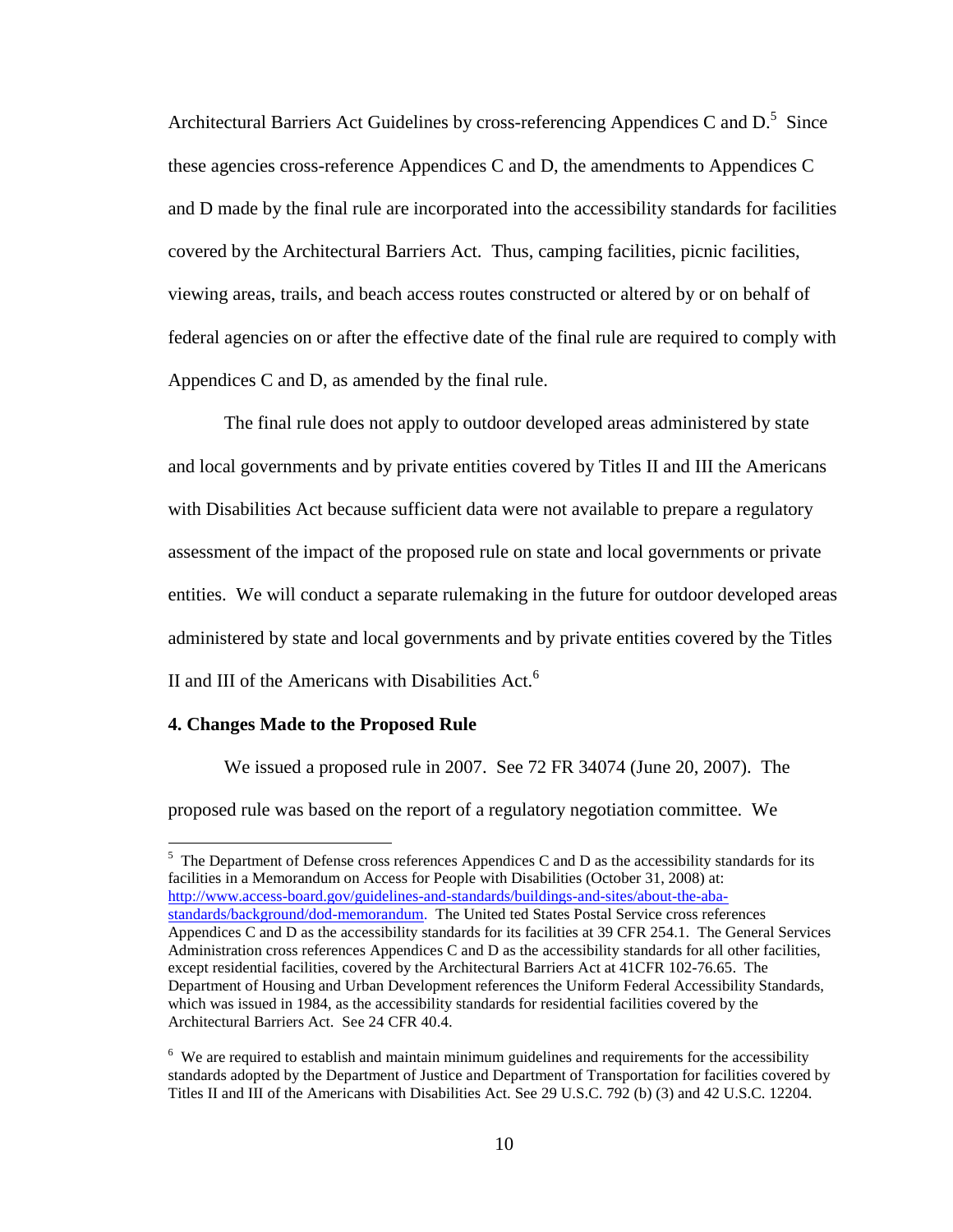released a draft of the final rule in 2009. The regulatory negotiation report, proposed rule, and draft of the final rule are available on our website at: [http://www.access](http://www.access-board.gov/outdoor)[board.gov/outdoor](http://www.access-board.gov/outdoor) (click on Background). The changes made to the proposed rule are discussed below.

# Format and Organization

The proposed rule would have established the scoping and technical requirements for camping facilities, picnic facilities, viewing areas, trails, and beach access routes as separate guidelines to be codified as an appendix to 36 CFR part 1195. The final rule incorporates the scoping and technical requirements for these facilities into the Architectural Barriers Act Accessibility Guidelines, which are codified as Appendices C and D to 36 CFR part 1191.

## Exceptions When Conditions Do Not Permit Full Compliance

The proposed rule would have permitted exceptions to only certain provisions in the technical requirements when certain conditions do not permit full compliance. The final rule restates the conditions as shown in the Table 2 under the Executive Summary, and permits exceptions based on the conditions to any provision in the technical requirements for tent pads and tent platforms, camp shelters, viewing areas, outdoor recreation access routes, trails, and beach access routes.<sup>7</sup> The final rule also permits exceptions based on the conditions to the provisions for clear ground space at outdoor constructed features in alterations.

The proposed rule would have required compliance "to the maximum extent feasible" when an exception is used. The final rule requires compliance "to the extent

<sup>&</sup>lt;sup>7</sup> Exceptions are permitted to the technical requirements for viewing areas and for outdoor recreation access routes at camping facilities, picnic facilities, and trailheads only in alterations.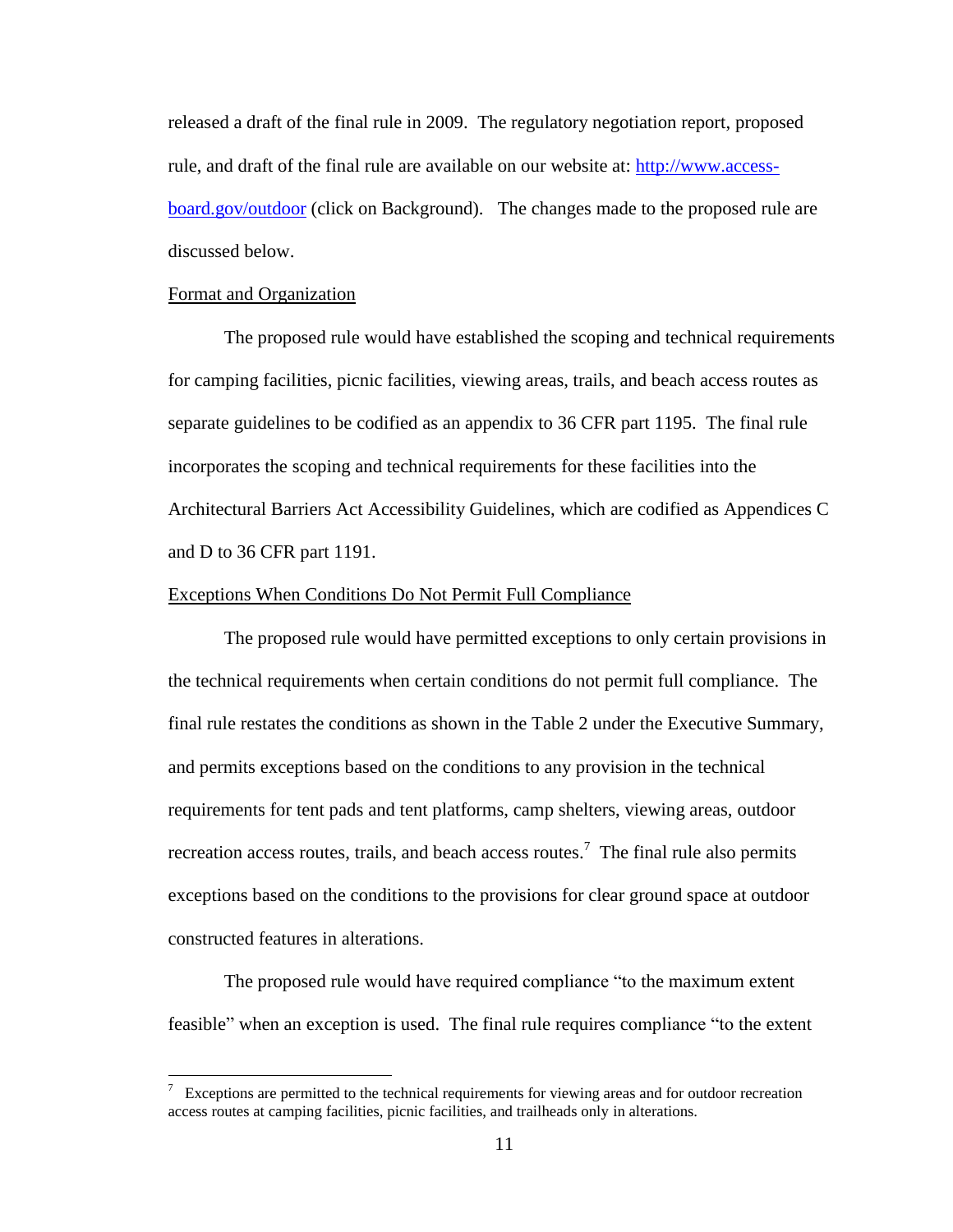practicable" when an exception is used. This language is more in keeping with the regulatory negotiation committee report, which considered the term "feasible" to mean "reasonably-doable." The regulatory negotiation committee report used the example of constructing a portion of a trail in a steeply sloped area, where complying with the provision for running slope would require extensive cuts and fills that would be difficult to construct and maintain; cause drainage and erosion problems; and have a severe impact on the environment. In this example, the portion of the trail constructed in the steeply sloped area is permitted to comply with the provision for running slope to the extent practicable.

When an exception to a specific provision in the technical requirements is used on a portion of a trail or beach access route, the final rule requires the federal agency to document the basis for its determination to use the exception and to maintain the documentation in the records for the trail or beach project in the event that a complaint is later filed alleging that the trail or beach access route does not fully comply with the applicable technical requirements. When investigating the complaint, we will request the federal agency to provide the documentation if the federal agency claims that it used an exception based on the conditions.

#### Exemptions for Entire Trail or Beach Access Route

The proposed rule would have exempted an entire trail from complying with the technical requirements for trails when:

• The combination of running slope and cross slope exceeds 40 percent for over 20 feet;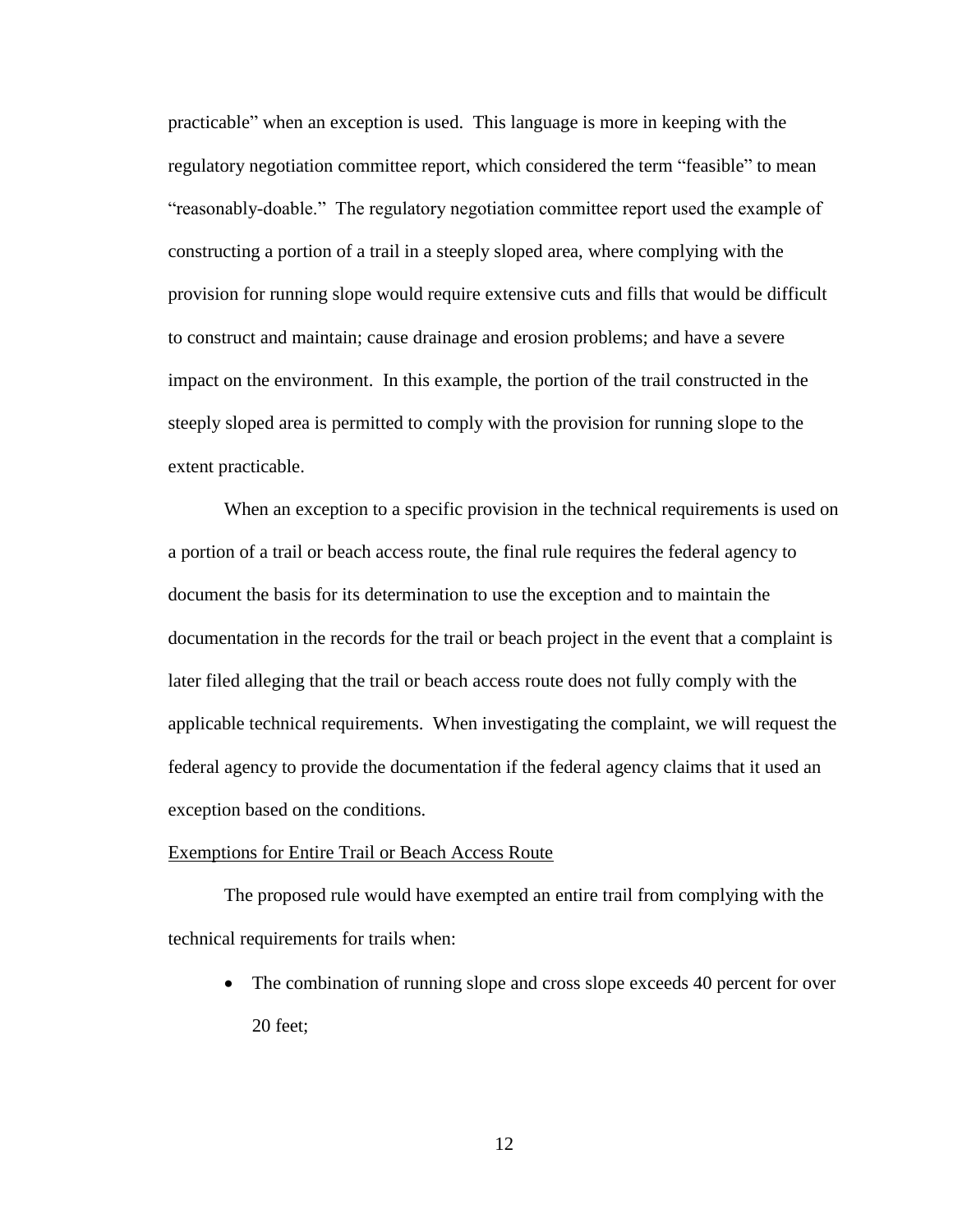- A trail obstacle 30 inches high or more runs across the full tread width of the trail;
- The trail surface is neither firm nor stable for a distance of 45 feet or more;
- The tread width is less than 12 inches wide for a distance of 20 feet or more; or
- The trail is not required to comply with any of the technical requirements for more than 15 percent of the trail.

The final rule allows an entire trail to be exempted when an entity determines that it would be impracticable for the trail to comply with the technical requirements for trails. This determination is made after the entity applies the exceptions for specific provisions in the technical requirements for trails to portions of the trail. The exemption is intended to allow for conditions in the field other than those listed in the proposed rule that may render it impracticable for the trail to comply with the technical requirements for trails. The final rule requires federal agencies to notify us if an entire trail is exempted. A form to notify us is available at: [http://www.access-board.gov/outdoor.](http://www.access-board.gov/outdoor) The form lists the conditions in the proposed rule as a basis for exempting an entire trail and allows other conditions in the field to also be a basis for exempting an entire trail. The form will allow us to monitor exemptions and to provide guidance as necessary.

The proposed rule did not include an exemption for an entire beach access route. The final rule does not require a beach access route to be provided when an entity determines that it would be impracticable to provide a beach access route complying with the technical provisions for beach access routes. This determination is made after the entity applies the exceptions for specific provisions in the technical requirements for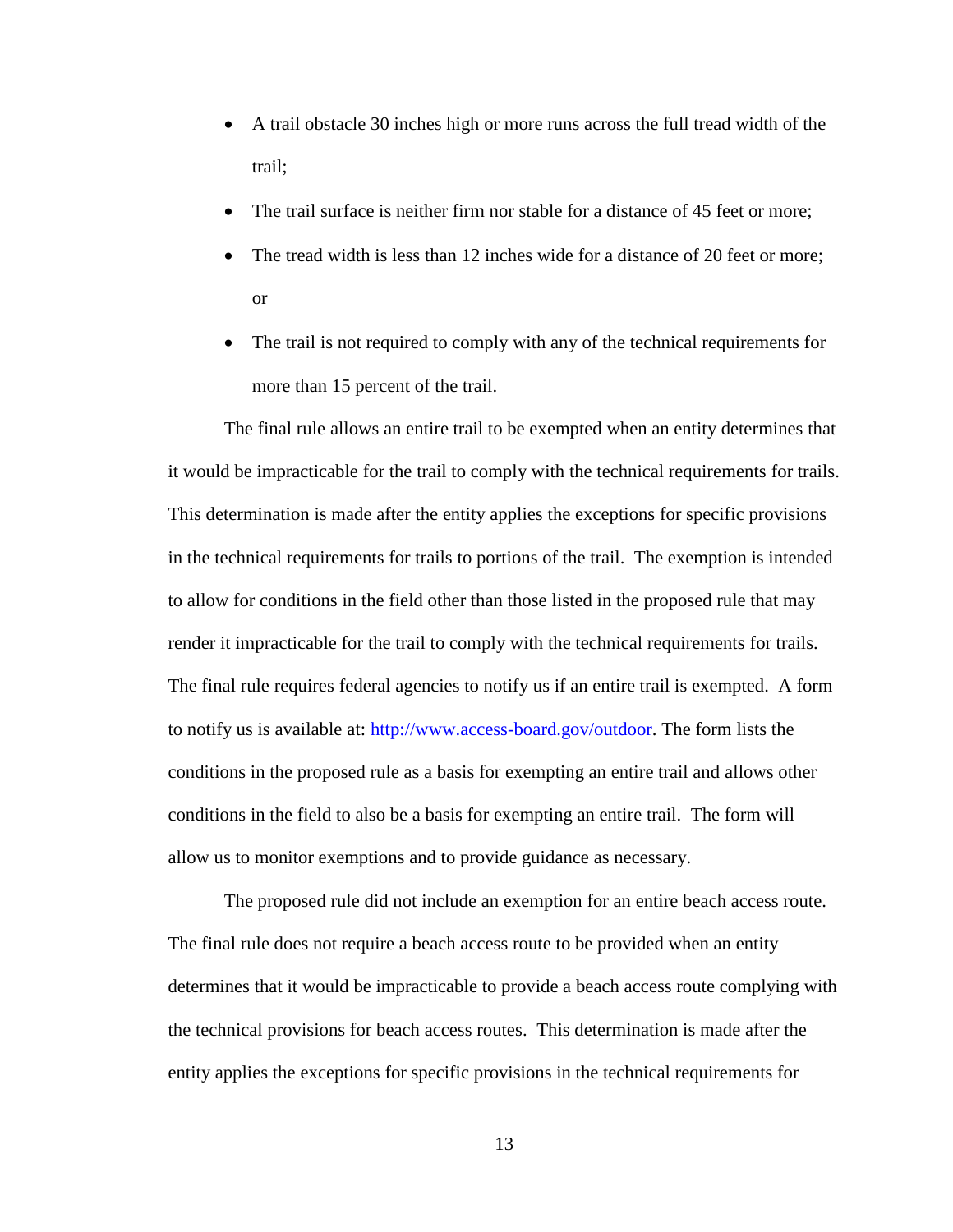beach access routes to portions of the route. The final rule requires federal agencies to notify us if a beach access route is not provided. A form to notify us is available at: [http://www.access-board.gov/guidelines-and-standards/recreation-facilities/outdoor](http://www.access-board.gov/guidelines-and-standards/recreation-facilities/outdoor-developed-areas)[developed-areas.](http://www.access-board.gov/guidelines-and-standards/recreation-facilities/outdoor-developed-areas)

#### Beach Access Routes

The proposed rule would have required beach access routes to be provided where a beach is constructed and where a pedestrian route is constructed at a beach. The final rule requires beach access routes to be provided where the entity that administers or manages a beach constructs or alters circulation paths, parking facilities, toilet facilities, or bathing facilities to serve the beach or undertakes a beach nourishment project. The entity is not required to expend more than 20 percent of the costs of constructing or altering facilities serving the beach or the beach nourishment project to provide beach access routes.

The proposed rule would have required the clear width of beach access routes to be 36 inches minimum. Beach access routes provide a firm and stable surface over the sand and are used by beach visitors with and without disabilities. The final rule requires the clear width of beach access routes to be 60 inches minimum to enable individuals who use wheeled mobility devices to pass beach visitors traveling in the opposite direction.

# Shared Use Paths

The preamble to the proposed rule indicated that the proposed scoping and technical requirements for trails would apply to shared use paths. A shared use path is a multi-use path that is designed primarily for use by pedestrians and bicyclists for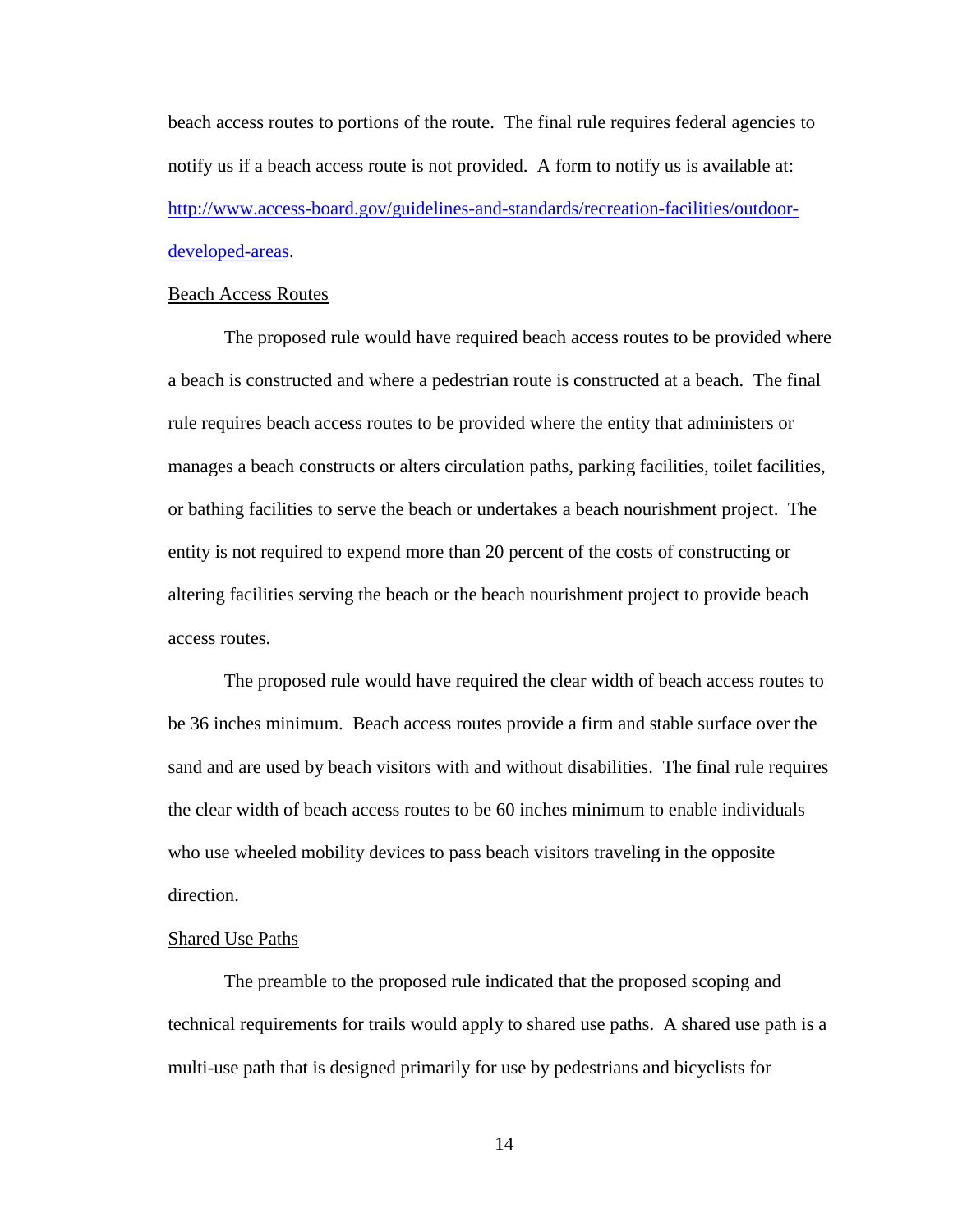transportation and recreational purposes. Shared use paths are physically separated from motor vehicle traffic by an open space or barrier, and are either within the highway rightof-way or within an independent right-of-way. We subsequently decided to include shared use paths in the proposed accessibility guidelines for pedestrian facilities in the public right-of-way. See 78 FR 10110 (February 13, 2013).

# Trailhead Signs

The proposed rule would have required signs to be provided at trailheads to identify accessible trails. The proposed rule would have required the signs to include information on the total distance of the trail and, where exceptions have been used, the location of the first point where the trail does not fully comply with the technical requirements for trails.

 Where new trail information signs are provided at trailheads on newly constructed or altered trails designed for use by hikers or pedestrians, the final rule requires the signs to include information on the length of the trail or trail segment; surface type; typical and minimum tread width; typical and maximum running slope; and typical and maximum cross slope. This requirement applies regardless of whether the trail complies with the technical requirements for trails. The information provided on the signs enables individuals with disabilities to decide whether to hike the trail based on the characteristics of the trail.

# Surface Slopes

The proposed rule would have required clear ground spaces to have slopes not steeper than 1:50 in any direction, and would have permitted slopes not steeper than 1:33 when necessary for drainage. The final rule requires clear ground spaces to have slopes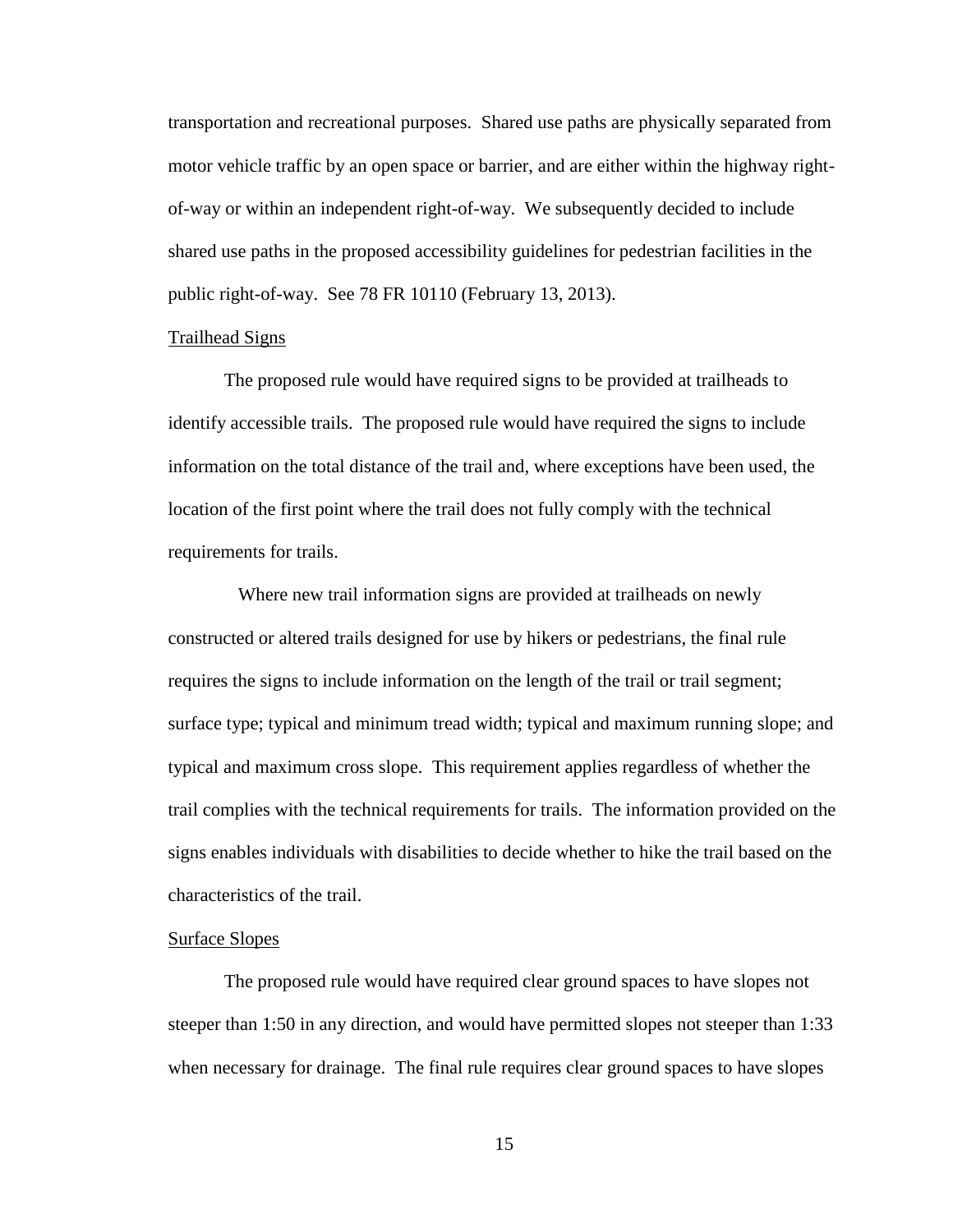not steeper than 1:48 in any direction and, where the surface is other than concrete, asphalt, or boards, permits slopes not steeper than 1:20 when necessary for drainage. The final rule defines the term boards to include wood, plastic, metal, and composite products.

The proposed rule would have required outdoor recreation access routes and beach access routes to have cross slopes not steeper than 1:33, and would have permitted cross slopes not steeper than 1:20 when necessary for drainage. The proposed rule would have required trails to have cross slopes not steeper than 1:20. The final rule requires outdoor recreation access routes, trails, and beach access routes to have cross slopes not steeper than 1:48 and, where the surface is other than concrete, asphalt, or boards, permits cross slopes not steeper than 1:20 when necessary for drainage.

## Outdoor Constructed Features

The proposed rule contained separate scoping and technical requirements for picnic tables, fire rings, grills, fireplaces, wood stoves, trash and recycling receptacles, water hydrants, utility and sewage hookups, outdoor rinsing showers, benches, and viewing scopes. The final rule collectively defines these elements as outdoor constructed features.

The proposed rule would have required 50 percent of picnic tables, fire rings, grills, and benches to comply with the applicable technical requirements, and would have required at least 40 percent of these elements that complied with the applicable technical requirements to be on an outdoor recreation access route. In the final rule, the scoping requirements for camping facilities, picnic facilities, viewing areas, trailheads, and trails include scoping requirements for outdoor constructed features; and the technical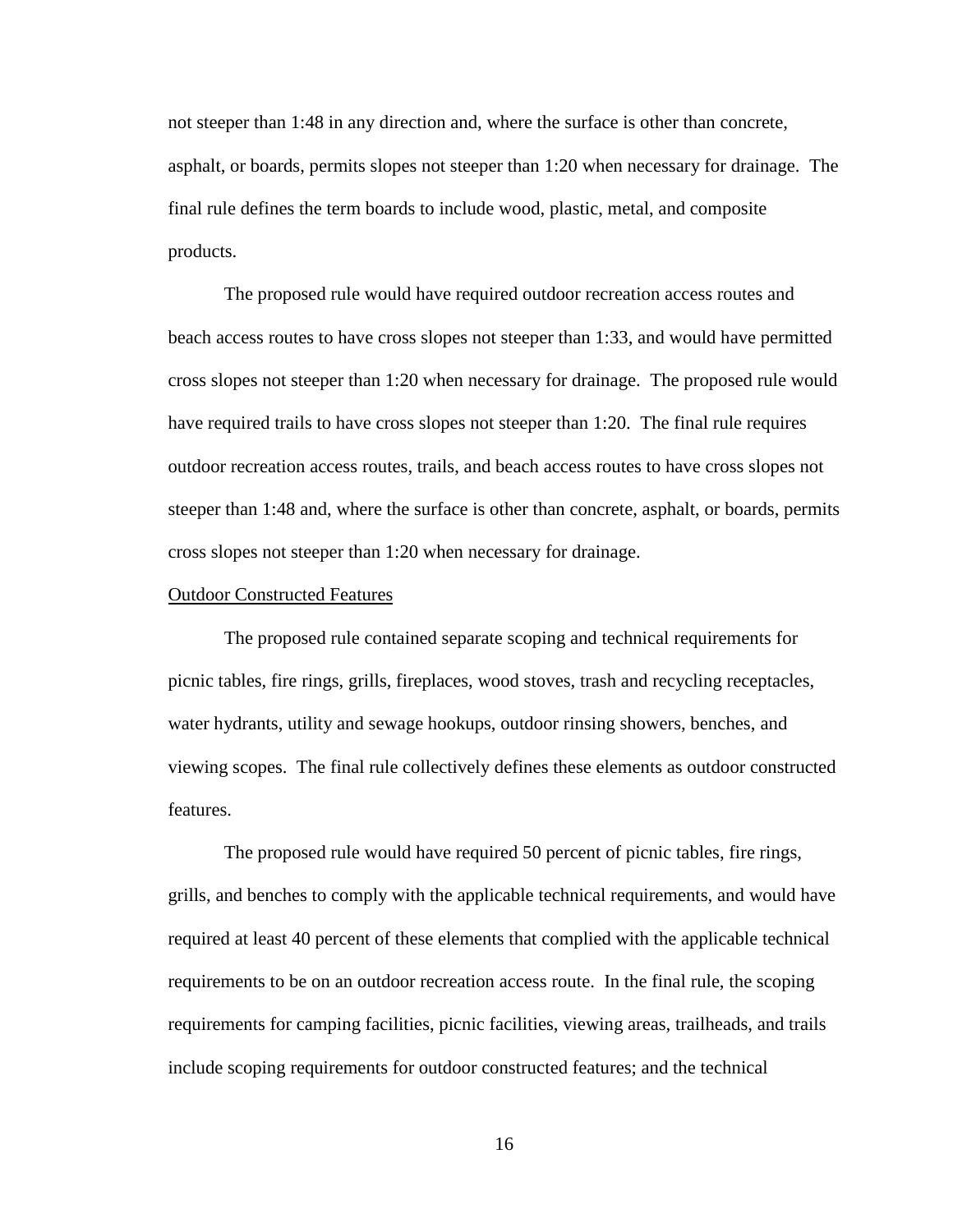requirements for outdoor constructed features are contained in 1011. The final rule requires every outdoor constructed feature that complies with the applicable technical requirements in 1011 to be on an outdoor recreation access route.

The proposed rule based the size of the clear ground space at outdoor constructed features on the dimensions for clear floor or ground surfaces in 305.2 of the Architectural Barriers Act Accessibility Guidelines. The final rule bases the size of the clear ground space at outdoor constructed features on the dimensions for maneuvering clearance at clear floor or ground spaces that are confined on all or part of three sides in 305.7 of the Architectural Barriers Act Accessibility Guidelines. Outdoor constructed features can be confined on all or part of three sides by surfaces that are not firm and stable or that have changes in level. The dimensions for maneuvering clearance at clear floor or ground spaces that are confined on all or part of three sides in 305.7 of the Architectural Barriers Act Accessibility Guidelines provide additional space for maneuvering into and out of the space: 36 inches minimum by 48 inches minimum for a forward approach, and 30 inches minimum by 60 inches minimum for a parallel approach. At water hydrants, a clear ground space for a forward approach is required on each side of the water hydrant to enable individuals with disabilities to operate the water hydrant from their right side or left side. At rinsing showers, the size of the clear ground space is based on the dimensions for turning space in 304.3.1 of the Architectural Barriers Act Accessibility Guidelines to enable individuals with disabilities to turn in the space.

The proposed rule would have required outdoor rinsing showers to provide grab bars. Outdoor rinsing showers typically are provided at beaches for rinsing off sand and lotions that people apply to their bodies when they are outdoors. They are not designed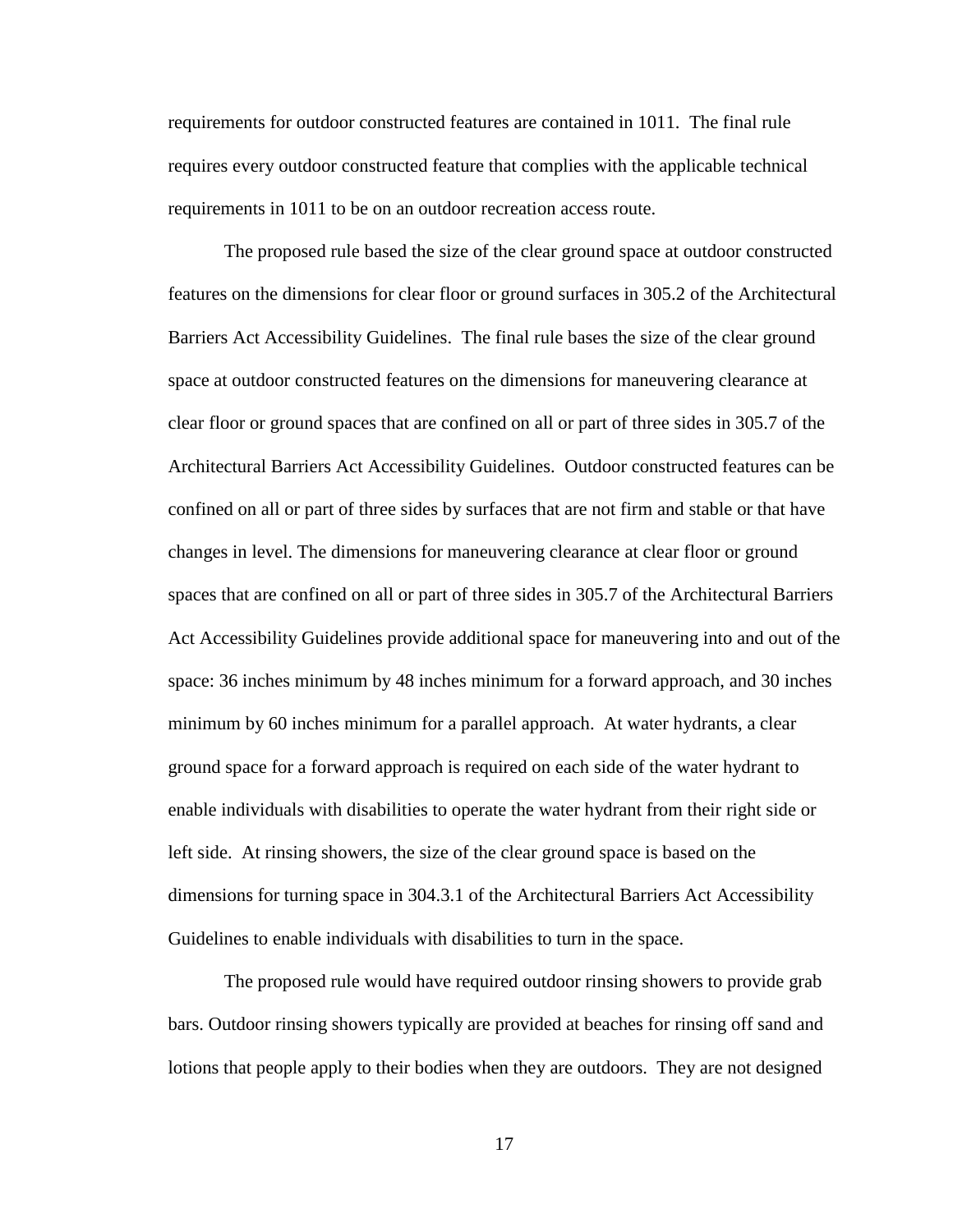for bathing and do not offer privacy. Individuals who use wheeled mobility devices are not expected to transfer from the devices when using outdoor rinsing showers and do need grab bars for this purpose. Therefore, the final rule does not require grab bars at rinsing showers.

The proposed rule also would have required outdoor rinsing showers to provide a fixed shower head at a lower height. The final rule requires outdoor rinsing showers to provide a hand-held shower spray unit that has at least one fixed position located 15 inches minimum and 48 inches maximum above the ground. Where vandalism is a consideration, a fixed shower head located 48 inches above the ground is permitted in place of a hand-held shower spray unit.

The proposed rule would have required benches to provide a backrest and armrests. The final rule does not require a backrest and armrests due to the varied designs and configurations of benches.

# Elements Exempted in Final Rule

The proposed rule included proposed scoping and technical requirements for utility sinks and pit toilets. The final rule exempts these elements from the scoping requirements in F212.3 and F213.1 of the Architectural Barriers Act Accessibility Guidelines.

# Elements Not Addressed in Final Rule

The proposed rule included proposed scoping and technical requirements for recreational vehicle parking spaces in general parking areas at camping facilities. The final rule includes scoping and technical requirements for recreational vehicle parking spaces in camping units with mobility features and recreational vehicle pull-up spaces at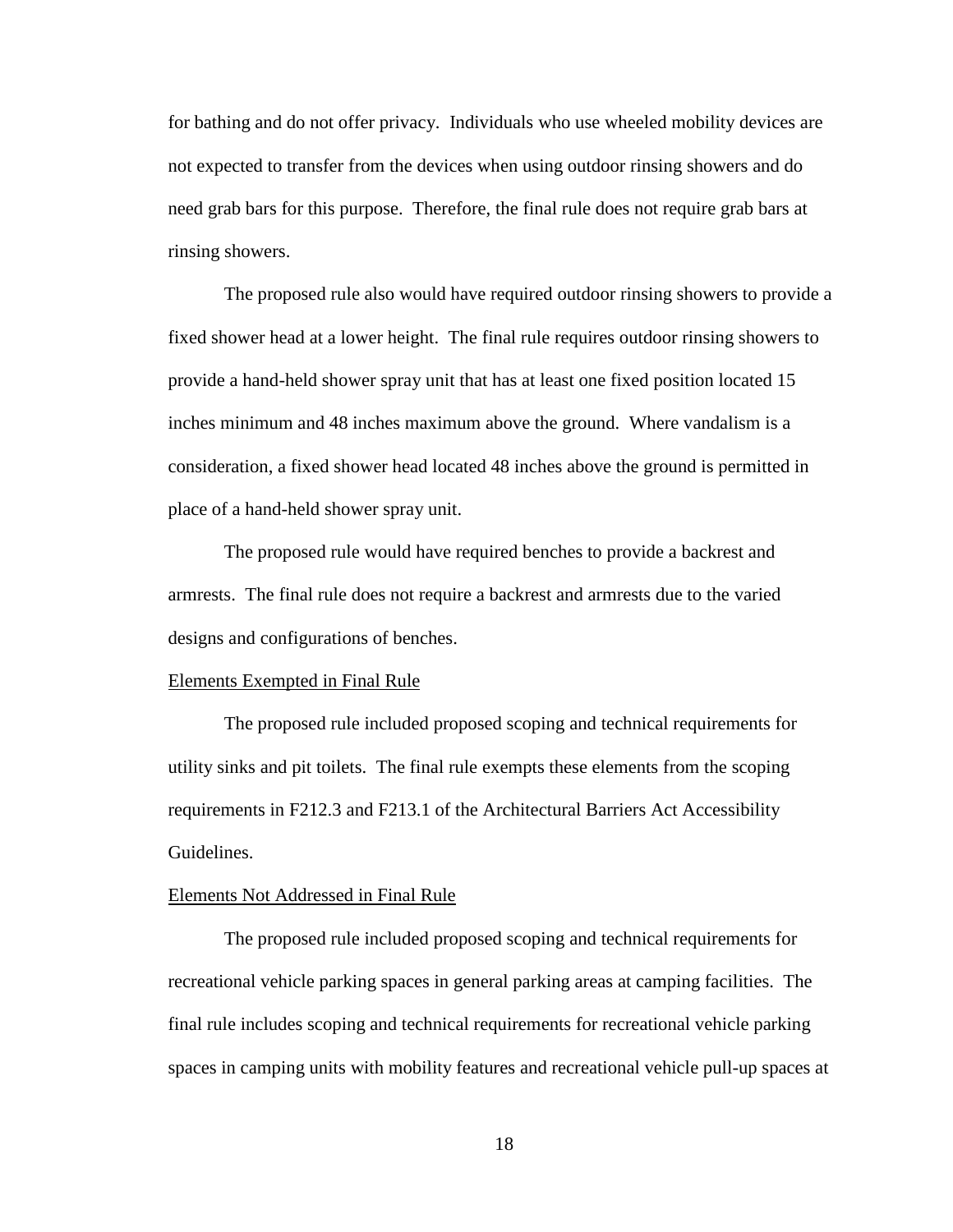dump stations. The final rule does not address recreational vehicle parking spaces in other areas.

The proposed rule included proposed scoping and technical requirements for mobility device storage facilities and warming huts. The final rule does not address these elements because they are not typically provided at the facilities addressed in the final rule.

# **5. Discussion of Scoping and Technical Requirements**

The scoping and technical requirements in the final rule are discussed below. Appendix C to 36 CFR part 1191 – Architectural Barriers Act: Scoping ABA Chapter 1: Application and Administration

## F106.5 Defined Terms

The final rule adds definitions to this section for the following terms: boards, camp shelter, camping facility, camping unit, outdoor constructed features, picnic facility, picnic unit, trail, trailhead, and viewing areas. The definition of boards is discussed above under the Executive Summary. The definition of outdoor constructed features is discussed above under Changes Made to the Proposed Rule. The definitions of the other terms are discussed below under the sections where the terms are used.

# ABA Chapter 2: Scoping Requirements

# F201.4 Requirements Apply to Facilities Constructed or Altered by or on Behalf of Federal Agencies

This section provides that the scoping requirements in F216.13 and F244 though F248 and the technical requirements in 1011 through 1019 apply to camping facilities, picnic facilities, viewing areas, trails, and beach access routes constructed or altered by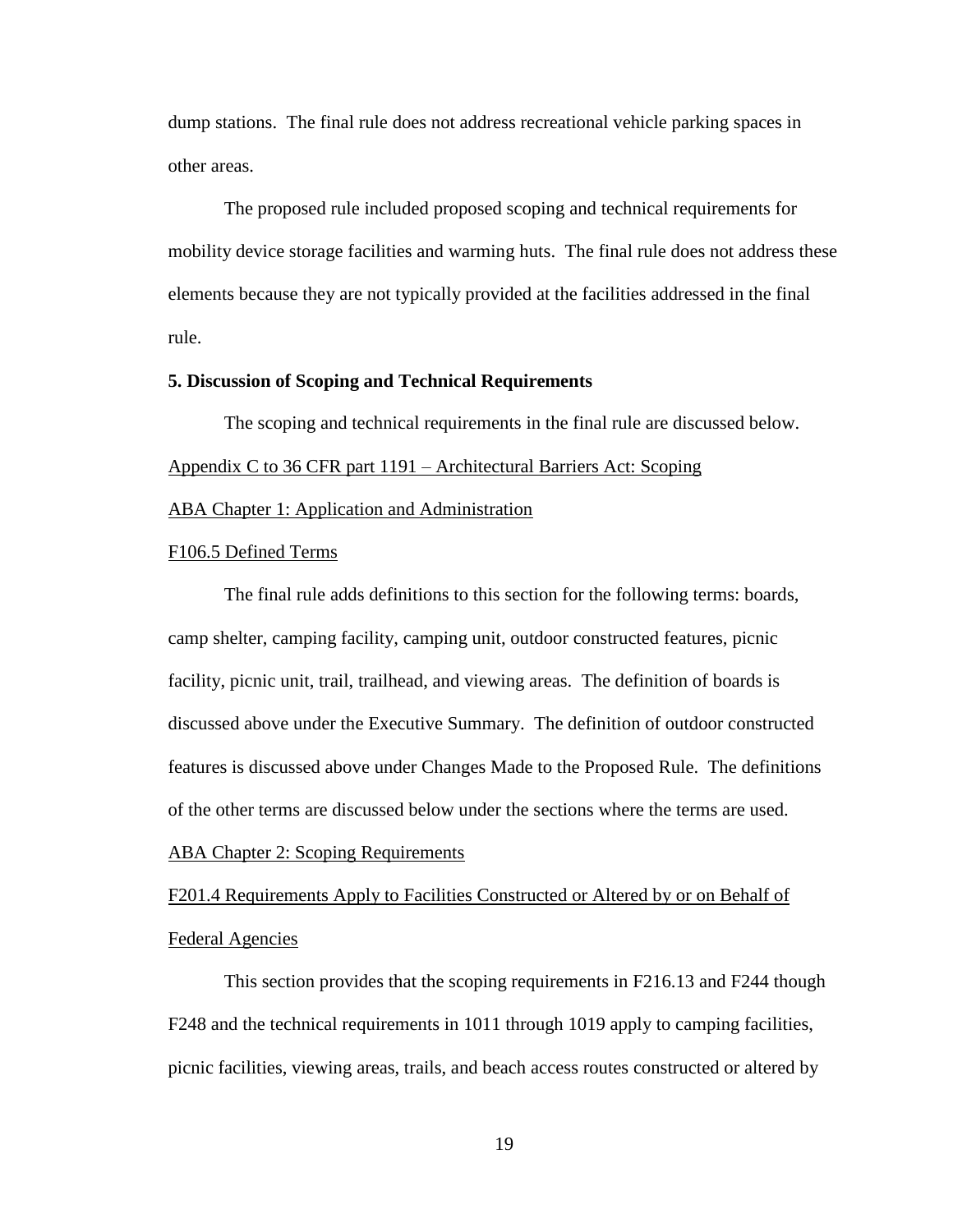federal agencies or by non-federal entities on federal land on behalf of federal agencies pursuant to a concession contract, partnership agreement, or similar arrangement.

# F201.4.1 Documentation and Notification When Exceptions Used for Trails or Beach Access Routes

This section requires federal agencies to document the basis for not fully complying with a specific provision in the technical requirements for trails on a portion of a trail based on Exception 1 in 1017, or with a specific provision in the technical requirements for beach access routes based on Exception 1 in 1018. Federal agencies are required to maintain the documentation with the records for the trail or beach project. The section also requires federal agencies to notify us if an entire trail is exempted from complying with the technical requirements for trails based on Exception 2 in 1017, and if a beach access route is not provided based on Exception 2 in 1018. Notification forms are available on our website at: [http://www.access-board.gov/outdoor.](http://www.access-board.gov/outdoor)

# F202.3 Alterations

The final rule adds Exception 4 to this section, which applies to altered elements and spaces. Exception 4 does not require an outdoor recreation access route to altered elements and spaces in camping facilities, picnic facilities, viewing areas, or trailheads where the circulation path to the altered element or space is not altered. Exception 4 is consistent with Exception 1 to this section, which does not require an accessible route to altered elements and spaces in other types of facilities where the circulation path to the altered element or space is not altered, unless the alterations affect primary function areas.

#### F202.4 Alterations Affecting Primary Function Areas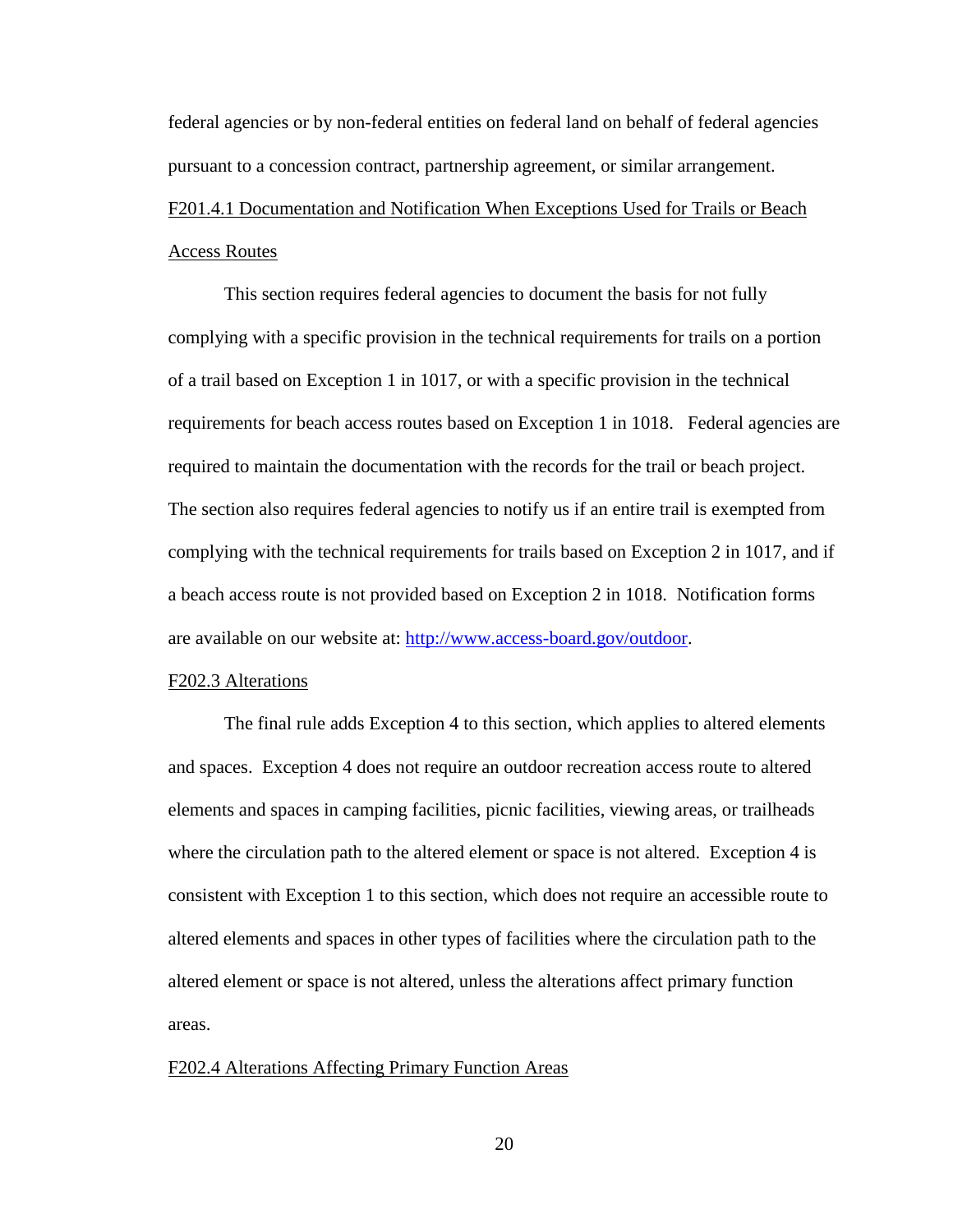The final rule adds Exception 2 to this section, which applies to altered areas containing a primary function. Exception 2 exempts camping facilities, picnic facilities, viewing areas, trailheads, trails, and beach access routes from providing an accessible path of travel to altered areas containing a primary function. The regulations and policies issued by the federal agencies referenced in the section define an accessible path of travel as an accessible route. Exception 4 is added because the final rule does not require accessible routes at camping facilities, picnic facilities, viewing areas, and trailheads where outdoor recreation access routes are provided. The final rule also does not require accessible routes where camping facilities, picnic facilities, and viewing areas are provided on trails and where beach access routes are provided.

#### F206.1 General

The final rule adds three exceptions to this section, which contains the scoping requirements for accessible routes. Exception 1 does not require accessible routes at camping facilities, picnic facilities, viewing areas, and trailheads where outdoor recreation access routes are provided. Exception 2 does not require accessible routes where camping facilities, picnic facilities, viewing areas, and outdoor constructed features are provided on trails. Exception 3 does not require accessible routes where beach access routes are provided.

#### F212.3 Sinks

The final rule adds Exception 2 to this section, which contains the scoping requirements for sinks. Exception 2 exempts sinks in camping facilities and picnic facilities where a cooktop or conventional range is not provided. Exception 2 applies to utility sinks used to clean large pots and equipment. Exception 2 is consistent with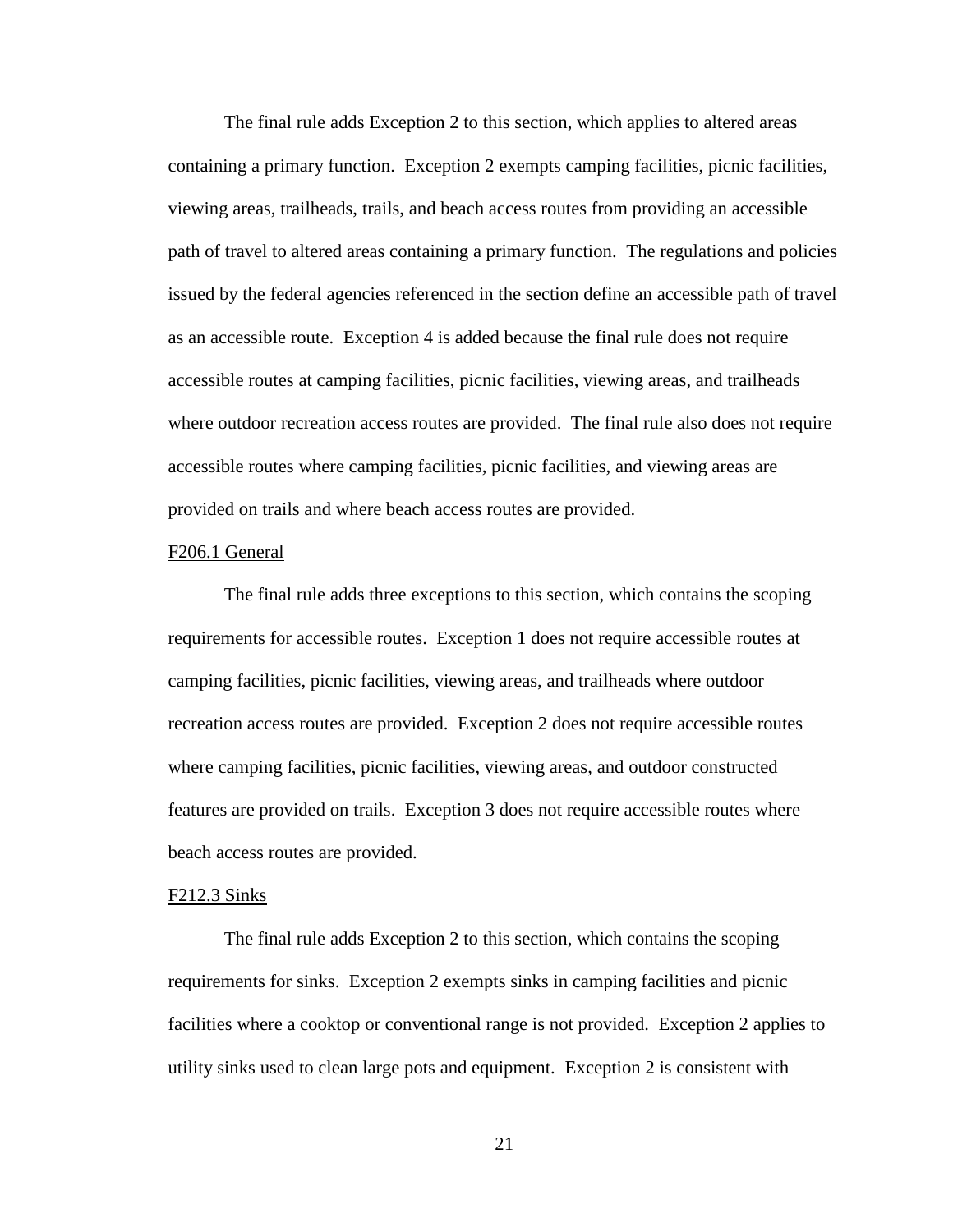Exception 1 to this section, which exempts service sinks because they cannot comply with technical requirements for sinks due to their configuration. Utility sinks used to clean large pots and equipment are configured similar to service sinks. Lavatories (i.e., sinks in toilet and bathing facilities) are not affected by Exception

2.

# F213.1 General

The final rule adds an exception to this section, which contains the scoping requirements for toilet facilities. The exception exempts pit toilets provided on trails and in camping facilities. A pit toilet is a primitive outhouse consisting of a toilet riser over a hole dug into the ground or receptacle to receive and naturally decompose human waste. Some pit toilets do not have walls and would not be able to comply with the technical requirements for toilet facilities such as providing grab bars at toilet fixtures. However, the technical requirements for toilet facilities can be used as guidance for designing pit toilets.

#### F216.13 Trailhead Signs

Where new trail information signs are provided at trailheads on newly constructed or altered trails designed for use by hikers or pedestrians, this section requires the signs to comply with the technical requirements in 1017.11, regardless of whether the trails comply with the technical requirements in 1017. The technical requirements in 1017.11 require the signs to include information on the length of the trail or trail segment; surface type; typical and minimum tread width; typical and minimum running slope; and typical and minimum cross slope. This information enables individuals with disabilities to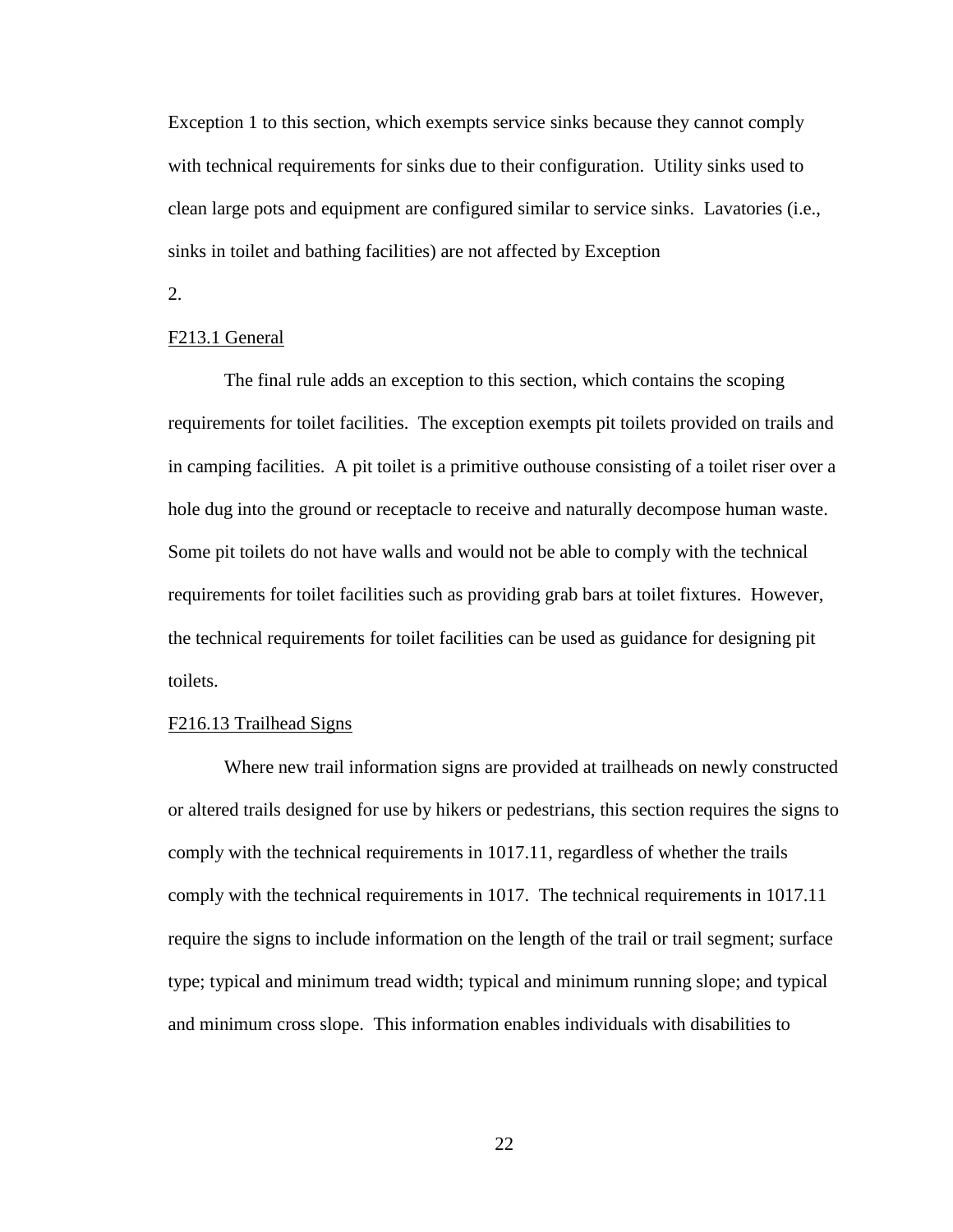decide whether to hike the trail based on the characteristics of the trail. Entities should also provide information about the accessibility of trails on websites.

If trail information signs designate the name of the trail, only the name of the trail is required to comply with the technical requirements in 703.5. See F216.2. Tactile characters are not required on exterior signs. Trail information signs are not required to display the International Symbol of Accessibility.

# F244 Camping Facilities

#### F244.1 General

This section contains the scoping requirements for camping facilities, other than camping facilities on trails. The scoping requirements for camping facilities on trails are contained in F247.4.1. The terms camping facility, camping unit, and camp shelter are defined in F106.5. A camping facility is a site, or a portion of a site, developed for outdoor recreational purposes that contains camping units. A camping unit is an outdoor space in a camping facility used for camping that contains outdoor constructed features, parking spaces for recreational vehicles or other vehicles, tent pads or tent platforms, or camp shelters. A camp shelter is a partially enclosed structure that provides campers and hikers cover from weather and that does not contain plumbing fixtures or kitchen appliances. Camp shelters are not transient lodging facilities or residential dwelling units.

# F244.2 Camping Units with Mobility Features

This section requires camping facilities to provide a minimum number of camping units with mobility features based on the total number of camping units in accordance with Table 244.2. Where different types of camping units are provided (e.g., camping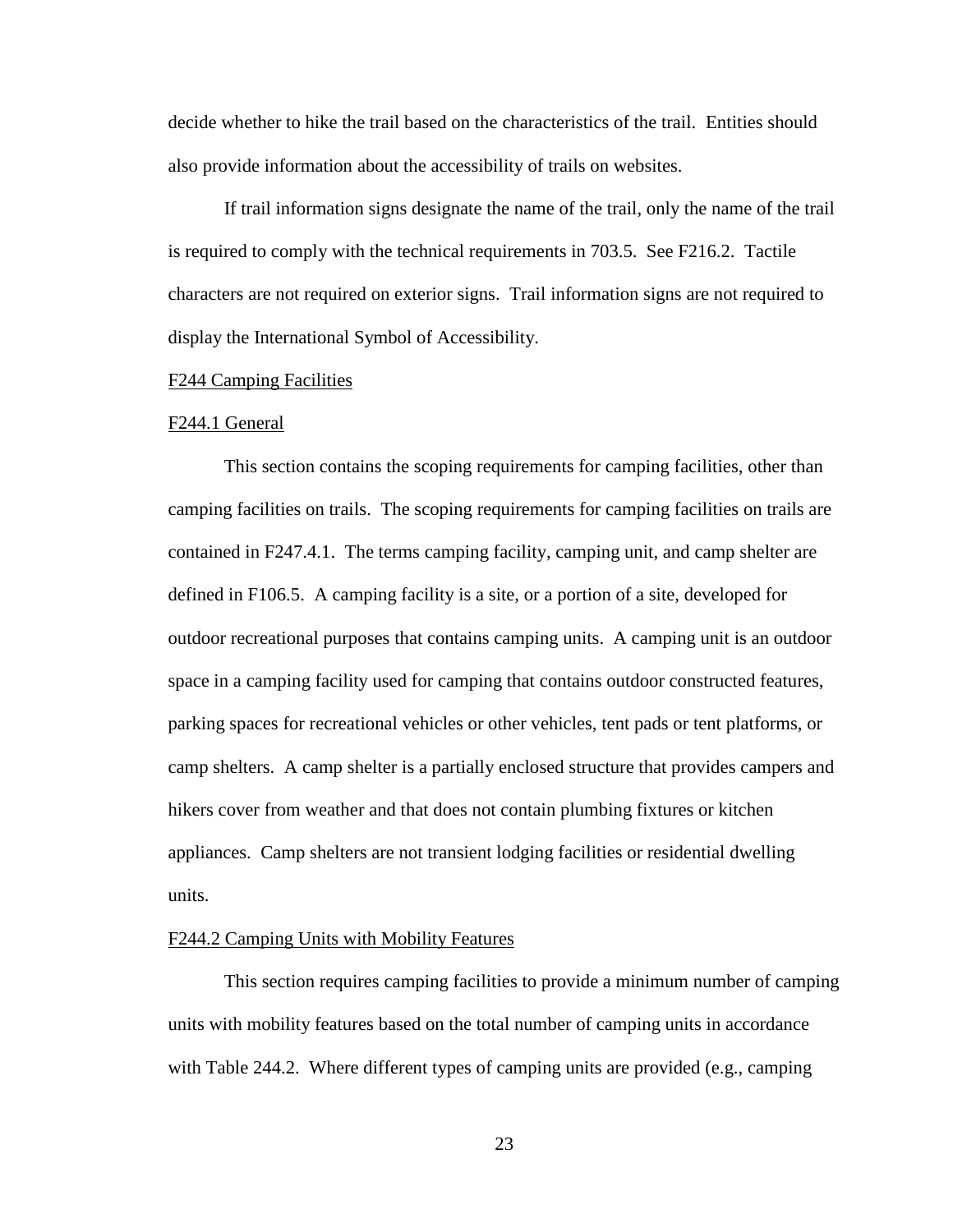units for recreational vehicles only; camping units for tent camping only; and camping units with camp shelters), Table 244.2 applies to each type of camping unit provided.

Camping units with mobility features are not required to be identified by signs. Entities should provide information on the location of camping units with mobility features on websites, in brochures, and at bulletin boards or information kiosks at the camping facility. Where entities operate reservation systems for camping units or assign camping units upon arrival, entities should establish policies to ensure that camping units with mobility features are available for individuals with disabilities until all the camping units are occupied.

# F244.2.1 Alterations and Additions

This section requires camping units that are altered or added to provide mobility features until the number of camping units with mobility features in the camping facility meets the minimum number required in Table 244.2.

Where an entity is implementing a transition plan for program accessibility developed pursuant to regulations issued under section 504 of the Rehabilitation Act that designates specific camping units to provide mobility features, an exception permits the entity to not provide accessible elements when altering individual elements within camping units that are not designated to provide mobility features. When all the elements within a camping unit are altered, the altered camping unit is required to provide mobility features until the minimum number of camping units with mobility features required in Table 244.2 is met.

#### F244.2.2 Dispersion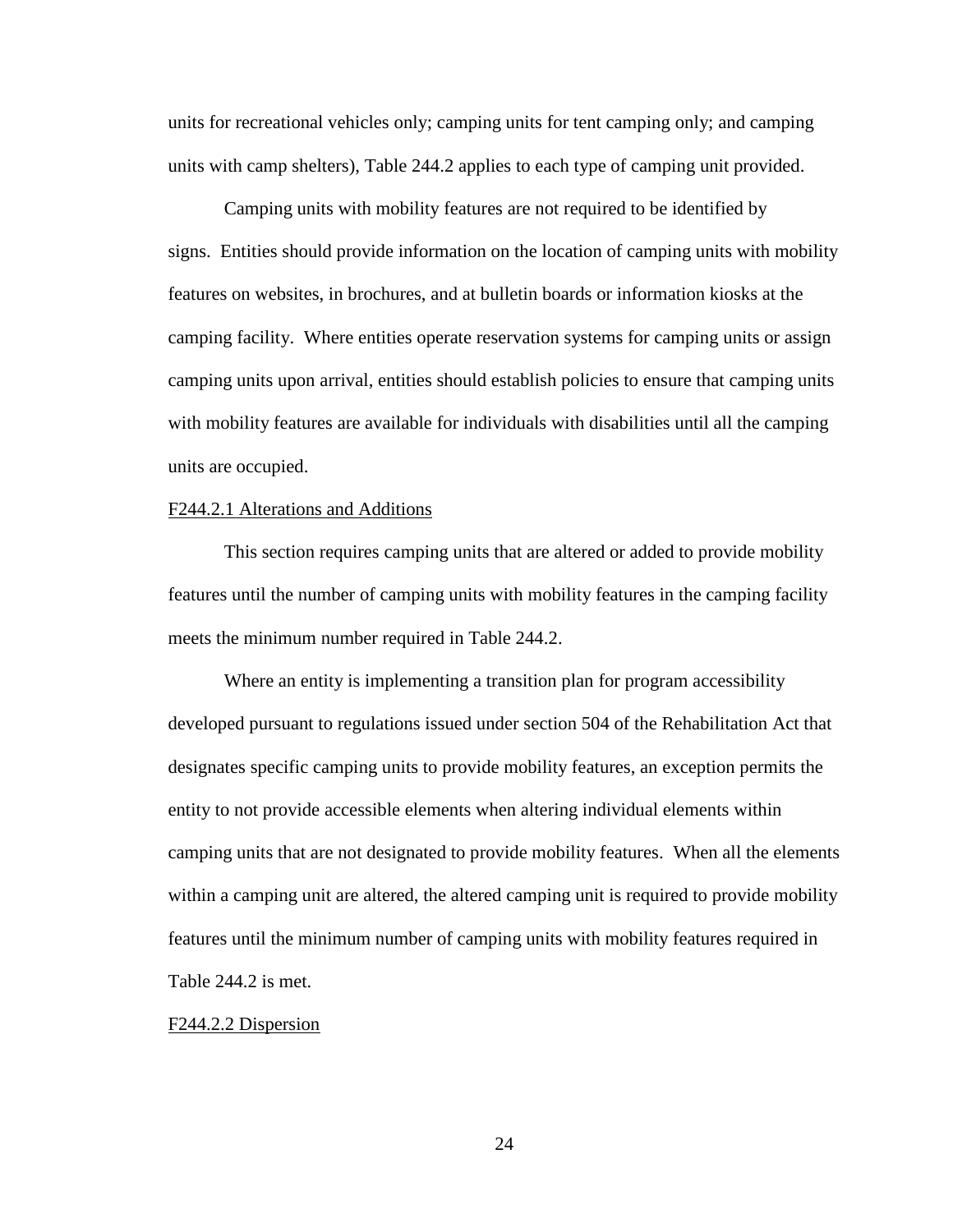This section requires camping units with mobility features to provide choices of camping units comparable to, and integrated with, those available to others.

# F244.2.3 Elements within Camping Units with Mobility Features

This section contains the scoping requirements for elements within camping units required to provide mobility features, including outdoor constructed features (F244.2.3.1), parking spaces for recreational vehicles (F244.2.3.2.1), parking spaces for vehicles other than recreational vehicles (F244.2.3.2.2), tent pads and tent platforms (F244.2.3.3), and camp shelters (F244.3.4). Where these elements are provided within a camping unit, at least one of each type of element is required to comply with the applicable technical requirements for the element. Where more than one of the same element is provided within a camping unit (e.g., picnic tables, tent pads), at least two of the same type element are required to comply with the applicable technical requirements for the element.

# F244.3 Outdoor Constructed Features in Common Use and Public Use Areas

This section contains the scoping requirements for outdoor constructed features provided in common use and public use areas that serve camping units with mobility features. At least 20 percent, but not less than one, of each type of outdoor constructed feature provided at each location is required to comply with the applicable technical requirements in 1011.

# F244.4 Pull-up Spaces for Recreational Vehicles at Dump Stations

This section requires pull-up spaces provided for recreational vehicles at dump stations to comply with the applicable technical requirements in 1012.

# F244.5 Outdoor Recreation Access Routes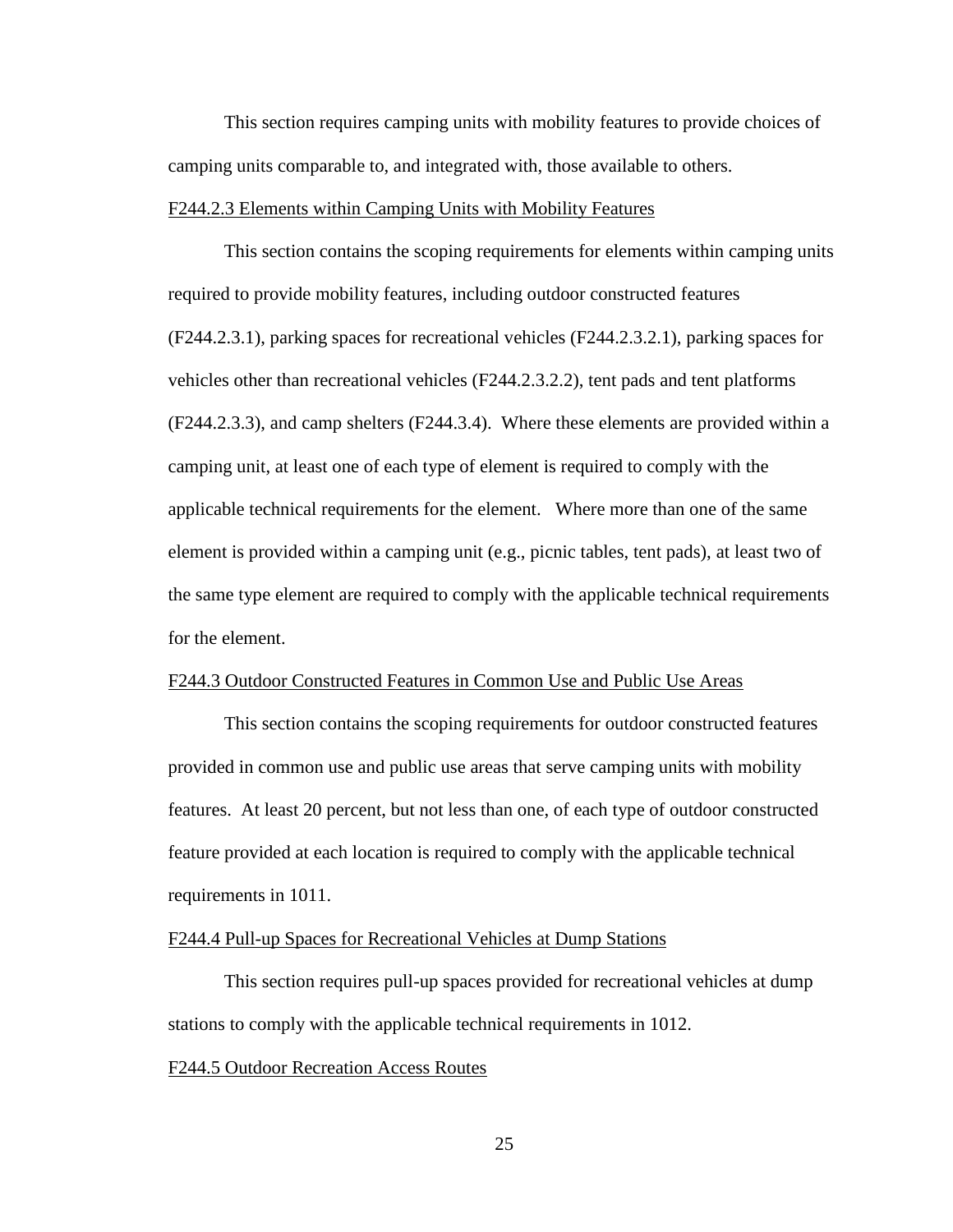This section contains the scoping requirements for outdoor recreation access routes at camping facilities, which are discussed below.

# F244.5.1 Routes within Camping Units with Mobility Features

This section requires at least one outdoor recreation access route to connect accessible elements, spaces, and facilities provided within camping units with mobility features.

## F244.5.2 Routes to and within Common Use and Public Use Areas

This section requires at least one outdoor recreation access route to connect each camping unit with mobility features with common use and public use areas serving the unit; and at least one outdoor recreation access route to connect accessible elements, spaces, and facilities provided within common use and public use areas serving camping units with mobility features. An outdoor recreation access route is not required to connect camping units with mobility features and recreational vehicle dump stations where a pull-up space complying with the applicable technical requirements in 1012 is provided at the dump station for recreational vehicles.

## F244.5.3 Routes to Adjacent Recreation Facilities

Where a circulation path connects camping facilities and adjacent recreation facilities, this section requires at least one outdoor recreation access route to connect camping units with mobility features to an accessible route serving the adjacent recreation facilities. The section does not modify the scoping requirements for accessible routes in F206 of the Architectural Barriers Act Accessibility Guidelines that apply to recreation facilities.

# F244.5.4 Location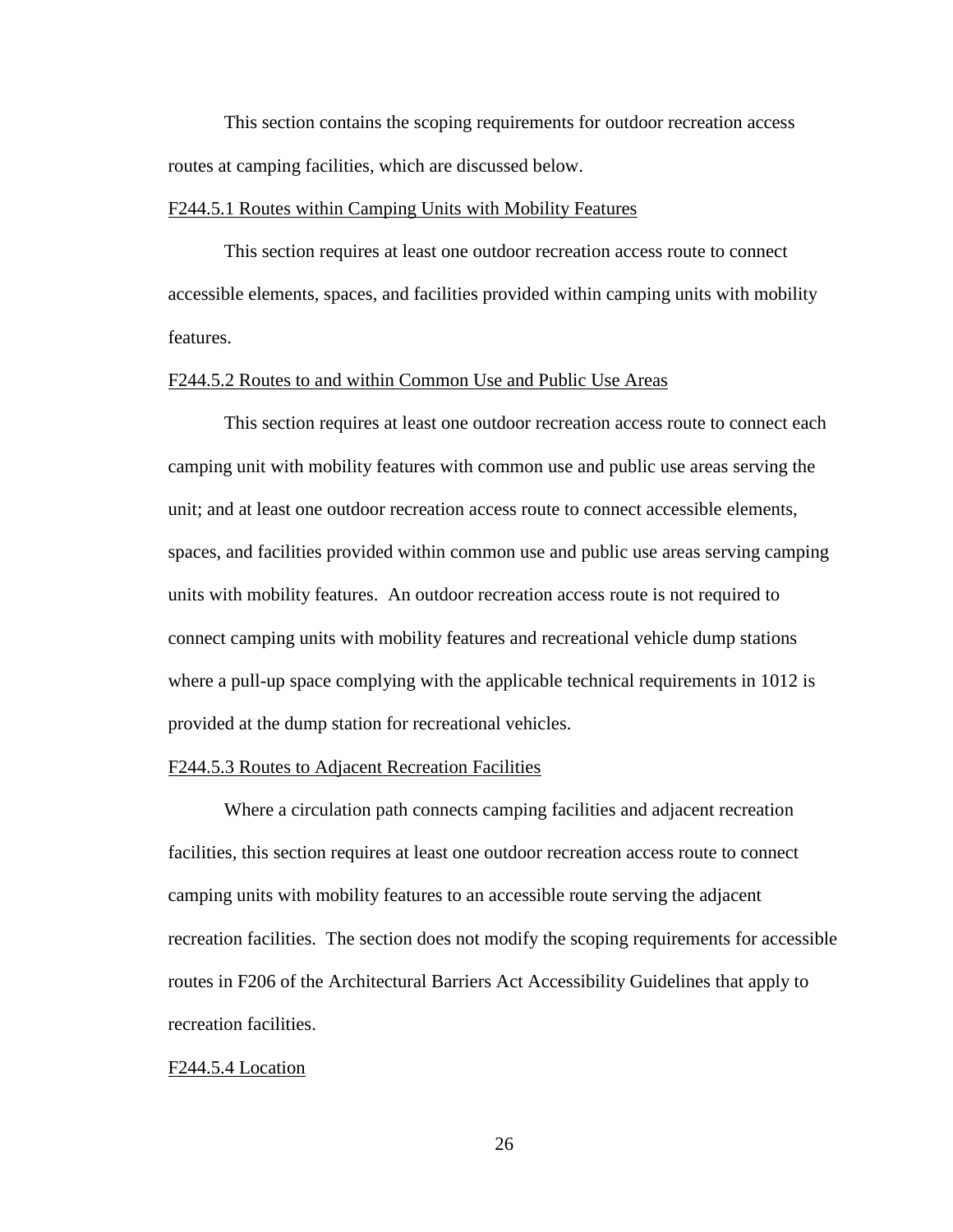This section requires outdoor recreation access routes to coincide with or be located in the same general area as general circulation paths. Where a vehicular way serves as the general circulation path for pedestrians at a camping facility, the outdoor recreation access route can be provided within the vehicular way.

#### F245 Picnic Facilities

## F245.1 General

This section contains the scoping requirements for picnic facilities, other than picnic facilities on trails. The scoping requirements for picnic facilities on trails are contained in F247.4.2. The terms picnic facility and picnic unit are defined in F106.5. A picnic facility is a site, or a portion of a site, developed for outdoor recreational purposes that contains picnic units. A picnic unit is an outdoor space in a picnic facility used for picnicking that contains outdoor constructed features.

# F245.2 Picnic Units with Mobility Features

This section requires picnic facilities to provide a minimum number of picnic units with mobility features as discussed below. Picnic units with mobility features are not required to be identified by signs. Entities should provide information on the location of picnic units with mobility features on websites, in brochures, and at bulletin boards or information kiosks at the picnic facility.

#### F245.2.1 Picnic Facilities with Two or Fewer Picnic Units

Where picnic facilities contain two or fewer picnic units, this section requires each picnic unit to provide mobility features.

# F245.2.2 Picnic Facilities with More Than Two Picnic Units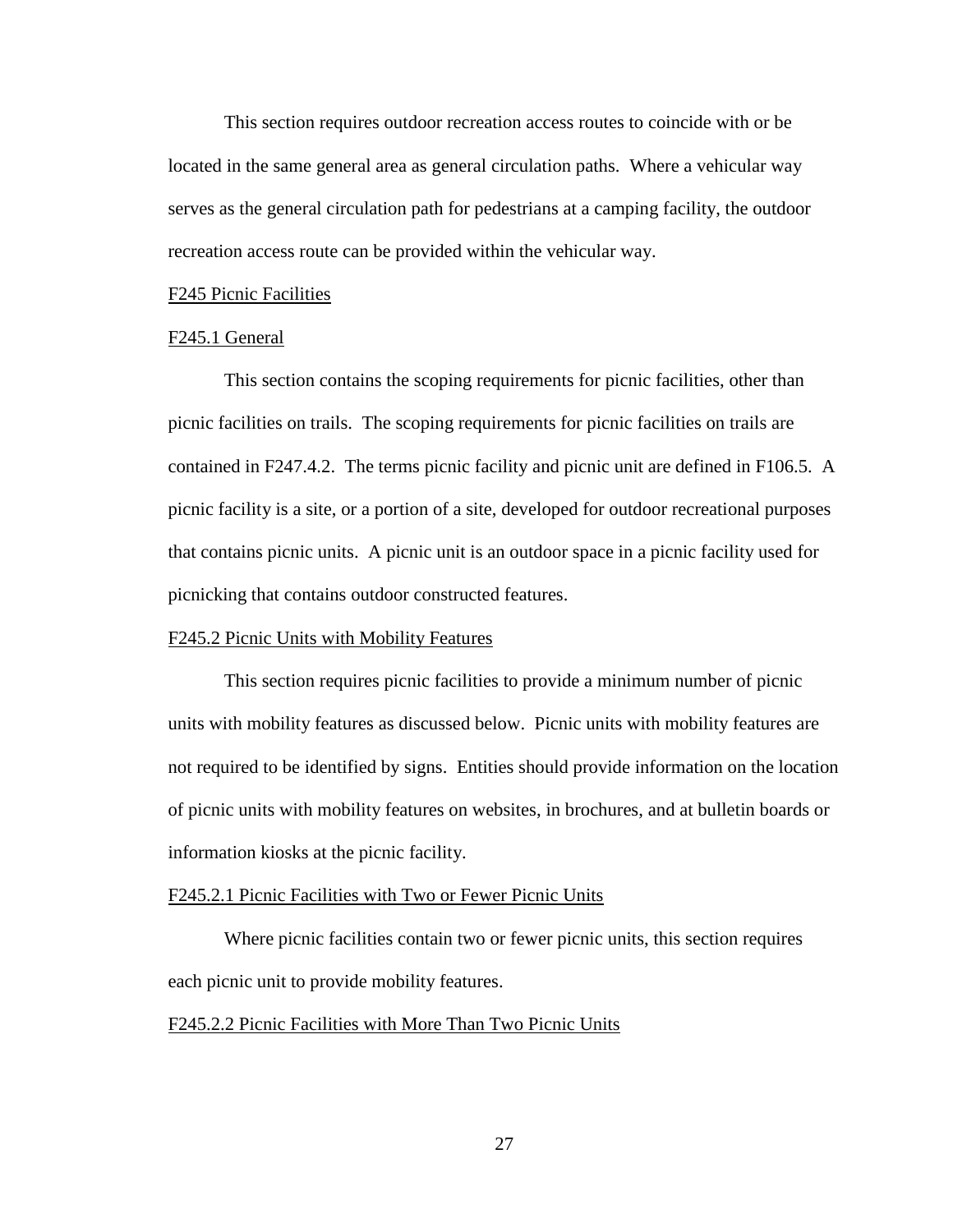Where picnic facilities contain more than two picnic units, this section requires at least 20 percent, but not less than two, of the picnic units to provide mobility features. F245.2.3 Alterations and Additions

This section requires picnic units that are altered or added to provide mobility features until the number of picnic units with mobility features in the picnic facility meets the minimum number required in F245.2.1 or F245.2.2.

Where an entity is implementing a transition plan for program accessibility developed pursuant to regulations issued under section 504 of the Rehabilitation Act that designates specific picnic units to provide mobility features, an exception permits the entity to not provide accessible elements when altering individual elements within picnic units that are not designated to provide mobility features. When all the elements within a picnic unit are altered, the altered picnic unit is required to provide mobility features until the minimum number of picnic units with mobility features required in F245.2.1 or F245.2.2 is met.

# F245.2.4 Dispersion

This section requires picnic units with mobility features to provide choices of picnic units comparable to, and integrated with, those available to others.

#### F245.2.5 Elements within Picnic Units with Mobility Features

This section contains the scoping requirements for elements within picnic units required to provide mobility features, including outdoor constructed features (F244.2.5.1) and parking spaces (F244.2.5.2). Where these elements are provided within a picnic unit, at least one of each type of element is required to comply with the applicable technical requirements for the element. Where more than one of the same element is provided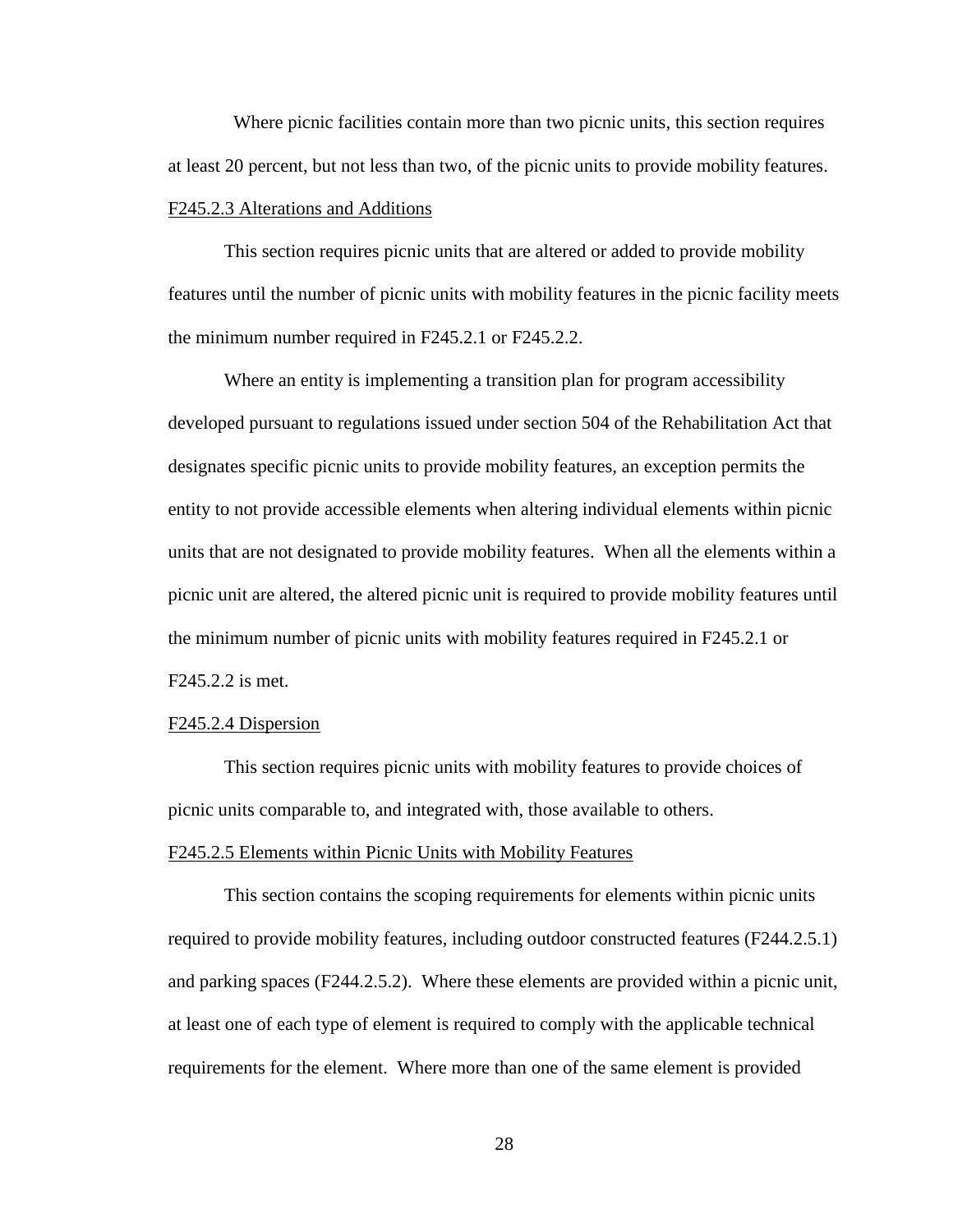within a picnic unit (e.g., picnic tables, grills), at least two of the same type of element are required to comply with the applicable technical requirements for the element. F245.3 Outdoor Constructed Features in Common Use and Public Use Areas

This section contains the scoping requirements for outdoor constructed features provided in common use and public use areas that serve picnic units with mobility features. At least 20 percent, but not less than one, of each type of outdoor constructed feature provided at each location is required to comply with the applicable technical requirements in 1011.

#### F245.4 Outdoor Recreation Access Routes

This section contains the scoping requirements for outdoor recreation access routes within picnic facilities, which are discussed below.

## F245.4.1 Routes within Picnic Units with Mobility Features

This section requires at least one outdoor recreation access route to connect accessible elements, spaces, and facilities provided within picnic units with mobility features.

## F245.4.2 Routes to and within Common Use and Public Use Areas

This section requires at least one outdoor recreation access route to connect each picnic unit with mobility features with common use and public use areas serving the unit; and at least one outdoor recreation access route to connect accessible elements, spaces, and facilities provided within common use and public use areas serving picnic units with mobility features.

# F245.4.3 Routes to Adjacent Recreation Facilities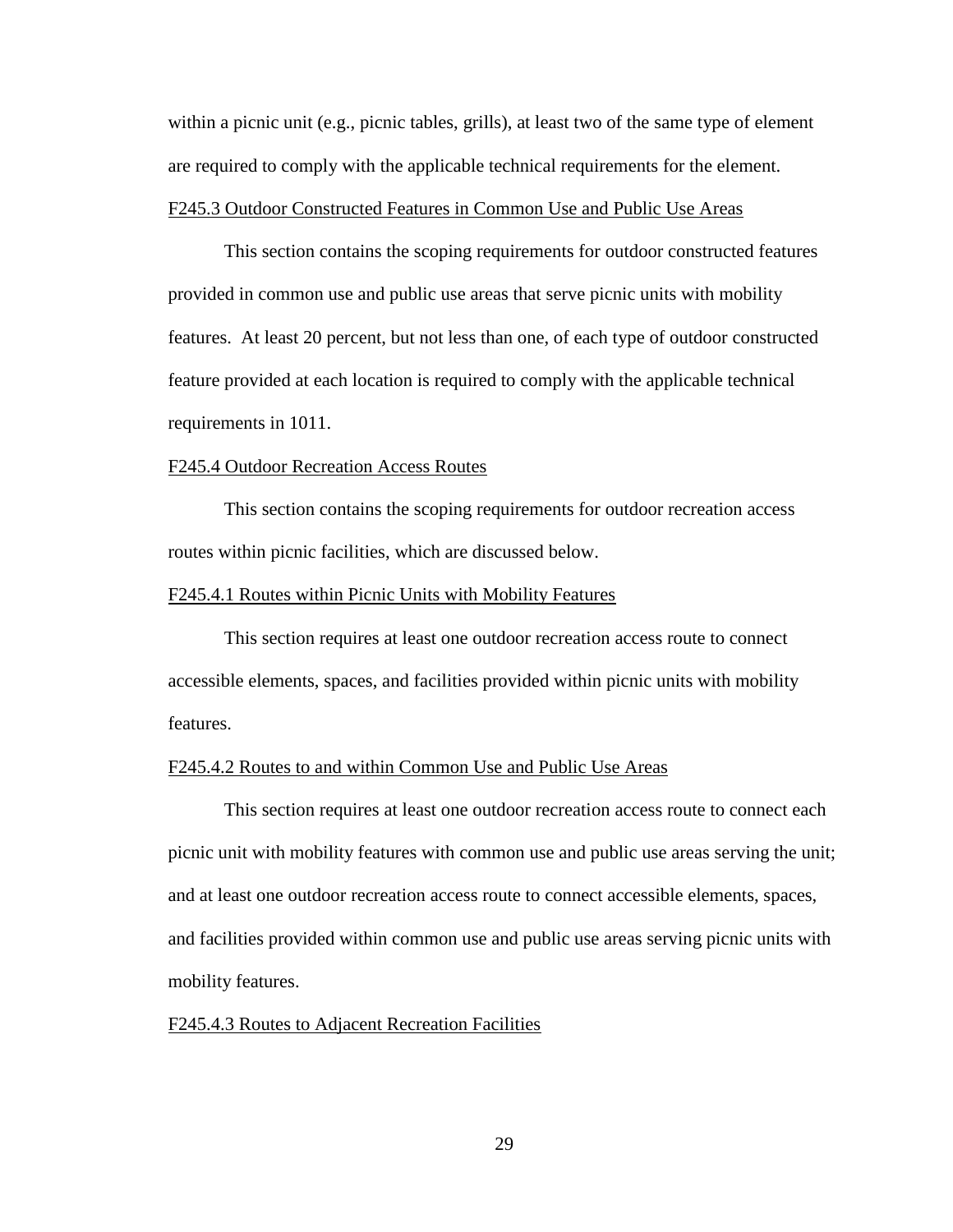Where a circulation path connects picnic facilities and adjacent recreation facilities, this section requires at least one outdoor recreation access route to connect picnic units with mobility features to an accessible route serving the adjacent recreation facilities. The section does not modify the scoping requirements for accessible routes in F206 of the Architectural Barriers Act Accessibility Guidelines that apply to recreation facilities.

## F245.4.4 Location

This section requires outdoor recreation access routes to coincide with or be located in the same general area as general circulation paths. Where a vehicular way serves as the general circulation path for pedestrians at a picnic facility, the outdoor recreation access route can be provided within the vehicular way.

# F246 Viewing Areas

# F246.1 General

This section contains the scoping requirements for viewing areas, other than viewing areas on trails. The scoping requirements for viewing areas on trails are contained in F247.4.3. The term viewing area is defined in F106.5 as an outdoor space developed for viewing a landscape, wildlife, or other points of interest.

#### F246.2 Distinct Viewing Locations

This section requires each distinct viewing location within a viewing area to comply with the technical requirements for viewing areas in 1015. Viewing areas can provide more than one distinct viewing location. For example, a viewing area can provide a distinct viewing location for observing a mountain range, and another distinct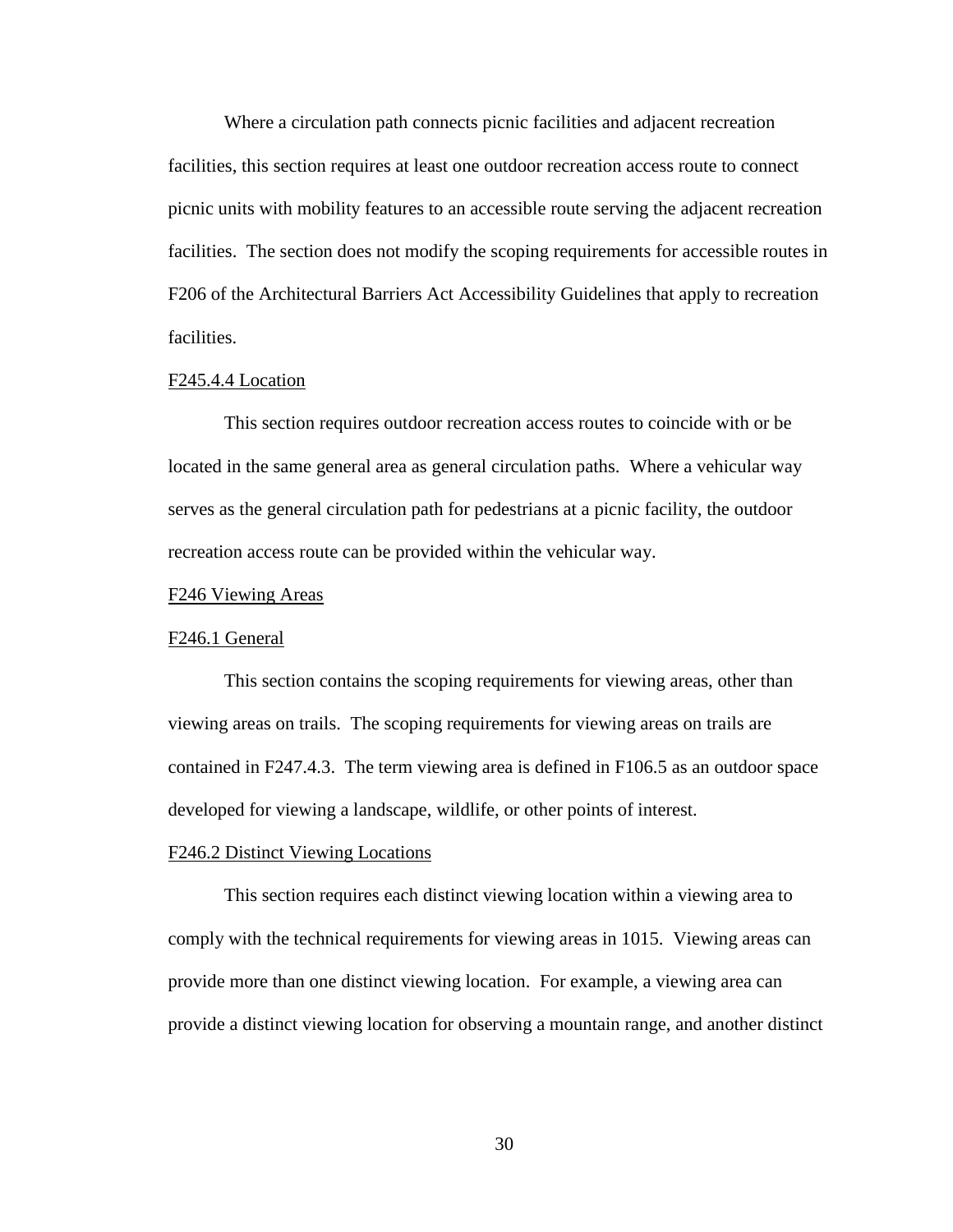viewing location for observing a river. Distinct viewing locations within a viewing area can be designated by signs or other markers.

# F246.3 Outdoor Constructed Features

This section requires at least 20 percent, but not less than one, of each type of outdoor constructed feature provided within viewing areas to comply with the applicable technical requirements in 1011.

# F246.4 Outdoor Recreation Access Routes

This section requires at least one outdoor recreation access route to connect accessible parking spaces or other site arrival points serving the viewing area with accessible elements, spaces, and facilities provided within the viewing area.

# F247 Trails

#### F247.1 General

This section contains the scoping requirements for trails. The terms trail and trailhead are defined in F106.5. A trail is a pedestrian route developed primarily for outdoor recreational purposes. A pedestrian route developed primarily to connect elements, spaces, and facilities within a site is not a trail. A trailhead is an outdoor space that is designated by an entity responsible for administering or maintaining a trail to serve as an access point to the trail. The junction of two or more trails or the undeveloped junction of a trail and a road is not a trailhead.

Where a trail is designed for use by hikers or pedestrians and directly connects to a trailhead or another trail that substantially meets the technical requirements for trails in 1017, the section requires the trail to comply with the technical requirements for trails in 1017. The Federal Trail Data Standards classify trails by their designed use and managed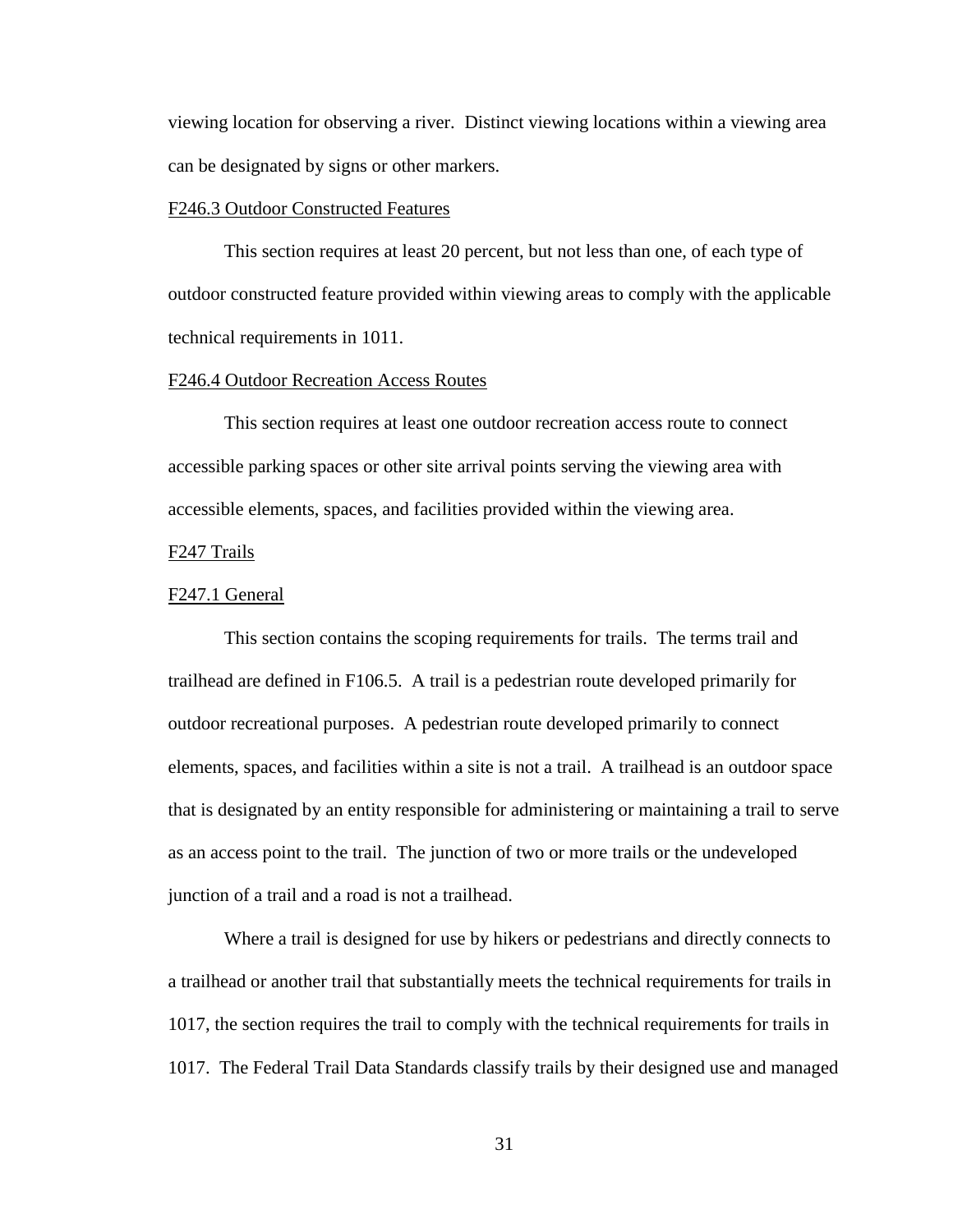use.<sup>8</sup> A trail has only one designed use that determines the design, construction, and maintenance parameters for the trail. A trail can have more than one managed use based on a management decision to allow other uses on the trails. Trails that have a designed use for hikers or pedestrians are required to comply with the technical requirements for trails in 1017. Trails that have a designed use for other than hikers or pedestrians are not required to comply with the technical requirements for trails in 1017.

A trail system may include a series of connecting trails. Only trails that directly connect to a trailhead or another trail that substantially meets the technical requirement for trails in 1017 are required to comply with the technical requirements for trails in 1017.

# F247.2 Existing Trails

Where the original design, function, or purpose of an existing trail is changed and the altered portion of the trail directly connects to a trailhead or another trail that substantially meets the technical requirements for trails in 1017, this section requires the altered portion of the trail to comply with the technical requirements for trails in 1017. Routine or periodic maintenance activities that are performed to return an existing trail to the condition to which the trail was originally designed are not required to comply with the technical requirements for trails in 1017.

# F247.3 Trailheads

This section requires at least 20 percent, but not less than one, of each type of outdoor constructed feature provided within trailheads to comply with the applicable technical requirements in 1011. The section also requires at least one outdoor recreation

<sup>&</sup>lt;sup>8</sup> The Federal Trail Data Standards are available at: [http://www.fgdc.gov/standards/projects/FGDC](http://www.fgdc.gov/standards/projects/FGDC-standards-projects/trail-data-standard/)[standards-projects/trail-data-standard/.](http://www.fgdc.gov/standards/projects/FGDC-standards-projects/trail-data-standard/)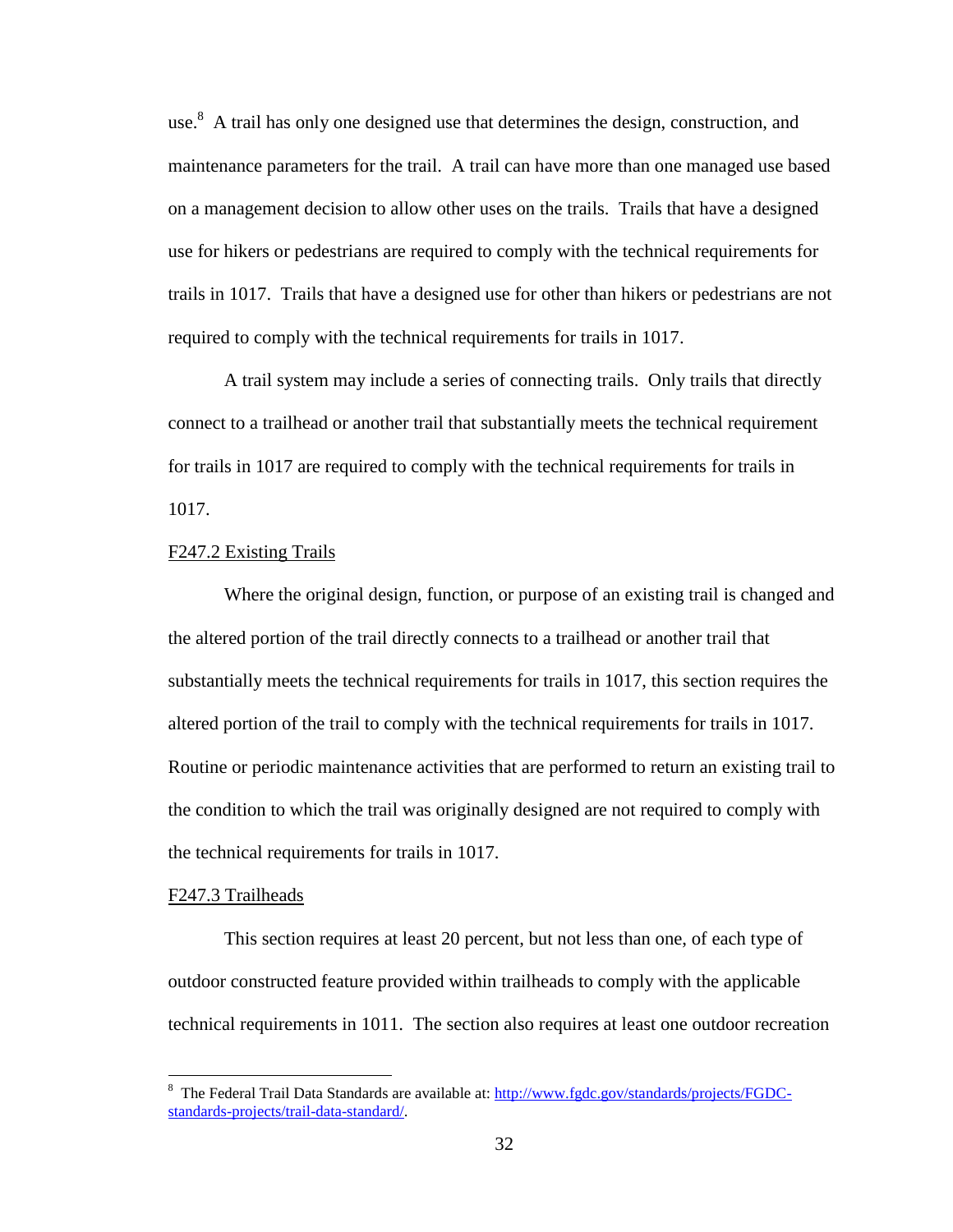access route to connect accessible parking spaces or other site arrival points serving the trailhead; the starting point of the trail; and accessible elements, spaces, and facilities provided within the trailhead.

# F247.4 Trail Facilities

This section requires camping facilities, picnic facilities, and viewing areas provided on trails to comply with the applicable scoping requirements for the facilities in F244 through F246, except for the scoping requirements for outdoor recreation access routes. The facilities are required to comply with the applicable scoping requirements regardless of whether the trail complies with the technical requirements for trails in 1017.

The section requires routes that connect trails complying with the technical requirements for trails in 1017 to camping facilities, picnic facilities, viewing areas, pit toilets, and accessible elements within the facilities to comply with the technical requirements for trails in 1017. Routes that connect trails that do not comply with the technical requirements for trails in 1017 to these facilities and accessible elements provided within the facilities are not required to comply with the technical requirements for trails in 1017.

## F247.5 Outdoor Constructed Features

This section requires at least 20 percent, but not less than one, of each type of outdoor constructed feature provided at each location on trails, other than within facilities provided on trails, to comply with the applicable technical requirements in 1011.

## F248 Beach Access Routes

## F248.1 General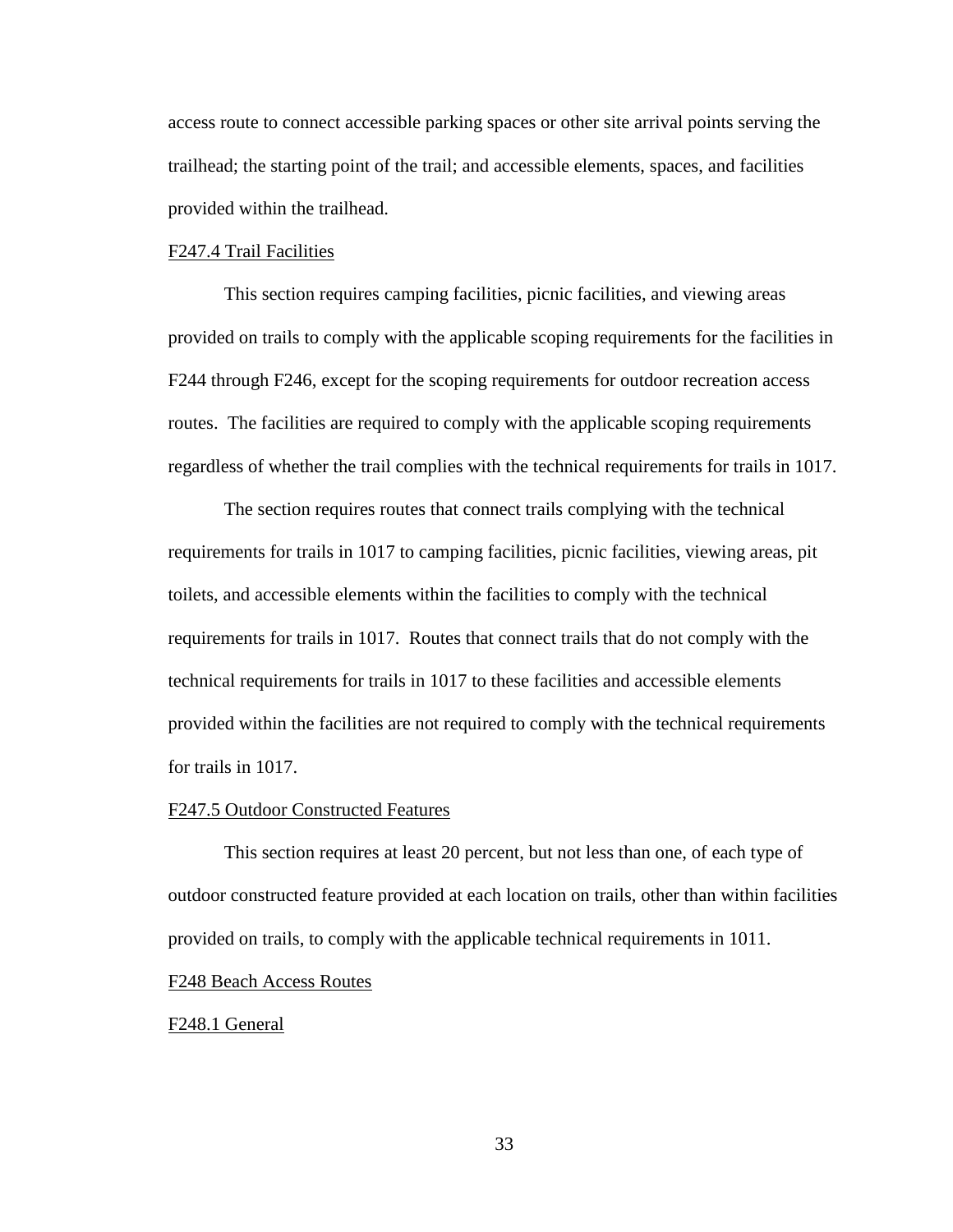This section contains the scoping requirements for beach access routes. Where the entity that administers or manages a beach constructs or alters circulation paths, parking facilities, toilet facilities, or bathing facilities to serve the beach or undertakes a beach nourishment project, the section requires the entity to provide beach access routes. The entity is not required to expend more than 20 percent of the costs to construct or alter the facilities serving the beach or the beach nourishment project to provide beach access routes. Beach access routes can be permanent or removable. Removable beach access routes can be moved to a protected storage area during storms and other periods when the routes are subject to damage or loss. Beach access routes are not required where pedestrian access to the beach is not permitted.

#### F248.2 Minimum Number

This section requires at least one beach access route to be provided for each 1/2 mile of beach shoreline administered or managed by the entity. The number of beach access routes is not required to exceed the number of pedestrian access points provided by the entity to the beach. Pedestrian access points to a beach include parking facilities that serve beaches, dune crossings, and stairways or ramps leading from boardwalks to the beach.

#### F248.3 Location

This section requires beach access routes to coincide with or be located in the same general area as pedestrian access points to the beach.

## Appendix D to 36 CFR part 1191 – Technical

# Chapter 10: Recreation Facilities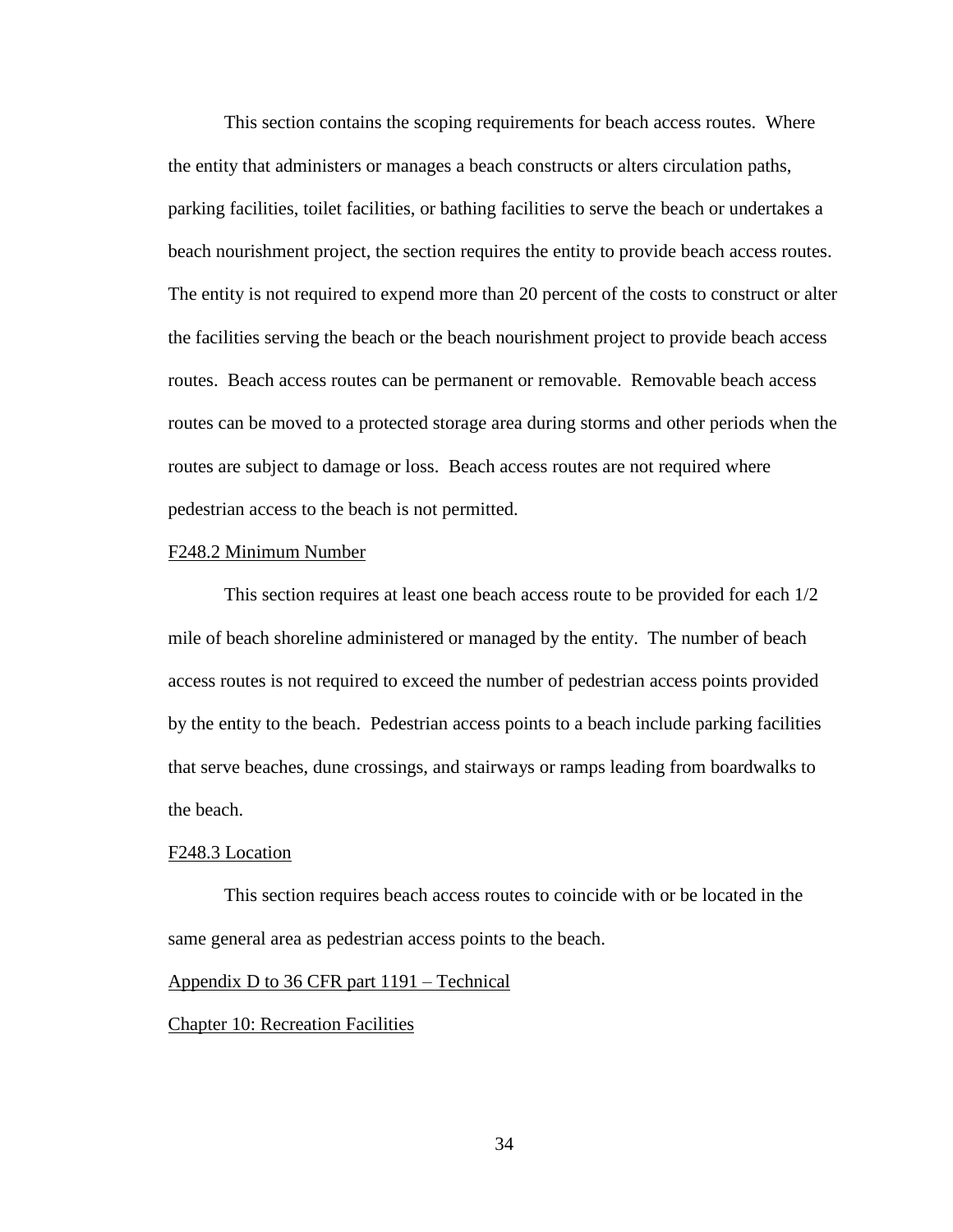The final rule adds technical requirements to Chapter 10 for outdoor constructed features (1011); parking spaces within camping units and picnic units and pull-up spaces at dump stations (1012); tent pads and tent platforms (1013); camp shelters (1014); viewing areas (1015); outdoor recreation access routes (1016); trails (1017); and beach access routes (1018). The final rule also adds the conditions for using the exceptions to the specific provisions in these technical requirements at 1019.

# 1011 Outdoor Constructed Features

#### 1011.1 General

This section contains the technical requirements for outdoor constructed features provided within camping facilities, picnic facilities, viewing areas, and trailheads or on trails. All outdoor constructed features are required to comply with the provisions for clear ground space (1011.2) and operable parts (1011.3). The section includes specific provisions for picnic tables (1011.4); fire rings, grills, fireplaces, and woodstoves (1011.5); water spouts at water hydrants and water utility hook-ups (1011.6); outdoor rinsing showers (1011.7); and viewing scopes (1011.8).

# 1011.2 Clear Ground Space

This section requires a clear ground space to be provided at outdoor constructed features and includes specific provisions for the size and location (1011.2.1), surface (1011.2.2), slope (1011.2.3), and openings (1011.2.4).

Two exceptions are provided. Where individual outdoor constructed features are altered and the ground surface is not altered, Exception 1 does not require the clear ground space to comply with the specific provisions for surface and slope. In alterations, when an entity determines that a condition in 1019 does not permit full compliance with a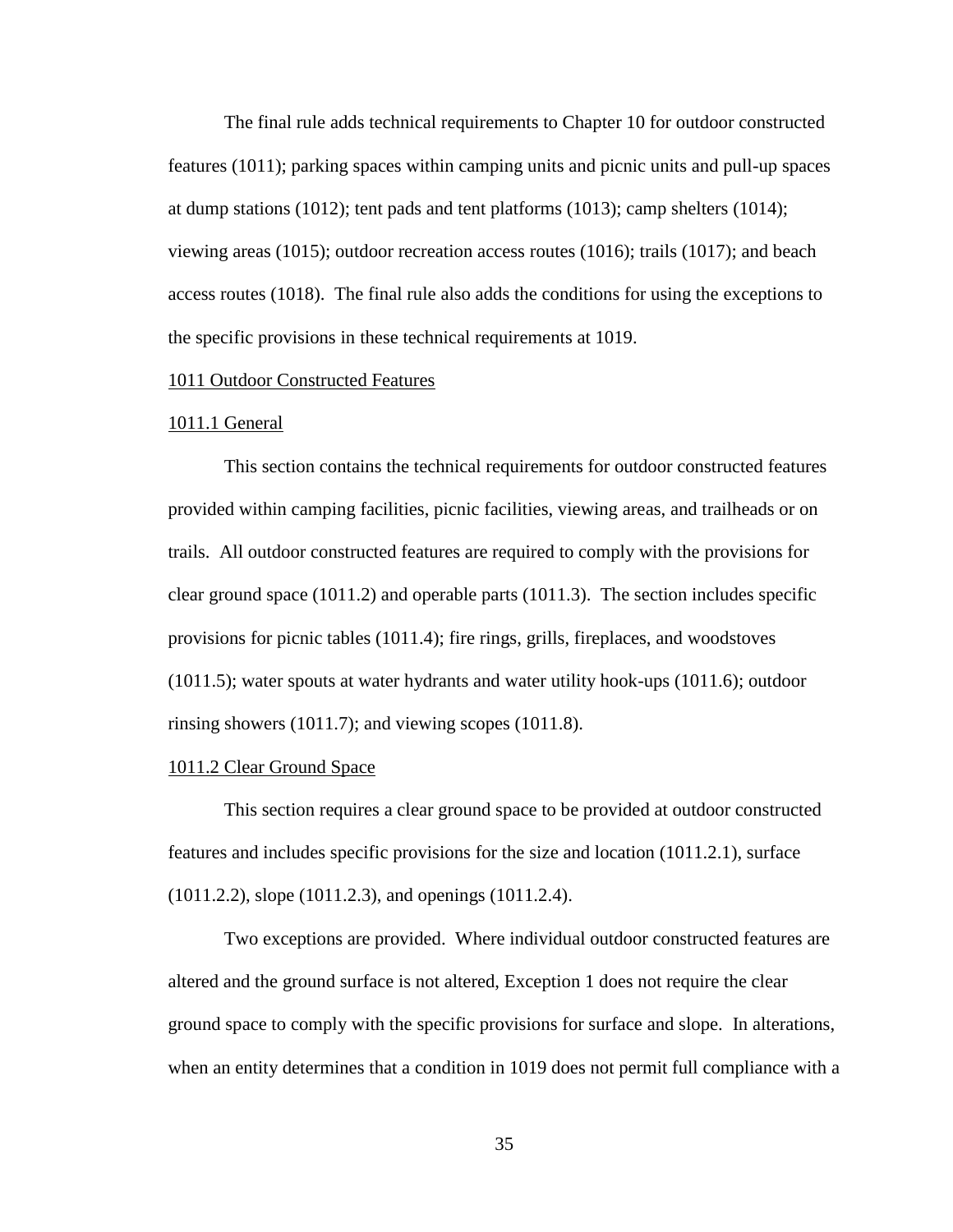specific provision, Exception 2 permits the clear ground space to comply with the provision to the extent practicable.

# 1011.2.1 Size and Location

This section specifies the size and location of the clear ground space at outdoor constructed features. The size of the clear ground space is based on the dimensions for maneuvering clearance at clear floor or ground spaces that are confined on all or part of three sides in 305.7 of the Architectural Barriers Act Accessibility Guidelines. Outdoor constructed features can be confined on all or part of three sides by surfaces that are not firm and stable or that have changes in level. The dimensions for maneuvering clearance at clear floor or ground spaces that are confined on all or part of three sides in 305.7 of the Architectural Barriers Act Accessibility Guidelines provide additional space for maneuvering into and out of the space: 36 inches minimum by 48 inches minimum for a forward approach, and 30 inches minimum by 60 inches minimum for a parallel approach. At water hydrants, a clear ground space for a forward approach is required on each side of the water hydrant to enable individuals with disabilities to operate the water hydrant from their right side or left side. At rinsing showers, the size of the clear ground space is based on the dimensions for turning space in 304.3.1 of the Architectural Barriers Act Accessibility Guidelines to enable individuals with disabilities to turn in the space.

At picnic tables, fire rings, grills, fireplaces, and woodstoves, a clear ground space is required on all usable sides of the element. The usable sides of these elements are the sides that can be used for eating or serving food, building a fire, or cooking. All sides of picnic tables are generally usable, unless the picnic table is placed against a rock or tree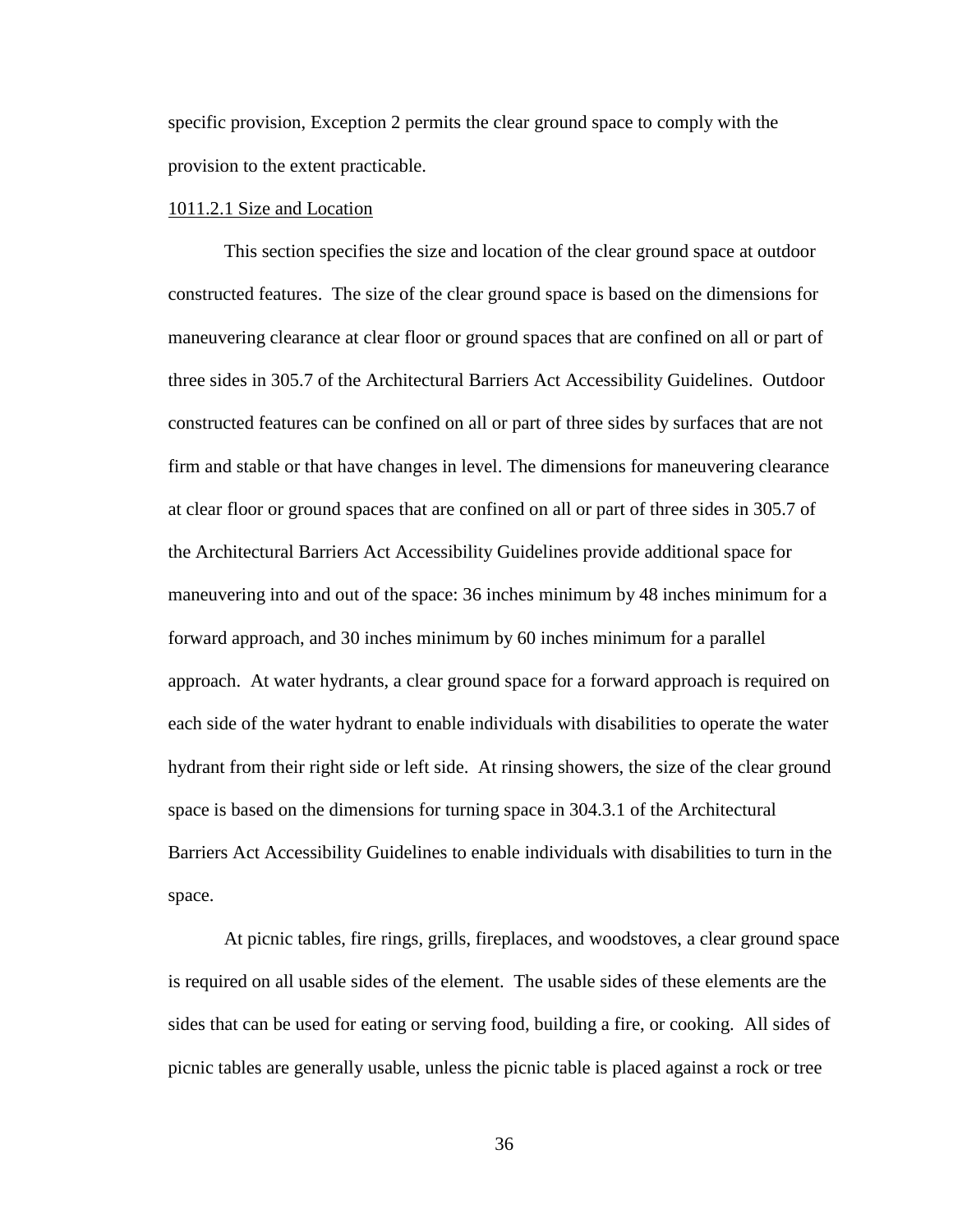that renders the side against the rock or tree not usable. All sides of fire rings and grills are generally usable, unless there is a wall or other structure on a side that renders the side not usable. The front sides of fireplaces and woodstoves are generally the usable side.

### 1011.2.2 Surface.

This section requires the surface of the clear ground space to be firm and stable. 1011.2.3 Slope.

This section requires the slope of the clear ground space to not be steeper than 1:48 in any direction. Where the surface is other than asphalt, concrete, or boards, slopes not steeper than 1:20 are permitted when necessary for drainage.

### 1011.2.4 Openings

This section requires openings in the clear ground space such as drainage grates to not allow passage of a sphere more than 1/2 inch in diameter. Where possible, drainage grates should be located outside of the clear ground space. Elongated openings should be placed so that the long dimension is perpendicular, or as close to perpendicular as possible, to the dominant direction of travel.

#### 1011.3 Operable Parts

This section requires operable parts of outdoor constructed features to comply with the technical requirements for the height of operable parts in 309.3 of the Architectural Barriers Act Accessibility Guidelines, which require operable parts to be placed within the reach ranges specified in 308 of the Architectural Barriers Act Accessibility Guidelines; and the technical requirements for operation in 309.4 of the Architectural Barriers Act Accessibility Guidelines, which require operable parts to be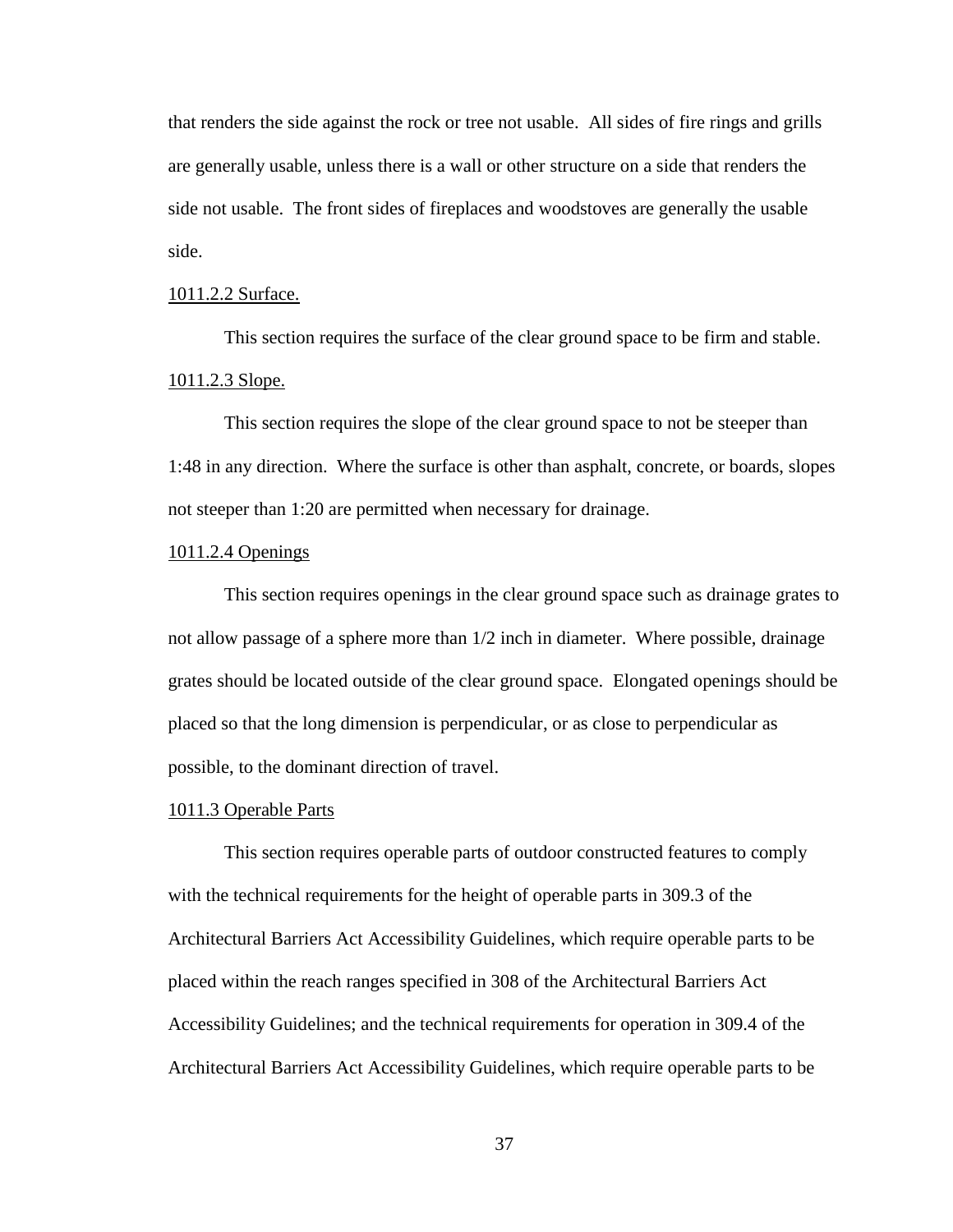operable with one hand without tight grasping, pinching, or twisting of the wrist and with not more than 5 pounds force.

Four exceptions are provided. Exception 1 requires fire rings, grills, fireplaces, wood stoves, water hydrants, and water utility hook-ups to comply with the technical requirements for operation in 309.4 of the Architectural Barriers Act Accessibility Guidelines to the extent practicable. Exception 2 requires trash and recycling receptacles with hinged lids and controls to keep out large animals to comply with the technical requirements for operation in 309.4 of the Architectural Barriers Act Accessibility Guidelines to the extent practicable. Exception 3 exempts dumpster type trash and recycling receptacles from complying with the technical requirements for the height of operable parts in 309.3 of the Architectural Barriers Act Accessibility Guidelines and the technical requirements for operation in 309.4 of the Architectural Barriers Act Accessibility Guidelines. Exception 4 exempts sewage hatches from complying with the technical requirements for the height of operable parts in 309.3 of the Architectural Barriers Act Accessibility Guidelines and the technical requirements for operation in 309.4 of the Architectural Barriers Act Accessibility Guidelines.

New products may be developed with operable parts that comply with the technical requirements for operation in 309.4 of the Architectural Barriers Act Accessibility Guidelines. As products that comply with the technical requirements for operation in 309.4 of the Architectural Barriers Act Accessibility Guidelines become available, entities should provide these products to enable individuals with disabilities to operate them.

#### 1011.4 Picnic Tables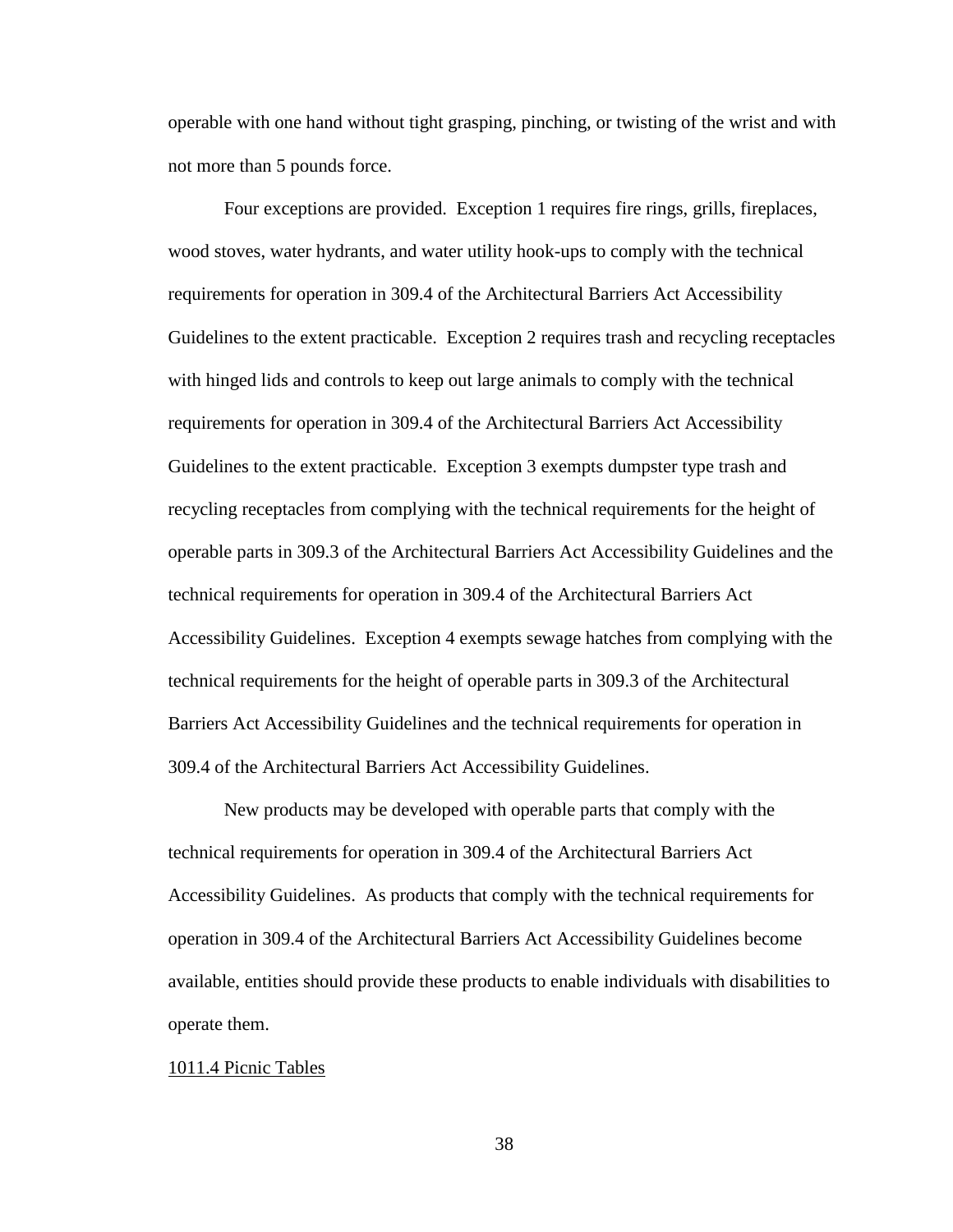This section requires picnic tables to comply with the technical requirements for dining surfaces in 902.3 of the Architectural Barriers Act Accessibility Guidelines, which requires the tops of dining surfaces to be 28 inches minimum and 34 inches maximum above the ground. The section also requires at least one wheelchair space to be provided for each 24 linear feet of usable picnic table surface perimeter. Wheelchair spaces are required to be 30 inches minimum by 48 inches minimum; be positioned for a forward approach to the table; and provide knee and toe clearance complying with 306 of the Architectural Barriers Act Accessibility Guidelines under the table.

### 1011.5 Fire Rings, Grills, Fireplaces, and Wood Stoves

This section requires fire building surfaces to be 9 inches minimum above the ground, and cooking surfaces to be 15 inches minimum and 34 inches maximum above the ground. Where fire rings, grills, or fireplaces are constructed with raised edges or walls, the depth of the raised edge or wall is required to be 10 inches maximum. Fire rings with double walls or insulation on the sides are recommended to prevent burns.

### 1011.6 Water Spouts

This section requires water spouts at water hydrants and water utility hook-ups to be 28 inches minimum and 36 inches maximum above the ground,

#### 1011.7 Outdoor Rinsing Showers

This section requires outdoor rinsing showers to provide at least one hand-held shower spray unit with a hose 59 inches long minimum. The hand-held shower spray unit is required to have at least one fixed position located 15 inches minimum and 48 inches maximum above the ground. Where vandalism is a consideration, a fixed shower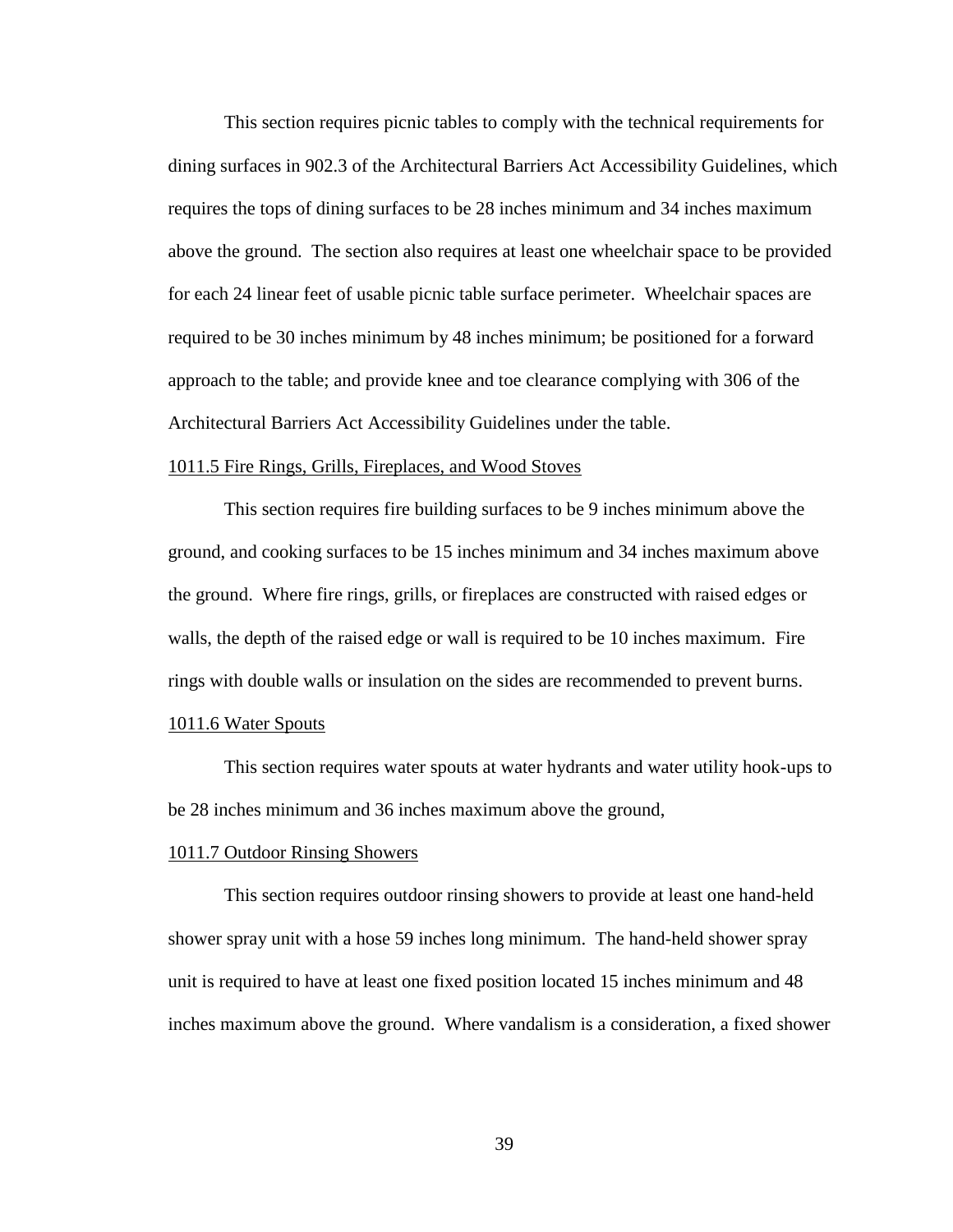head located 48 inches above the ground is permitted in place of a hand-held shower spray unit.

### 1011.8 Viewing Scopes

This section requires eyepieces on viewing scopes to be 43 inches minimum and 51 inches maximum above the ground,

1012 Parking Spaces Within Camping Units and Picnic Units and Pull-Up Spaces at Dump Stations

#### 1012.1 General

This section contains the technical requirements for parking spaces provided within camping units and picnic units with mobility features and pull-up spaces for recreational vehicles at dump stations. The technical requirements address the width of parking spaces and pull-up spaces for recreational vehicles (1012.2); the width of parking spaces for vehicles, other than recreational vehicles (1012.3); and the surface (1012.4) and slope (1012.5) of parking spaces and pull-up spaces.

# 1012.2 Recreational Vehicles

This section requires parking spaces and pull-up spaces for recreational vehicles to be 20 feet wide minimum to accommodate recreational vehicles equipped with a lift. Recreational vehicles are typically 8 feet wide. Recreational vehicles equipped with a lift need an additional 8 feet of space on the passenger's side to deploy the lift and for individuals who use wheeled mobility devices to maneuver onto and off of the lift. Utility hook-ups for recreational vehicles are typically located on the driver's side of the vehicle. An additional 4 feet of space is needed on the driver's side for individuals who use wheeled mobility devices to access the utility hook-ups. Where two adjacent parking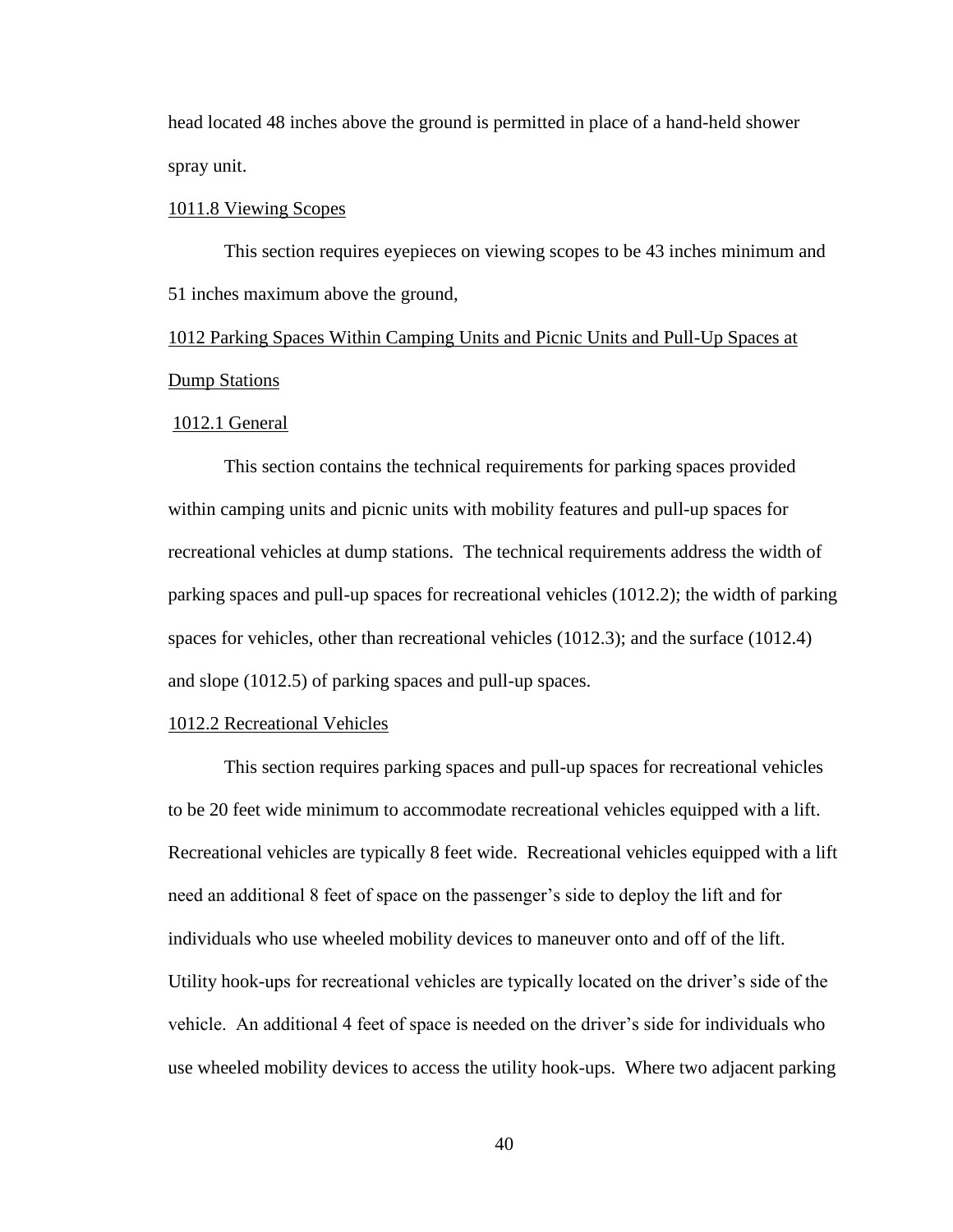spaces are provided for recreational vehicles, one of the parking spaces is permitted to be 16 feet wide minimum.

### 1012.3 Other Vehicles

This section requires parking spaces for vehicles, other than recreational vehicles, to be 16 feet wide minimum to accommodate vans equipped with a lift or ramp. Where two adjacent parking spaces are provided for vehicles, other than recreational vehicles, one of the parking spaces is permitted to be 8 feet wide minimum.

#### 1012.4 Surface.

This section requires the surface of parking spaces and pull-up spaces to be firm and stable.

### 1012.5 Slope.

This section requires the slope of the surface of parking spaces and pull-up spaces to not be steeper than 1:48 in any direction. Where the surface is other than asphalt, concrete, or boards, slopes not steeper than 1:20 are permitted when necessary for drainage.

### 1013 Tent Pads & Tent Platforms

#### 1013.1 General

This section contains the technical requirements for tent pads and tent platforms provided within camping units with mobility features. Tent pads and tent platforms are defined spaces with prepared surfaces for setting up and securing tents. The technical requirements address the clear ground space around tent pads and tent platforms (1013.2); the slope of tent pads, tent platforms, and clear ground spaces (1013.2); and the height of tent platforms (1013.4). When an entity determines that a condition in 1019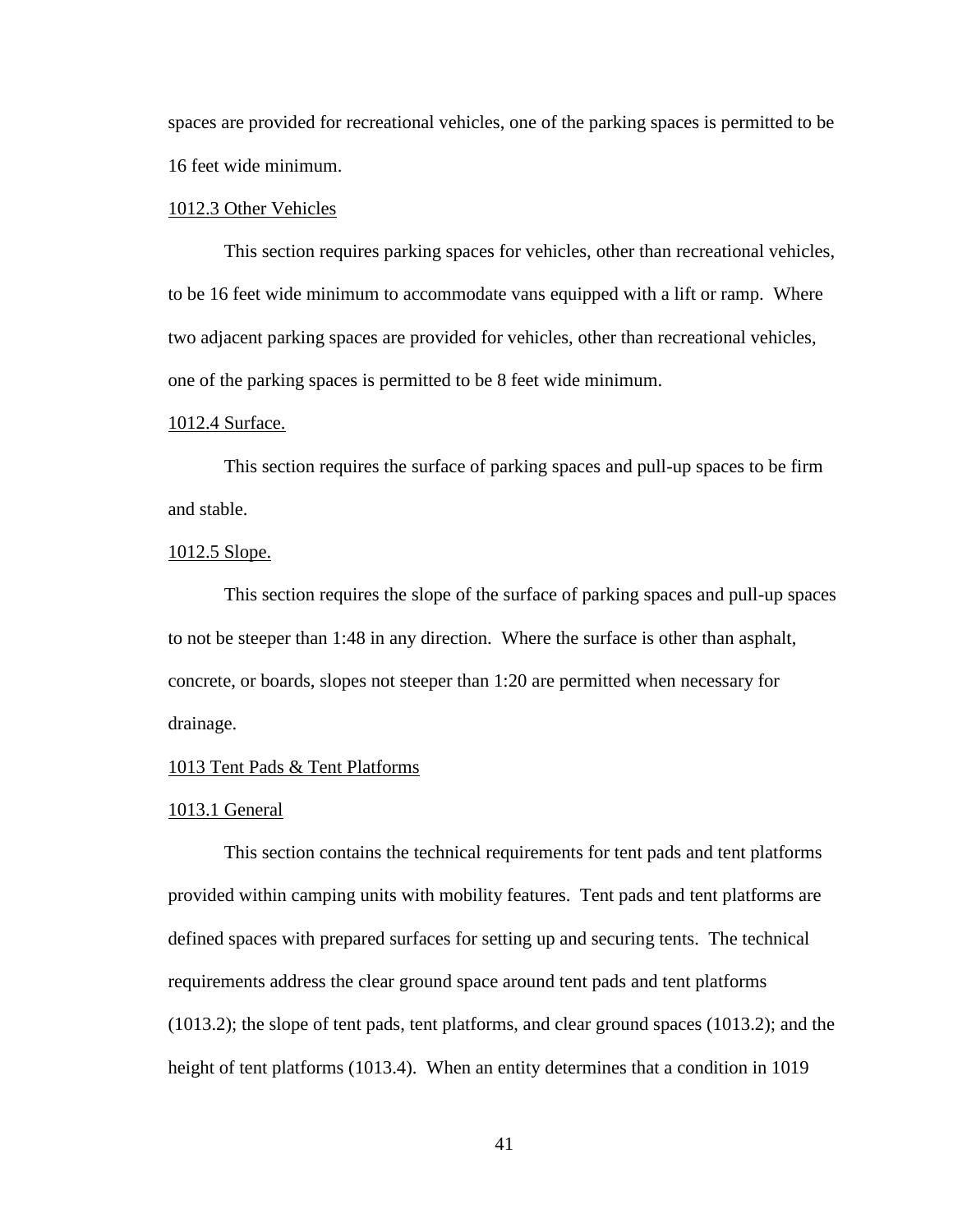does not permit full compliance with a specific provision in 1013, the tent pad or tent platform is permitted to comply with the provision to the extent practicable.

## 1013.2 Clear Ground Space

This section requires a clear ground space 4 feet wide minimum to be provided on all usable sides of tent pads and tent platforms to enable individuals who use wheeled mobility devices to set up and take down the tent. The usable sides of tent pads and tent platforms are the sides that can be used when setting up and taking down a tent. All sides of tent pads and tent platforms are generally usable, unless a tent pad or tent platform is located next to a natural feature such as a rock or tree that renders a side not usable. This section also requires the surface of the clear ground space to be firm and stable and to allow the use of tent stakes or other tent securement devices.

### 1013.3 Slope

This section requires the slope of the surface of tent pads, tent platforms, and clear ground spaces to not be steeper than 1:48 in any direction. Where the surface is other than asphalt, concrete, or boards, slopes not steeper than 1:20 are permitted when necessary for drainage.

#### 1013.4 Height

This section requires tent platforms to be 19 inches high maximum measured from the clear ground space to the tent platform surface.

### 1014 Camp Shelters

#### 1014.1 General

This section contains the technical requirements for camp shelters with mobility features. The technical requirements address the entrance to camp shelters (1014.2),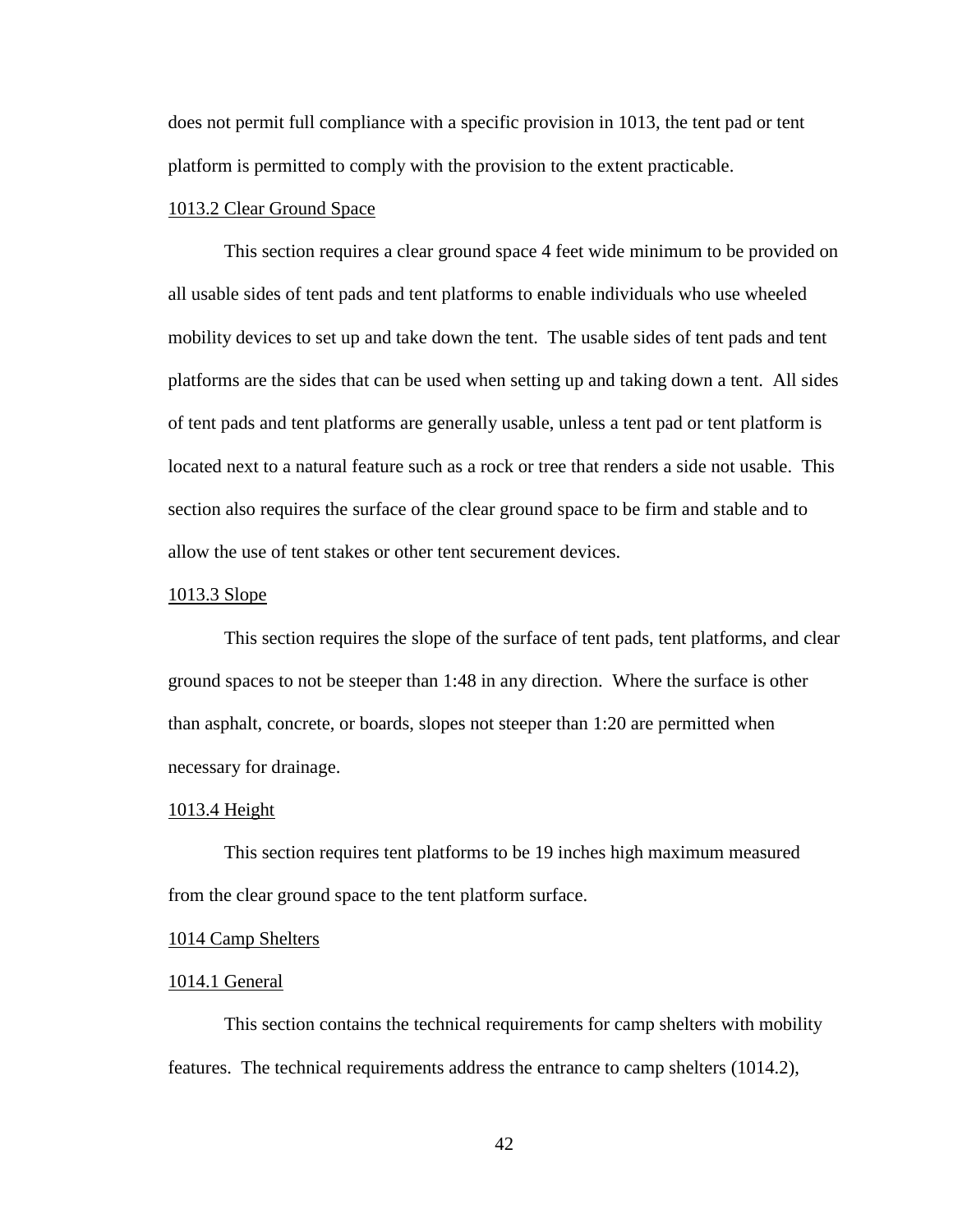including transfer access (1014.2.1) and roll-in access (1014.2.2); and the floor within camp shelters (1014.3).

Two exceptions are provided. When an entity determines that a condition in 1019 does not permit full compliance with a specific provision in 1014, Exception 1 permits the camp shelter to comply with the provision to the extent practicable. Exception 2 does not require camp shelters to comply with the technical requirements for protruding objects in 307 of the Architectural Barriers Act Accessibility Guidelines.

### 1014.2 Entrance

This section requires camp shelters to provide either transfer access or roll-in access at the entrance to the camp shelter.

#### 1014.2.1 Transfer Access

Where transfer access is provided, this section requires a clear ground space 36 inches minimum by 48 inches minimum positioned for a parallel approach to be provided at the entrance to the camp shelter, and one full unobstructed side of the clear ground space to adjoin or overlap an outdoor recreation access route or trail, as applicable, or another clear ground space. The surface of the clear ground space is required to be firm and stable, and to slope not steeper than 1:48 in any direction. Where the surface is other than asphalt, concrete, or boards, slopes not steeper than 1:20 are permitted when necessary for drainage. The camp shelter floor at the entrance is required to be 19 inches high maximum measured from the clear ground space. These requirements enable individuals who use wheeled mobility devices to transfer from their mobility device to the shelter floor

#### 1014.2.2 Roll-in Access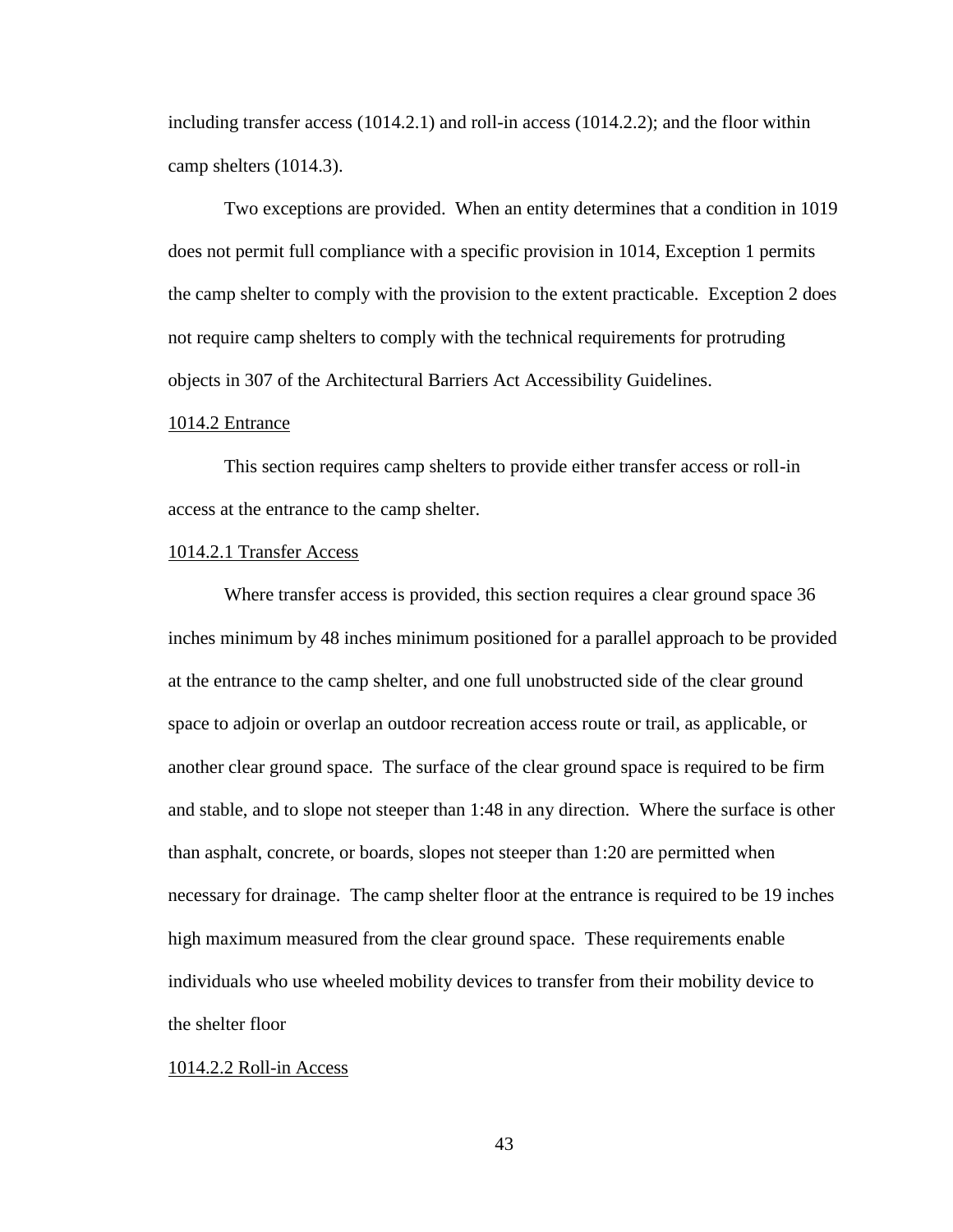Where roll-in access is provided, this section requires a level or sloped entry route complying with the technical requirements for outdoor recreation access routes in 1016 or trails in 1017, as applicable, at the entrance to the camp shelter. The section also requires a turning space complying with 304.3 of the Architectural Barriers Act Accessibility Guidelines to be provided within the camp shelter. These requirements enable individuals who use wheeled mobility devices to enter the shelter in their mobility device. 1014.3 Floor

This section requires the floor surface within camp shelters to be firm and stable and to slope not steeper than 1:48 in any direction. Where the floor surface is other than asphalt, concrete, or boards, slopes not steeper than 1:20 are permitted when necessary for drainage.

#### 1015 Viewing Areas

### 1015.1 General

This section contains the technical requirements for viewing areas. The technical requirements address the clear ground space (1015.2) and viewing space (1015.3) at distinct viewing locations; the turning space within viewing areas (1015.4); and the surface (1015.5) and slope (1015.6) of the clear ground space and turning space. In alterations, when an entity determines that a condition in 1019 does not permit full compliance with a specific provision in 1015, the viewing area is permitted to comply with the provision to the extent practicable.

### 1015.2 Clear Ground Space

This section requires a clear ground space 36 inches minimum by 48 inches minimum positioned for either a forward or parallel approach to be provided at each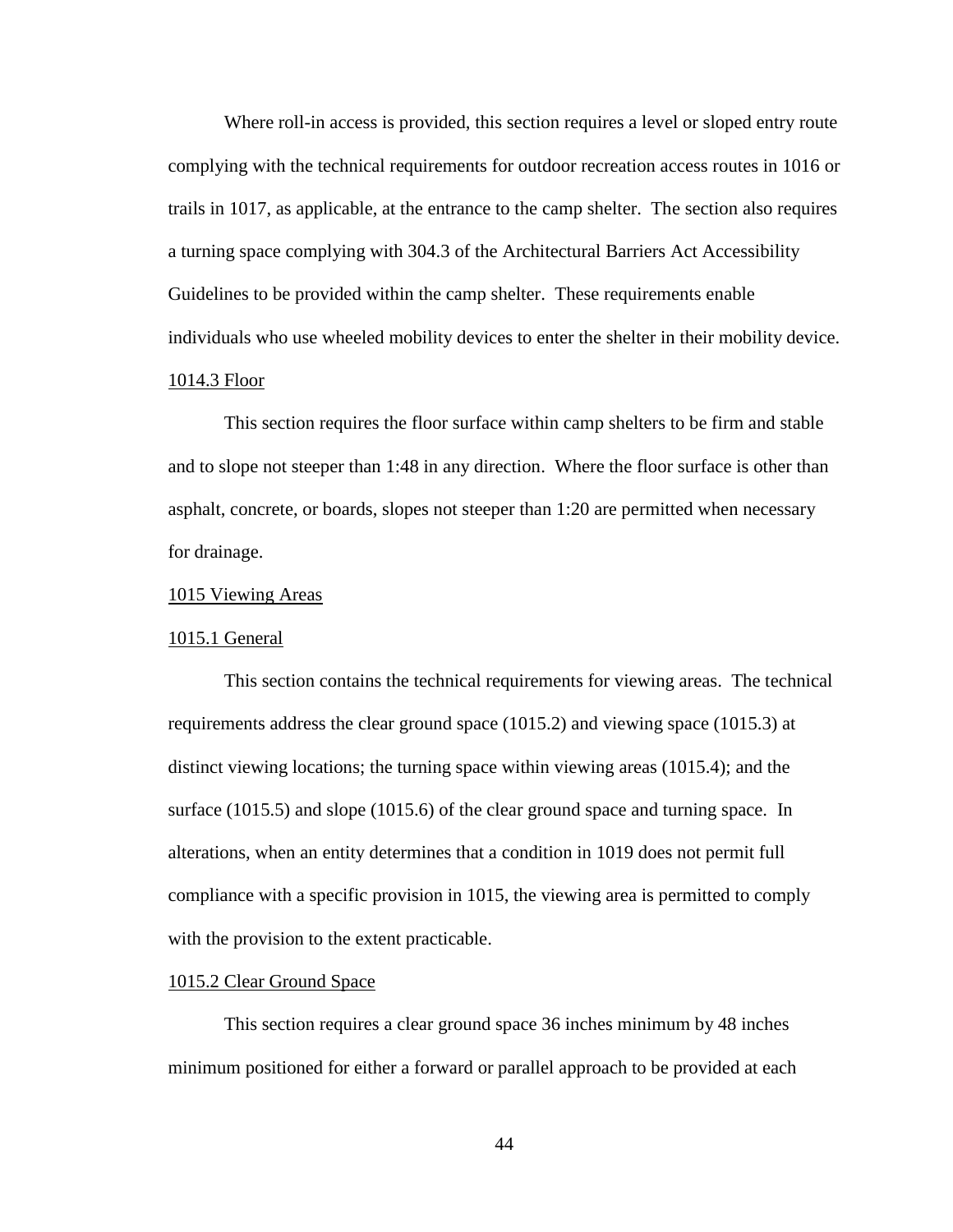distinct viewing location, and one full unobstructed side of the clear ground space to adjoin or overlap an outdoor recreation access route or trail, as applicable, or another clear ground space.

### 1015.3 Viewing Space.

This section requires each distinct viewing location to provide a viewing space adjacent to the clear ground space required by 1015.2 through which the point of interest is viewable. The viewing space is required to be 32 inches maximum and 51 inches minimum high above the ground and extend the full width of the clear ground space. Guards or similar safety barriers are permitted to obstruct the viewing space to the extent the obstruction is necessary for the guard or safety barrier to serve its intended purpose.

### 1015.4 Turning Space

This section requires a turning space complying with 304.3 of the Architectural Barriers Act Accessibility Guidelines to be provided within the viewing area.

### 1015.5 Surface

This section requires the surface of the clear ground space and turning space to be firm and stable.

### 1015.6 Slope

This section requires the slope of the surface of the clear ground space and turning space to not be steeper than 1:48 in any direction. Where the surface is other than asphalt, concrete, or boards, slopes not steeper than 1:20 are permitted when necessary for drainage.

### 1016 Outdoor Recreation Access Routes

#### 1016.1 General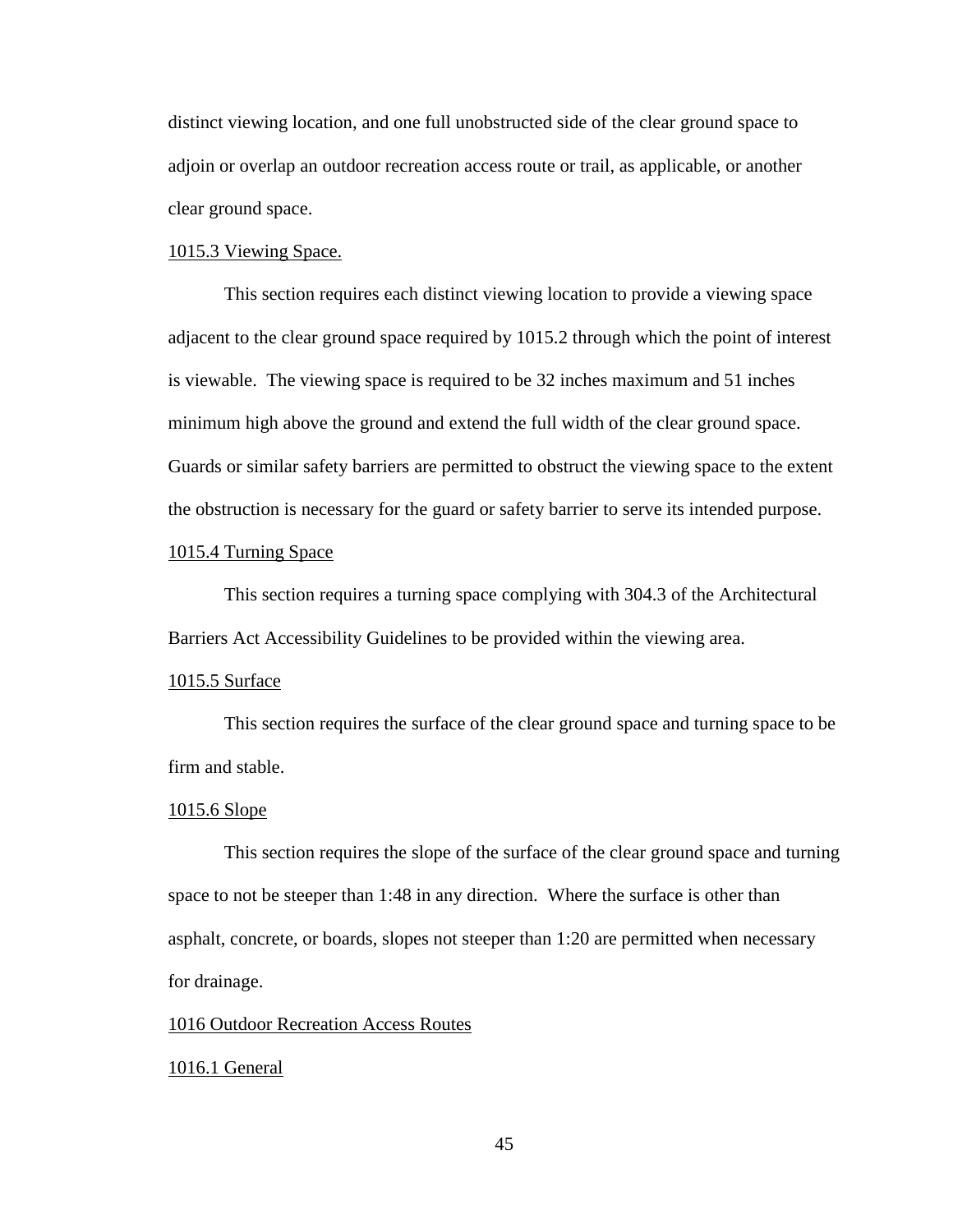This section contains the technical requirements for outdoor recreation access routes. The technical requirements address the surface of outdoor recreation access routes, passing spaces, and resting intervals (1016.2); the clear width of outdoor recreation access routes (1016.3); passing spaces (1016.4); obstacles (1016.5); openings (1016.6); slopes, including running slope (1016.7.1) and cross slope (1016.7.2); resting intervals (1016.8); and protruding objects (1016.9).

Three exceptions are provided. Exception 1 applies to alterations of existing camping facilities, picnic facilities, and trailheads. Exception 2 applies to new construction and alterations of viewing areas. When an entity determines that a condition in 1019 does not permit full compliance with a specific provision in 1016 on a portion of an outdoor recreation access route, Exceptions 1 and 2 permit the portion of the outdoor recreation access route to comply with the provision to the extent practicable. Exception 3 exempts outdoor recreation access routes that are provided within vehicular ways from complying with the technical requirements for passing spaces (1016.4); running slope (1016.7.1) and cross slope (1016.7.2); and resting intervals (1016.8).

### 1016.2 Surface

This section requires the surface of outdoor recreation access routes, passing spaces, and

resting intervals to be firm and stable.

### 1016.3 Clear Width

This section requires the clear width of outdoor recreation access routes to be 36 inches minimum.

#### 1016.4 Passing Spaces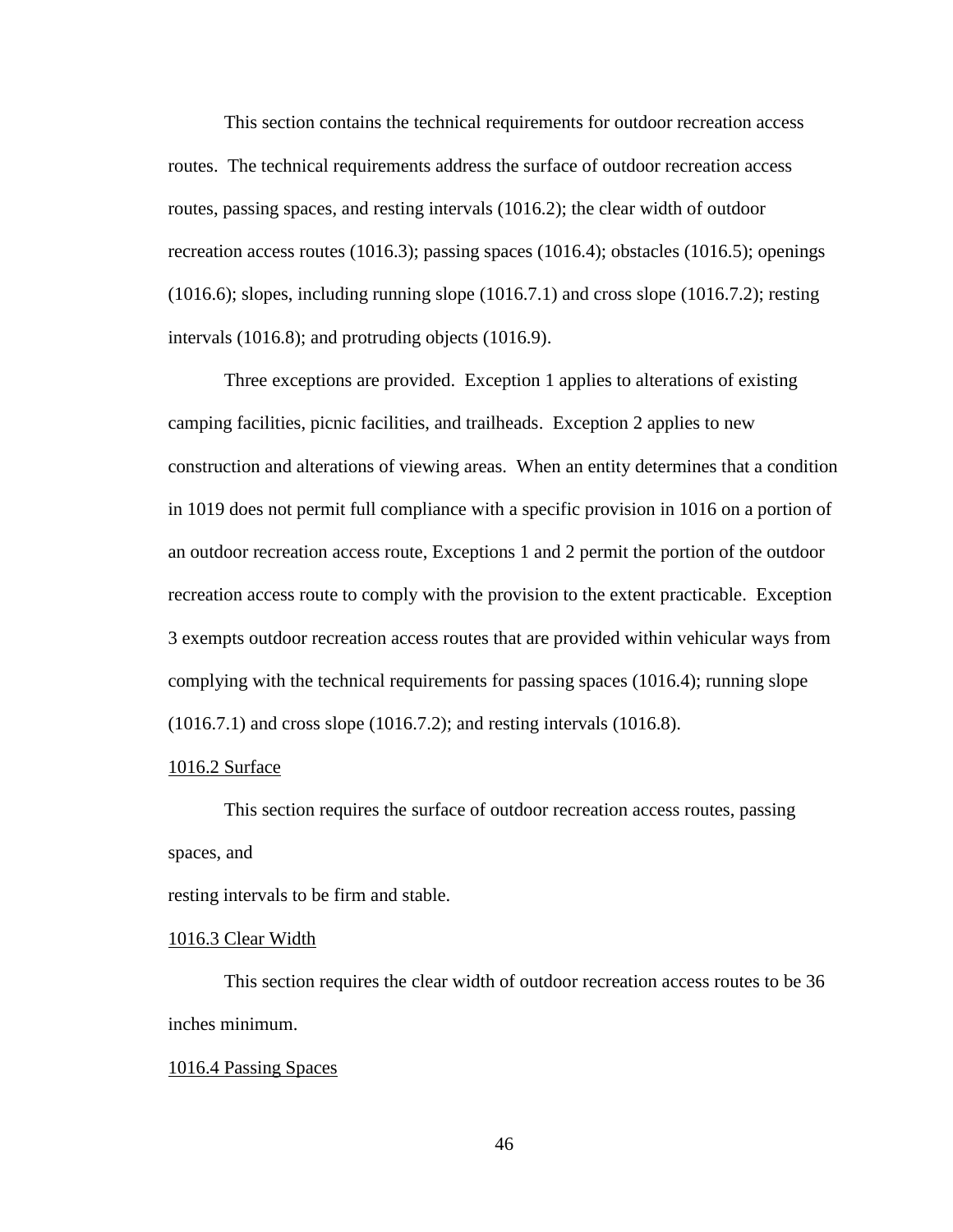This section requires passing spaces to be provided at intervals of 200 feet maximum where the clear width of outdoor recreation access routes is less than 60 inches. Entities should consider providing either 60 inches minimum clear width on outdoor recreation access routes or passing spaces at shorter intervals where the route is heavily used or adjoins elements, spaces, or facilities that are heavily used; or where the route is a boardwalk or otherwise not at the same level as the adjoining ground surface.

Passing spaces are required to be:

A space 60 inches minimum by 60 inches minimum; or

• The intersection of two outdoor recreation access routes providing a Tshaped space complying with 304.3.2 of the Architectural Barriers Act Accessibility Guidelines where the base and the arms of the T-shaped space extend 48 inches minimum beyond the intersection.

Where the intersection of two outdoor recreation access routes serves as a passing space, the vertical alignment of the routes at the intersection that form the T-shaped space is required to be nominally planar (i.e., as flat as possible) so that all the wheels of a mobility device touch the ground when turning into and out of the passing space.

Passing spaces and resting intervals are permitted to overlap. Where passing spaces and resting intervals overlap, the technical requirements for resting intervals in 1016.8.3 require the slope of the surface to not be steeper than 1:48 in any direction. Where the surface is other than asphalt, concrete, or boards, slopes not steeper than 1:20 are permitted when necessary for drainage. Otherwise, passing space surfaces have the same slopes as the adjoining outdoor recreation access route.

### 1016.5 Obstacles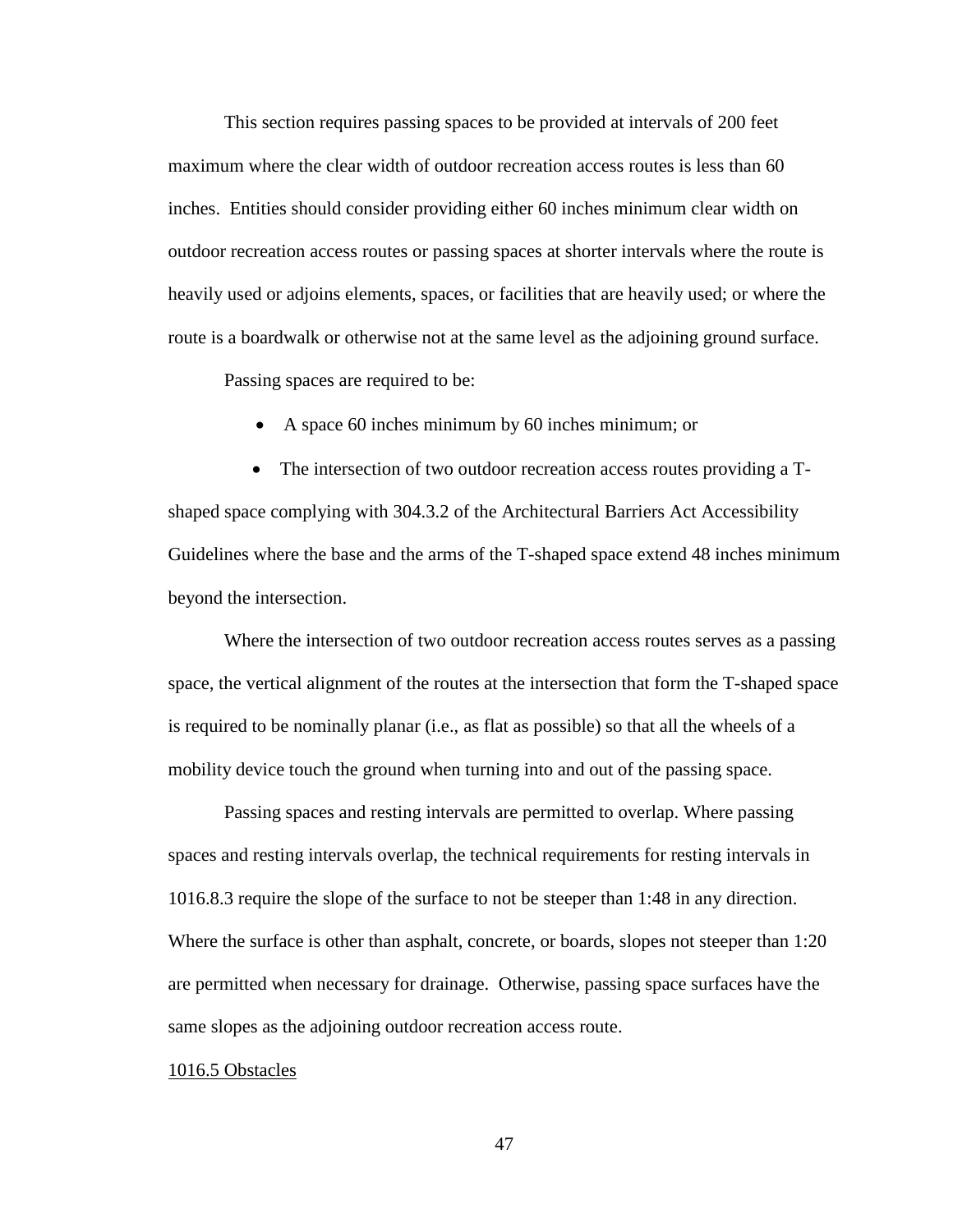This section contains technical requirements for obstacles on outdoor recreation access routes, passing spaces, and resting intervals. The vertical alignment of joints in concrete, asphalt, or board surfaces on outdoor recreation access routes can be obstacles. Natural features such as tree roots and rocks on outdoor recreation access routes also can be obstacles. Where an outdoor recreation access route is provided within a vehicular way, traffic calming devices can be obstacles. This section requires obstacles to not exceed 1/2 inch in height measured vertically to the highest point. Where the surface is other than concrete, asphalt, or boards, obstacles are permitted to not exceed 1 inch in height measured vertically to the highest point.

The frequency of obstacles and obstacles that cross the full width of outdoor recreation access routes can make travel difficult for individuals who use wheeled mobility devices. Where possible, obstacles that cross the full width of outdoor recreation access routes should be separated by 48 inches minimum so individuals who use wheeled mobility devices can cross the obstacle before confronting another obstacle. 1016.6 Openings

This section requires openings in the surface of outdoor recreation access routes, passing spaces, and resting intervals such as spaces between the boards in a boardwalk and drainage grates to not allow passage of a sphere more than 1/2 inch in diameter. Where possible, drainage grates should be located outside the minimum clear width of the recreation access route. Elongated openings should be placed so that the long dimension is perpendicular, or as close to perpendicular as possible, to the dominant direction of travel.

### 1016.7 Slopes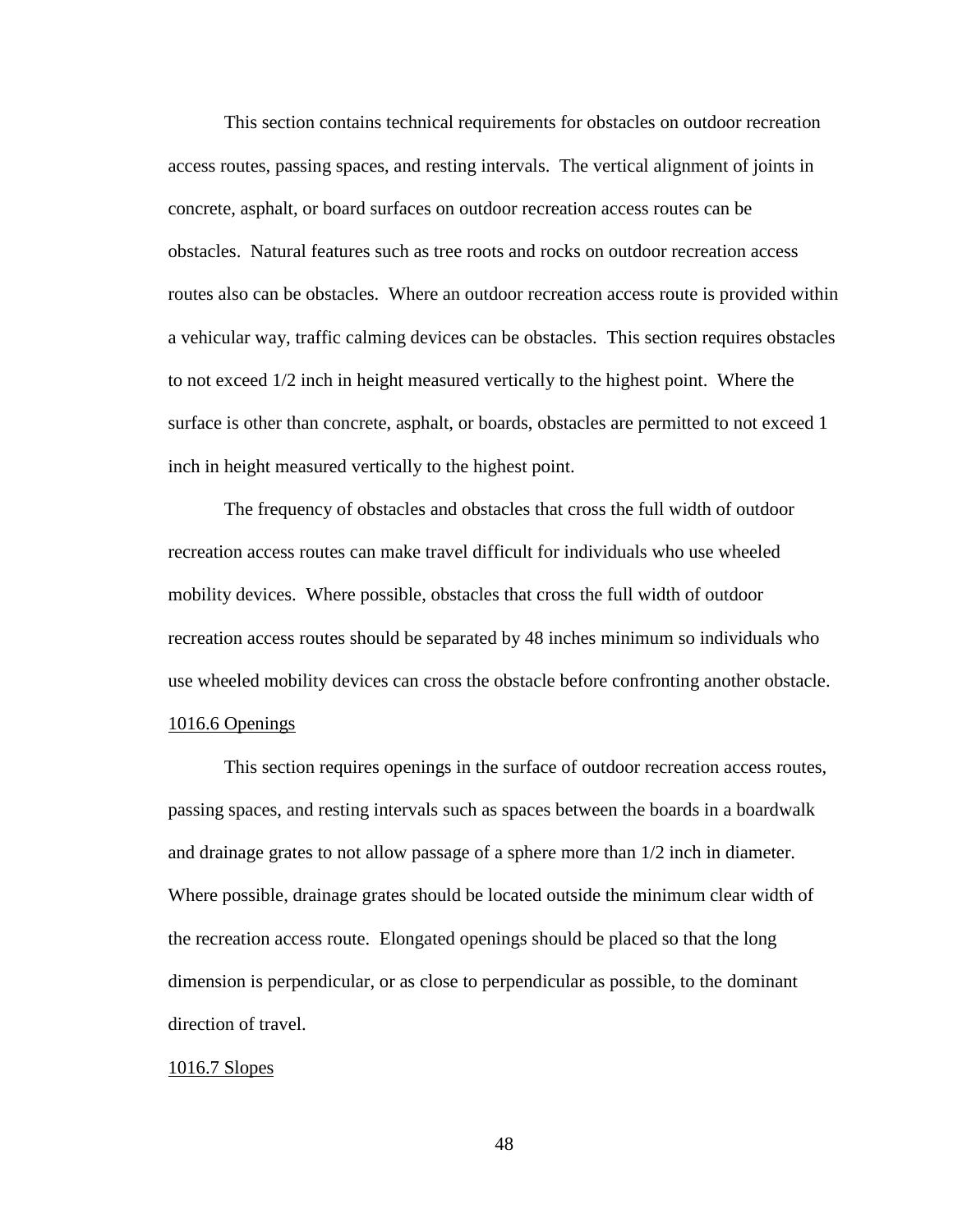This section contains technical requirements for the maximum running slope and segment length (1016.7.1) and cross slope (1016.7.2) of outdoor recreation access routes. 1016.7.1 Maximum Running Slope and Segment Length

This section requires the running slope of any segment of an outdoor recreation access route to not be steeper than 1:10 (10%). Where the running slope of a segment of an outdoor recreation access route is steeper than 1:20 (5%), the maximum length of the segment is specified in Table 1016.7.1, and a resting interval is required at the top and bottom of each segment. Gradual running slopes are more useable by individuals with disabilities. Where the terrain results in steeper running slopes, resting intervals are required more frequently. Where running slopes are less severe, resting intervals are permitted to be further apart.

### 1016.7.2 Cross Slope

This section requires the cross slope of outdoor recreation access routes to not be steeper than 1:48. Where the surface is other than asphalt, concrete, or boards, cross slopes not steeper than 1:20 are permitted when necessary for drainage.

### 1016.8 Resting Intervals

This section contains the technical requirements for the length (1016.8.1), width (1016.8.2), and slope (1016.8.3) of resting intervals; and for a turning space (1016.8.4) where resting intervals are provided adjacent to an outdoor recreation access route.

## 1016.8.1 Length

This section requires resting intervals to be 60 inches long minimum. 1016.8.2 Width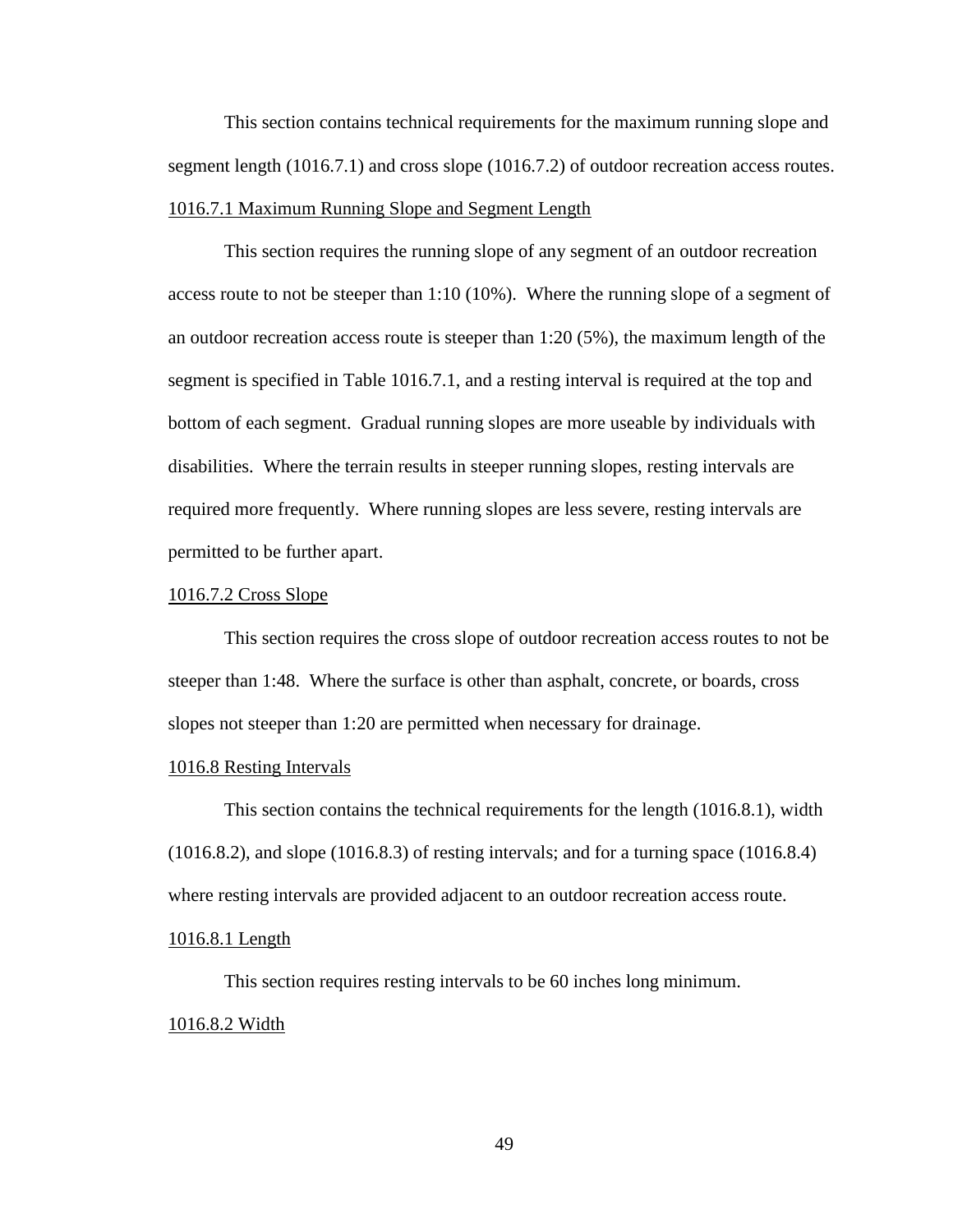This section requires resting intervals that are provided within an outdoor recreation access route to be at least as wide as the widest segment of the outdoor recreation access route leading to the resting interval. Resting intervals that are provided adjacent to an outdoor recreation access route are required to be 36 inches wide minimum.

### 1016.8.3 Slope

This section requires the slope of resting intervals to not be steeper than 1:48 in any direction. Where the surface is other than asphalt, concrete, or boards, slopes not steeper than 1:20 are permitted when necessary for drainage.

### 1016.8.4 Turning Space

This section requires a turning space complying with 304.2.3 of the Architectural Barriers Act Accessibility Guidelines where resting intervals are provided adjacent to an outdoor recreation access route. The vertical alignment of the outdoor recreation access route, turning space, and resting interval is required to be nominally planar (i.e., as flat as possible) so that all the wheels of a mobility device touch the ground when turning into and out of the resting interval.

#### 1016.9 Protruding Objects

This section requires constructed elements on outdoor recreation access routes, resting intervals, and passing spaces to comply with the technical requirements for protruding objects in 307 of the Architectural Barriers Act Accessibility Guidelines. Protruding objects can be hazardous for individuals who are blind or have low vision. Signs and other post mounted objects are examples of constructed elements that can be protruding objects. Natural elements such as tree branches are not required to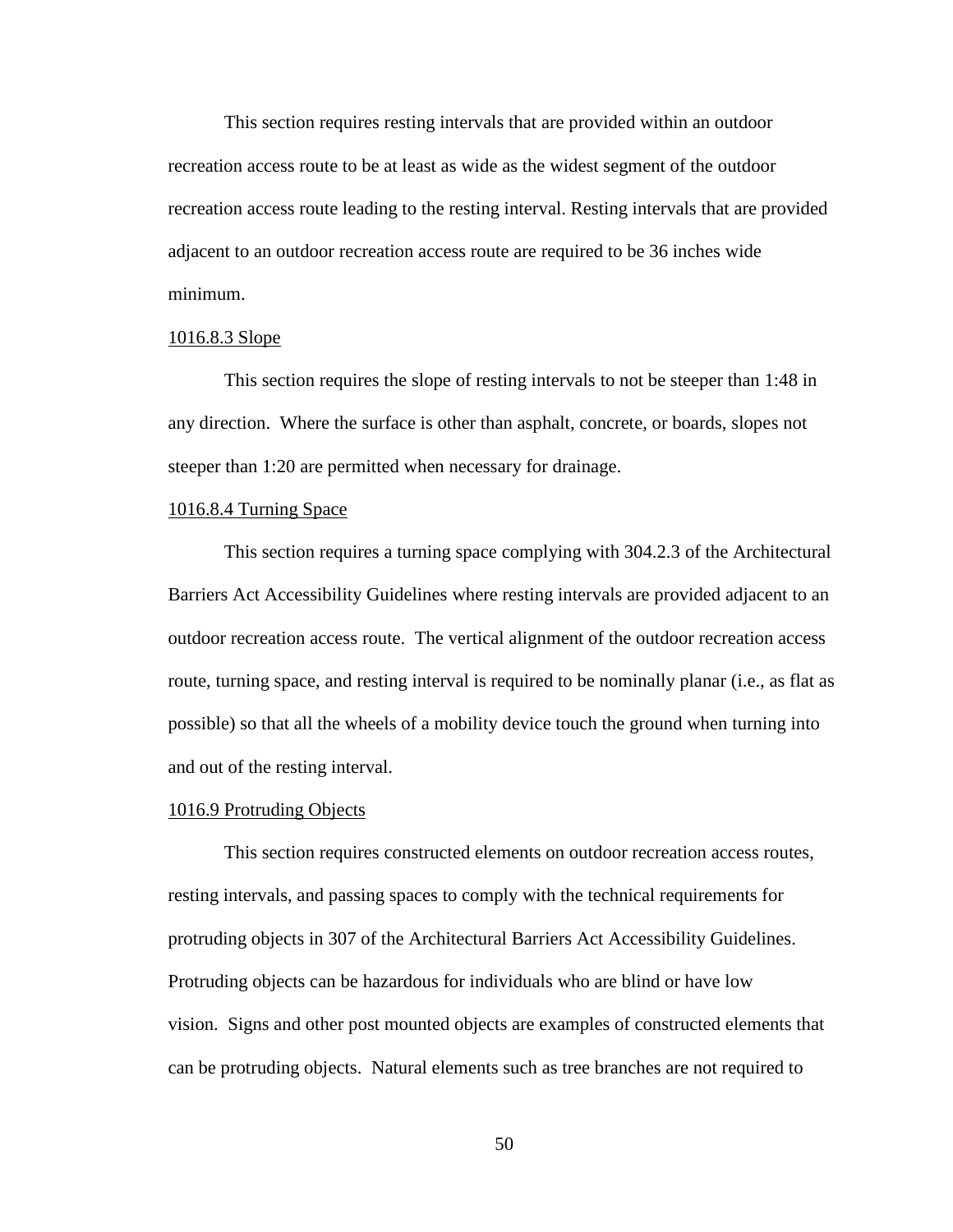comply with the technical requirements for protruding objects in 307 of the Architectural Barriers Act Accessibility Guidelines. However, entities should maintain the vertical clearance along outdoor recreation access routes, resting intervals, and passing spaces free from tree branches for 80 inches high minimum above the ground.

### 1017 Trails

#### 1017.1 General

This section contains the technical requirements for trails. The technical requirements address the surface of the trails, passing spaces, and resting intervals  $(1017.2)$ ; the clear tread width of trails  $(1017.3)$ ; passing spaces  $(1017.4)$ ; tread obstacles  $(1017.5)$ ; openings  $(1017.6)$ ; slopes, including running slope  $(1017.7.1)$  and cross slope (1017.7.2); resting intervals (1017.8); protruding objects (1017.9); and trailhead signs (1017.10).

Two exceptions are provided. When an entity determines that a condition in 1019 does not permit full compliance with a specific provision in 1017 on a portion of a trail, Exception 1 permits the portion of trail to comply with the provision to the extent practicable. When an entity determines that it is impracticable for the entire trail to comply with the technical requirements in 1017, Exception 2 exempts the entire trail from complying with the requirements. This determination is made after the entity applies Exception 1 to portions of the trail. The entity should consider the portions of the trail that can and cannot fully comply with the specific provisions in 1017 and the extent of compliance where full compliance cannot be achieved when determining whether it would be impracticable for the entire trail to comply with the technical requirements in 1017. As discussed under F201.4.1, federal agencies are required to document the basis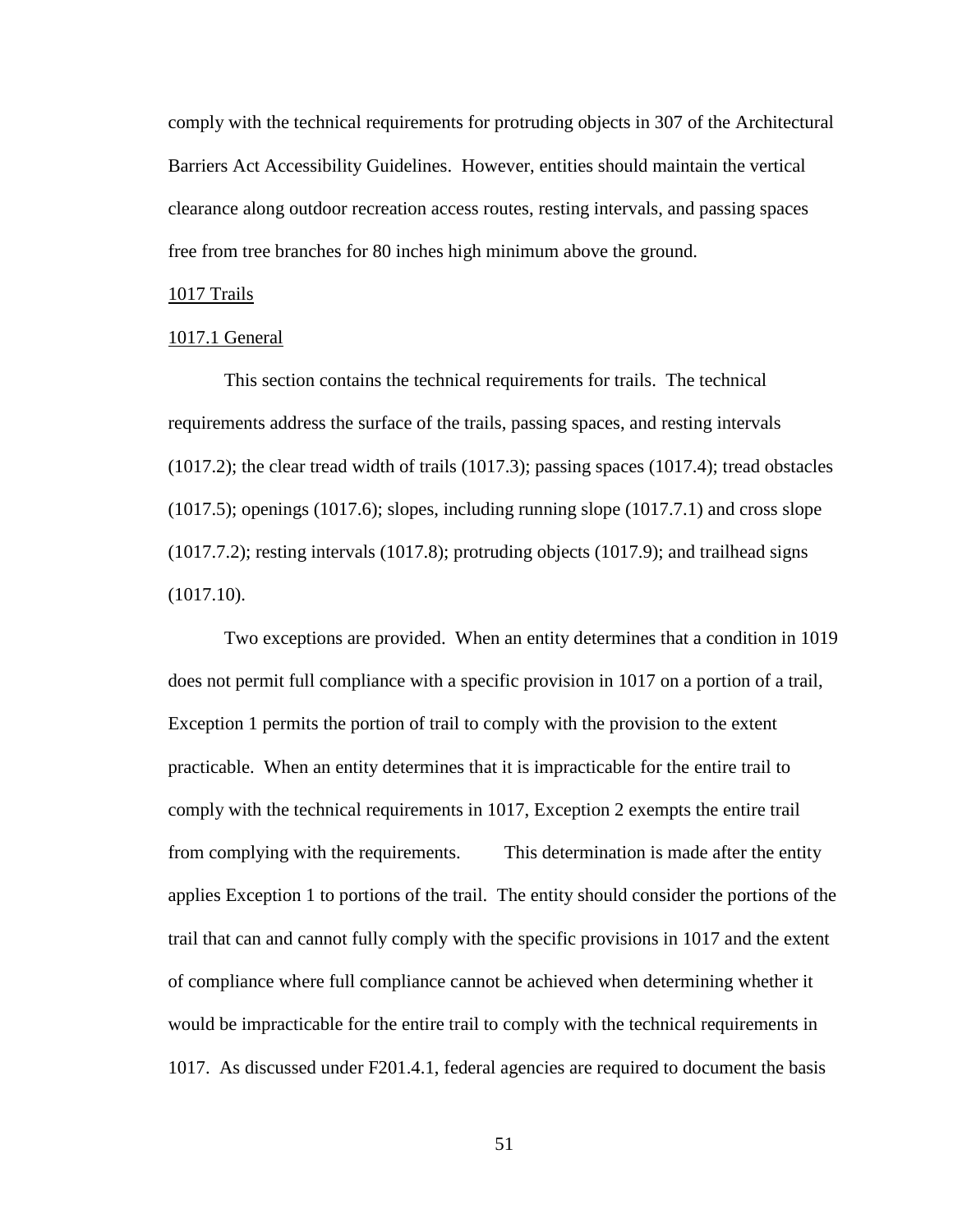for their determination when using Exceptions 1 or 2, and are required notify us when using Exception 2.

### 1017.2 Surface

This section requires the surface of trails, passing spaces, and resting intervals to be firm and stable. A firm trail surface resists deformation by indentations. A stable trail surface is not permanently affected by expected weather conditions and can sustain normal wear and tear from the expected uses between planned maintenance.

#### 1017.3 Clear Tread Width

This section requires the clear tread width of trails to be 36 inches minimum. The 36 inches minimum clear tread width is to be maintained for the entire distance of the trail and may not be reduced by gates, barriers, or other obstacles unless an entity determines under Exception 1 to 1017.1 that a condition in 1019 does not permit full compliance with the provision.

Where gates and barriers require wheelchair users to make 90 degree or 180 degree turns, sufficient space should be provided for wheelchair users to make the turns. We and National Institute on Disability and Rehabilitation Research sponsored research to collect anthropometric data from a sample of about 500 individuals who use manual wheelchairs, power wheelchairs, and scooters. The research is known as the Anthropometry of Wheeled Mobility Project and was conducted by the Center for Inclusive Design and Environmental Access in the School of Architecture and Planning, University at Buffalo, The State University of New York. The reports on the Anthropometry of Wheeled Mobility Project are available at: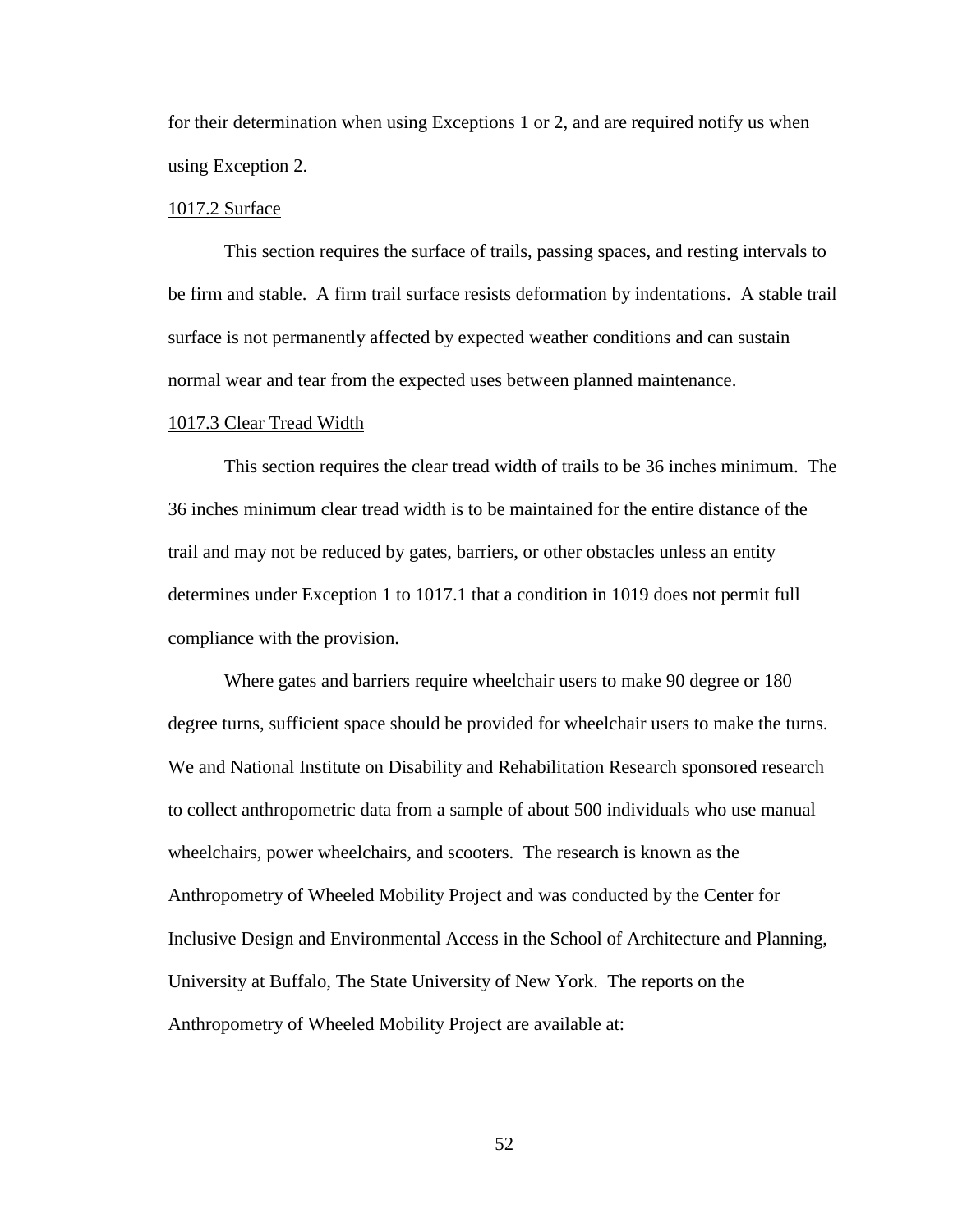[http://www.udeworld.com/anthropometrics.html.](http://www.udeworld.com/anthropometrics.html) The reports provide data on turning spaces for manual wheelchairs, power wheelchairs, and scooters.

### 1017.4 Passing Spaces

This section requires passing spaces to be provided at intervals of 1000 feet maximum where the clear tread width of trails is less than 60 inches. Entities should consider providing either 60 inches minimum clear tread width on trails or passing spaces at shorter intervals where the trail is heavily used or where the trail is a boardwalk or otherwise not at the same level as the adjoining ground surface. Where the full length of a trail does not fully comply with the technical requirements in 1017, a passing space is required to be located at the end of the trail segment that fully complies with the technical requirements 1017 to enable individuals who use wheeled mobility devices to turn and exit the trail.

Passing spaces are required to be:

- A space 60 inches minimum by 60 inches minimum; or
- The intersection of two trails providing a T-shaped space complying with 304.3.2 of the Architectural Barriers Act Accessibility Guidelines where the base and the arms of the T-shaped space extend 48 inches minimum beyond the intersection.

Where the intersection of two trails serves as a passing space, the vertical alignment of the trails at the intersection that form the T-shaped space is required to be nominally planar (i.e., as flat as possible) so that all the wheels of a mobility device touch the ground when turning into and out of the passing space.

 Passing spaces and resting intervals are permitted to overlap. Where passing spaces and resting intervals overlap, the technical requirements for resting intervals in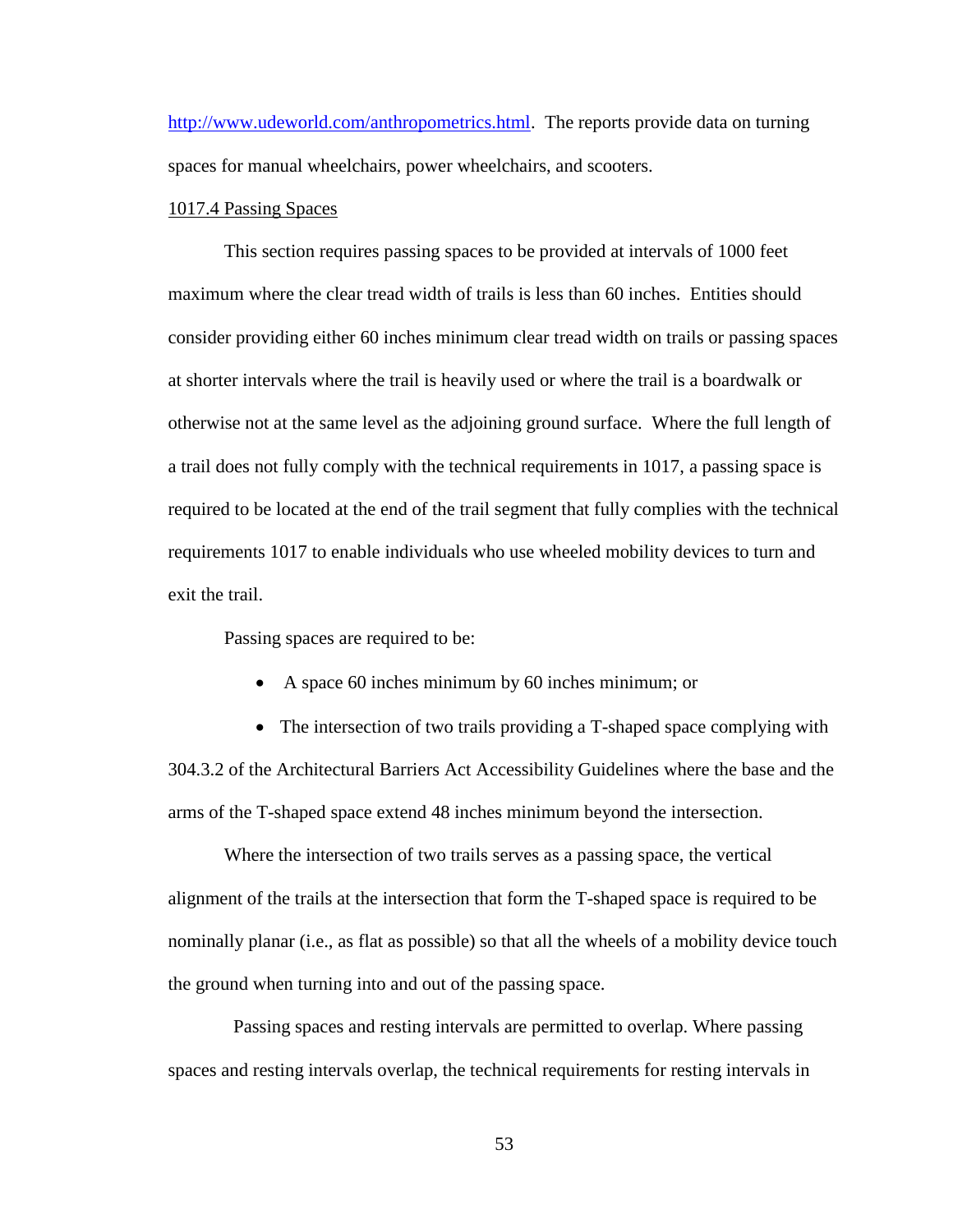1017.8.3 require the slope of the surface to not be steeper than 1:48 in any direction. Where the surface is other than asphalt, concrete, or boards, slopes not steeper than 1:20 are permitted when necessary for drainage. Otherwise, passing space surfaces have the same slopes as the adjoining trail tread.

#### 1017.5 Tread Obstacles

This section contains technical requirements for tread obstacles on trails, passing spaces, and resting intervals. The vertical alignment of joints in concrete, asphalt, or board surfaces on trails can be tread obstacles. Natural features such as tree roots and rocks within the trail tread also can be obstacles. This section requires obstacles to not exceed 1/2 inch in height measured vertically to the highest point. Where the surface is other than concrete, asphalt, or boards, obstacles are permitted to not exceed 2 inches in height measured vertically to the highest point.

The frequency of tread obstacles and tread obstacles that cross the full width of the trail tread can make travel difficult for individuals who use wheeled mobility devices. Where possible, tread obstacles that cross the full width of the trail tread should be separated by 48 inches minimum so individuals who use wheeled mobility devices can cross the obstacle before confronting another obstacle.

### 1017.6 Openings

This section requires openings in the surface of trails, passing spaces, and resting intervals such as spaces between the boards in a boardwalk to not allow passage of a sphere more than 1/2 inch in diameter. Elongated openings should be placed so that the long dimension is perpendicular, or as close to perpendicular as possible, to the dominant direction of travel.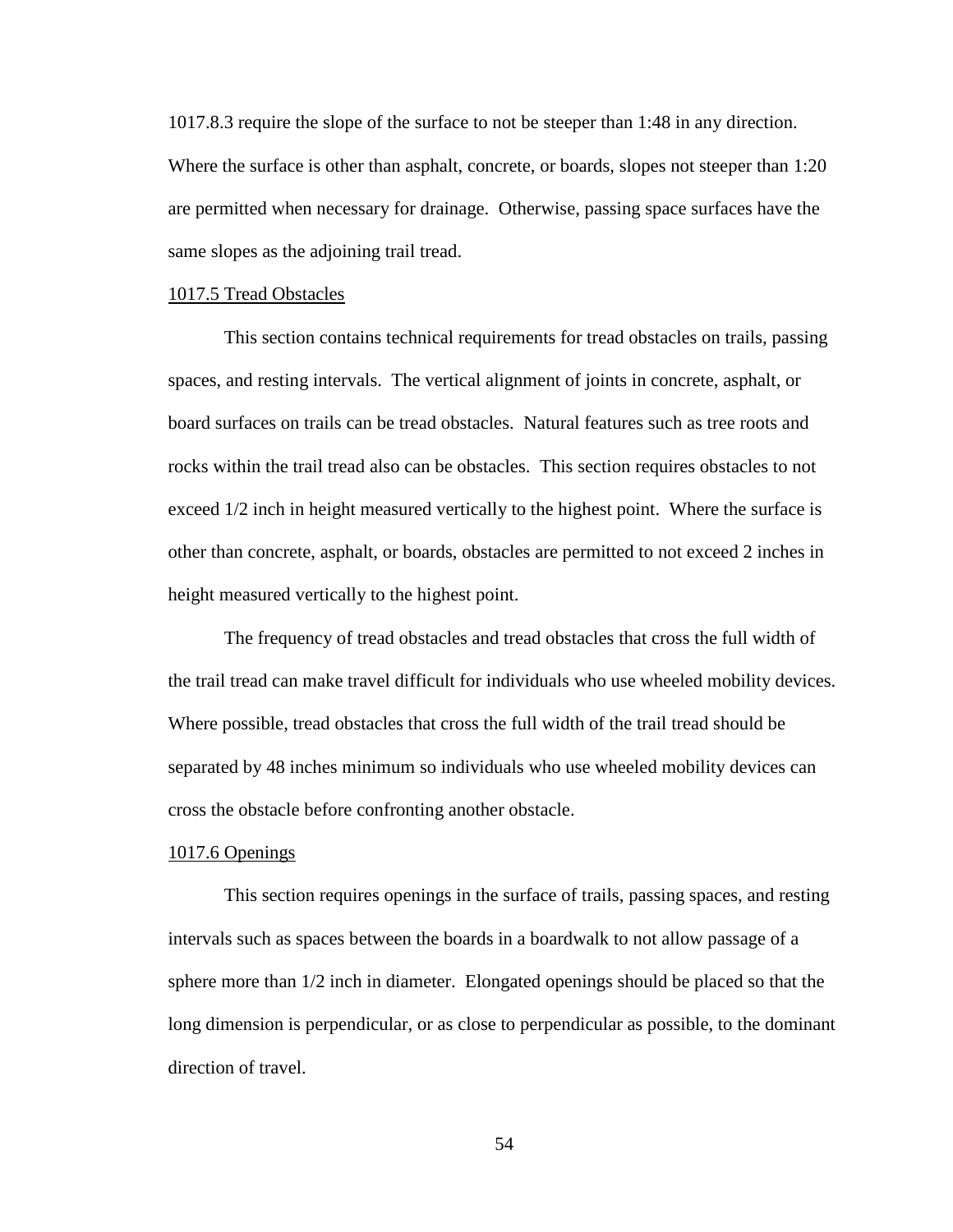### 1017.7 Slopes

This section contains technical requirements for the maximum running slope and segment length (1017.7.1) and cross slope (1017.7.2) of trails.

### 1017.7.1 Maximum Running Slope and Segment Length

This section requires that not more than 30 percent of the total length of a trail have a running slope steeper than 1:12 (8.33%), and that the running slope of any segment of a trail not be steeper than 1:8 (12%). Where the running slope of a segment a trail is steeper than 1:20 (5%), the maximum length of the segment is specified in Table 1017.7.1, and a resting interval is required at the top and bottom of each segment. Gradual running slopes are more useable by individuals with disabilities. Where the terrain results in steeper running slopes, resting intervals are required more frequently. Where running slopes are less severe, resting intervals are permitted to be further apart.

# 1017.7.2 Cross Slope

This section requires the cross slope of trails to not be steeper than 1:48. Where the surface is other than asphalt, concrete, or boards, cross slopes not steeper than 1:20 are permitted when necessary for drainage.

#### 1017.8 Resting Intervals

This section contains the technical requirements for the length (1017.8.1), width (1017.8.2), and slope (1017.8.3) of resting intervals; and for a turning space (1017.8.4) where resting intervals are provided adjacent to a trail.

### 1017.8.1 Length

This section requires resting intervals to be 60 inches long minimum. 1017.8.2 Width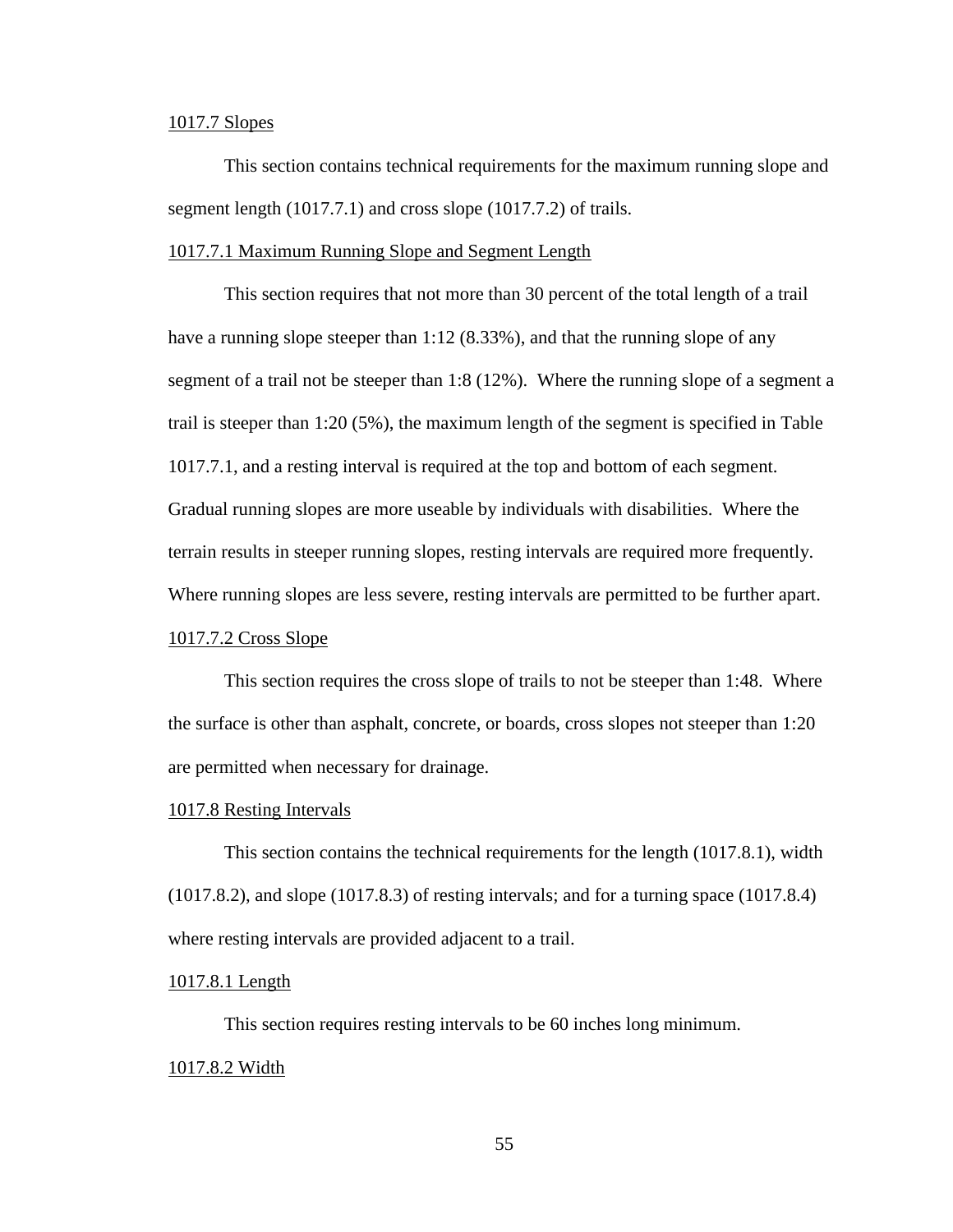This section requires resting intervals that are provided within the trail tread to be at least as wide as the widest segment of the trail tread leading to the resting interval. Resting intervals that are provided adjacent to the trail tread are required to be 36 inches wide minimum.

#### 1017.8.3 Slope

This section requires the slope of resting intervals to not be steeper than 1:48 in any direction. Where the surface is other than asphalt, concrete, or boards, slopes not steeper than 1:20 are permitted when necessary for drainage.

### 1017.8.4 Turning Space

This section requires a turning space complying with 304.2.3 of the Architectural Barriers Act Accessibility Guidelines where resting intervals are provided adjacent to the trail tread. The vertical alignment of the trail tread, turning space, and resting interval is required to be nominally planar (i.e., as flat as possible) so that all the wheels of a mobility device touch the ground when turning in and out of the resting interval.

### 1017.9 Protruding Objects

This section requires constructed elements on trails, resting intervals, and passing spaces to comply with the technical requirements for protruding objects in 307 of the Architectural Barriers Act Accessibility Guidelines. Protruding objects can be hazardous for individuals who are blind or have low vision. Signs and other post mounted objects are examples of constructed elements that can be protruding objects. Natural elements such as tree branches are not required to comply with the technical requirements for protruding objects in 307 of the Architectural Barriers Act Accessibility Guidelines. However, entities should maintain the vertical clearance along the trail tread, resting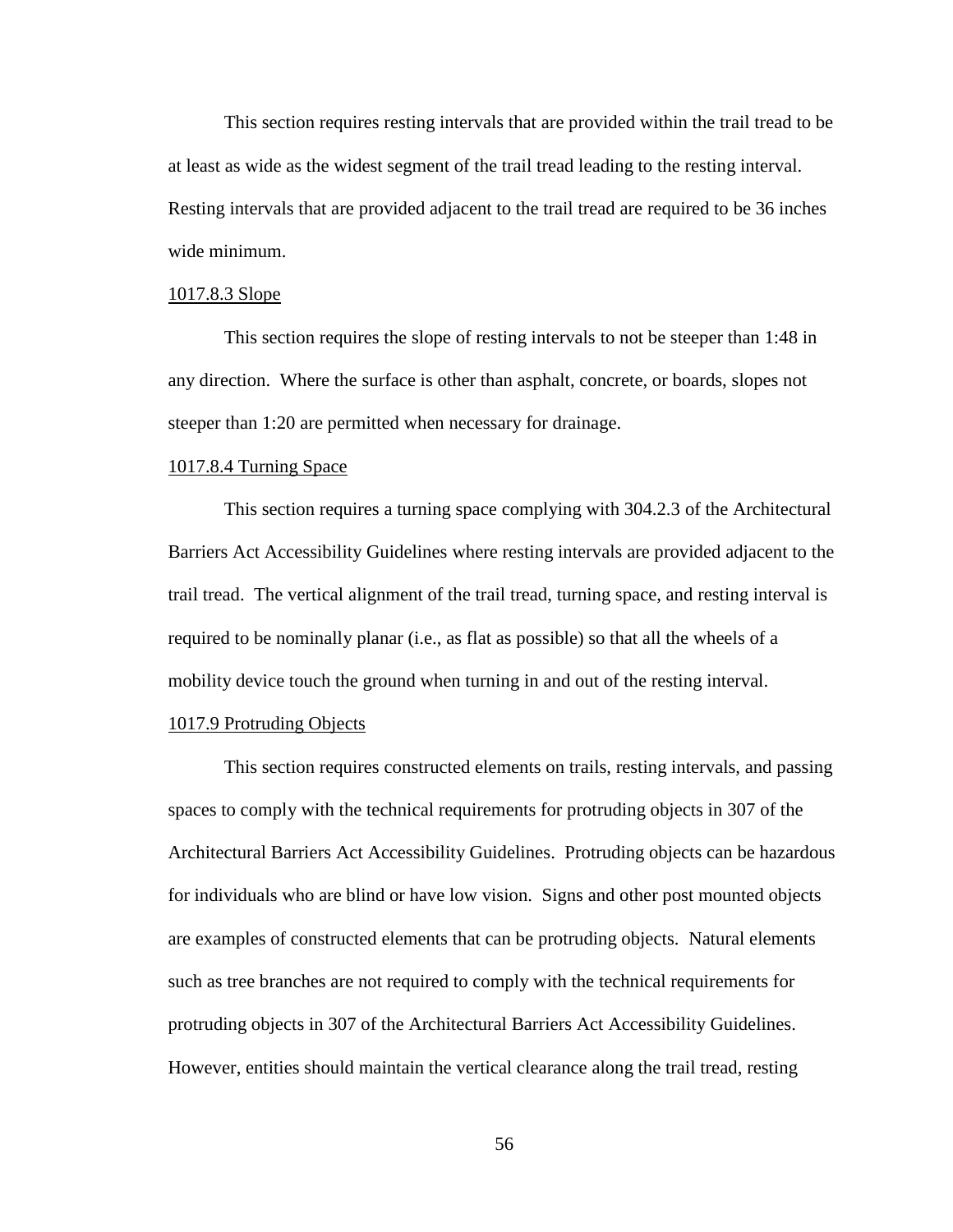intervals, and passing spaces free from tree branches for 80 inches high minimum above the ground.

### 1017.10 Trailhead Signs

This section requires trail information signs at trailheads to include information on the length of the trail or trail segment; surface type; typical and minimum tread width; typical and maximum running slope; and typical and maximum cross slope. This information enables individuals with disabilities to decide whether to hike the trail based on the characteristics of the trail. Entities also should provide information about the accessibility of trails on websites.

## 1018 Beach Access Routes

#### 1018.1 General

This section contains the technical requirements for beach access routes. The technical requirements address connections (1018.2); surface (1018.3); clear width  $(1018.4)$ ; obstacles  $(1018.5)$ ; openings  $(1018.6)$ ; slopes, including running slope (1018.7.1) and cross slope (1018.7.2); resting intervals (1018.8); protruding objects (1018.9); and dune crossings (1018.10).

Three exceptions are provided. When an entity determines that a condition in 1019 does not permit full compliance with a specific provision in 1018 on a portion of a beach access route, Exception 1 permits the portion of route to comply with the provision to the extent practicable. When an entity determines that it is impracticable to provide a beach access route complying with the technical requirements in 1018, Exception 2 does not require a beach access route. This determination is made after the entity applies Exception 1 to portions of the route. The entity should consider the portions of the beach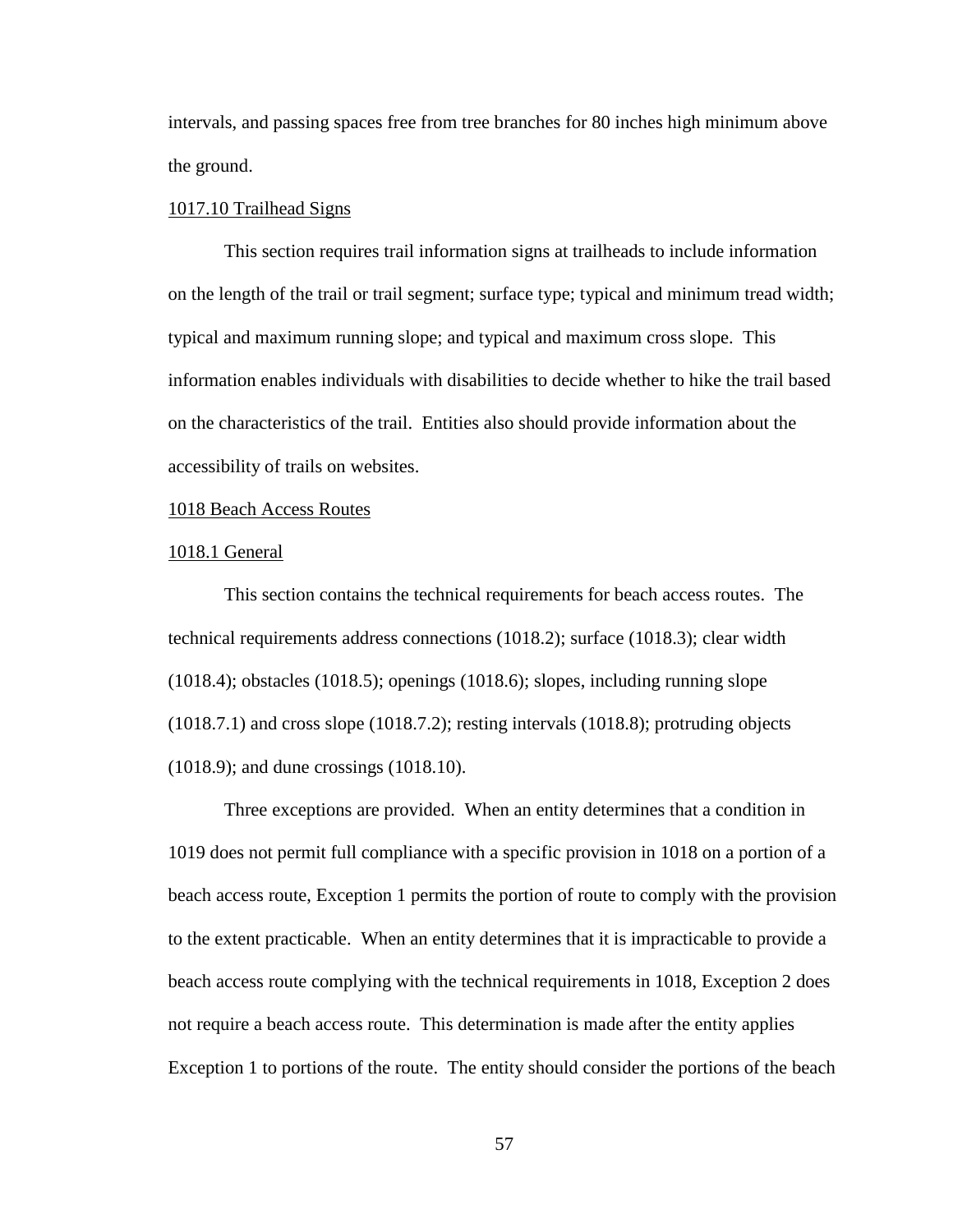access route that can and cannot fully comply with the specific provisions in 1018 and the extent of compliance where full compliance cannot be achieved when determining whether it would be impracticable to provide a beach access route complying with the technical requirements in 1018. Exception 3 exempts removable beach access routes from complying with the technical requirements for running slope (1018.7.1) and cross slope (1018.7.2); resting intervals (1018.8); and dune crossings (1018.10). As discussed under F201.4.1, federal agencies are required to document the basis for their determination when using Exceptions 1 or 2, and are required to notify us when using Exception 2.

# 1018.2 Connections

This section requires beach access routes to connect an entry point to the beach to the high tide level at tidal beaches; mean high water level at river beaches; and normal recreation water level at lake, pond, and reservoir beaches.

### 1018.3 Surface

This section requires the surface of beach access routes and resting intervals to be firm and stable.

#### 1018.4 Clear Width

This section requires the clear width of beach access routes to be 60 inches minimum to enable individuals who use wheeled mobility devices to pass beach visitors traveling in the opposite direction. An exception permits the clear width of beach access routes that are not removable to be reduced to 48 inches minimum at dune crossings.

Where gates or barriers are installed to control access to beaches, the gates or barriers should permit the passage of beach wheelchairs. Beach wheelchairs have large,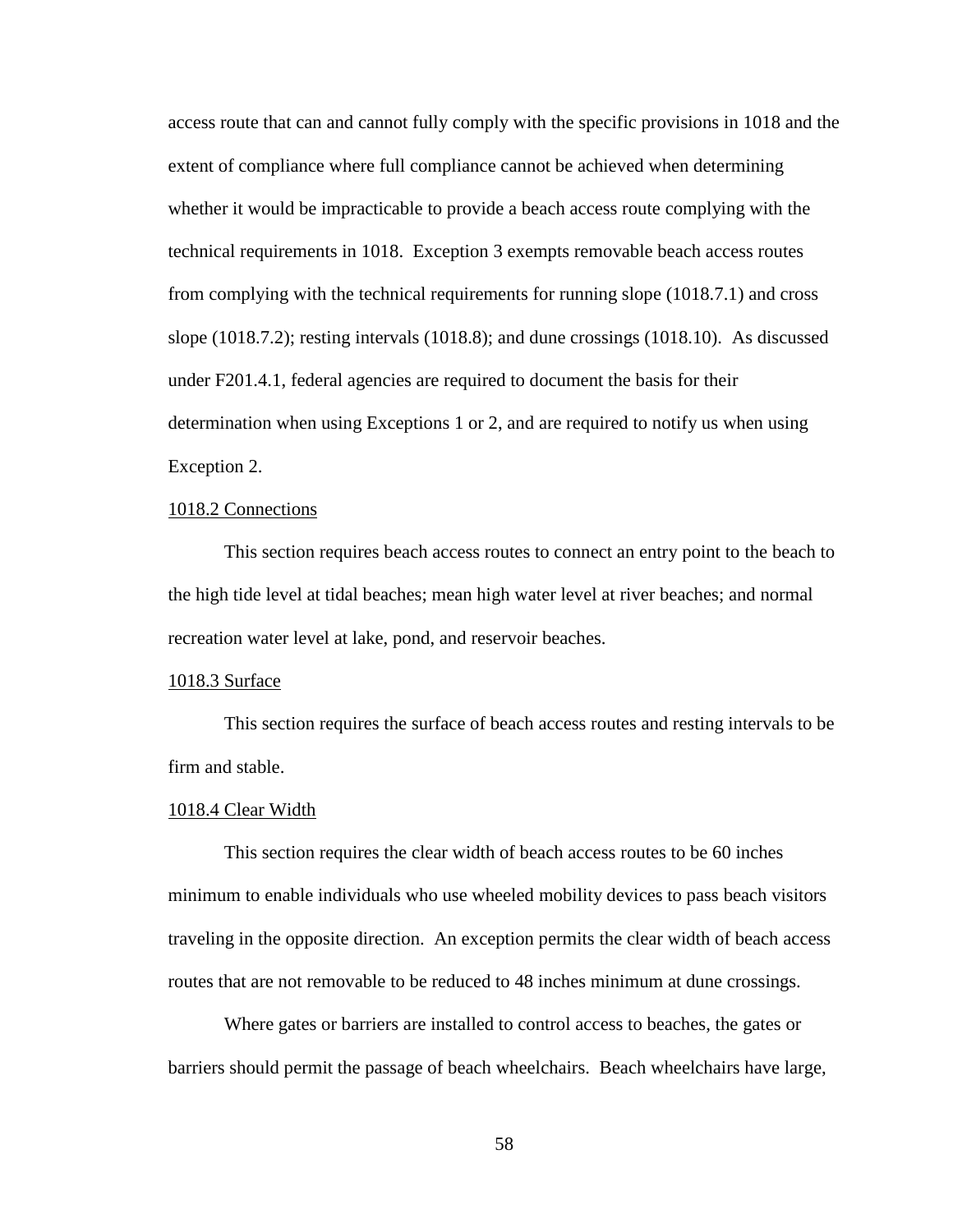wide wheels that can roll across sand without sinking. Gates or barriers that have clear openings at least 48 inches wide will accommodate most beach wheelchairs.

### 1018.5 Obstacles

This section contains technical requirements for obstacles on beach access routes and resting intervals. The vertical alignment of boards on a beach access route or removable sections of a beach access route can be obstacles. This section requires obstacles to not exceed 1/2 inch in height measured vertically to the highest point. Where the surface is other than concrete, asphalt, or boards, obstacles are permitted to not exceed 1 inch in height measured vertically to the highest point.

# 1018.6 Openings

This section requires openings in the surface of beach access routes and resting intervals such as spaces between boards to not allow passage of a sphere more than 1/2 inch in diameter. Elongated openings should be placed so that the long dimension is perpendicular, or as close to perpendicular as possible, to the dominant direction of travel.

### 1018.7 Slopes

This section contains technical requirements for the maximum running slope and segment length (1018.7.1) and cross slope (1018.7.2) of beach access routes.

#### 1018.7.1 Maximum Running Slope and Segment Length

This section requires that the running slope of any segment of a beach access route not be steeper than 1:10 (10%). Where the running slope of a segment a beach access route is steeper than 1:20 (5%), the maximum length of the segment is specified in Table 1018.7.1, and a resting interval is required at the top and bottom of each segment.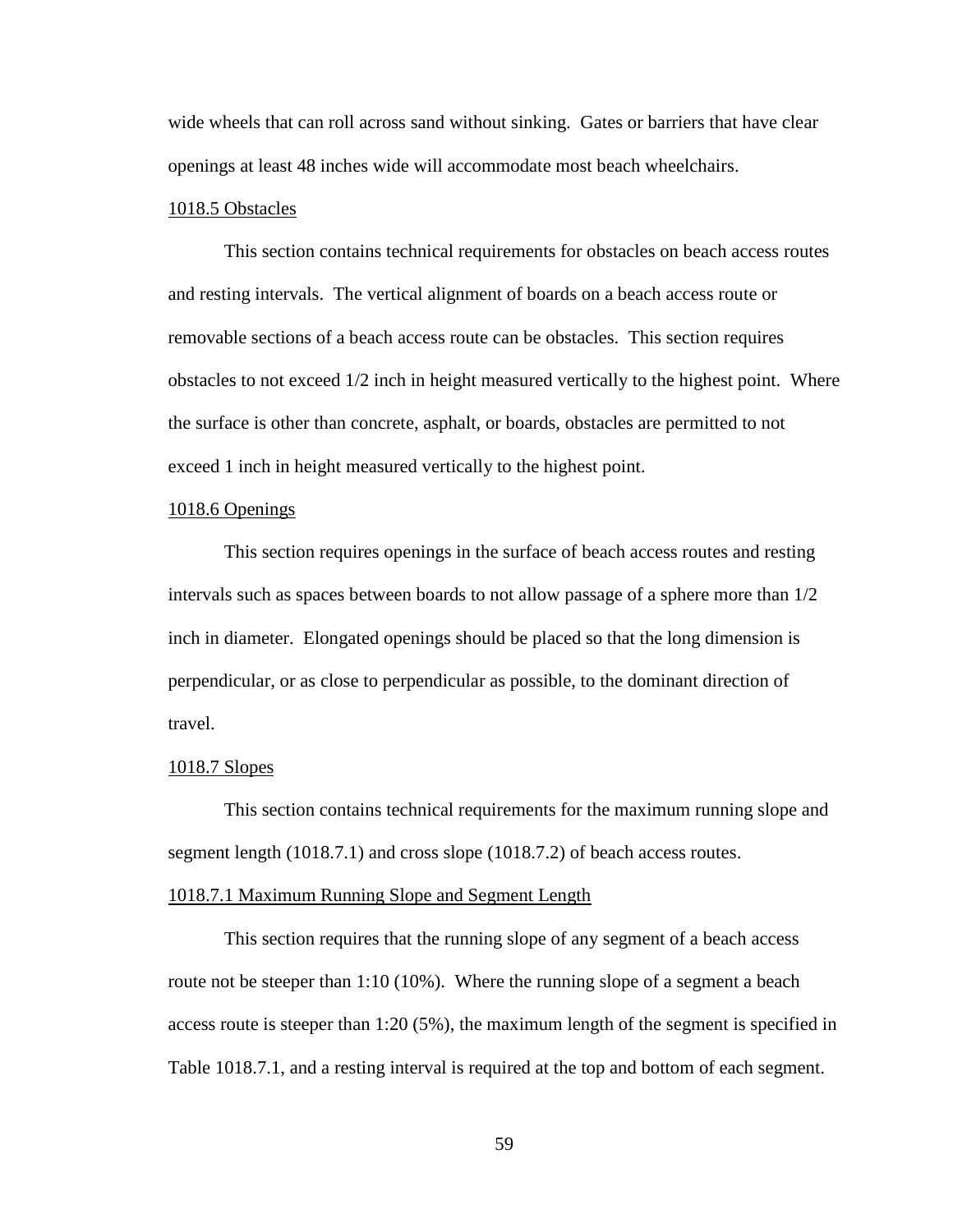Gradual running slopes are more useable by individuals with disabilities. Where the terrain results in steeper running slopes, resting intervals are required more frequently. Where running slopes are less severe, resting intervals are permitted to be further apart.

# 1018.7.2 Cross Slope

This section requires the cross slope of beach access routes to not be steeper than 1:48. Where the surface is other than asphalt, concrete, or boards, cross slopes not steeper than 1:20 are permitted when necessary for drainage.

### 1018.8 Resting Intervals

This section contains the technical requirements for the size (1018.8.1) and slope (1017.8.2) of resting intervals.

### 1018.8.1 Size

This section requires resting intervals to be 60 inches minimum by 60 inches minimum.

#### 1018.8.2 Slope

This section requires the slope of resting intervals to not be steeper than 1:48 in any direction. Where the surface is other than asphalt, concrete, or boards, slopes not steeper than 1:20 are permitted when necessary for drainage.

#### 1018.9 Protruding Objects

This section requires constructed elements on beach access routes and resting intervals to comply with the technical requirements for protruding objects in 307 of the Architectural Barriers Act Accessibility Guidelines. Protruding objects can be hazardous for individuals who are blind or have low vision. Signs and other post mounted objects are examples of constructed elements that can be protruding objects.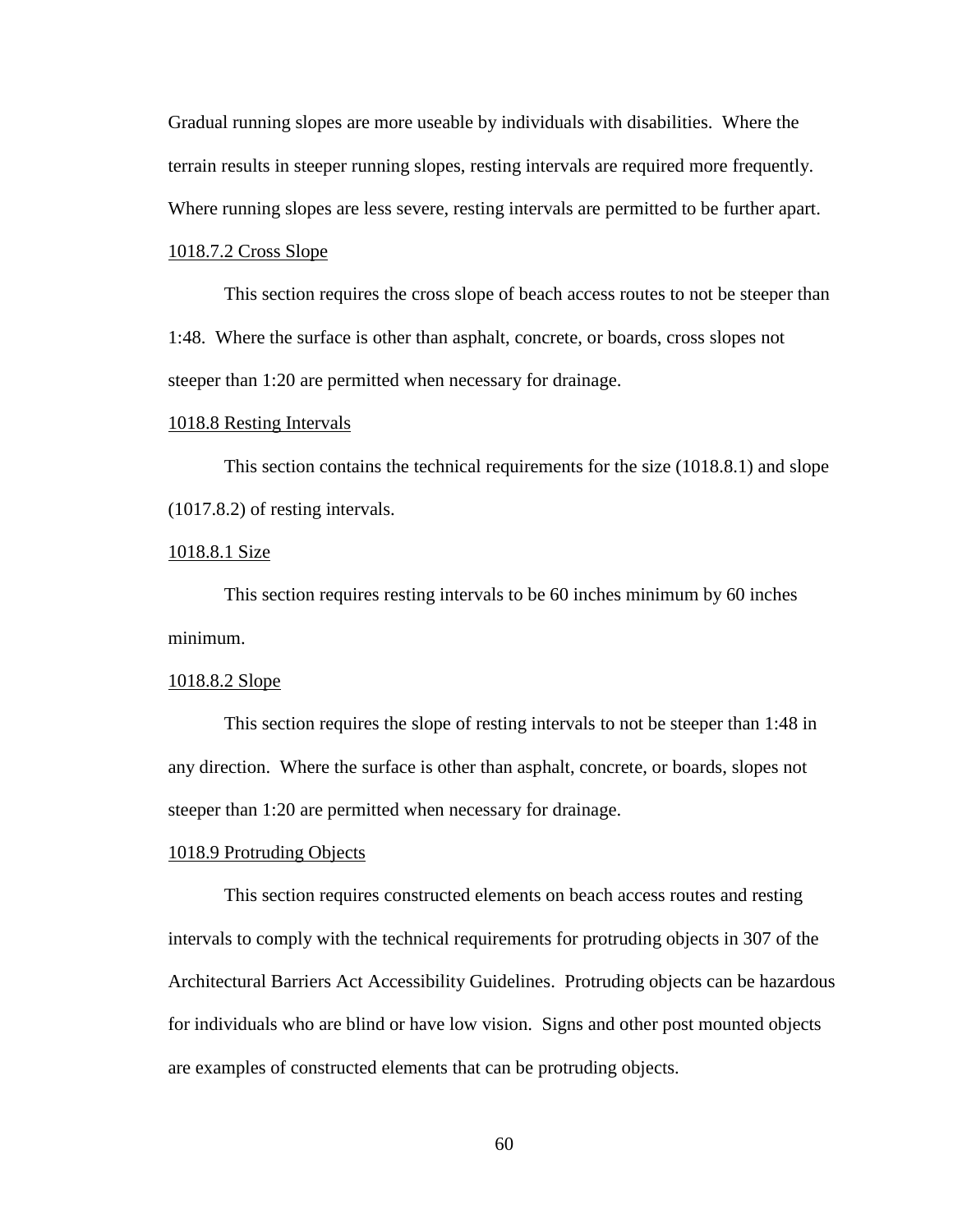### 1018.10 Dune Crossings

This section requires handrails complying with 505 of the Architectural Barriers Act Accessibility Guidelines and curbs or barriers to be provided where the slope of a beach access route at a dune crossing is steeper than 1:20 (5%). The curbs or barriers are required to prevent the passage of a 2 inch diameter sphere, where any portion of the sphere is within 2 inches of the crossing surface.

### 1019 Conditions for Exceptions

#### 1019.1 General

This section lists the conditions for the exceptions to specific provisions in 1011, 1013, 1014, 1015, 1016, 1017, and 1018. When an entity determines that any of the following conditions does not permit full compliance with the provision, compliance is required to the extent practicable:

- Compliance is not practicable due to terrain.
- Compliance cannot be accomplished with the prevailing construction practices.
- Compliance would fundamentally alter the function or purpose of the facility or the setting.

• Compliance is limited or precluded by any of the following laws, or by decisions or opinions issued or agreements executed pursuant to any of the following laws: Endangered Species Act; National Environmental Policy Act; National Historic Preservation Act; Wilderness Act; or other federal, state, or local law the purpose of which is to preserve threatened or endangered species; the environment; or archaeological, cultural, historical, or other significant natural features.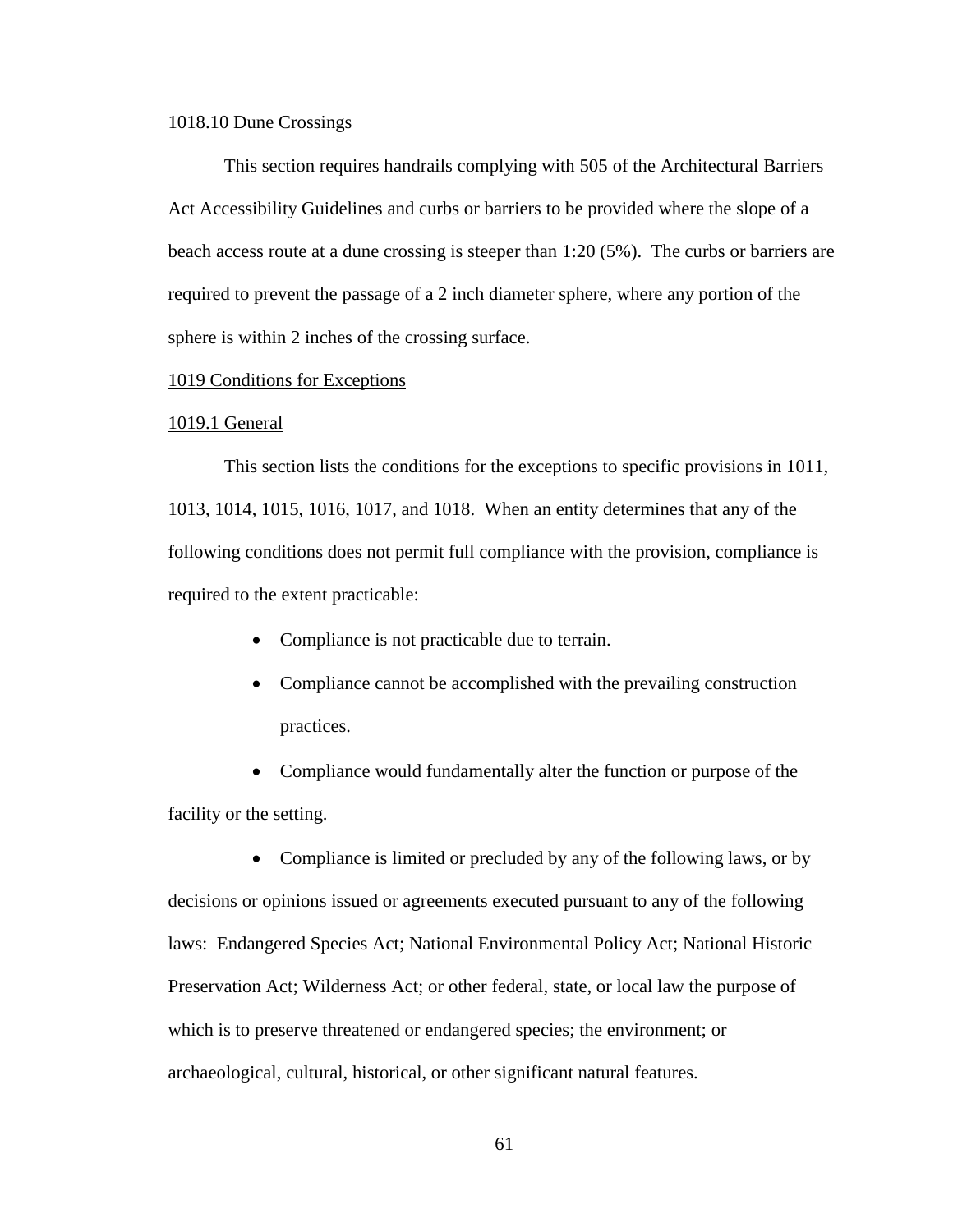The last condition allows the following to be a basis for using the exceptions:

• Opinions issued by the Secretary of the Interior pursuant to the Endangered Species Act stating how a federal agency can implement an action without jeopardizing the continued existence of any endangered species or threatened species, or destroying or adversely modifying the habitat of such species (16 U.S.C. 1536 (b) (3)  $(A))$ ;

• Decisions issued by a federal agency pursuant to the National

Environmental Policy Act in actions requiring environmental impact statements stating how it will avoid or minimize environmental harm (42 U.S.C. 4332; 40 CFR 1505.2);

 Agreements executed or decisions issued by a federal agency pursuant to National Historic Preservation Act stating how it will avoid, minimize, or mitigate adverse effects on historical properties (16 U.S.C. 470f and 470h-2; 36 CFR 800.6 (b) (iv) and 800.7 (c) (4)); and

• Provisions in the Wilderness Act that require federal agencies to preserve the wilderness character of designated wilderness areas and prohibit any structure or installation within such areas (16 U.S.C. 1131 (b) and (c)).

### **7. Regulatory Analyses**

Executive Order 13563 (Improving Regulation and Regulatory Review) and Executive Order 12866 (Regulatory Planning and Review)

This final rule is not a significant regulatory action. We adhered to the principles of regulation in Executive Orders 13563 and 12866. Among other things, Executive Order 13563 directs agencies to propose or adopt a regulation only upon a reasoned determination that its benefits justify its costs; tailor the regulation to impose the least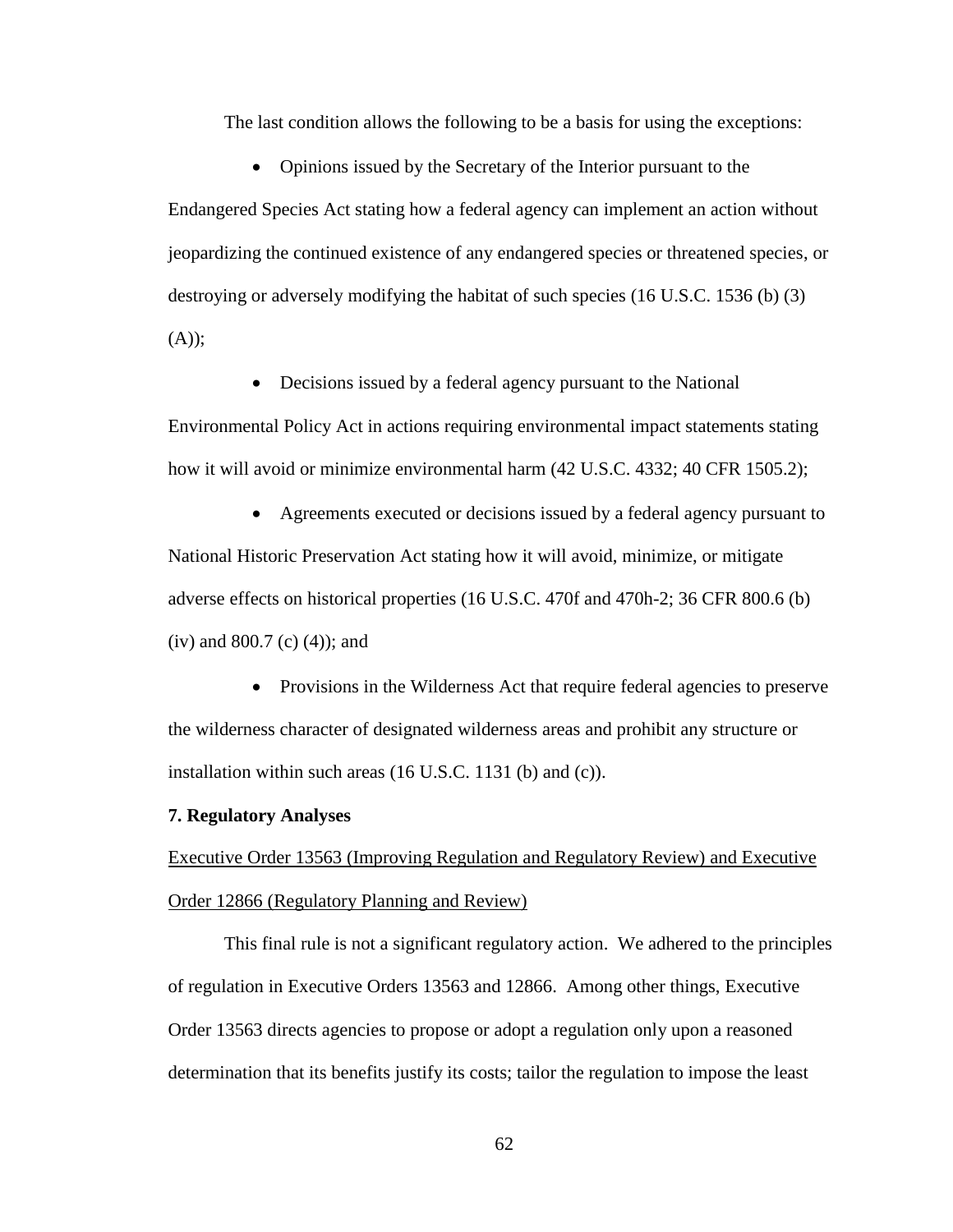burden on society, consistent with obtaining the regulatory objectives; and, in choosing among alternative regulatory approaches, select those approaches that maximize net benefits. Executive Order 13563 recognizes that some benefits are difficult to quantify and provides that, where appropriate and permitted by law, agencies may consider and discuss qualitatively values that are difficult or impossible to quantify, including equity, human dignity, fairness, and distributive impacts.

We prepared a regulatory assessment for the final rule. The regulatory assessment is available at: <http://www.access-board.gov/outdoor> (click on Background). The costs and benefits of the final rule are discussed below.

### Costs

The regulatory assessment compares the final rule to the guidelines and standards used by federal agencies for the design of outdoor developed areas without regard to accessibility to determine whether the final rule would result in additional costs. The regulatory assessment shows that the final rule would not result in additional costs for camping facilities and picnic facilities. The regulatory assessment shows that the final rule would result in additional costs for viewing areas, trails, and beach access routes as shown in Table 4.

| <b>Table 4. Additional Costs Due to Final Rule</b> |                                                                                                                              |  |
|----------------------------------------------------|------------------------------------------------------------------------------------------------------------------------------|--|
| <b>Viewing Areas</b>                               | \$2,176 for dual base binocular scopes and \$3,380 for a dual                                                                |  |
|                                                    | base telescopes, if viewing scopes provided at viewing areas                                                                 |  |
| Trails                                             | \$40,655 per trail mile, if trail would not otherwise meet the<br>technical requirements and the exceptions to the technical |  |
|                                                    |                                                                                                                              |  |
|                                                    | requirements do not apply to the trail                                                                                       |  |
| <b>Beach Access Routes</b>                         | \$4,497 to \$6,530 to purchase roll-out mats for beach access                                                                |  |
|                                                    | routes, if parking areas, toilet facilities, bathing facilities, and                                                         |  |
|                                                    | circulation paths serving beaches are constructed or altered or                                                              |  |
|                                                    | beach nourishment project is undertaken                                                                                      |  |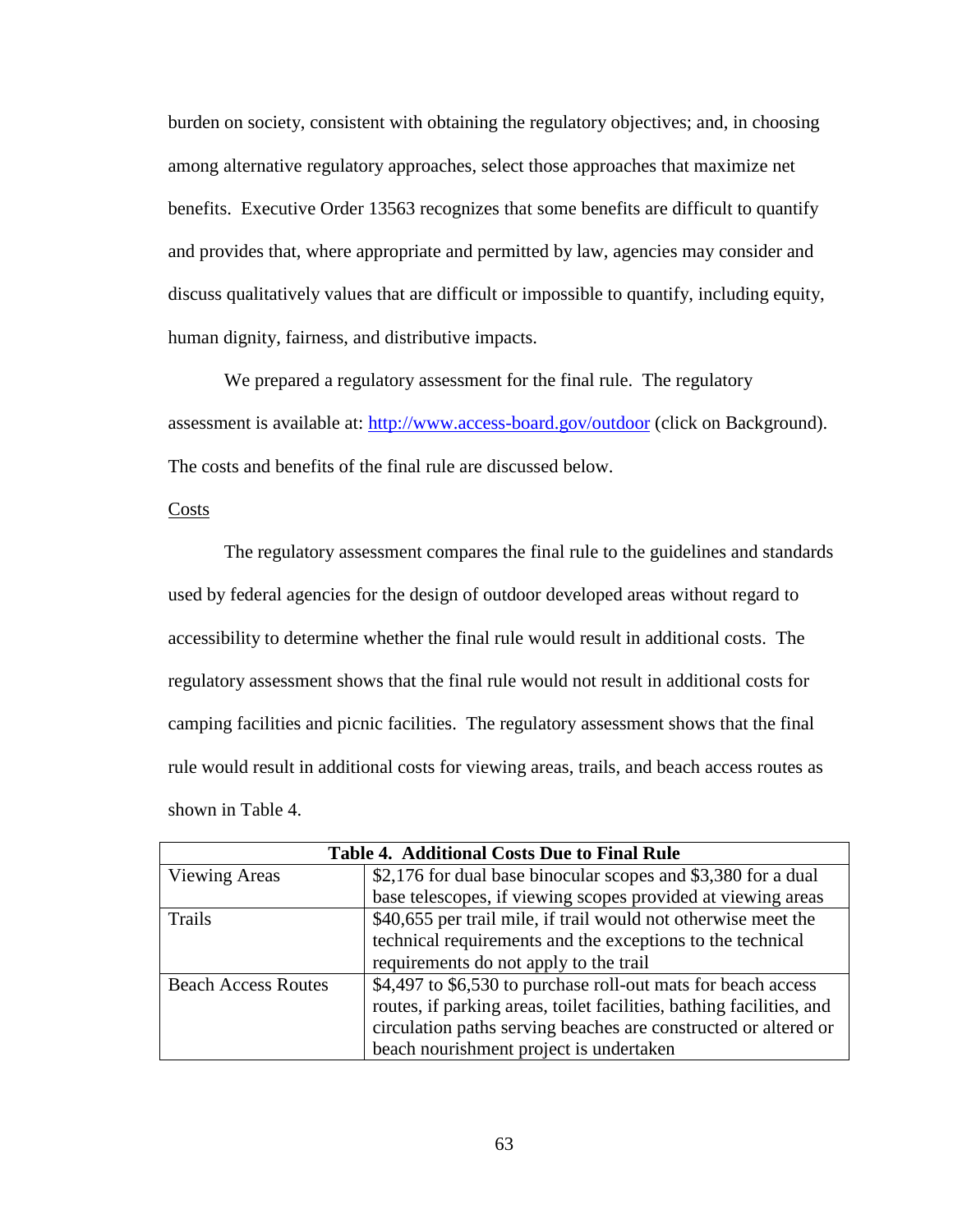We estimate the federal agencies would incur \$1.2 million additional annual costs due to the final rule for viewing areas, trails, and beach access routes as shown in Table 5.

| <b>Table 5. Additional Annual Costs for Federal Agencies</b> |                                     |                                                                                                                                                                                                                                                 |  |
|--------------------------------------------------------------|-------------------------------------|-------------------------------------------------------------------------------------------------------------------------------------------------------------------------------------------------------------------------------------------------|--|
| <b>Facility</b>                                              | <b>Total Annual</b><br><b>Costs</b> | <b>Assumptions</b>                                                                                                                                                                                                                              |  |
| Viewing<br>Areas                                             | \$241,971                           | Fish and Wildlife Service provides a viewing<br>scope over five years at 556 wildlife refuges to<br>enhance visitor experiences.                                                                                                                |  |
| Trails                                                       | \$617,956                           | Federal agencies construct 15.2 trail miles per<br>year covered by the scoping requirements in<br>F247 that would not otherwise meet the technical<br>requirements for trails in 1017 and the exceptions<br>in 1017 do not apply to the trails. |  |
| <b>Beach Access</b><br>Routes                                | $$344,662$ <sup>1</sup>             | Federal agencies provide beach access routes at<br>1,025 beaches over 20 years as parking areas,<br>restrooms, shower facilities, and circulation paths<br>serving the beaches are altered or replaced with<br>new facilities.                  |  |
| 1. Estimate is based on higher cost for roll-out mats.       |                                     |                                                                                                                                                                                                                                                 |  |

## **Benefits**

The final rule would increase opportunities for individuals with mobility

disabilities to participate in outdoor recreation activities with their families and friends.

Participation in outdoor recreation activities provides the following benefits:

Physical health benefits, including reduces obesity, diminishes risk of

chronic disease; and increases life expectancy;

Mental health benefits, including reduces depression, relieves stress, and

improves quality of life; and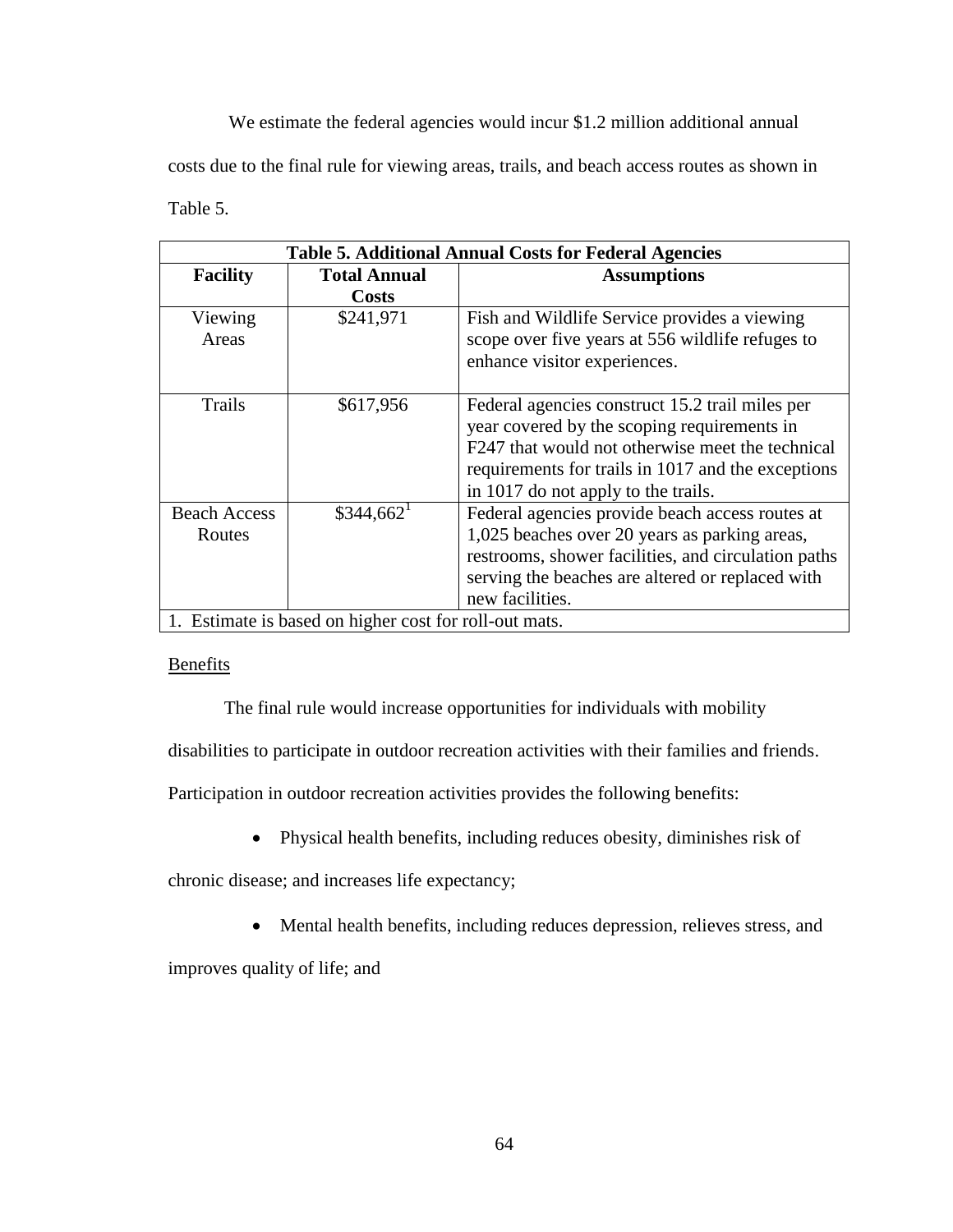Community and social benefits, including unites families and promotes stewardship.<sup>9</sup>

The benefits are difficult to quantify, but include important national values recognized in Executive Order 13563 such as equity, human dignity, and fairness.

The 2010 Survey of Income and Program Participation (SIPP) sponsored by the U.S. Census Bureau estimates that among the civilian non-institutionalized population aged 15 and older, 30.6 million persons (12.6%) had limitations associated with ambulatory activities of the lower body.<sup>10</sup> This number includes 23.9 million persons (9.9%) who had difficulty walking a quarter of a mile; 22.3 million (9.2%) who have difficulty climbing a flight of stairs; 11.6 million persons (4.8%) who used a cane, crutches, or walker to assist with mobility; and 3.6 million persons (1.5%) who use a wheelchair or scooter. Not all these persons are likely to directly benefit from the final rule because some may not participate in outdoor recreational activities. We do not have information to estimate the number of individuals with mobility disabilities who would directly benefit from the final rule.

### Final Regulatory Flexibility Analysis

 $\overline{a}$ 

The Regulatory Flexibility Act requires federal agencies to consider the impacts of their rules on small entities, analyze alternatives that minimize the impacts on small entities, and to make the analysis available to the public. See 5 U.S.C. 604. We certified that the proposed rule would not have a significant economic impact on a substantial

 $9$  These benefits are documented in California State Parks, The Health and Social Benefits of Recreation, 2005 at: [http://www.parks.ca.gov/pages/795/files/health\\_benefits\\_online\\_6-1-05.pdf](http://www.parks.ca.gov/pages/795/files/health_benefits_online_6-1-05.pdf) and Geoffrey Godbey, Outdoor Recreation, Health, and Wellness: Understanding and Enhancing the Relationship, 2009 at: [http://www.rff.org/rff/documents/rff-dp-09-21.pdf.](http://www.rff.org/rff/documents/rff-dp-09-21.pdf)

<sup>&</sup>lt;sup>10</sup> Americans with Disabilities: 2010 available at:  $\frac{http://www.census.gov/prod/2012pubs/p70-131.pdf.}$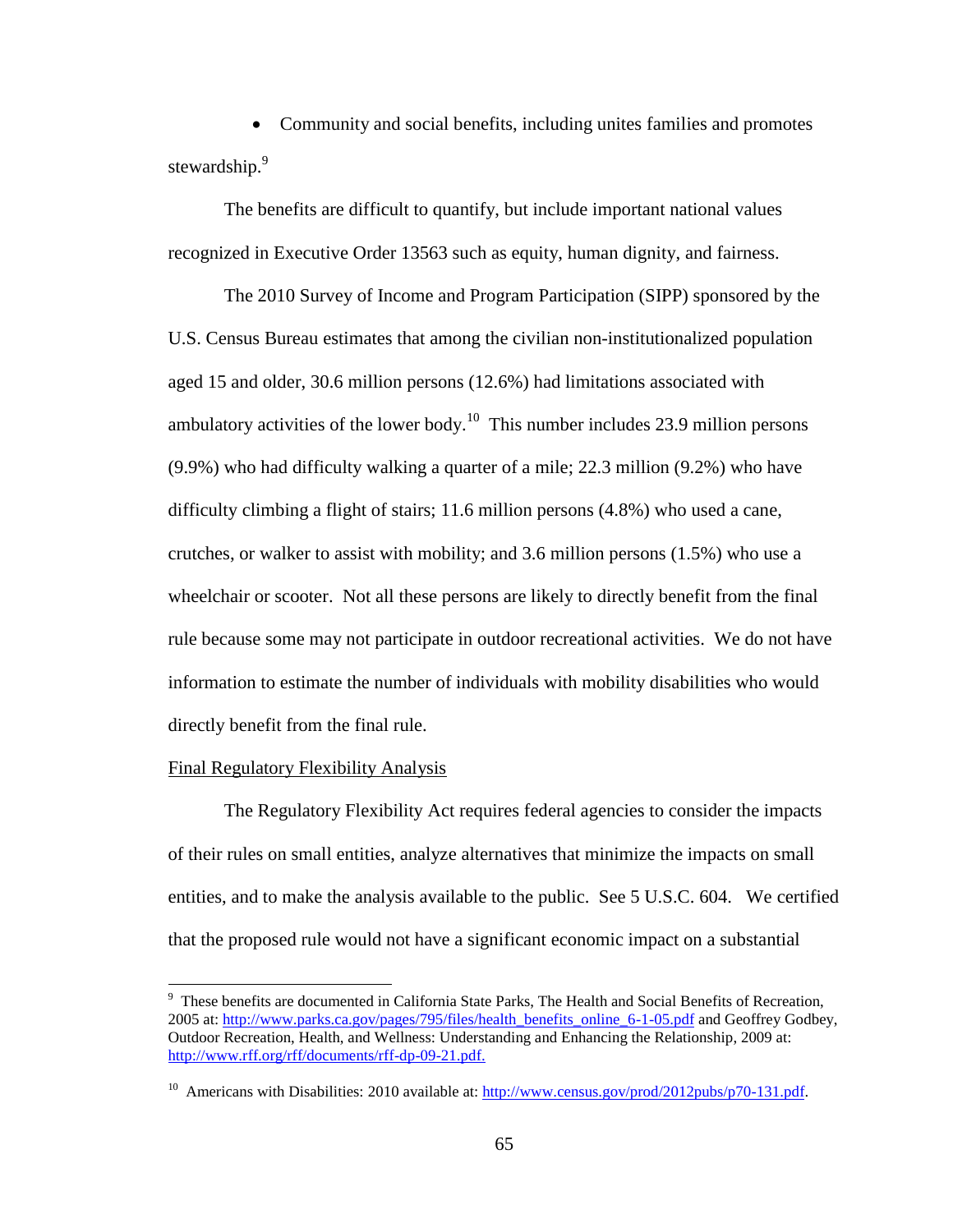number of small entities because it would apply to federal agencies that administer outdoor areas developed for recreational purposes. Therefore, we did not prepare an initial regulatory flexibility analysis for the proposed rule. However, the Architectural Barriers Act also applies to facilities constructed or altered by non-federal entities on behalf of the United States. We prepared a final regulatory flexibility analysis for the final rule to consider the impacts of the final rule on small entities that construct or alter recreation facilities on federal lands on behalf of federal agencies pursuant to a concession contract, partnership agreement, or similar arrangement.

### Need for and Objective of Final Rule

The Architectural Barriers Act requires facilities constructed or altered by or on behalf of federal agencies to be readily accessible to and usable by individuals with disabilities. Certain agencies are required to adopt accessibility standards for the design, construction, and alteration of facilities covered by the Architectural Barriers Act. We are required by section 502 of the Rehabilitation Act to establish and maintain minimum guidelines and requirements for the accessibility standards adopted the federal agencies. We are issuing the final rule pursuant to this authority to establish accessibility guidelines for camping facilities, picnic facilities, viewing areas, trails, and beach access routes constructed or altered by or behalf of federal agencies that administer outdoor developed areas.

Significant Issues Raised by Public Comments in Response to the Initial Regulatory Flexibility Analysis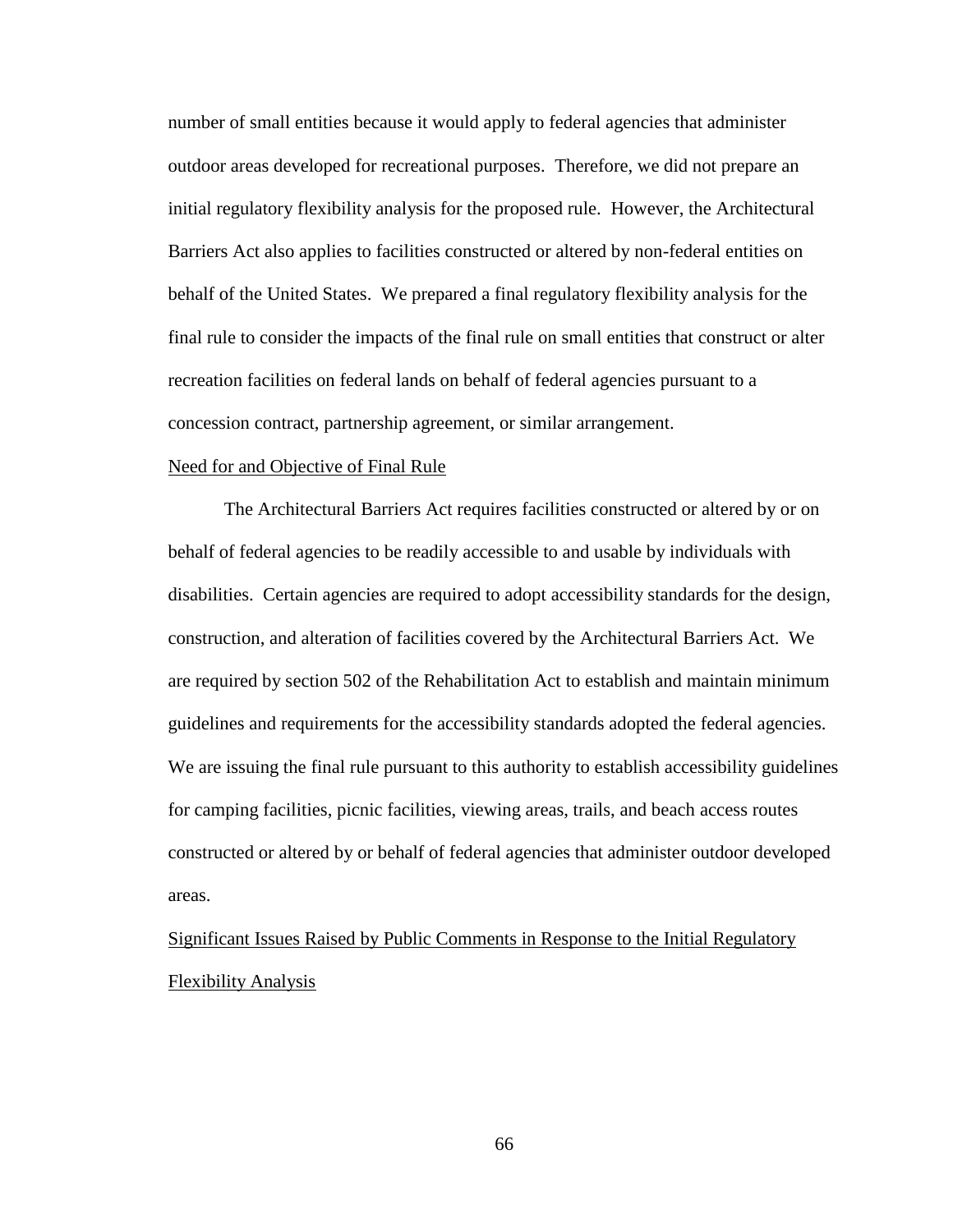As noted above, we certified that the proposed rule would not have a significant economic impact on a substantial number of small entities. Therefore, we did not prepare an initial regulatory flexibility analysis for the proposed rule.

Response to Comments Filed by Chief Counsel for Advocacy of the Small Business Administration

The Chief Counsel for Advocacy of the Small Business Administration did not file comments on the proposed rule.

#### Small Entities Affected by Rule

The final rule affects small entities that construct or alter camping facilities, picnic facilities, viewing areas, trails, and beach facilities on federal lands pursuant to a concession contract, partnership agreement, or similar arrangement with the following federal agencies and their components: U.S. Department of Agriculture (Forest Service), U.S. Department of Defense (Army Corps of Engineers), and U.S. Department of the Interior (Bureau of Land Management, Bureau of Reclamation, Fish and Wildlife Service, National Park Service). Data are not available on the number of small entities that construct or alter camping facilities, picnic facilities, viewing areas, trails, and beach facilities on federal lands pursuant to a concession contract, partnership agreement, or similar arrangement with the federal agencies. Small entities that construct facilities of federal land pursuant to a concession contract with federal agencies can include the costs of the capital improvements, including additional costs due to the final rule, in the contract bids and the costs can be offset in the concession fees paid to the federal agencies.

#### Compliance Requirements in Final Rule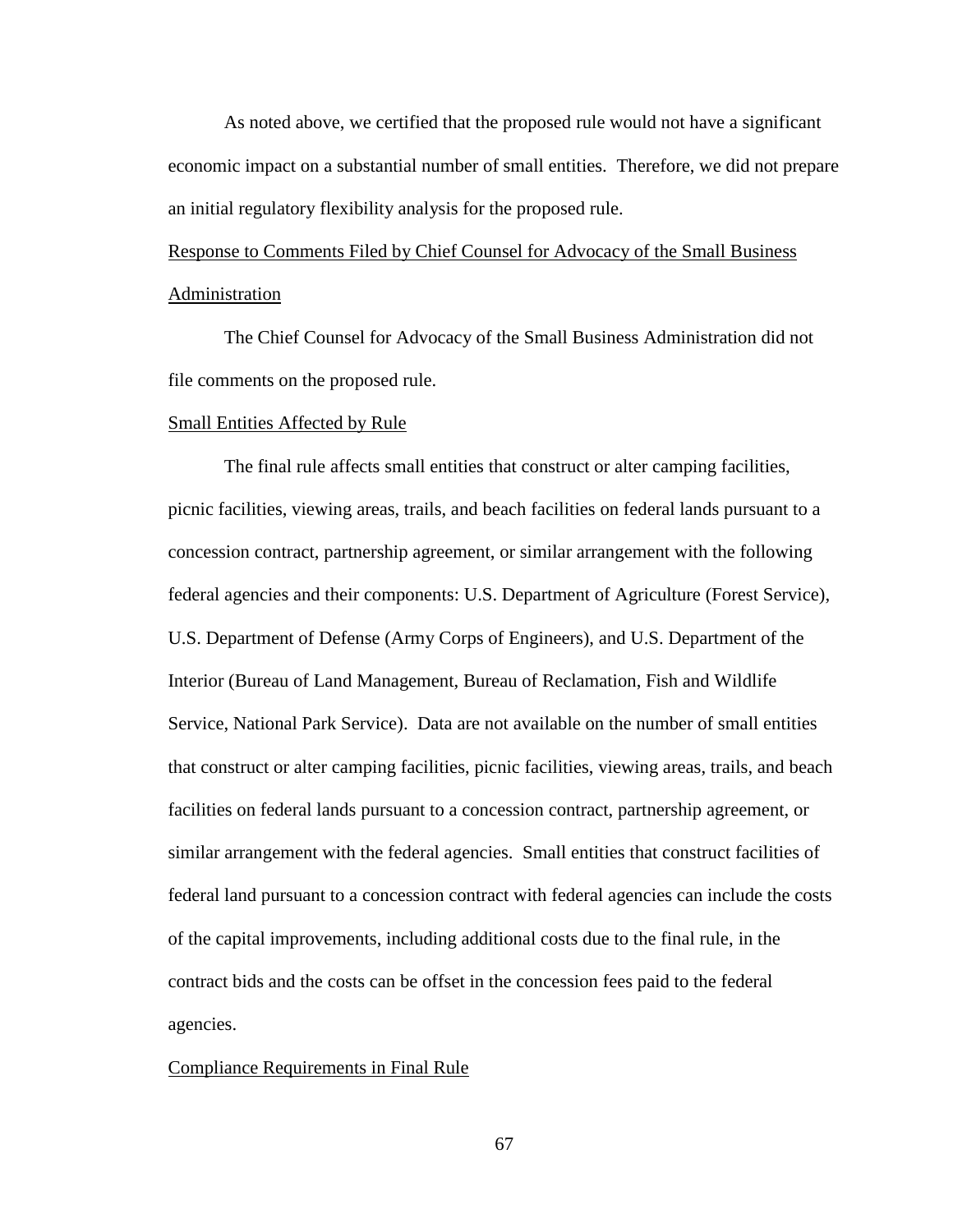The final rule contains scoping and technical requirements for camping facilities, picnic facilities, viewing areas, trails, and beach access routes. Scoping requirements specify what features are required to be accessible and, where multiple features of the same type are provided, how many of the features are required to be accessible. The scoping requirements in the final rule are summarized in Table 1 under Executive Summary. Technical requirements specify the design criteria for accessible features. The technical requirements include design criteria for the following outdoor constructed features: picnic tables, fire rings, grills, fireplaces, wood stoves, trash and recycling receptacles, water hydrants, utility and sewage hookups, outdoor rinsing showers, benches, and viewing scopes. The technical requirements also include design criteria for parking spaces within camping units and picnic units with mobility features; pull-up spaces for recreational vehicles at dump stations; tent pads and tent platforms; camp shelters; viewing areas; outdoor recreation access routes; trails; and beach access routes. Steps to Minimize Significant Economic Impacts on Small Entities

The final rules permits exceptions to the specific provisions in the technical requirements for certain elements and facilities based on the conditions listed in Table 2 under Executive Summary. When an entity determines that a condition does not permit full compliance with a provision, compliance is required to the extent practicable. The final rule allows exemptions for an entire trail or beach access route when an entity determines that is impracticable for a trail to comply with the technical requirements for trails or to provide a beach access route complying with the technical requirements for beach access routes. This determination is made after the entity applies the exceptions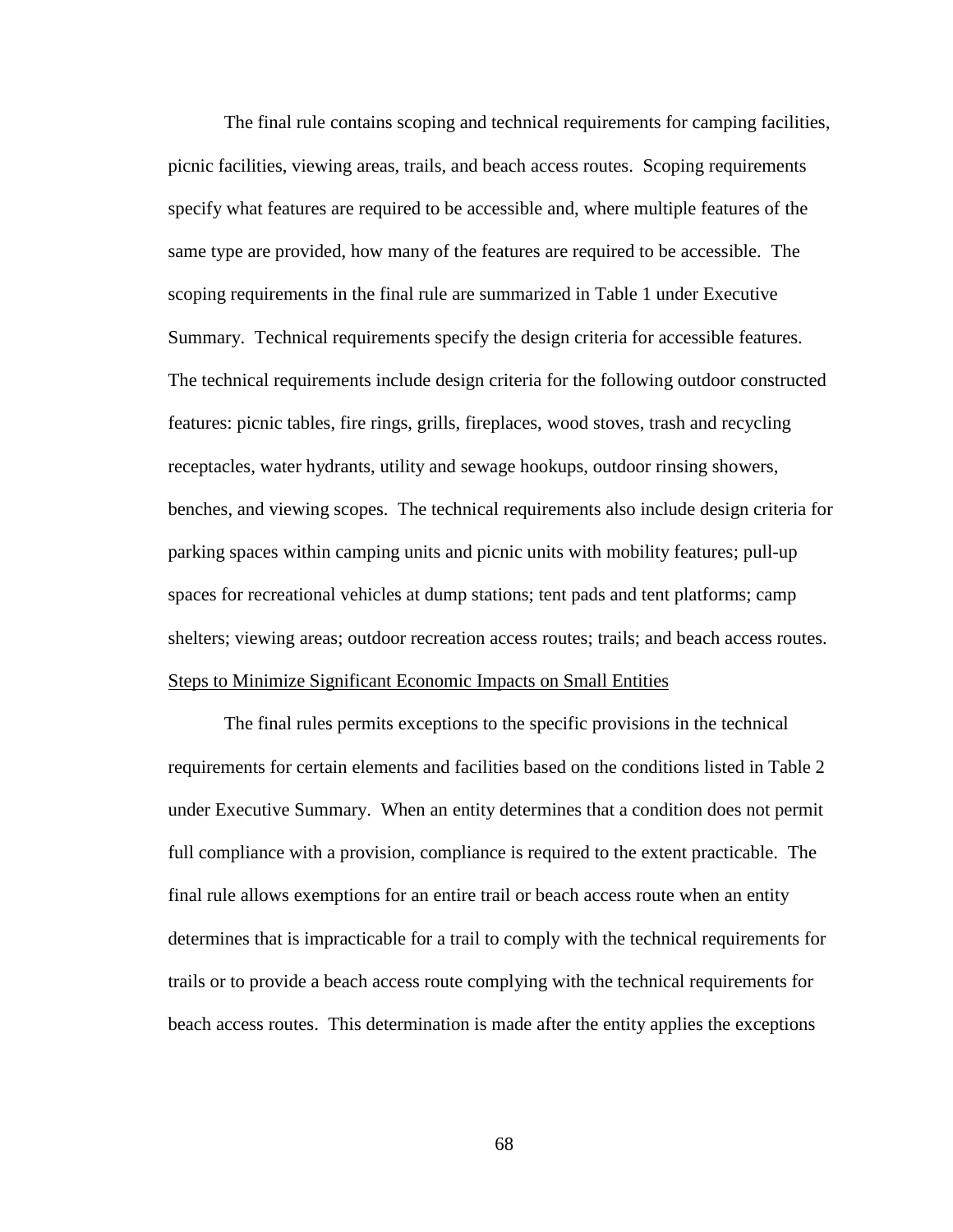for specific provisions in the technical requirements for trails or beach access routes to portions of the trail or route.

### Executive Order 13132 (Federalism)

The final rule does not have federalism implications as defined in Executive Order 13112. The final rule does not have substantial direct effects on the states or on the relationship, or the distribution of power and responsibilities, between the federal government and the states.

### Unfunded Mandates Reform Act

The final rule does not impose a federal intergovernmental mandate or federal private sector mandate as those terms are defined in the Unfunded Mandates Reform Act. Any duties imposed on state, local, or tribal governments or on the private sector arise from participation in a voluntary federal program.

# **List of Subjects in 36 CFR Part 1191**

\_\_\_\_\_\_\_\_\_\_\_\_\_\_\_\_\_\_\_\_\_\_\_\_\_\_\_\_\_\_\_\_\_

Buildings and facilities, Civil rights, Incorporation by reference, Individuals with disabilities, Transportation.

Karen L. Braitmayer,

Chair.

For the reasons stated in the preamble, we amend 36 CFR part 1191 as follows:

# **PART 1191 – AMERICANS WITH DISABILITIES ACT (ADA) ACCESSIBILITY GUIDELINES FOR BUILDINGS AND FACILITIES; ARCHITECTURAL BARRIERS ACT (ABA) ACCESSIBILITY GUIDELINES**

1. The authority citation for 36 CFR part 1191 continues to read as follows: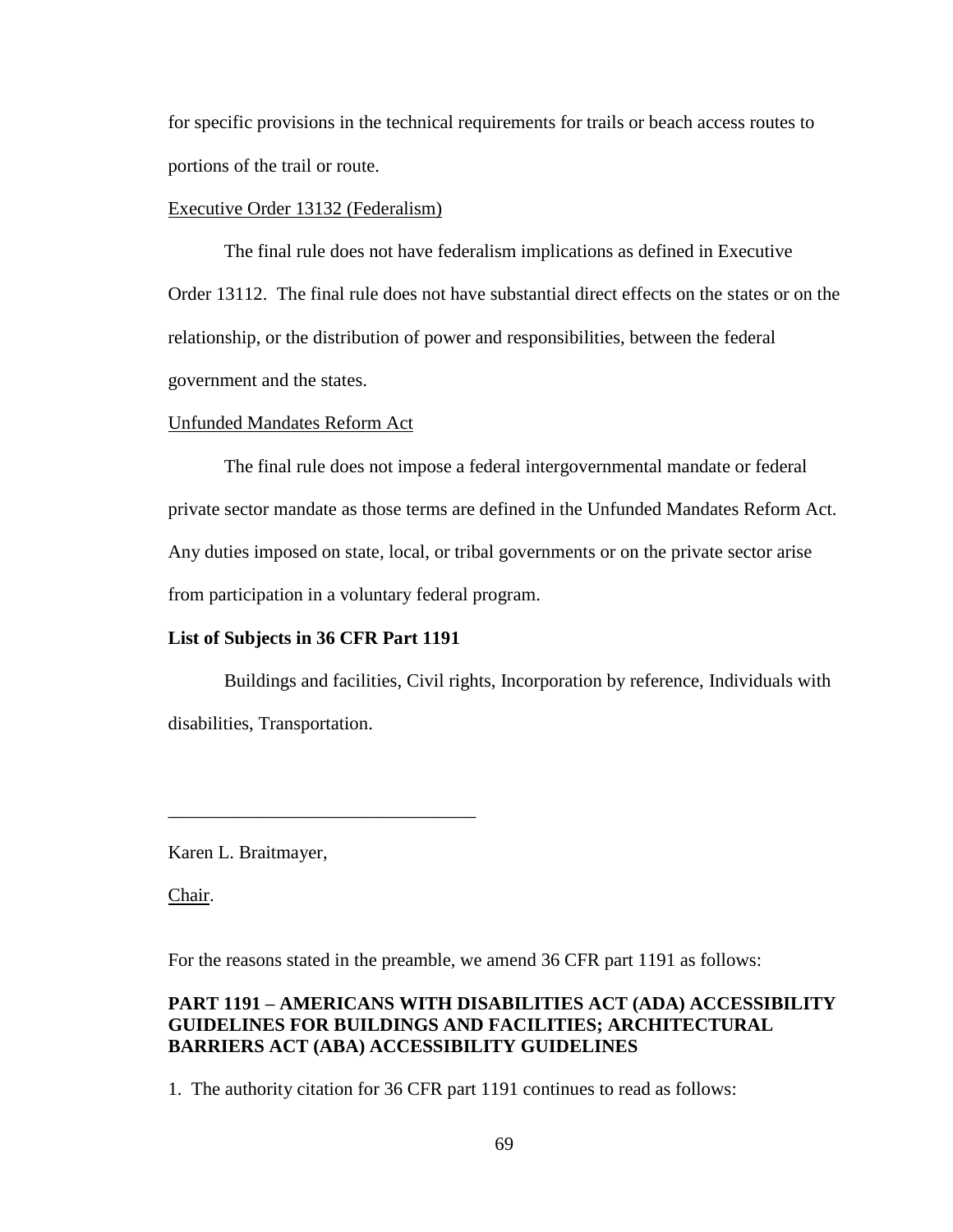Authority: 29 U.S.C. 792 (b) (3); 42 U.S.C. 12204.

2-3. In §1191.1, redesignate Note 1 to paragraph (a) as Note 3 and add new Notes 1 and 2 to paragraph (a) and redesignate Notes 1 and 2 to paragraph (b) as Notes 2 and 3 and add new Notes 1 and 4 to paragraph (b) to read as follows:

### **§ 1191.1 Accessibility guidelines.**

 $(a) * * * *$ 

**Note 1 to paragraph (a):** 1. Advisory sections and figures that illustrate the technical requirements in Appendix D are available on the Internet at: [www.access](http://www.access-board.gov/)[board.gov.](http://www.access-board.gov/) The advisory sections provide guidance only and do not contain mandatory requirements.

**Note 2 to paragraph (a):** 2. The Department of Justice adopted the 2010 ADA Standards for Accessible Design (2010 Standards) as the regulatory standards for the new construction and alteration of facilities subject to its regulations under the Americans with Disabilities Act (ADA), effective March 15, 2012. 28 CFR 35.151 (c) (3), as amended at 75 FR 56163, September 15, 2010; and 28 CFR 36.406 (a) (3), as amended at 75 FR 56236, September 15, 2010. For state and local governments, the 2010 Standards consist of the regulations at 28 CFR 35.151 and the versions of Appendices B and D to this part published in the 2009 edition of the Code of Federal Regulations. 28 CFR 35.104. For public accommodations and commercial facilities, the 2010 Standards consist of the regulations at 28 CFR part 36, subpart D and the versions of Appendices B and D to this part published in the 2009 edition of the Code of Federal Regulations. 28 CFR 36.104. Because Appendices B and D to this part, as published in the 2009 edition of the Code of Federal Regulations, were adopted by reference by the Department of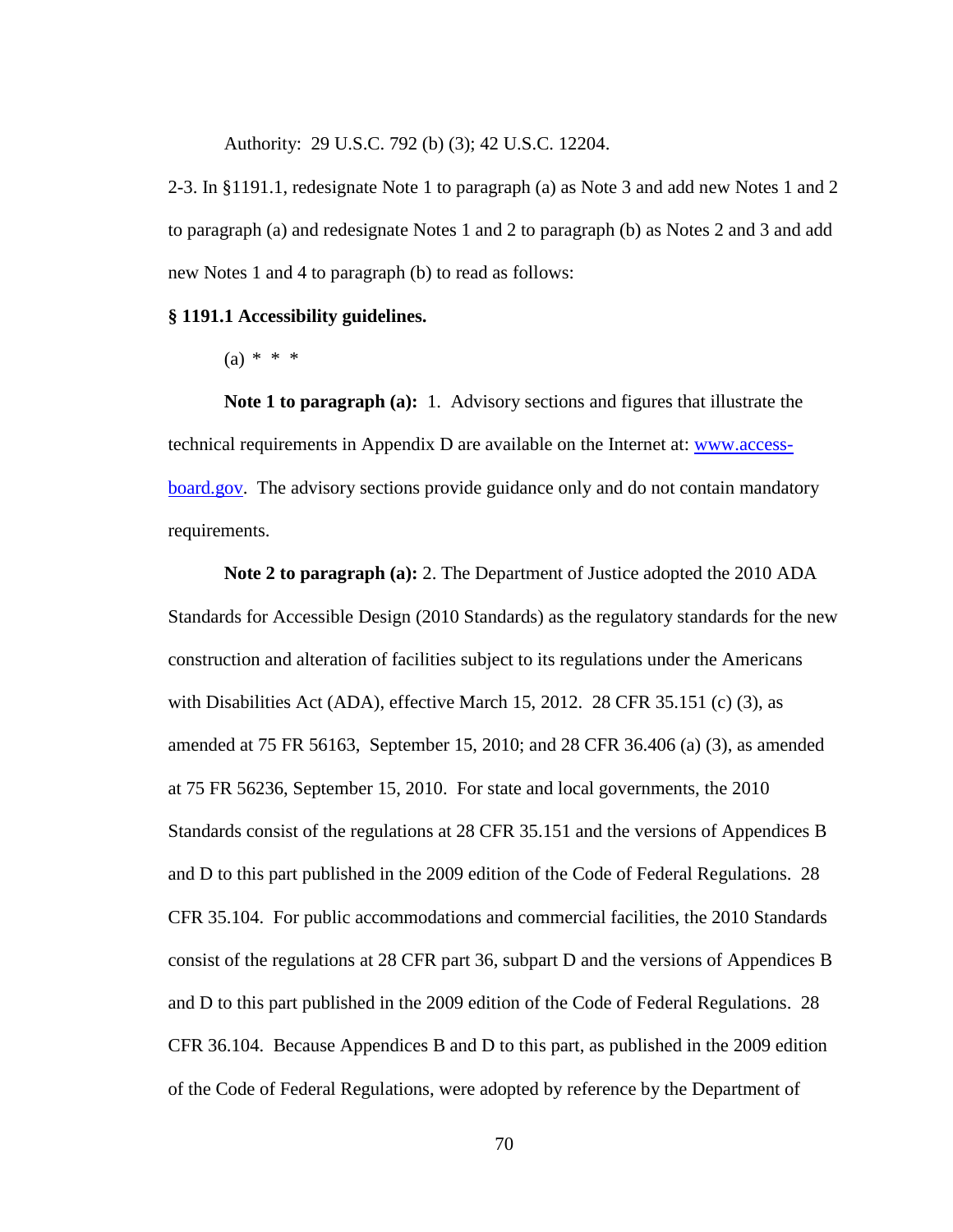Justice as part of the 2010 Standards for new construction and alteration of facilities subject to its ADA regulations, subsequent revisions to Appendices B and D by the Access Board are not included in the 2010 Standards and have no legal effect for facilities subject to its ADA regulations until adopted by the Department of Justice. Therefore, the public is cautioned not to use Appendices B and D to this part published in any edition of the Code of Federal Regulations after 2013, until such time as the later edition is adopted by the Department of Justice as a regulatory standard. Complete copies of the 2010 Standards can be obtained from the Department of Justice's ADA website at: [http://www.ada.gov/2010ADAstandards\\_index.htm,](http://www.ada.gov/2010ADAstandards_index.htm) or by contacting the DOJ Information Line, at: 800-514-0301 (Voice) or 800-514-0383 (TTY).

\* \* \* \* \*

(b) \* \* \*

**Note 1 to paragraph (b):** 1. Advisory sections and figures that illustrate the technical requirements in Appendix D are available on the Internet at: [www.access](http://www.access-board.gov/)[board.gov.](http://www.access-board.gov/) The advisory sections provide guidance only and do not contain mandatory requirements.

\* \* \* \* \*

**Note 4 to paragraph (b):** 4. The Department of Defense adopted by reference Appendices B and D to this part as accessibility standards for the new construction and alteration of its facilities subject to the Architectural Barriers Act, effective October 31, 2008. Deputy Secretary of Defense Memorandum dated October 31, 2008, Access for People with Disabilities [available on the Internet at: [http://www.access-](http://www.access-board.gov/guidelines-and-standards/buildings-and-sites/about-the-aba-standards/background/dod-memorandum)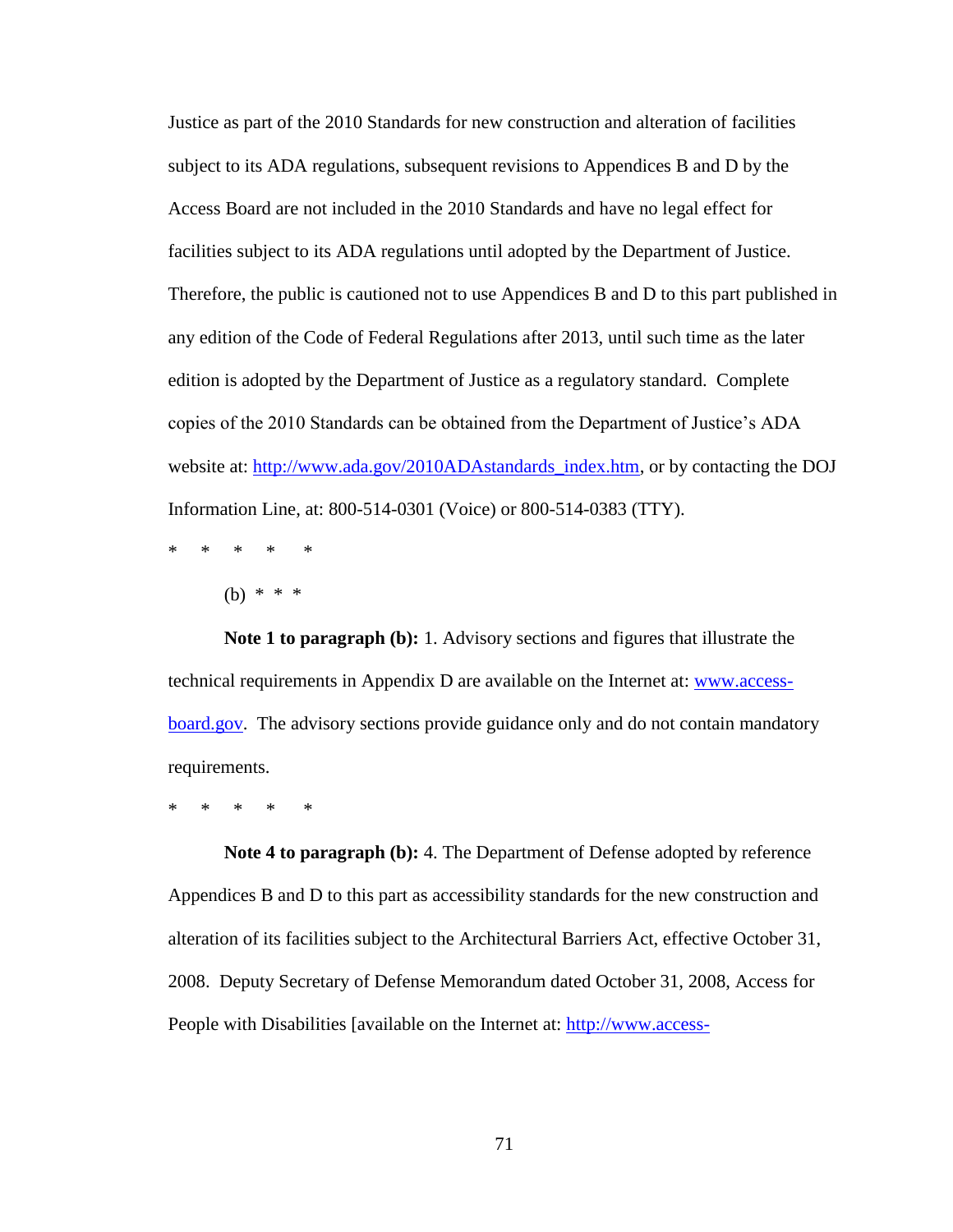[board.gov/guidelines-and-standards/buildings-and-sites/about-the-aba-](http://www.access-board.gov/guidelines-and-standards/buildings-and-sites/about-the-aba-standards/background/dod-memorandum)

[standards/background/dod-memorandum\]](http://www.access-board.gov/guidelines-and-standards/buildings-and-sites/about-the-aba-standards/background/dod-memorandum).

4. Revise Appendix A to this part to read as follows:

# **APPENDIX A TO PART 1191 – TABLE OF CONTENTS**

[Appendix A revises the Table of Contents for ABA Chapter 2 and Chapter 10 to include the new sections added by the final rule for outdoor developed areas. Appendix A can be viewed at:<http://www.ecfr.gov/cgi-bin/ECFR?page=browse> by selecting Title 36, Part 1191. Click on [Link to an amendment published at 78 FR 59493, September 26, 2013.](http://www.ecfr.gov/cgi-bin/text-idx?SID=f79a7413f418c2a92b16a30385b9fe9e&node=20130926y1.24)]

5. Revise Appendix B to this part to read as follows:

# **APPENDIX B TO PART 1191 – AMERICANS WITH DISABILITIES ACT: SCOPING**

[Appendix B contains ADA Chapters 1 and 2 without advisory sections and figures. The final rule for outdoor developed areas does not otherwise change ADA Chapters 1 and 2. Appendix B can be viewed at:<http://www.ecfr.gov/cgi-bin/ECFR?page=browse> by selecting Title 36, Part 1191. Click on Link to an amendment published at 78 FR 59495, [September 26, 2013.\]](http://www.ecfr.gov/cgi-bin/text-idx?SID=f79a7413f418c2a92b16a30385b9fe9e&node=20130926y1.25)

6. Revise Appendix C to this part to read as follows:

# **APPENDIX C TO PART 1191 – ARCHITECTURAL BARRIERS ACT: SCOPING**

[Appendix C contains ABA Chapters 1 and 2, as amended by the final rule for outdoor developed areas, without advisory sections and figures. Appendix C can be viewed at: <http://www.ecfr.gov/cgi-bin/ECFR?page=browse> by selecting Title 36, Part 1191. Click on [Link to an amendment published at 78 FR 59509, September 26, 2013.\]](http://www.ecfr.gov/cgi-bin/text-idx?SID=f79a7413f418c2a92b16a30385b9fe9e&node=20130926y1.26)

7. Revise Appendix D to this part to read as follows:

# **APPENDIX D TO PART 1191 – TECHNICAL**

[Appendix D contains Chapters 3 through 10, as amended by the final rule for outdoor developed areas, without advisory sections and figures (except for mandatory figures). Appendix D can be viewed at: http://www.ecfr.gov/cgi-bin/ECFR?page=browse by selecting Title 36, Part 1191. Click on Link to an amendment published at 78 FR 59526, [September 26, 2013.\]](http://www.ecfr.gov/cgi-bin/text-idx?SID=f79a7413f418c2a92b16a30385b9fe9e&node=20130926y1.27)

# **APPENDIX E TO PART 1191– LIST OF FIGURES AND INDEX [Removed and Reserved]**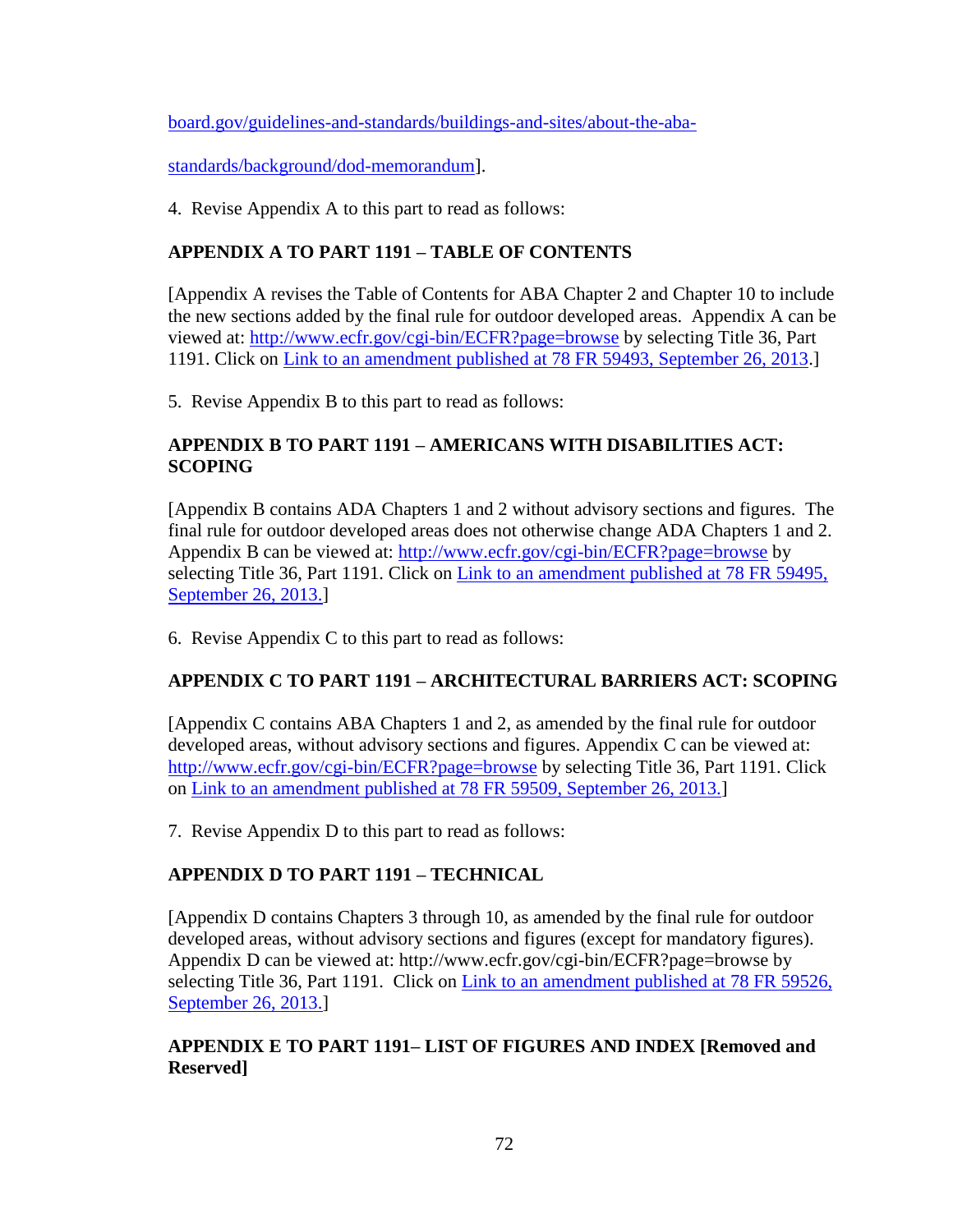8. Remove and reserve Appendix E to this part.

## **Text of the Final Guidelines**

[New sections added to Appendix A – Table of Contents]

# **ABA CHAPTER 2: SCOPING REQUIREMENTS**

F244 Camping Facilities F245 Picnic Facilities F246 Viewing Areas F247 Trails F248 Beach Access Routes

## **CHAPTER 10: RECREATION FACILITIES**

1011 Outdoor Constructed Features 1012 Parking Spaces Within Camping Units and Picnic Units and Pull-Up Spaces at Dump Stations 1013 Tent Pads and Tent Platforms 1014 Camp Shelters 1015 Viewing Areas 1016 Outdoor Recreation Access Routes 1017 Trails 1018 Beach Access routes 1019 Conditions for Exceptions

[New sections added to Appendix C to Part 1191 – Architectural Barriers Act: Scoping]

#### **ABA CHAPTER 1: APPLICATION AND ADMINISTRATION**

#### **F106.5 Defined Terms**

**Boards.** Boards include, but are not limited to, wood, plastic, metal, and composite products.

**Camp Shelter.** A partially enclosed structure that provides campers and hikers cover from weather and that does not contain plumbing fixtures or kitchen appliances. Camp shelters are not transient lodging facilities or residential dwelling units.

**Camping Facility**. A site, or portion of a site, developed for outdoor recreational purposes that contains camping units.

**Camping Unit**. An outdoor space in a camping facility used for camping that contains outdoor constructed features, parking spaces for recreational vehicles or other vehicles, tent pads or tent platforms, or camp shelters.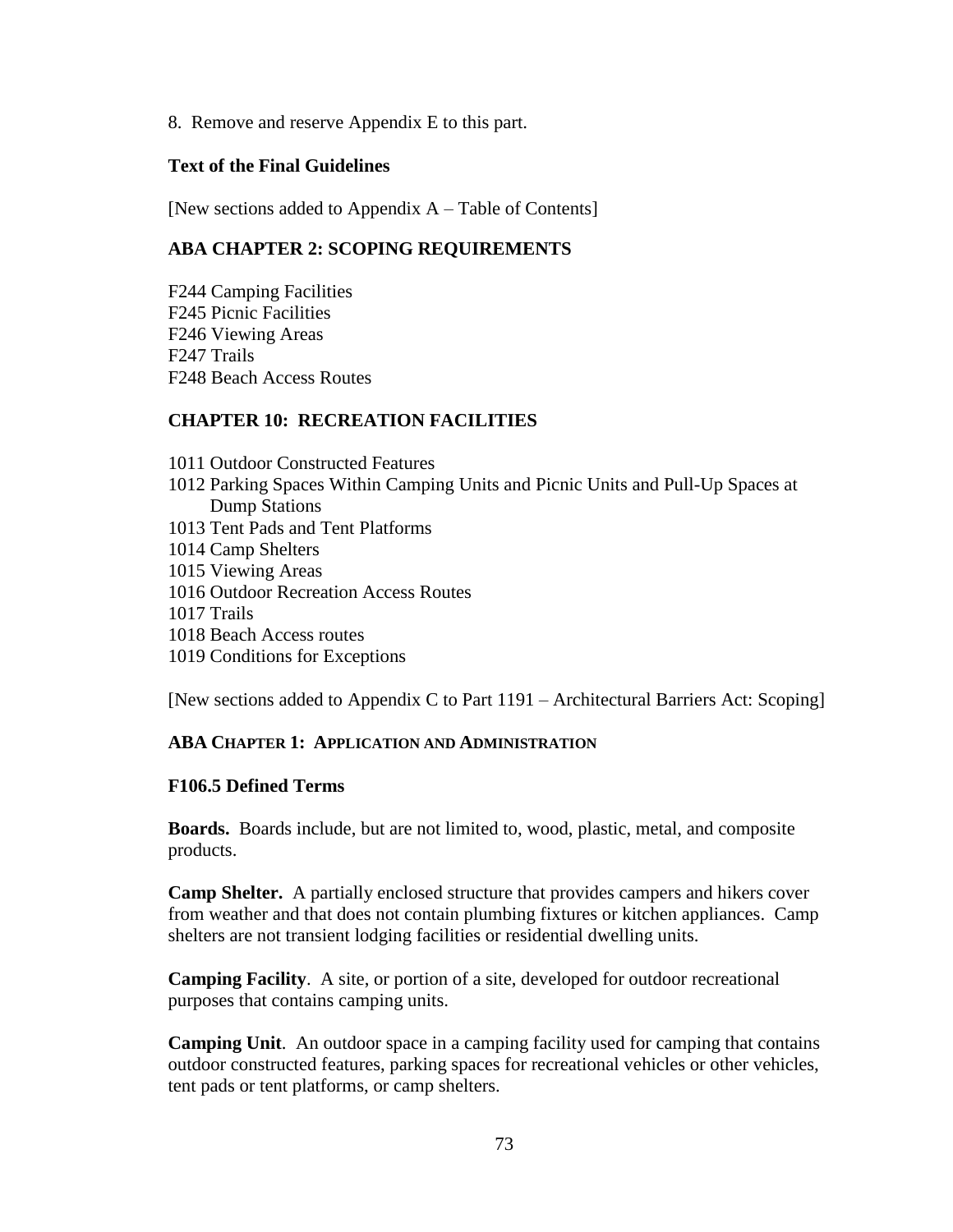**Outdoor Constructed Features.** Picnic tables, fire rings, grills, fireplaces, wood stoves, trash and recycling receptacles, water hydrants, utility and sewage hookups, outdoor rinsing showers, benches, and viewing scopes provided at outdoor recreation facilities.

**Picnic Facility.** A site, or portion of a site, developed for outdoor recreational purposes that contains picnic units.

**Picnic Unit.** An outdoor space in a picnic facility used for picnicking that contains outdoor constructed features.

**Trail.** A pedestrian route developed primarily for outdoor recreational purposes. A pedestrian route developed primarily to connect elements, spaces, or facilities within a site is not a trail.

**Trailhead.** An outdoor space that is designated by an entity responsible for administering or maintaining a trail to serve as an access point to the trail. The junction of two or more trails or the undeveloped junction of a trail and a road is not a trailhead.

**Viewing Area.** An outdoor space developed for viewing landscapes, wildlife, or other points of interest.

## **ABA CHAPTER 2: SCOPING REQUIREMENTS**

**F201.4 Requirements Apply to Facilities Constructed or Altered by or on Behalf of Federal Agencies.** The requirements in F216.13, F244 through F248, and 1011 through 1019 shall apply only to facilities constructed or altered by federal agencies or by nonfederal entities on federal land on behalf of federal agencies pursuant to a concession contract, partnership agreement, or similar arrangement.

**F201.4.1 Documentation and Notification When Exceptions Used for Trails and Beach Access Routes.** Federal agencies shall document the basis for not fully complying with a specific provision in 1017 or 1018 on a portion of a trail or beach access route based on Exception 1 in 1017 or Exception 1 in 1018, and shall maintain the documentation with the records for the trail or beach project. Federal agencies shall notify the Access Board if an entire trail is exempted from complying with 1017 based on Exception 2 in 1017.1, and if a beach access route is not provided based on Exception 2 in 1018.1.

**Advisory F201.4.1 Documentation and Notification When Exceptions Used for Trails and Beach Access Routes.** Forms for notifying the Access Board if an entire trail is exempted from complying with 1017 based on Exception 2 in 1017.1, and if a beach access route is not provided based on Exception 2 in 1018.1 are available at: [www.access-board.gov.](http://www.access-board.gov/)

**F202.3 Alterations. \* \* \* \* \* EXCEPTIONS: \* \* \* \* \***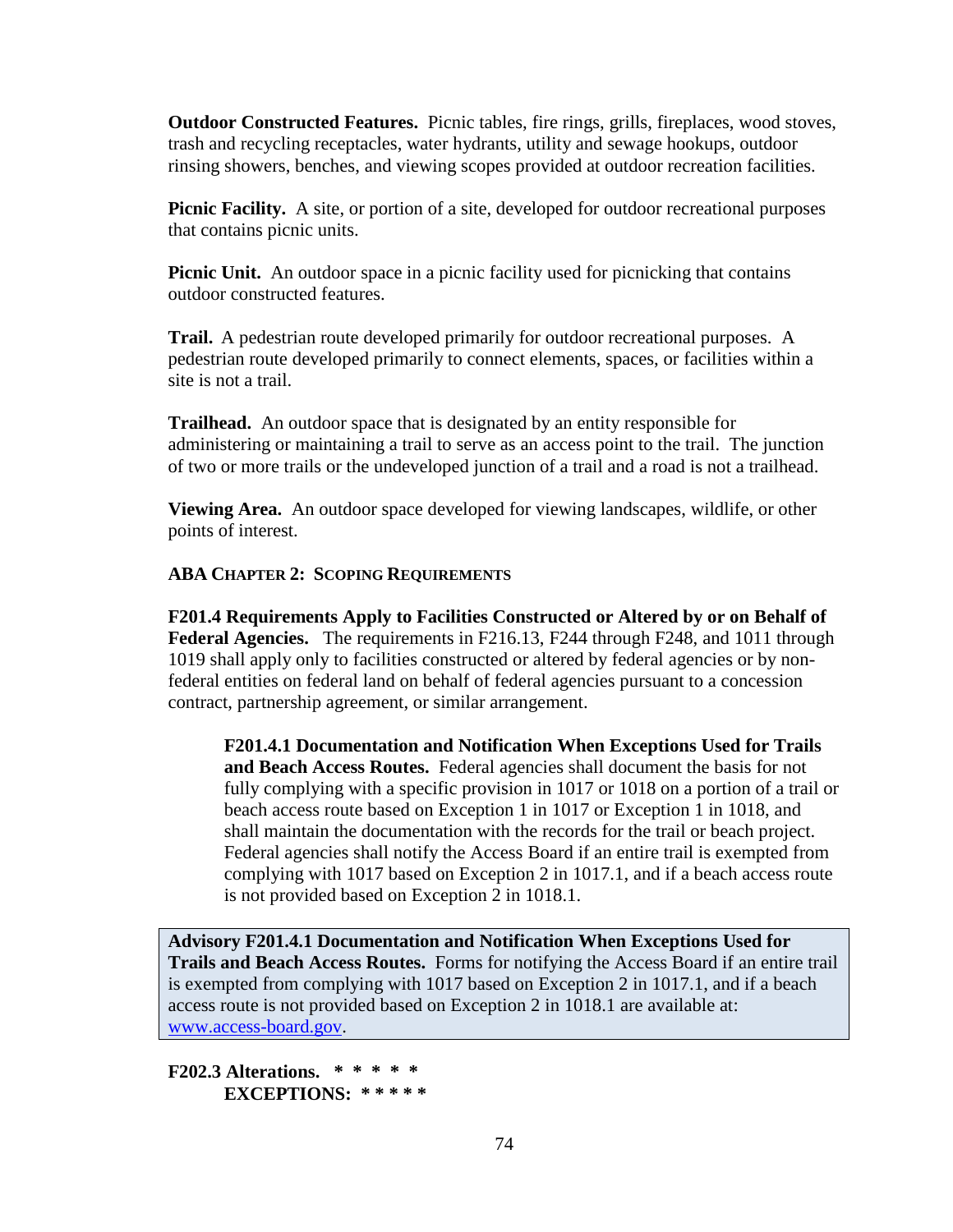**4.** Where elements or spaces are altered in camping facilities, picnic facilities, viewing areas, or trailheads and the circulation path to the altered element or space is not altered, the circulation path shall not be required to comply with 1016.

## **F202.4 Alterations Affecting Primary Function Areas. \* \* \* \* \***

#### **EXCEPTIONS: \* \* \* \* \***

**2.** Camping facilities, picnic facilities, viewing areas, trailheads, trails, and beach access routes shall not be required to comply with F202.4.

#### **F206.1 General. \* \* \* \* \***

**EXCEPTIONS: 1.** Accessible routes shall not be required where outdoor recreation access routes are provided at camping facilities in accordance with F244.5, picnic facilities in accordance with F245.4, viewing areas in accordance with F246.3, or trailheads in accordance with F247.3.2.

**2.** Accessible routes shall not be required where camping facilities, picnic facilities, viewing areas, or outdoor constructed features are provided on trails. **3.** Accessible routes shall not be required where beach access routes are provided in accordance with F248.

#### **F212.3 Sinks. \* \* \* \* \***

#### **EXCEPTIONS: \* \* \* \* \***

**2.** In camping facilities and picnic facilities, sinks shall not be required to comply with F212.3 where a cooktop or conventional range is not provided.

#### **F213.1 General. \* \* \* \* \***

**EXCEPTION:** Pit toilets provided on trails and in camping facilities shall not be required to comply with F213.

**Advisory F213.1 General.** A pit toilet is a primitive outhouse consisting of a toilet riser over a hole dug into the ground or receptacle to receive and naturally decompose human waste.

**F216.13 Trailhead Signs.** Where new trail information signs are provided at trailheads on newly constructed or altered trails designed for use by hikers or pedestrians, the signs shall comply with 1017.11.

**Advisory F216.13 Trailhead Signs.** New trail information signs are required to comply with 1017.11 regardless of whether the newly constructed or altered trails comply with 1017. If trail information signs designate the name of the trail, only the name of the trail is required to comply with 703.5. See F216.2. Tactile characters are not required on exterior signs. Trail information signs are not required to display the International Symbol of Accessibility.

# **F244 Camping Facilities**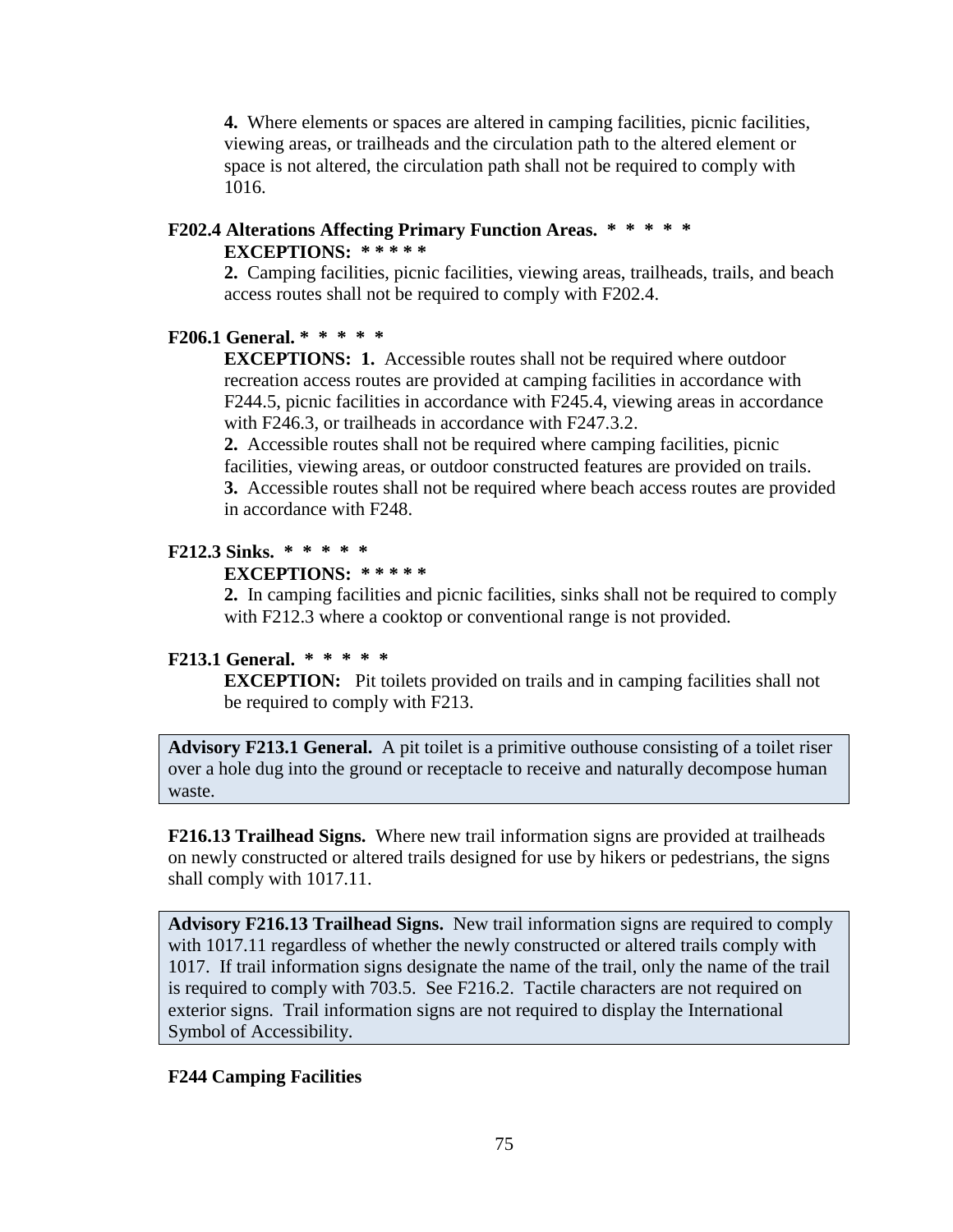**F244.1 General.** Camping facilities, other than camping facilities on trails, shall comply with F244.

**Advisory F244.1 General.** Camping facilities on trails are addressed in F247.4.1.

**F244.2 Camping Units with Mobility Features.** Camping facilities shall provide camping units with mobility features complying with F244.2 in accordance with Table F244.2. Where a camping facility provides different types of camping units, Table F244.2 shall apply to each type of camping unit provided.

| <b>Total Number of</b><br><b>Camping Units</b><br><b>Provided in Camping</b><br><b>Facility</b> | <b>Minimum Number of Camping</b><br><b>Units with Mobility Features</b><br><b>Required</b> |
|-------------------------------------------------------------------------------------------------|--------------------------------------------------------------------------------------------|
|                                                                                                 |                                                                                            |
| 2 to 25                                                                                         | 2                                                                                          |
| 26 to 50                                                                                        | 3                                                                                          |
| 51 to 75                                                                                        | 4                                                                                          |
| 76 to 100                                                                                       | 5                                                                                          |
| 101 to 150                                                                                      | 7                                                                                          |
| 151 to 200                                                                                      | 8                                                                                          |
| 201 and over                                                                                    | 8, plus 2 percent of the number over<br>200                                                |

**Table F244.2 Camping Units with Mobility Features**

**Advisory F244.2 Camping Units with Mobility Features.** Camping units for recreational vehicles only, camping units for tent camping only, and camping units with camp shelters are different types of camping units.

Camping units with mobility features are not required to be identified by signs. Entities should provide information on the location of camping units with mobility features on websites, in brochures, and at bulletin boards or information kiosks at the camping facility. Where entities operate reservation systems for camping units or assign camping units upon arrival, entities should establish policies to ensure that camping units with mobility features are available for individuals with disabilities until all the camping units are occupied.

**F244.2.1 Alterations and Additions.** Where camping units are altered or added, the requirements of F244.2 shall apply only to the camping units that are altered or added until the number of camping units with mobility features complies with the minimum number required in Table 244.2.

**EXCEPTION:** Where an entity is implementing a transition plan for program accessibility developed pursuant to regulations issued under section 504 of the Rehabilitation Act that designates specific camping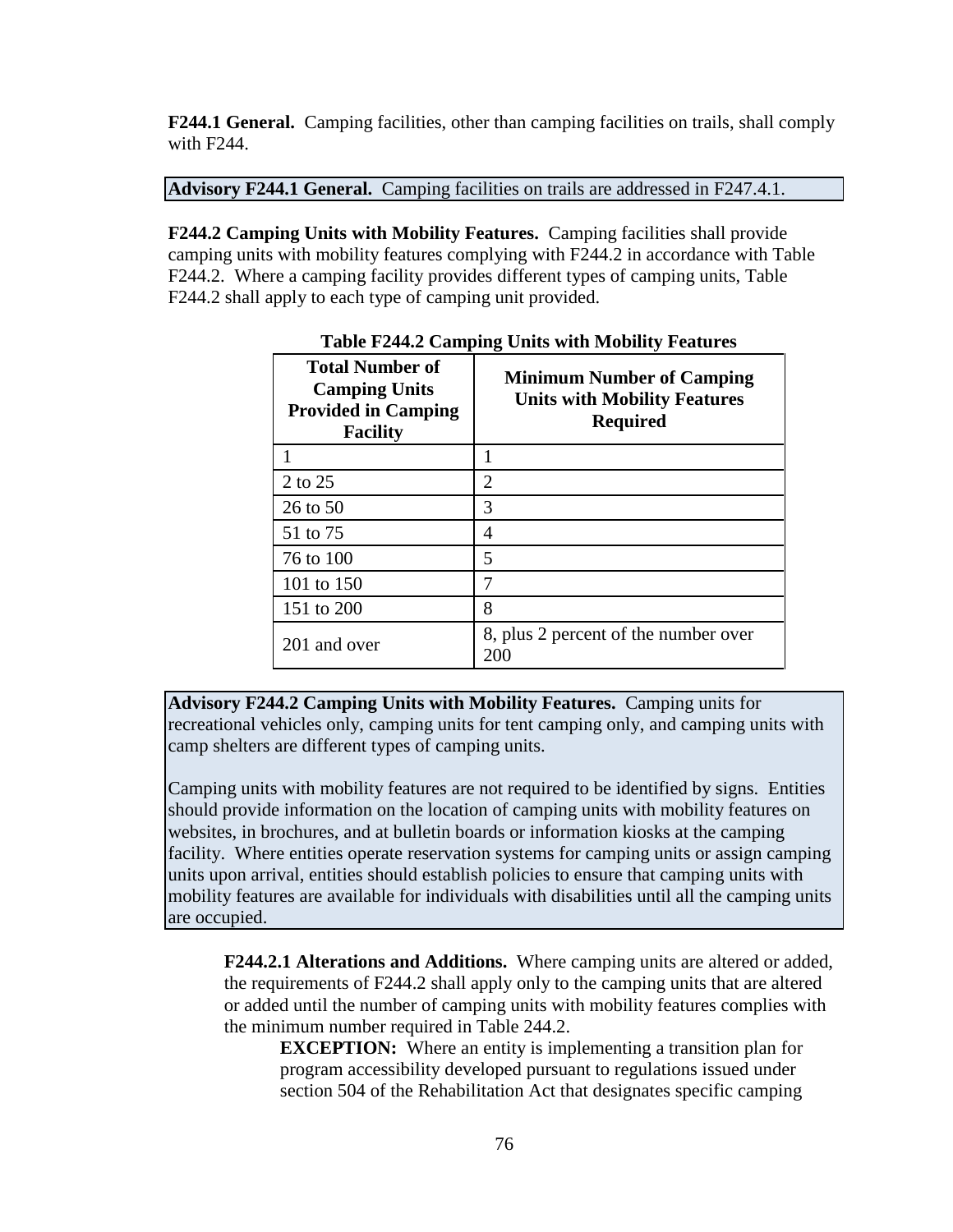units to provide mobility features complying with F244.2, the entity shall not be required to comply with F244.2 when altering individual elements within camping units that are not designated to provide mobility features complying with F244.2.

**Advisory F244.2.1 Alterations and Additions Exception.** When all the elements within a camping unit are altered, the altered camping unit is required to comply with F244.2 unless the minimum number of camping units with mobility features required in Table 244.2 is provided.

**F244.2.2 Dispersion.** Camping units required to provide mobility features complying with F244.2 shall provide choices of camping units comparable to, and integrated with, those available to others.

**F244.2.3 Elements Within Camping Units with Mobility Features**. Elements within camping units required to provide mobility features shall comply with F244.2.3.

**F244.2.3.1 Outdoor Constructed Features**. Where provided, at least one of each type of outdoor constructed features shall comply with 1011. Where more than one of the same type of outdoor constructed features is provided, at least two of the same type of outdoor constructed features shall comply with 1011.

**F244.2.3.2 Parking Spaces.** Where provided, parking spaces shall comply with F244.2.3.2.

> **F244.2.3.2.1 Recreational Vehicles.** Where parking spaces are provided for recreational vehicles, at least one parking space shall comply with 1012.2, 1012.4, and 1012.5. Where more than one parking space is provided for recreational vehicles, at least two parking spaces shall comply with 1012.2, 1012.4, and 1012.5.

> **F244.2.3.2.2 Vehicles Other Than Recreational Vehicles.**  Where parking spaces are provided for vehicles other than recreational vehicles, at least one parking space shall comply with 1012.3, 1012.4, and 1012.5. Where more than one parking space is provided for a vehicle other than a recreational vehicle, at least two parking spaces shall comply with 1012.3, 1012.4, and 1012.5.

**F244.2.3.3 Tent Pads and Tent Platforms.** Where provided, at least one tent pad and tent platform shall comply with 1013. Where more than one tent pad and tent platform is provided, at least two tent pads and tent platforms shall comply with 1013.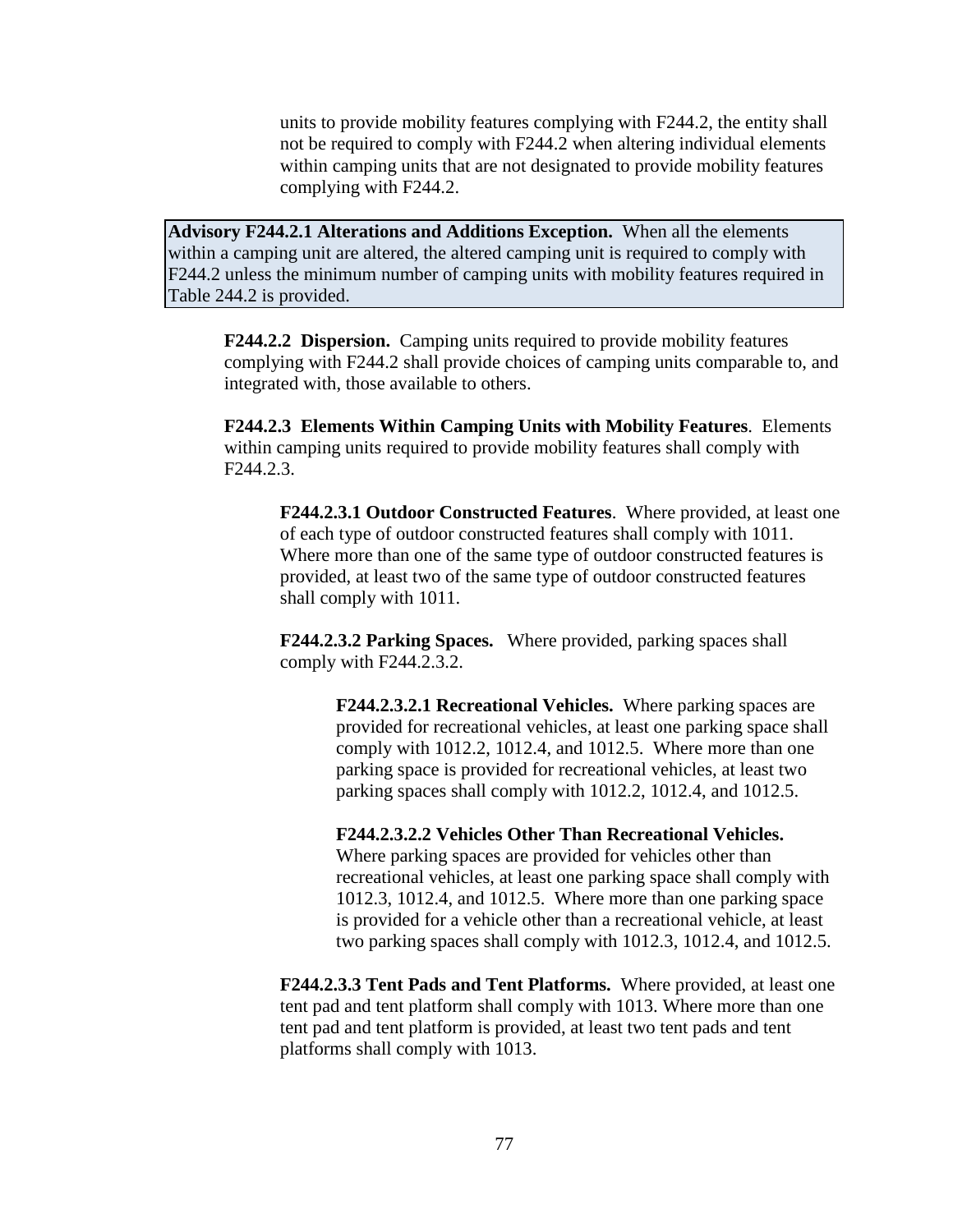**F244.2.3.4 Camp Shelters.** Where provided, at least one camp shelter shall comply with 1014. Where more than one camp shelter is provided, at least two camp shelters shall comply with 1014.

# **F244.3 Outdoor Constructed Features in Common Use and Public Use**

**Areas.** Where provided in common use and public use areas that serve camping units with mobility features, at least 20 percent, but not less than one, of each type of outdoor constructed feature provided at each location shall comply with 1011.

**F244.4 Pull-up Spaces for Recreational Vehicles at Dump Stations.** Where provided, pull-up spaces for recreational vehicles at dump stations shall comply with 1012.2, 1012.4, and 1012.5.

**F244.5 Outdoor Recreation Access Routes.** Camping facilities shall provide outdoor recreation access routes complying with 1016 in accordance with F244.5.

**Advisory F244.5 Outdoor Recreation Access Routes.** In alterations to existing camping facilities, there are exceptions in 1016.1 that can be used where conditions specified in 1019 apply.

**F244.5.1 Routes Within Camping Units with Mobility Features.** At least one outdoor recreation access route shall connect accessible elements, spaces, and facilities provided within camping units with mobility features.

**F244.5.2 Routes to and Within Common Use and Public Use Areas.** Common use and public use areas serving camping units with mobility features shall provide outdoor recreation access routes in accordance with F244.5.2.

**EXCEPTION:** Outdoor recreation access routes shall not be required to connect camping units with mobility features and recreational vehicle dump stations where a pull-up space complying with 1012.2, 1012.4, and 1012.5 is provided at the dump station for recreational vehicles.

**F244.5.2.1 Routes to Common Use and Public Use Areas.** At least one outdoor recreation access route shall connect each camping unit with mobility features with common use and public use areas serving the unit.

**F244.5.2.2 Routes Within Common Use and Public Use Areas.** At least one outdoor recreation access route shall connect accessible elements, spaces, and facilities provided within common use and public use areas serving camping units with mobility features.

**F244.5.3 Routes to Adjacent Recreation Facilities.** Where a circulation path connects camping facilities and adjacent recreation facilities, at least one outdoor recreation access route shall connect camping units with mobility features to an accessible route serving the adjacent recreation facilities.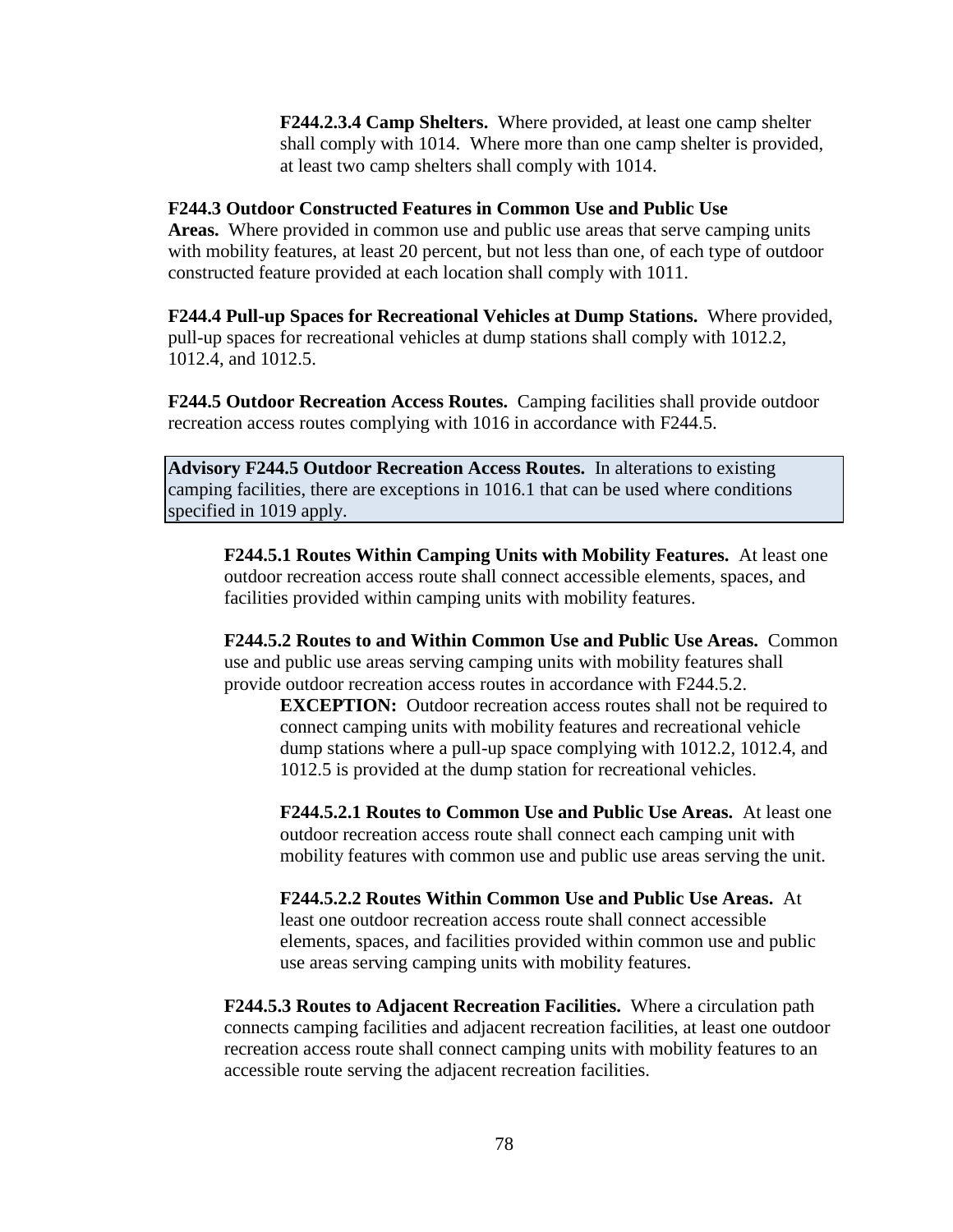**Advisory F244.5.3 Routes to Adjacent Recreation Facilities.** F244.5.3 does not modify the accessible route requirements in F206 that apply to recreation facilities.

**F244.5.4 Location.** Outdoor recreation access routes required by F244.5.2 and F244.5.3 shall coincide with or be located in the same area as general circulation paths.

**Advisory F244.5.4 Location.** Where a vehicular way serves as the general circulation path for pedestrians at a camping facility, the outdoor recreation access route can be provided within the vehicular way.

#### **F245 Picnic Facilities**

**F245.1 General.** Picnic facilities, other than picnic facilities on trails, shall comply with F245.

**Advisory F245.1 General.** Picnic facilities on trails are addressed in F247.4.2.

**F245.2 Picnic Units with Mobility Features.** Picnic facilities shall provide picnic units with mobility features in accordance with F245.2.

**Advisory F245.2 Picnic Units with Mobility Features.** Picnic units with mobility features are not required to be identified by signs. Entities should provide information on the location of picnic units with mobility features on websites, in brochures, and at bulletin boards or information kiosks at the picnic facility.

**F245.2.1 Picnic Facilities with Two or Fewer Picnic Units.** Where picnic facilities contain two or fewer picnic units, each picnic unit shall provide mobility features complying with F245.2.

**F245.2.2 Picnic Facilities with More Than Two Picnic Units.** Where picnic facilities contain more than two picnic units, at least 20 percent, but not less than two, of the picnic units shall provide mobility features complying with F245.2.

**F245.2.3 Alterations and Additions.** Where picnic units are altered or added, the requirements of F245.2 shall apply only to the picnic units that are altered or added until the number of picnic units with mobility features complies with the minimum number required in F245.2.1 or F245.2.2.

**EXCEPTION:** Where an entity is implementing a transition plan for program accessibility developed pursuant to regulations issued under section 504 of the Rehabilitation Act that designates specific picnic units to provide mobility features complying with F245.2, the entity shall not be required to comply with F245.2 when altering individual elements within picnic units that are not designated to provide mobility features complying with F245.2.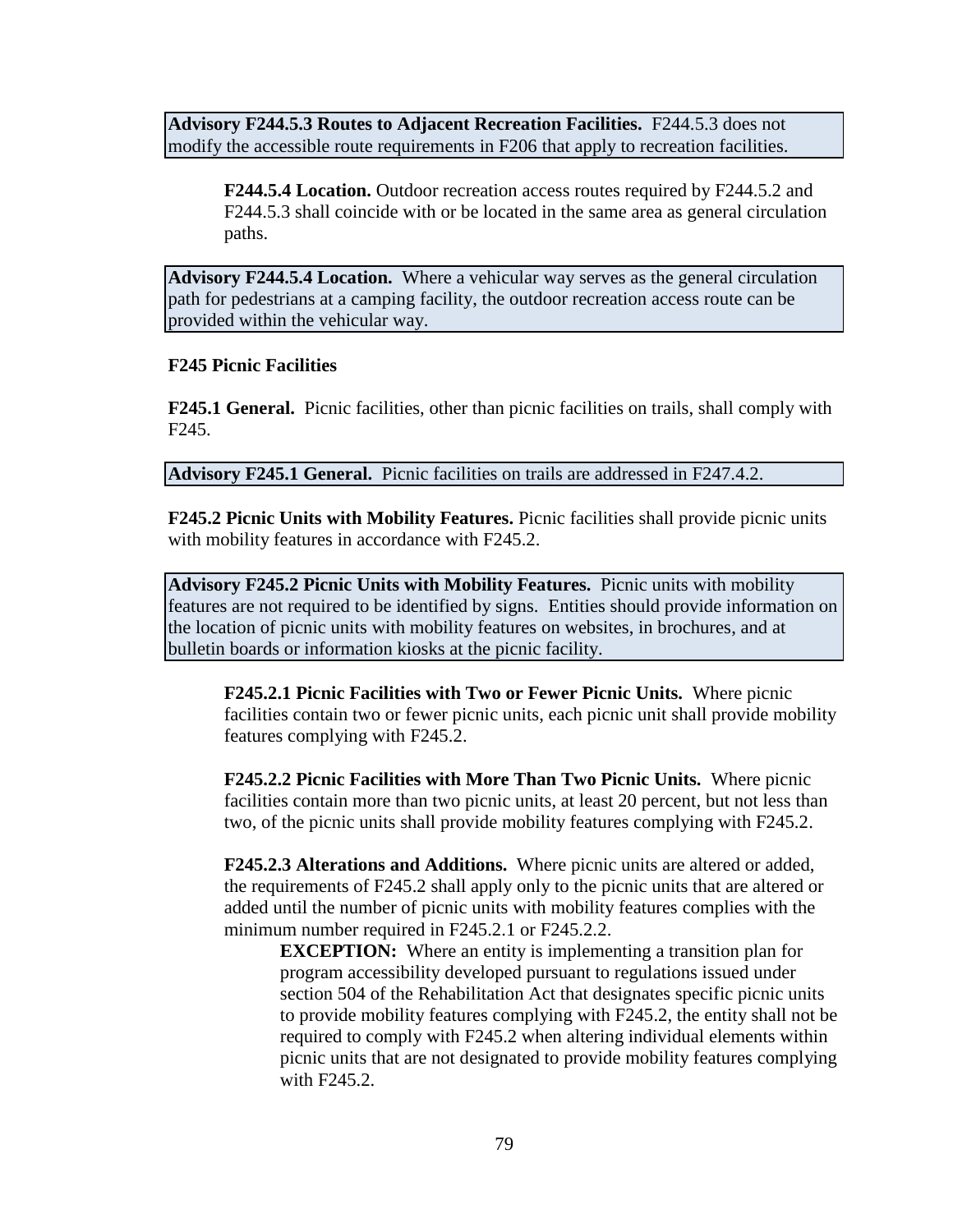**Advisory F245.2.3 Alterations and Additions Exception.** When all the elements within a picnic unit are altered, the altered picnic unit is required to comply with F245.2 unless the minimum number of picnic units with mobility features required in F245.2.1 or F245.2.2 is provided.

**F245.2.4 Dispersion.** Picnic units required to provide mobility features complying with F245.2 shall provide choices of picnic units comparable to, and integrated with, those available to others.

**F245.2.5 Elements Within Picnic Units with Mobility Features.** Elements within picnic units required to provide mobility features shall comply with F245.2.5.

**F245.2.5.1 Outdoor Constructed Features.** Where provided, at least one of each type of outdoor constructed feature shall comply with 1011. Where more than one of the same type of outdoor constructed feature is provided, at least two of the same type of outdoor constructed features shall comply with 1011.

**F245.2.5.2 Parking Spaces.** Where provided, at least one parking space shall comply with 1012.3, 1012.4, and 1012.5. Where more than one parking space is provided, at least two parking spaces shall comply with 1012.3, 1012.4, and 1012.5.

**F245.3 Outdoor Constructed Features in Common Use and Public Use Areas.** Where provided in common use and public use areas that serve picnic units with mobility features, at least 20 percent, but not less than one, of each type of outdoor

**F245.4 Outdoor Recreation Access Routes.** Picnic facilities shall provide outdoor recreation access routes complying with 1016 in accordance with F245.4.

constructed feature provided at each location shall comply with 1011.

**Advisory F245.4. Outdoor Recreation Access Routes.** In alterations to existing picnic facilities, there are exceptions in 1016.1 that can be used where conditions specified in 1019 apply.

**F245.4.1 Routes Within Picnic Units with Mobility Features.** At least one outdoor recreation access route shall connect accessible elements, spaces, and facilities provided within picnic units with mobility features.

**F245.4.2 Routes to and Within Common Use and Public Use Areas.** Common use and public use areas serving picnic units with mobility features shall provide outdoor recreation access routes in accordance with F245.4.2.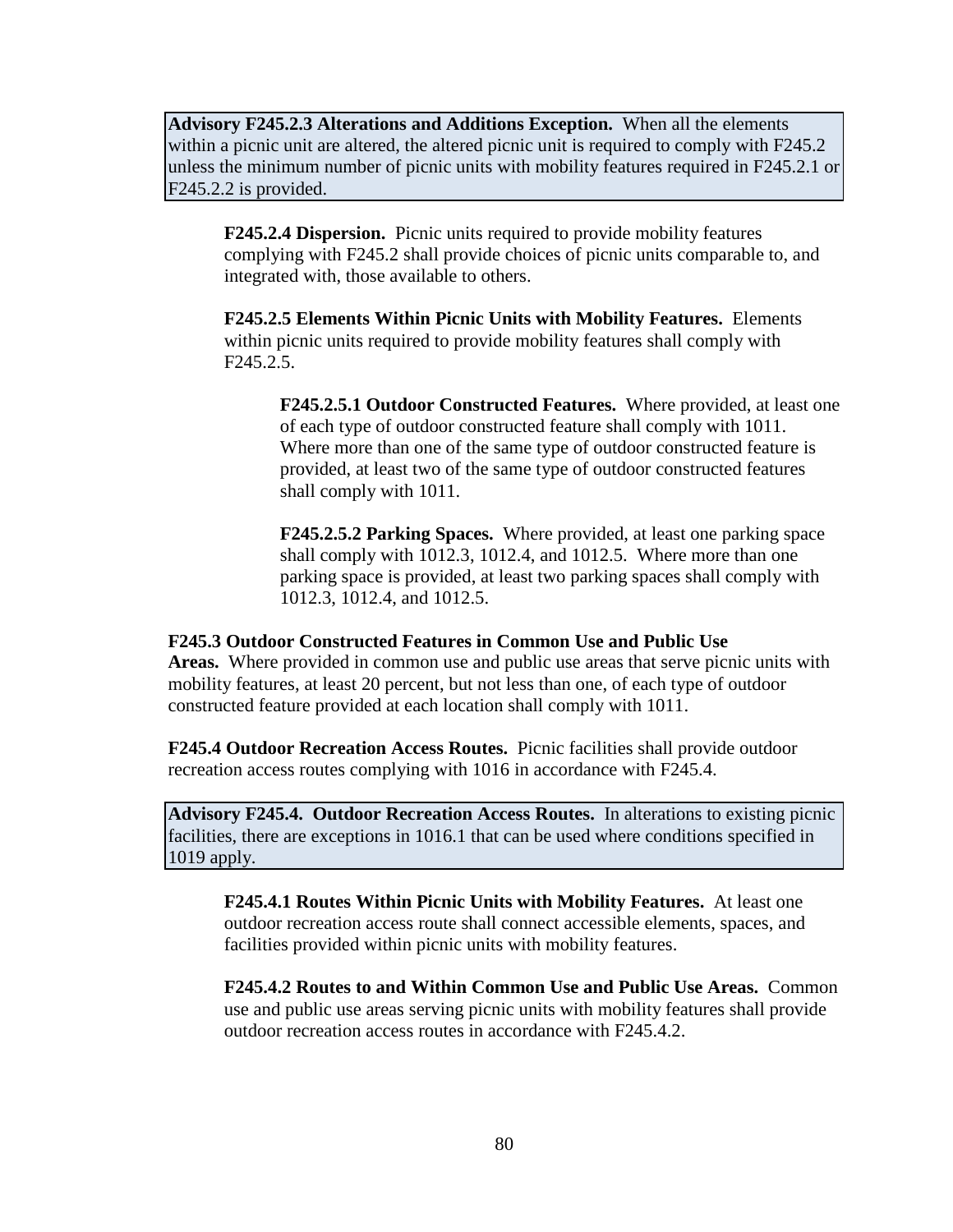**F245.4.2.1 Routes to Common Use and Public Use Areas.** At least one outdoor recreation access route shall connect each picnic unit with mobility features with common use and public use areas serving that unit.

**F245.4.2.2 Routes Within Common Use and Public Use Areas.** At least one outdoor recreation access route shall connect accessible elements, spaces, and facilities provided within common use and public use areas serving picnic units with mobility features.

**F245.4.3 Routes to Adjacent Recreation Facilities.** Where a circulation path connects picnic facilities and adjacent recreation facilities, at least one outdoor recreation access route shall connect picnic units with mobility features to an accessible route serving the adjacent recreation facilities.

**Advisory F245.4.3 Adjacent Recreation Facilities.** F245.4.3 does not modify the accessible route requirements in F206 that apply to adjacent recreation facilities.

**F245.4.4 Location.** Outdoor recreation access routes required by F245.4.2 and F245.4.3 shall coincide with or be located in the same area as general circulation paths.

**Advisory F245.4.4 Location.** Where a vehicular way serves as the general circulation path for pedestrians at a picnic facility, the outdoor recreation access route can be provided within the vehicular way.

#### **F246 Viewing Areas**

**F246.1 General.** Viewing areas, other than viewing areas on trails, shall comply with F246.1.

**Advisory F246.1 General.** Viewing areas on trails are addressed in F247.4.3.

**F246.2 Distinct Viewing Locations.** Each distinct viewing location within a viewing area shall comply with 1015.

**Advisory F246.2 Distinct Viewing Locations.** Viewing areas can provide more than one distinct viewing location. For example, a viewing area can provide a distinct viewing location for observing a mountain range, and another distinct viewing location for observing a river. Distinct viewing locations within a viewing area can be designated by signs or other markers.

**F246.3 Outdoor Constructed Features.** Where provided within viewing areas, at least 20 percent, but not less than one, of each type of outdoor constructed feature shall comply with 1011.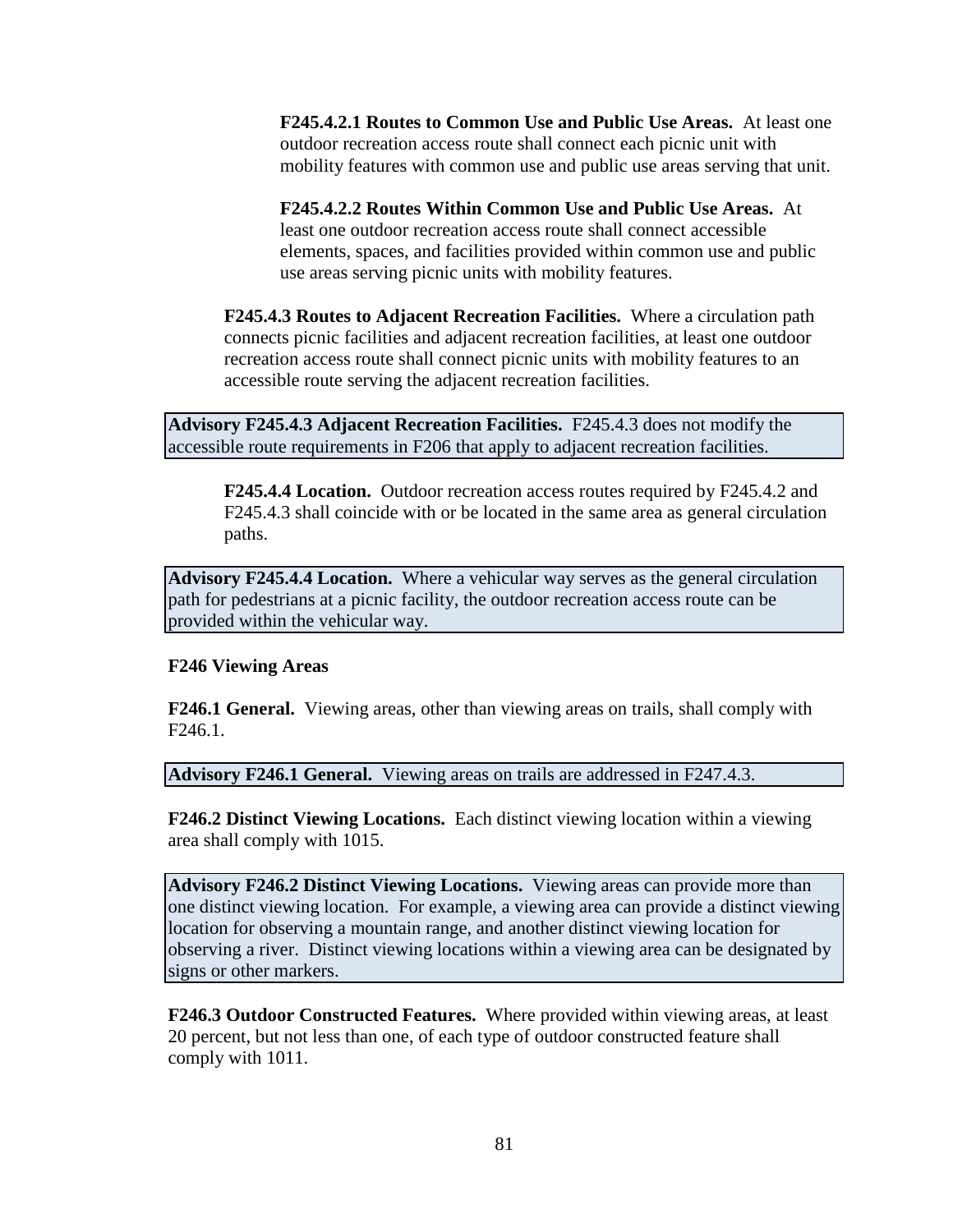**F246.4 Outdoor Recreation Access Routes.** At least one outdoor recreation access route complying with 1016 shall connect accessible parking spaces or other arrival points serving the viewing area with accessible elements, spaces, and facilities provided within the viewing area.

**Advisory F246.4. Outdoor Recreation Access Routes.** There are exceptions in 1016.1 that can be used where conditions specified in 1019 apply.

# **F247 Trails**

**F247.1 General.** Where a trail is designed for use by hikers or pedestrians and directly connects to a trailhead or another trail that substantially meets the requirements in 1017, the trail shall comply with 1017.

**Advisory F247.1 General.** The Federal Trail Data Standards classify trails by their designed use and managed use. A trail has only one designed use that determines the design, construction, and maintenance parameters for the trail. A trail can have more than one managed use based on a management decision to allow other uses on the trail. Trails that have a designed use for hikers or pedestrians are required to comply with 1017. Trails that have a designed use for other than hikers or pedestrians are not required to comply with 1017.

A trail system may include a series of connecting trails. Only trails that directly connect to a trailhead or another trail that substantially meets the requirements in 1017 are required to comply with 1017.

**F247.2 Existing Trails.** Where the original design, function, or purpose of an existing trail is changed and the altered portion of the trail directly connects to a trailhead or another trail that substantially meets the requirements in 1017, the altered portion of the trail shall comply with 1017.

**Advisory F247.2 Existing Trails.** Routine or periodic maintenance activities that are performed to return an existing trail to the condition to which the trail was originally designed are not required to comply with 1017.

**F247.3 Trailheads.** Trailheads shall comply with F247.3.

**Advisory F247.3 Trailheads.** Trailhead information signs are addressed in F216.13.

**F247.3.1 Outdoor Constructed Features.** Where provided within trailheads, at least 20 percent, but not less than one, of each type of outdoor constructed feature shall comply with 1011.

**F247.3.2 Outdoor Recreation Access Routes.** At least one outdoor recreation access route complying with 1016 shall connect the following: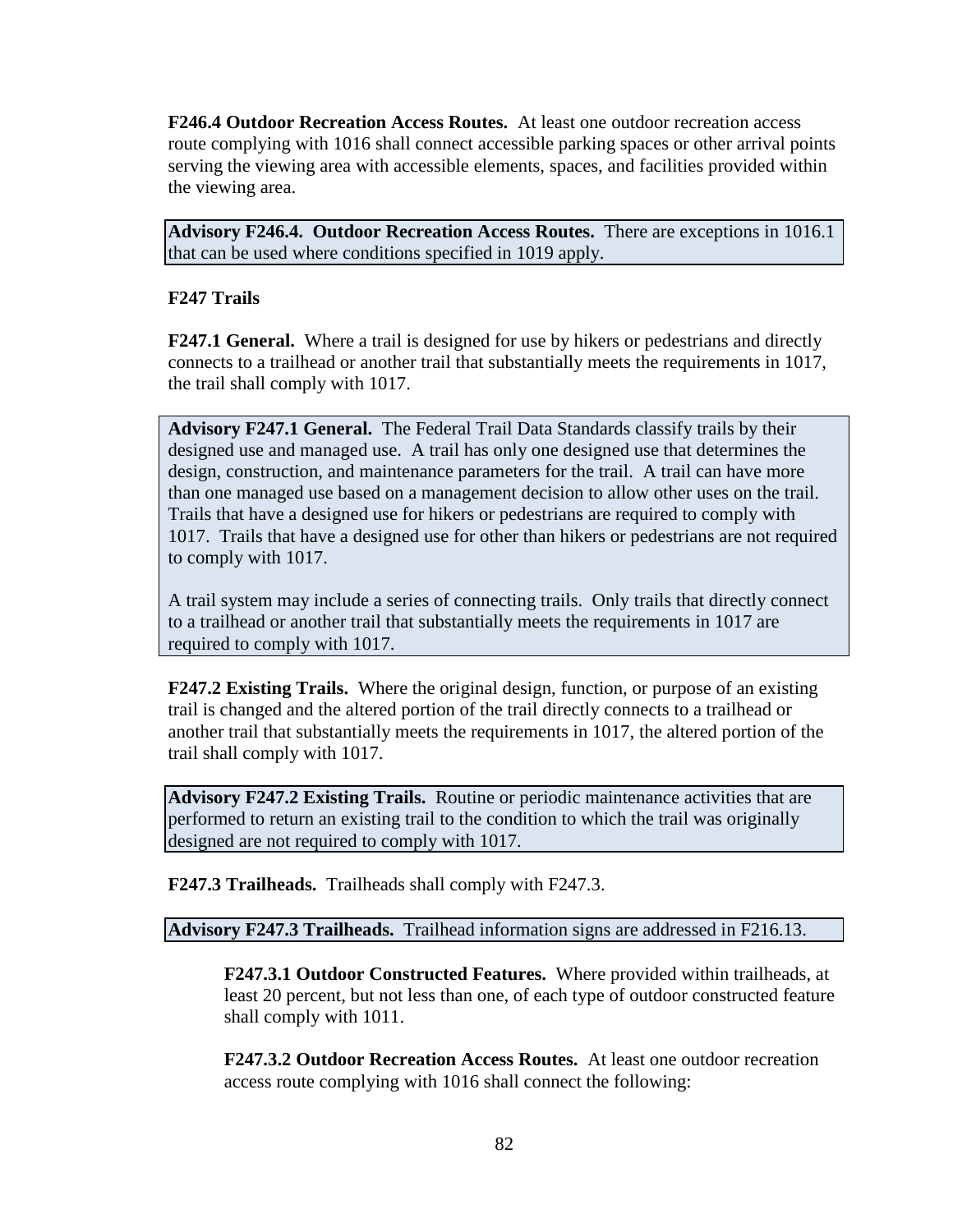- 1. Accessible parking spaces or other arrival points serving the trailhead;
- 2. Starting point of the trail; and
- 3. Accessible elements, spaces, and facilities provided within the trailhead.

**Advisory F247.3.2 Outdoor Recreation Access Routes.** In alterations to existing trailheads, there are exceptions in 1016.1 that can be used where conditions specified in 1019 apply.

**F247.4 Trail Facilities.** Where provided on trails, facilities shall comply with F247.4.

**Advisory F247.4 Trail Facilities.** Facilities are required to comply with F247.4 regardless of whether the trail complies with 1017. Outdoor recreation access routes are not required at camping facilities, picnic facilities, or viewing areas provided on trails.

**F247.4.1 Camping Facilities.** Camping facilities provided on trails shall comply with F244.2 and F244.3.

**F247.4.2 Picnic Facilities.** Picnic facilities provided on trails shall comply with F245.2 and F245.3.

**F247.4.3 Viewing Areas.** Viewing areas provided on trails shall comply with F246.2 and F246.3.

**F247.4.4 Routes**. Routes that connect trails complying with 1017 to camping facilities, picnic facilities, viewing areas, pit toilets, and accessible elements provided within the facilities shall comply with 1017.

**Advisory F247.4.4. Routes.** Routes that connect trails that do not comply with 1017 to camping facilities, picnic facilities, viewing areas, pit toilets, and accessible elements provided within the facilities are not required to comply with 1017. An exception to F213.1exempts pit toilets from the requirements for accessible toilet facilities.

**F247.5 Outdoor Constructed Features.** Where outdoor constructed features are provided on trails, other than within facilities specified in F247.4, at least 20 percent, but not less than one, of each type of outdoor constructed feature at each location shall comply with 1011.

#### **F248 Beach Access Routes**

**F248.1 General.** Beach access routes complying with 1018 shall be provided in accordance with F248.1. Beach access routes shall be permanent or removable. **EXCEPTION:** Beach access routes shall not be required where pedestrian access to the beach is not permitted.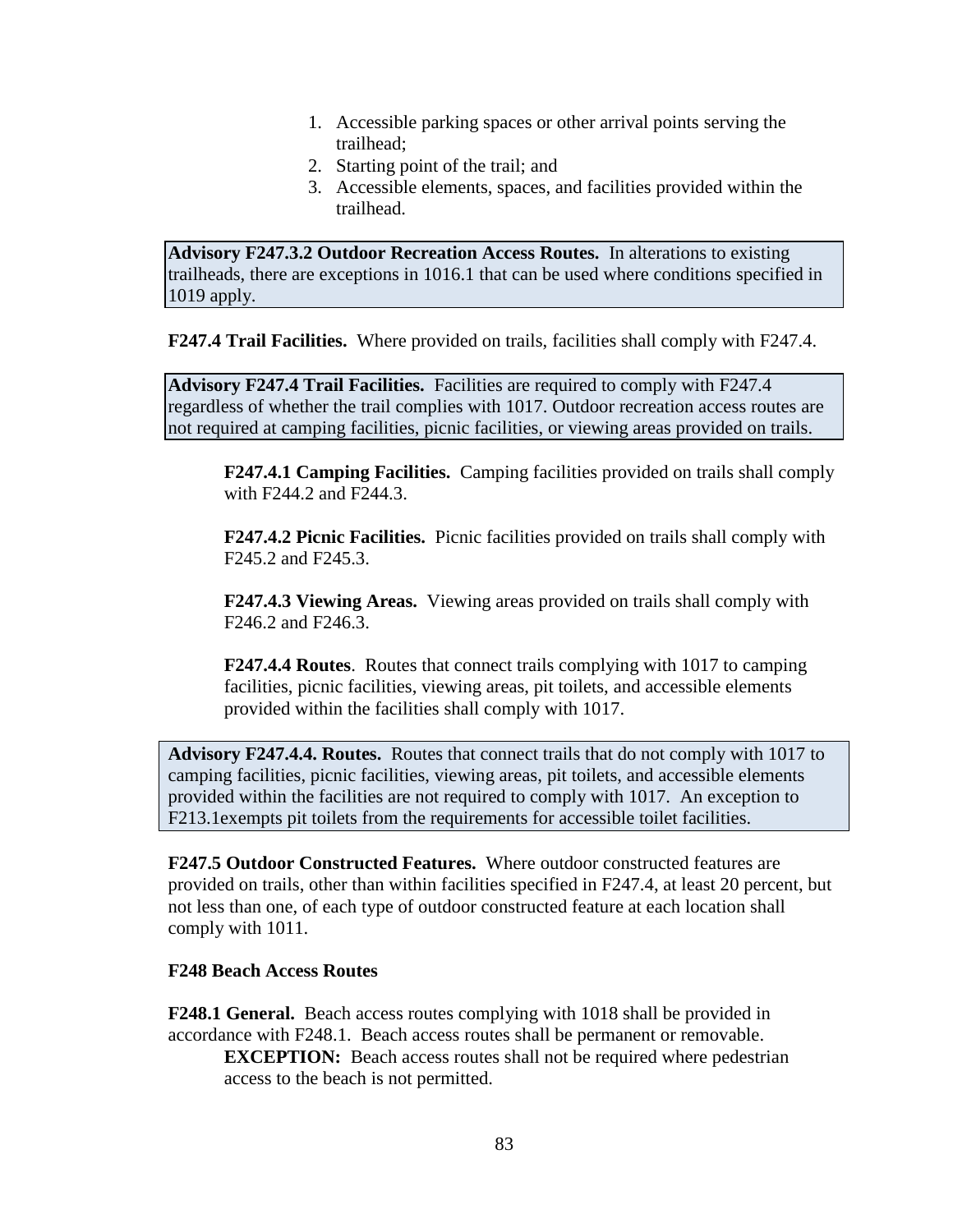**Advisory F248.1 General.** There are exceptions in 1018.1 that can be used where conditions specified in 1019 apply. Removable beach access routes can be moved to a protected storage area during storms and other periods when the routes are subject to damage or loss.

**F248.1.1 Facilities Serving Beaches.** Beach access routes shall be provided in a number complying with F248.2 where the entity that administers or manages a beach constructs or alters any of the following facilities to serve the beach:

- 1. Circulation paths;
- 2. Parking facilities;
- 3. Toilet facilities; or
- 4. Bathing facilities.

**EXCEPTION:** The entity shall not be required to expend more than 20 percent of the costs of constructing or altering the facilities to provide beach access routes.

**F248.1.2 Beach Nourishment.** Beach access routes shall be provided in a number complying with F248.2 where the entity that administers or manages a beach undertakes a beach nourishment project.

**EXCEPTION:** The entity shall not be required to expend more than 20 percent of the costs of a beach nourishment project to provide beach access routes.

**F248.2 Minimum Number.** Where beach access routes are required by F248.1, at least one beach access route shall be provided for each 1/2 mile (0.8 km) of beach shoreline administered or managed by the entity.

**EXCEPTION:** The number of beach access routes shall not be required to exceed the number of pedestrian access points provided by the entity to a beach.

**Advisory F248.2 Minimum Number Exception.** Pedestrian access points to a beach include parking facilities that serve beaches, dune crossings, and stairways or ramps leading from boardwalks to the beach.

**F248.3 Location.** Beach access routes shall coincide with or be located in the same area as pedestrian access points to the beach.

[New sections added to Appendix D to Part 1191 – Technical]

#### **CHAPTER 10: RECREATION FACILITIES**

**1001.1 Scope.** The provisions of Chapter 10 shall apply where required by Chapter 2 or where referenced by a requirement in this document.

**Advisory 1001.1 Scope.** Unless otherwise modified or specifically addressed in Chapter 10, all other requirements in this document apply to the design and construction of recreation facilities.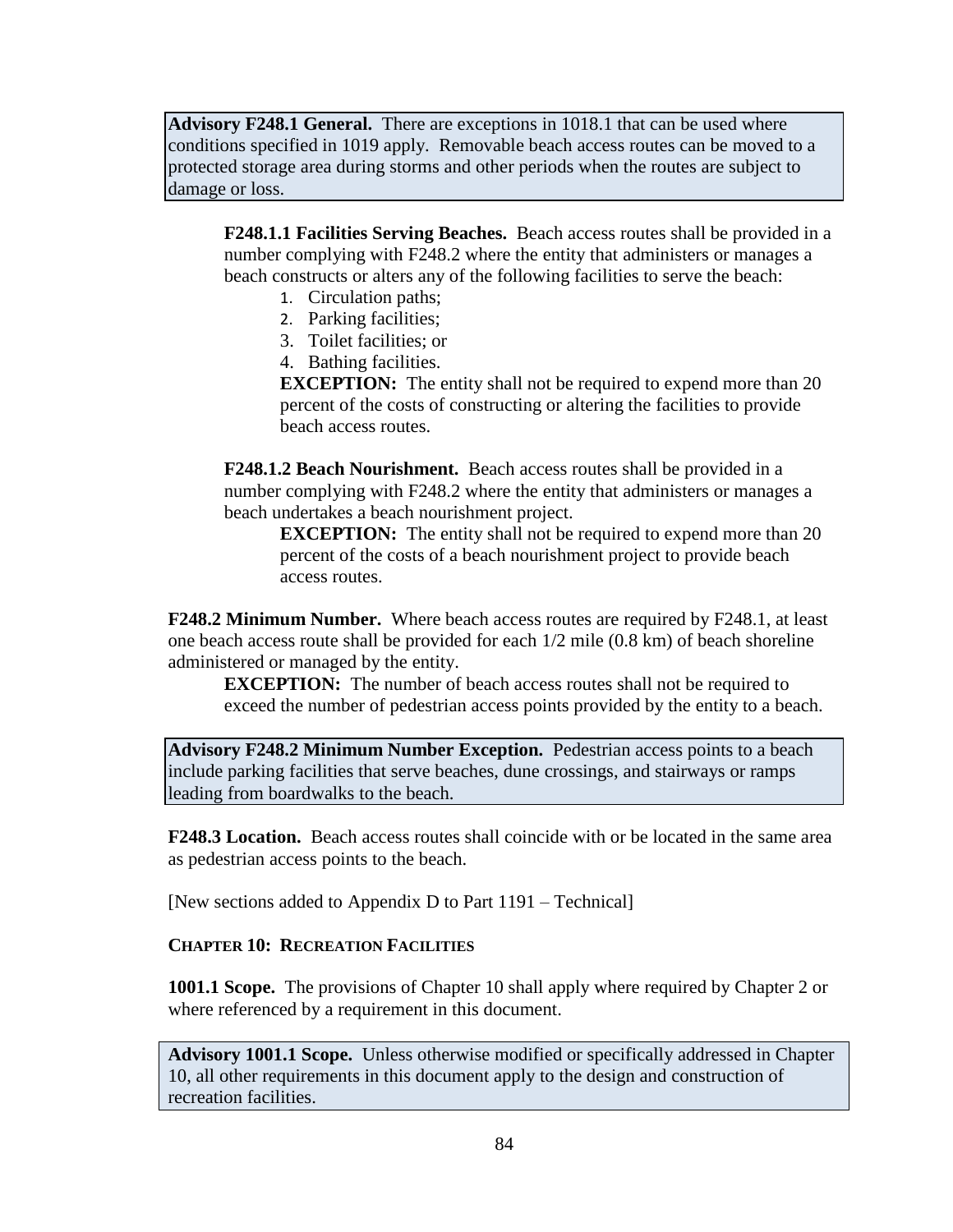The requirements in 1011 through 1019 apply only to facilities constructed or altered by federal agencies or by non-federal entities on federal land on behalf of federal agencies pursuant to a concession contract, partnership agreement, or similar arrangement. See F201.4. The requirements in 1011 and 1019 allow for limitations and other constraints posed by the existing outdoor environment.

## **1011 Outdoor Constructed Features**

**1011.1 General.** All outdoor constructed features shall comply with 1011.2 and 1011.3. Outdoor constructed features specified in 1011.4 through 1011.8 shall comply with those provisions, as applicable.

**Advisory 1011.1 General.** The requirements in 1011 apply to outdoor constructed features provided within camping facilities, picnic facilities, viewing areas, and trailheads or on trails.

**1011.2 Clear Ground Space.** A clear ground space complying with 1011.2 shall be provided at outdoor constructed features.

**EXCEPTIONS: 1.** Where individual outdoor constructed features are altered and the ground surface is not altered, the clear ground space shall not be required to comply with 1011.2.2 and 1011.2.3.

**2.** In alterations, when an entity determines that a condition in 1019 does not permit full compliance with a specific provision in 1011.2, the clear ground space shall comply with the provision to the extent practicable.

**1011.2.1 Size and Location.** The size and location of the clear ground space shall be in accordance with Table 1011.2.1. Unless otherwise specified in Table 1011.2.1, one full unobstructed side of the clear ground space shall adjoin or overlap an outdoor recreation access route or a trail, as applicable, or another clear ground space.

| <b>Outdoor</b><br><b>Constructed</b><br><b>Feature</b> | <b>Minimum Size and Location</b>                                                                                                                                                                             |
|--------------------------------------------------------|--------------------------------------------------------------------------------------------------------------------------------------------------------------------------------------------------------------|
| Picnic tables                                          | 36 inches (915 mm) on all usable sides of the table measured from<br>the back edge of the benches                                                                                                            |
| Fire rings, grills,<br>fireplaces, and<br>woodstoves   | 48 inches (1220 mm) by 48 inches (1220 mm) on all usable sides of<br>the fire ring, grill, fireplace, and woodstove<br>Center the space on each usable side of the grill, fireplace, and<br>woodstove        |
| Trash and<br>recycling<br>receptacles                  | 36 inches (915 mm) by 48 inches (1220 mm) positioned for forward<br>approach to the receptacle opening; or 30 inches (760 mm) by 60<br>inches (1525 mm) positioned for a parallel approach to the receptacle |

**Table 1011.2.1 Clear Ground Space**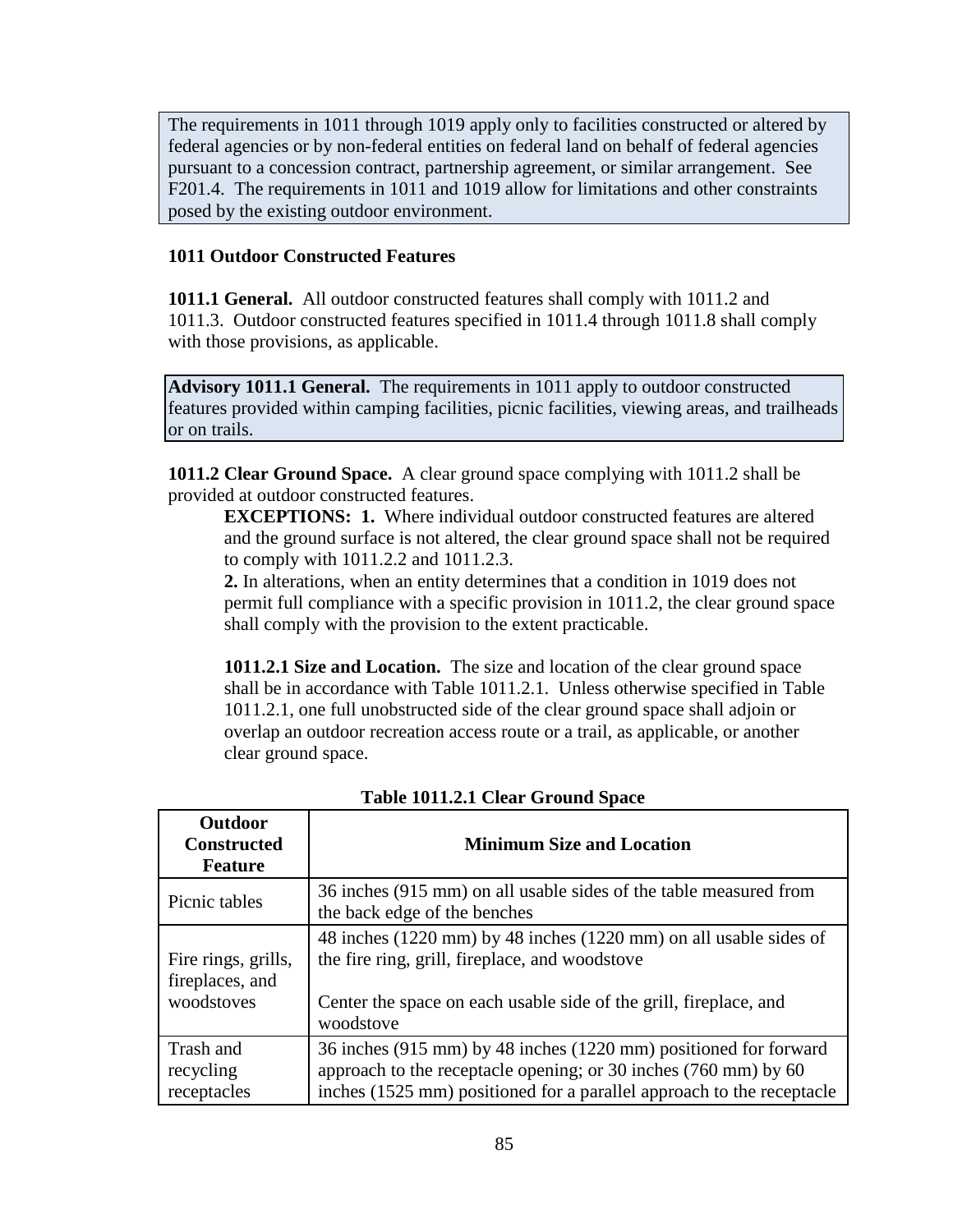|                               | opening                                                                                                                                                                                                                                                                                                                                 |
|-------------------------------|-----------------------------------------------------------------------------------------------------------------------------------------------------------------------------------------------------------------------------------------------------------------------------------------------------------------------------------------|
| Water hydrants                | 72 inches (1830 mm) by 48 inches (1220 mm) with the long side of<br>the space adjoining or overlapping an outdoor recreation access route<br>or trail, as applicable, or another clear ground space<br>Locate the space so that the water spout is 11 inches (280 mm)<br>minimum and 12 inches (305 mm) maximum from the rear center of |
|                               | the long side of the space<br>30 inches (760 mm) by 60 inches (1525 mm) with the long side of                                                                                                                                                                                                                                           |
|                               | the space adjoining or overlapping an accessible parking space or<br>pull-up space for recreational vehicles                                                                                                                                                                                                                            |
| Utility and<br>sewage hookups | Locate the space so that the hook-ups are at the rear center of the<br>space                                                                                                                                                                                                                                                            |
|                               | Bollards or other barriers shall not obstruct the clear ground space in<br>front of the hook-ups                                                                                                                                                                                                                                        |
| Outdoor rinsing<br>showers    | 60 inches $(1525 \text{ mm})$ by 60 inches $(1525 \text{ mm})$ centered on the<br>shower heads                                                                                                                                                                                                                                          |
|                               | Locate the space so that the shower pedestal or wall with the shower<br>head are at the rear end of the space                                                                                                                                                                                                                           |
| <b>Benches</b>                | 36 inches (915 mm) by 48 inches (1220 mm) positioned near the<br>bench with one side of the space adjoining an outdoor recreation<br>access route or trail, as applicable                                                                                                                                                               |
|                               | The clear ground space shall not overlap the outdoor recreation<br>access route or trail, or another clear ground space                                                                                                                                                                                                                 |
| <b>Viewing Scopes</b>         | 36 inches (915 mm) by 48 inches (1220 mm) positioned for forward<br>approach to the viewing scope                                                                                                                                                                                                                                       |
|                               | Provide knee and toe clearance complying with 306 under the<br>viewing scope                                                                                                                                                                                                                                                            |
|                               | Locate the space so that the eyepiece is centered on the space                                                                                                                                                                                                                                                                          |

**Advisory 1011.2.1 Size and Location.** The usable sides of picnic tables, fire rings, grills, fireplaces, and woodstoves are the sides of the outdoor constructed feature that can be used for eating or serving food, building a fire, or cooking. All sides of picnic tables are generally usable, unless the picnic table is placed against a rock or tree that renders the side against the rock or tree not usable. All sides of fire rings and grills are generally usable, unless there is a wall or other structure on a side that renders the side not usable. The front sides of fireplaces and woodstoves are generally the usable side.

**1011.2.2 Surface.** The surface of the clear ground space shall be firm and stable.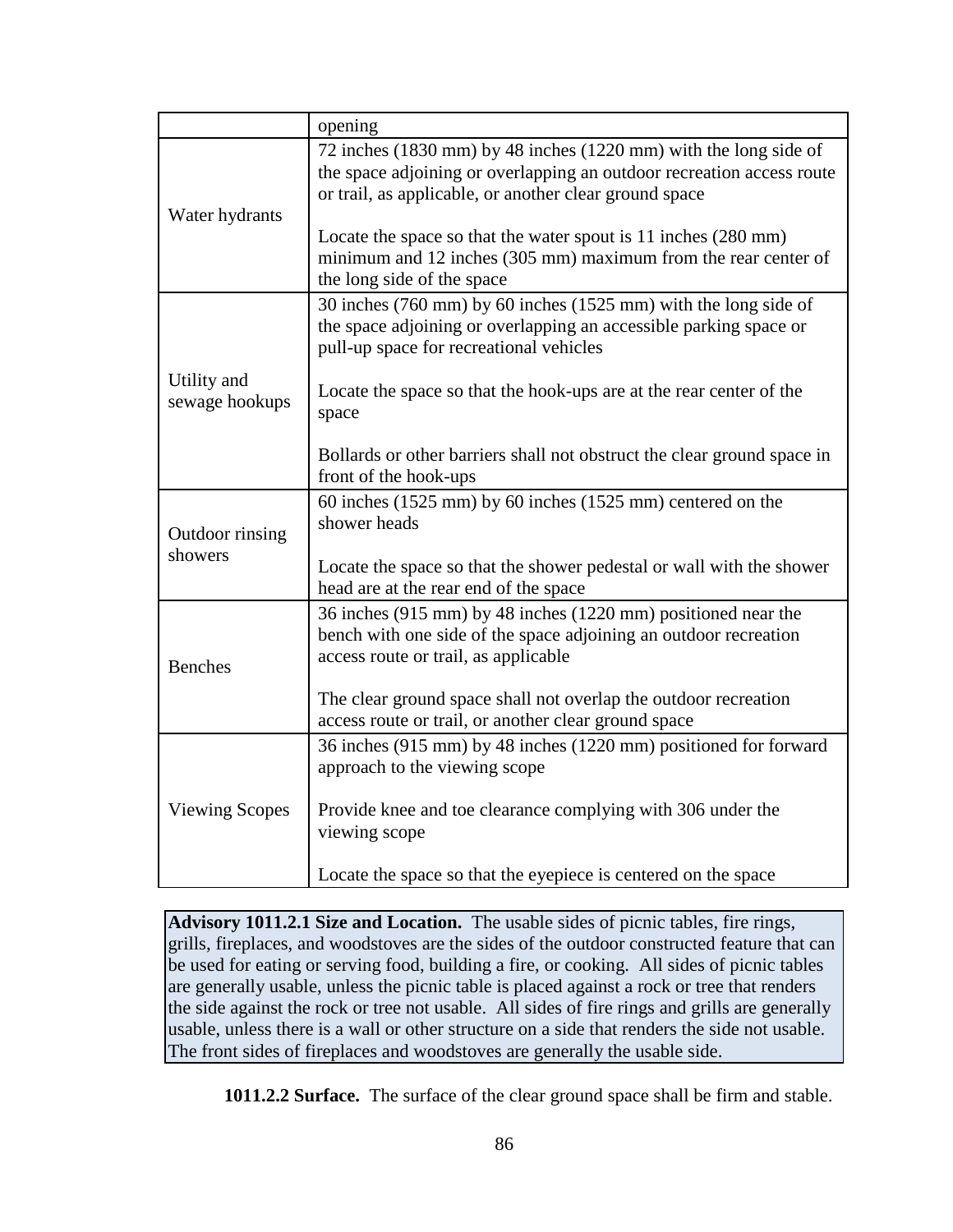**1011.2.3 Slope.** The slope of the clear ground space surface shall not be steeper than 1:48 in any direction.

**EXCEPTION:** Where the surface is other than asphalt, concrete, or boards, slopes not steeper than 1:20 shall be permitted when necessary for drainage.

**1011.2.4 Openings.** Openings in the clear ground space surface shall not allow the passage of a sphere more than 1/2 inch (13 mm) in diameter.

**Advisory 1011.2.4 Openings.** Where possible, drainage grates should be located outside of the clear ground space surface. Elongated openings should be placed so that the long dimension is perpendicular, or as close to perpendicular as possible, to the dominant direction of travel.

**1011.3 Operable Parts.** Operable parts shall comply with 309.3 and 309.4.

**EXCEPTIONS: 1.** Fire rings, grills, fireplaces, wood stoves, water hydrants, and water utility hookups shall comply with 309.4 to the extent practicable.

**2.** Trash and recycling receptacles with hinged lids and controls to keep out large animals shall comply with 309.4 to the extent practicable.

**3.** Dumpster type trash and recycling receptacles shall not be required to comply with 309.3 and 309.4.

**4.** Sewage hatches shall not be required to comply with 309.3 and 309.4.

**Advisory 1011.3 Operable Parts.** New products may be developed with operable parts that comply with 309.4. As products with operable parts that comply with 309.4 become available, entities should provide these products to enable individuals with disabilities to operate them.

**1011.4 Picnic Tables.** Picnic tables shall comply with 1011.4.

**1011.4.1 Height.** The tops of picnic tables shall comply with 902.3.

**1011.4.2 Wheelchair Space.** Picnic tables shall provide at least one wheelchair space for each 24 linear feet (7320 mm) of usable table surface perimeter. Wheelchair spaces shall be 30 inches (760 mm) minimum by 48 inches (1220 mm) minimum. Wheelchair spaces shall be positioned for a forward approach to the table and provide knee and toe clearance complying with 306 under the table.

**1011.5 Fire Rings, Grills, Fireplaces, and Wood Stoves.** Fire rings, grills, fireplaces, and wood stoves shall comply with 1011.5.

**Advisory 1011.5 Fire Rings, Grills, Fireplaces, and Wood Stoves.** Fire rings with double walls or insulation on the sides are recommended to prevent burns.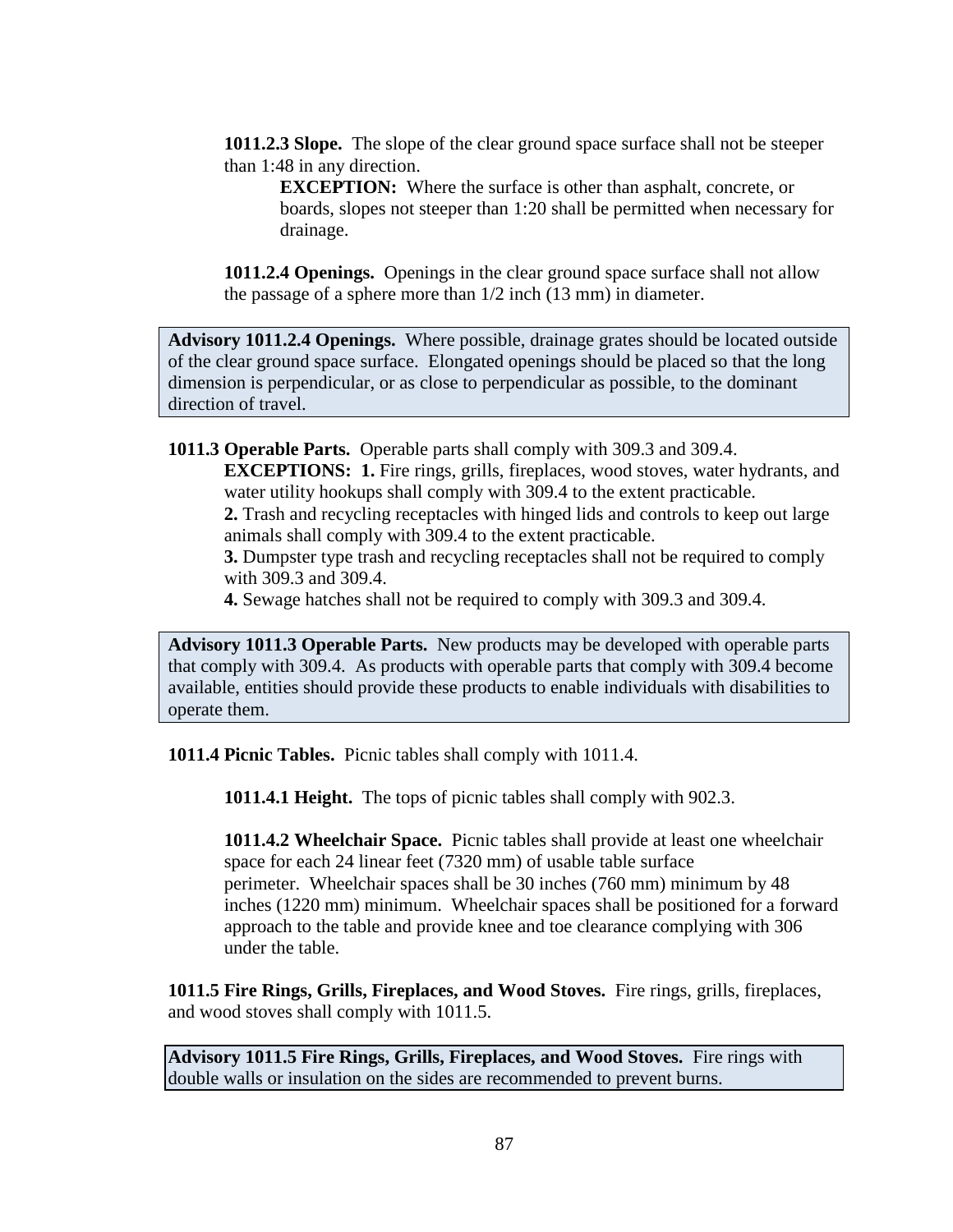**1011.5.1 Fire Building Surfaces.** Fire building surfaces shall be 9 inches (230 mm) minimum above the ground.

**1011.5.2 Cooking Surfaces.** Where provided, cooking surfaces shall be 15 inches (380 mm) minimum and 34 inches (865 mm) maximum above the ground.

**1011.5.3 Raised Edges or Walls.** Where fire rings, grills, or fireplaces are constructed with raised edges or walls, the depth of the raised edge or wall shall be 10 inches (255 mm) maximum.

**1011.6 Water Spouts.** Water spouts at water hydrants and water utility hook-ups shall be 28 inches (710 mm) minimum and 36 inches (915 mm) maximum above the ground.

**1011.7 Outdoor Rinsing Showers.** Outdoor rinsing showers shall provide at least one hand-held shower spray unit with a hose 59 inches (1500 mm) long minimum. The handheld shower spray unit shall have at least one fixed position located 15 inches minimum (380 mm) and 48 inches (1220 mm) maximum above the ground.

**EXCEPTION:** Where vandalism is a consideration, a fixed shower head located at 48 in (1220 mm) above the ground shall be permitted in place of a hand-held shower spray unit.

**1011.8 Viewing Scopes.** Eyepieces on viewing scopes shall be 43 inches (1090 mm) minimum and 51 inches (1295 mm) maximum above the ground.

**1012 Parking Spaces Within Camping Units and Picnic Units and Pull-Up Spaces at Dump Stations** 

**1012.1 General.** Parking spaces within camping units and picnic units with mobility features and pull-up spaces for recreational vehicles at dump stations shall comply with 1012.

**1012.2 Recreational Vehicles.** Parking spaces and pull-up spaces for recreational vehicles shall be 20 feet (6100 mm) wide minimum.

**EXCEPTION:** Where two adjacent parking spaces are provided for recreational vehicles, one parking space shall be permitted to be 16 feet (4880 mm) wide minimum.

**1012.3 Other Vehicles.** Parking spaces for vehicles, other than recreational vehicles, shall be 16 feet (4880 mm) wide minimum.

**EXCEPTION:** Where two adjacent parking spaces are provided for vehicles, other than recreational vehicles, one parking space shall be permitted to be 8 feet (2440 mm) wide minimum.

**1012.4 Surface.** The surface of parking spaces and pull-up spaces shall be firm and stable.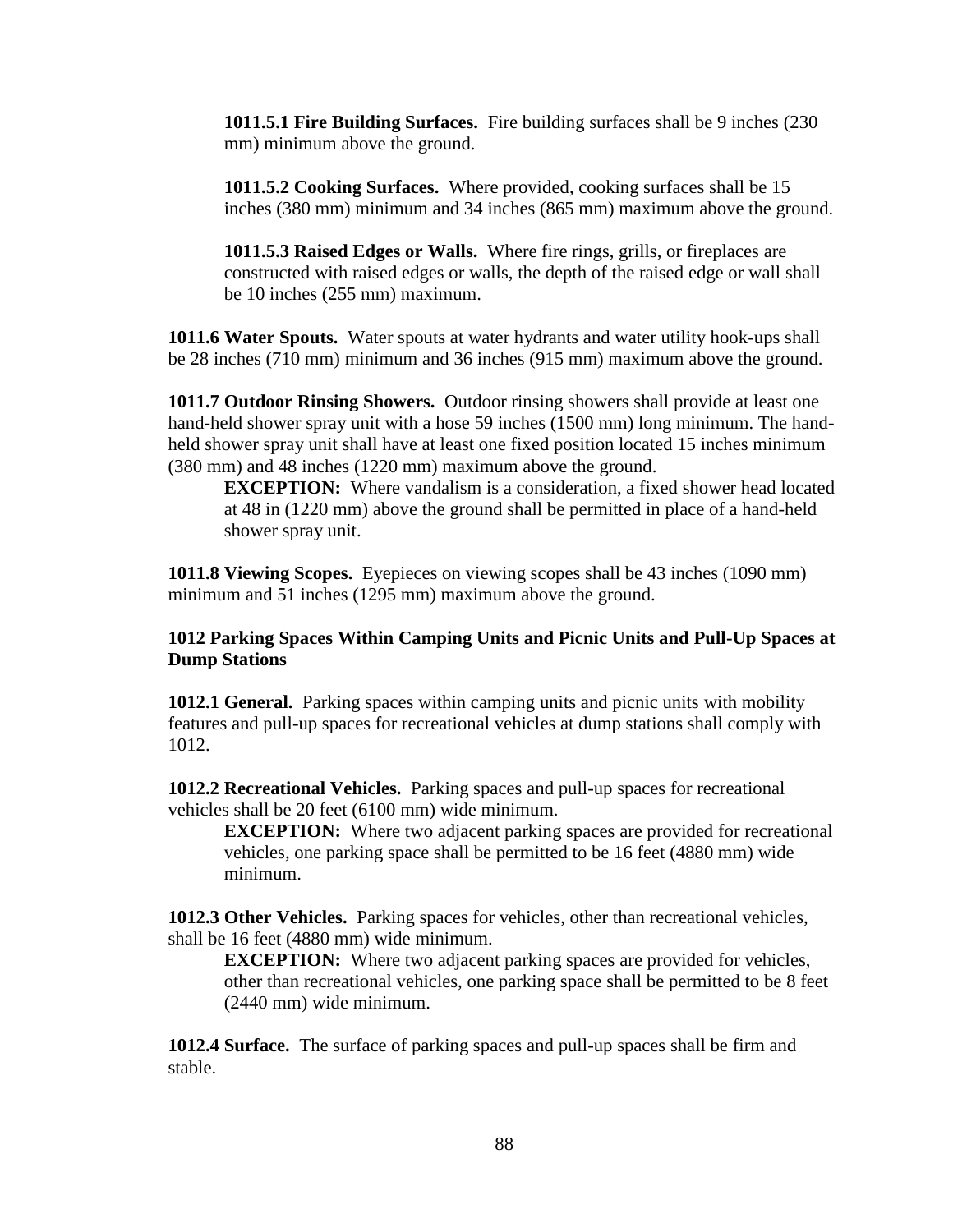**1012.5 Slope.** The slope of the surface of parking spaces and pull-up spaces shall not be steeper than 1:48 in any direction.

**EXCEPTION:** Where the surface is other than asphalt, concrete, or boards, slopes not steeper than 1:20 shall be permitted when necessary for drainage.

#### **1013 Tent Pads and Tent Platforms**

**1013.1 General.** Tent pads and tent platforms shall comply with 1013.

**EXCEPTION:** When an entity determines that a condition in 1019 does not permit full compliance with a specific provision in 1013, the tent pad and tent platform shall comply with the provision to the extent practicable.

**Advisory 1013.1 General.** Tent pads and tent platforms are defined spaces with prepared surfaces for setting up and securing tents.

**1013.2 Clear Ground Space.** Clear ground space complying with 1013.2 shall be provided on all usable sides of tent pads and tent platforms.

**1013.2.1 Size.** The clear ground space shall be 48 inches (1220 mm) wide minimum.

**1013.2.2 Surface.** The surface of the clear ground space shall be firm and stable. The surface shall allow use of tent stakes and other tent securement devices.

**1013.3 Slope.** The slope of the surface of tent pads, tent platforms, and clear ground spaces shall not be steeper than 1:48 in any direction.

**EXCEPTION:** Where the surface is other than asphalt, concrete, or boards, slopes not steeper than 1:20 shall be permitted where necessary for drainage.

**1013.4 Height.** Tent platforms shall be 19 inches (485 mm) high maximum measured from the clear ground space to the tent platform surface.

#### **1014 Camp Shelters**

**1014.1 General.** Camp shelters shall comply with 1014.

**EXCEPTIONS: 1.** When an entity determines that a condition in 1019 does not permit full compliance with a specific provision in 1014, the camp shelter shall comply with the provision to the extent practicable.

**2.** Camp shelters shall not be required to comply with 307.

**1014.2 Entrance.** Camp shelters shall provide an entrance complying with 1014.2.1 or 1014.2.2.

**1014.2.1 Transfer Access.** Where transfer access is provided at the entrance to a camp shelter, the entrance shall comply with 1014.2.1.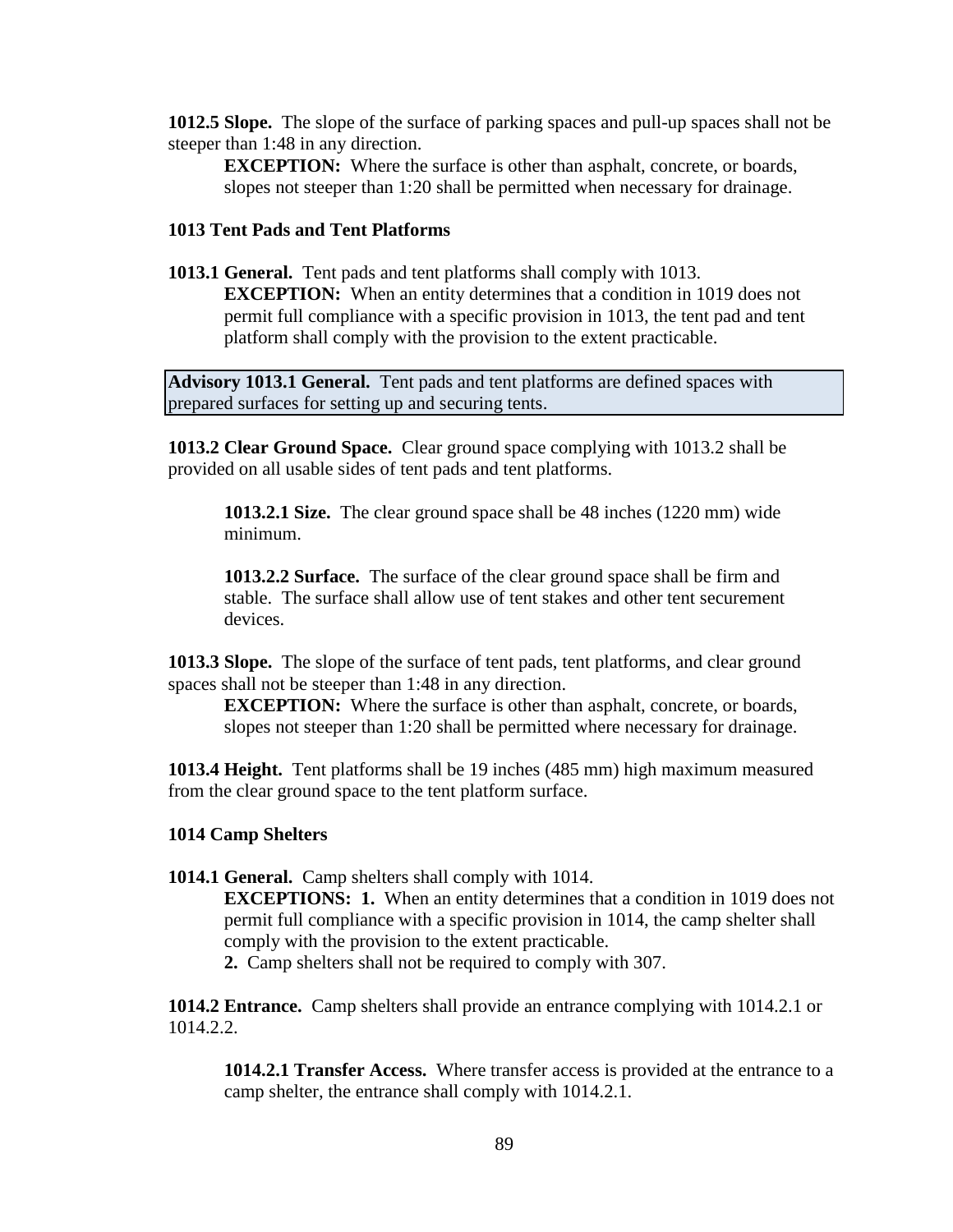**1014.2.1.1 Clear Ground Space.** A clear ground space shall be provided at the entrance to the camp shelter. The clear ground space shall be 36 inches (915 mm) minimum by 48 inches (1220 mm) minimum and shall be positioned for a parallel approach to the camp shelter. One full unobstructed side of the clear ground space shall adjoin or overlap an outdoor recreation access route or trail, as applicable, or another clear ground space.

**1014.2.1.1.1 Surface.** The surface of the clear ground space shall be firm and stable.

**1014.2.1.1.2 Slope.** The slope of the surface of the clear ground space shall not be steeper than 1:48 in any direction. **EXCEPTION:** Where the surface is other than asphalt,

concrete, or boards, slopes not steeper than 1:20 shall be permitted where necessary for drainage.

**1014.2.1.2 Floor Height.** The camp shelter floor at the entrance shall be 19 inches (485 mm) high maximum measured from the clear ground space.

**1014.2.2 Roll-in Access.** Where roll-in access is provided at the entrance to a camp shelter, the entrance shall comply with 1014.2.2.

**1014.2.2.1 Level or Sloped Entry Route.** Camp shelters providing rollin access shall have a level or sloped entry route complying 1016 or 1017, as applicable.

**1014.2.2.2 Turning Space.** A turning space complying with 304.3 shall be provided within the camp shelter.

**1014.3 Floor.** The floor within camp shelters shall comply with 1014.3.

**1014.3.1 Surface.** The floor surface shall be firm and stable.

**1014.3.2 Slope.** The slope of the floor surface shall not be steeper than 1:48 in any direction.

**EXCEPTION:** Where the floor surface is other than asphalt, concrete, or boards, slopes not steeper than 1:20 shall be permitted when necessary for drainage.

#### **1015 Viewing Areas**

**1015.1 General**. Viewing areas shall comply with 1015.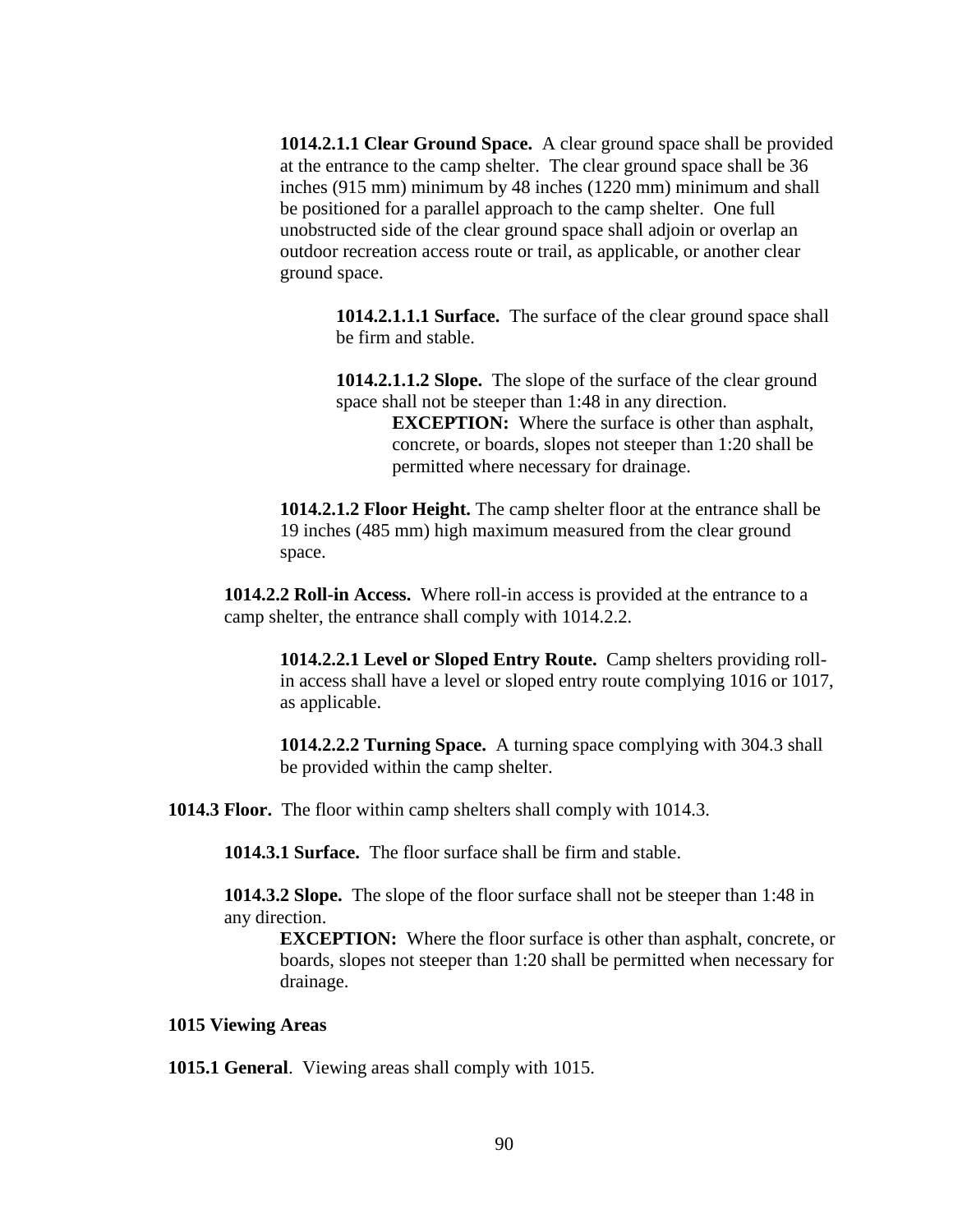**EXCEPTION:** In alterations, when an entity determines that a condition in 1019 does not permit full compliance with a specific provision in 1015, the viewing area shall comply with the provision to the extent practicable.

**1015.2 Clear Ground Space.** A clear ground space shall be provided at each distinct viewing location. The clear ground space shall be 36 inches (915 mm) minimum by 48 inches (1220 mm) minimum and shall be positioned for either a forward or parallel approach to the viewing location. One full unobstructed side of the clear ground space shall adjoin or overlap an outdoor recreation access route or trail, as applicable, or another clear ground space.

**1015.3 Viewing Space.** Each distinct viewing location shall provide a viewing space adjacent to the clear ground space required by 1015.2 through which the point of interest is viewable. The viewing space shall be 32 inches (815 mm) maximum and 51 inches (1295 mm) minimum high above the ground and shall extend the full width of the clear ground space.

**EXCEPTION:** Guards or similar safety barriers shall be permitted to obstruct the viewing space to the extent the obstruction is necessary for the guard or safety barrier to serve its intended purpose.

**1015.4 Turning Space.** A turning space complying with 304.3 shall be provided within viewing areas.

**1015.5 Surface.** The surface of clear ground spaces and turning spaces shall be firm and stable.

**1015.6 Slope.** The slope of the surface of clear ground spaces and turning spaces shall not be steeper than 1:48 in any direction.

**EXCEPTION:** Where the surface is other than asphalt, concrete, or boards, slopes not steeper than 1:20 shall be permitted when necessary for drainage.

#### **1016 Outdoor Recreation Access Routes**

**1016.1 General.** Outdoor recreation access routes shall comply with 1016. **EXCEPTIONS: 1.** In alterations to existing camping facilities, picnic facilities, and trailheads, when an entity determines that a condition in 1019 does not permit full compliance with a specific provision in 1016 on a portion of an outdoor recreation access route, the portion of the outdoor recreation access route shall comply with the provision to the extent practicable.

**2.** At viewing areas, when an entity determines that a condition in 1019 does not permit full compliance on a portion of an outdoor recreation access route with a specific provision in 1016, the portion of the outdoor recreation access route shall comply with the provision to the extent practicable.

**3.** Where outdoor recreation access routes are provided within vehicular ways, outdoor recreation access routes shall not be required to comply with 1016.4, 1016.7, and 1016.8.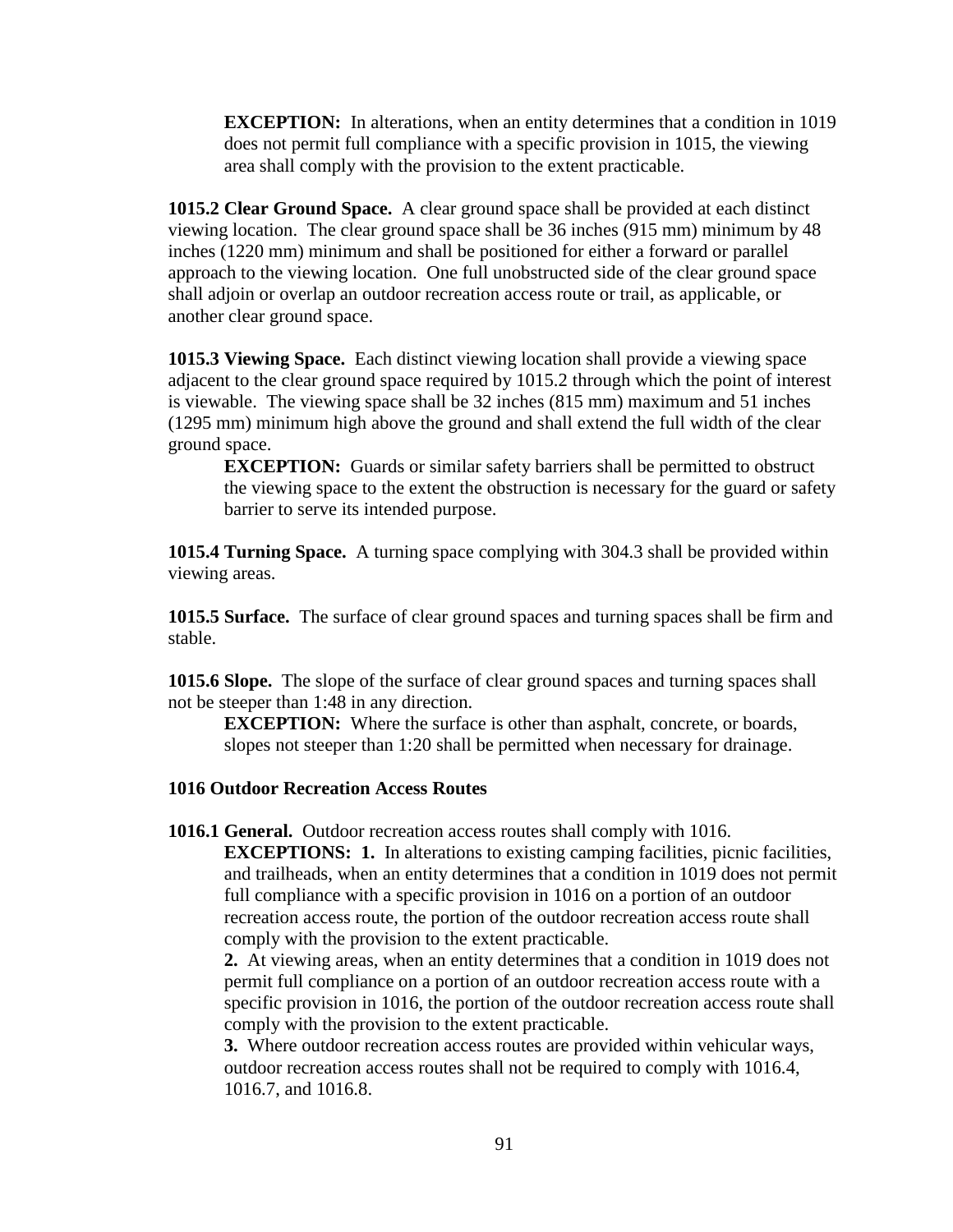**1016. 2 Surface.** The surface of outdoor recreation access routes, passing spaces, and resting intervals shall be firm and stable.

**1016.3 Clear Width.** The clear width of outdoor recreation access routes shall be 36 inches (915 mm) minimum.

**1016.4 Passing Spaces.** Outdoor recreation access routes with a clear width less than 60 inches (1525 mm) shall provide passing spaces complying with 1016.4 at intervals of 200 feet (61 m) maximum. Passing spaces and resting intervals shall be permitted to overlap.

**Advisory 1016.4 Passing Spaces.** Entities should consider providing either a 60 inches (1525 mm) minimum clear width on outdoor recreation access routes or passing spaces at shorter intervals if the clear width is less than 60 inches (1525 mm), where the route is:

. • Heavily used or adjoins elements, space, or facilities that are heavily used; or

. • A boardwalk or otherwise not at the same level as the ground surface adjoining

the

route.

**1016.4.1 Size.** The passing space shall be either:

- 1. A space 60 inches (1525 mm) minimum by 60 inches (1525 mm) minimum; or
- 2. The intersection of two outdoor recreation access routes providing a Tshaped space complying with 304.3.2 where the base and the arms of the T-shaped space extend 48 inches (1220 mm) minimum beyond the intersection. Vertical alignment at the intersection of the outdoor recreation access routes that form the T-shaped space shall be nominally planar.

**Advisory 1016.4.1 Size.** Where the passing space is the intersection of two outdoor recreation access routes, the intersection must be as flat as possible so that all of the wheels of a mobility device touch the ground when turning into and out of the passing space.

**1016.5 Obstacles.** Obstacles on outdoor recreation access routes, passing spaces, and resting intervals shall not exceed 1/2 inch (13 mm) in height measured vertically to the highest point.

**EXCEPTION:** Where the surface is other than asphalt, concrete, or boards, obstacles shall be permitted to not exceed 1 inch (25 mm) in height measured vertically to the highest point.

**Advisory 1016.5 Obstacles.** The vertical alignment of joints in concrete, asphalt, or board surfaces can be obstacles. Natural features such as tree roots and rocks on outdoor recreation access routes can also be obstacles. Where an outdoor recreation access route is provided within a vehicular way, traffic calming devices can be obstacles. Where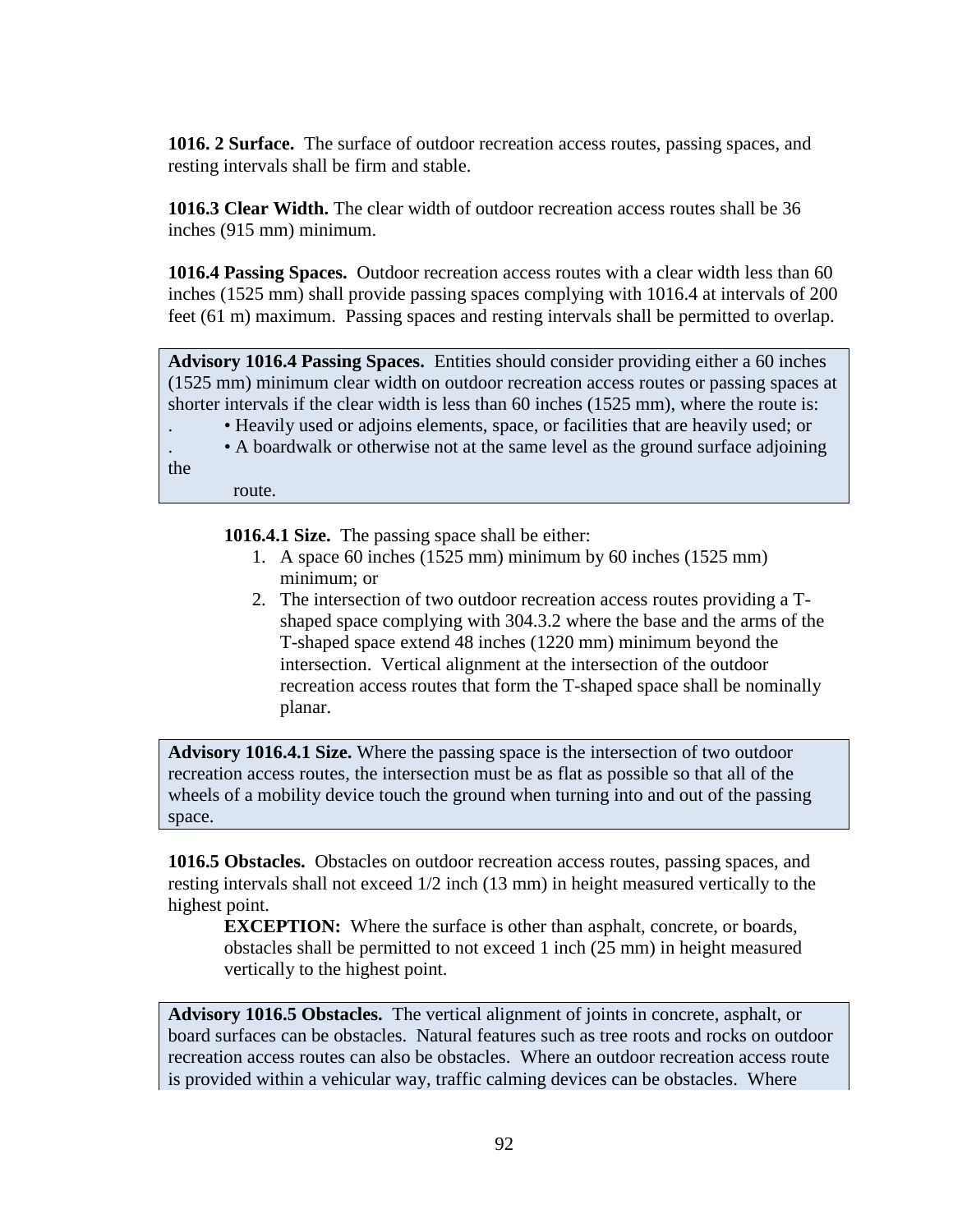possible, obstacles that cross the full width of outdoor recreation access routes should be separated by a distance of 48 inches (1220 mm) minimum.

**1016.6 Openings.** Openings in the surface of outdoor recreation access routes shall not allow the passage of a sphere more than 1/2 inch (13 mm) in diameter.

**Advisory 1016.6 Openings.** Spaces between the boards in a boardwalk and drainage grates are examples of openings. Where possible, drainage grates should be located outside the minimum clear width of the outdoor recreation access route. Elongated openings should be placed so that the long dimension is perpendicular, or as close to perpendicular as possible, to the dominant direction of travel.

**1016.7 Slopes.** The slopes of outdoor recreation access routes shall comply with 1016.7.

**1016.7.1 Maximum Running Slope and Segment Length.** The running slope of any segment of an outdoor recreation access route shall not be steeper than 1:10  $(10\%)$ .

Where the running slope of a segment of an outdoor recreation access route is steeper than 1:20 (5%), the maximum length of the segment shall be in accordance with Table 1016.7.1, and a resting interval complying with 1016.8 shall be provided at the top and bottom of each segment.

| <b>Running Slope of Outdoor Recreation</b><br><b>Access Route Segment</b> |                                | <b>Maximum Length of</b> |
|---------------------------------------------------------------------------|--------------------------------|--------------------------|
| <b>Steeper than</b>                                                       | <b>But not Steeper</b><br>than | <b>Segment</b>           |
| 1:20(5%)                                                                  | $1:12(8.33\%)$                 | 50 feet (15 m)           |
| $1:12(8.33\%)$                                                            | $1:10(10\%)$                   | 30 feet (9 m)            |

**Advisory 1016.7.1 Maximum Running Slope and Segment Length.** Gradual running slopes are more useable by individuals with disabilities. Where the terrain results in steeper running slopes, resting intervals are required more frequently. Where running slopes are less severe, resting intervals are permitted to be further apart.

**1016.7.2 Cross Slope.** The cross slope shall not be steeper than 1:48. **EXCEPTION:** Where the surface is other than concrete, asphalt, or boards, cross slopes not steeper than 1:20 shall be permitted when necessary for drainage.

**1016.8 Resting Intervals.** Resting intervals shall comply with 1016.8.

**1016.8.1 Length.** The resting interval length shall be 60 inches (1525 mm) long minimum.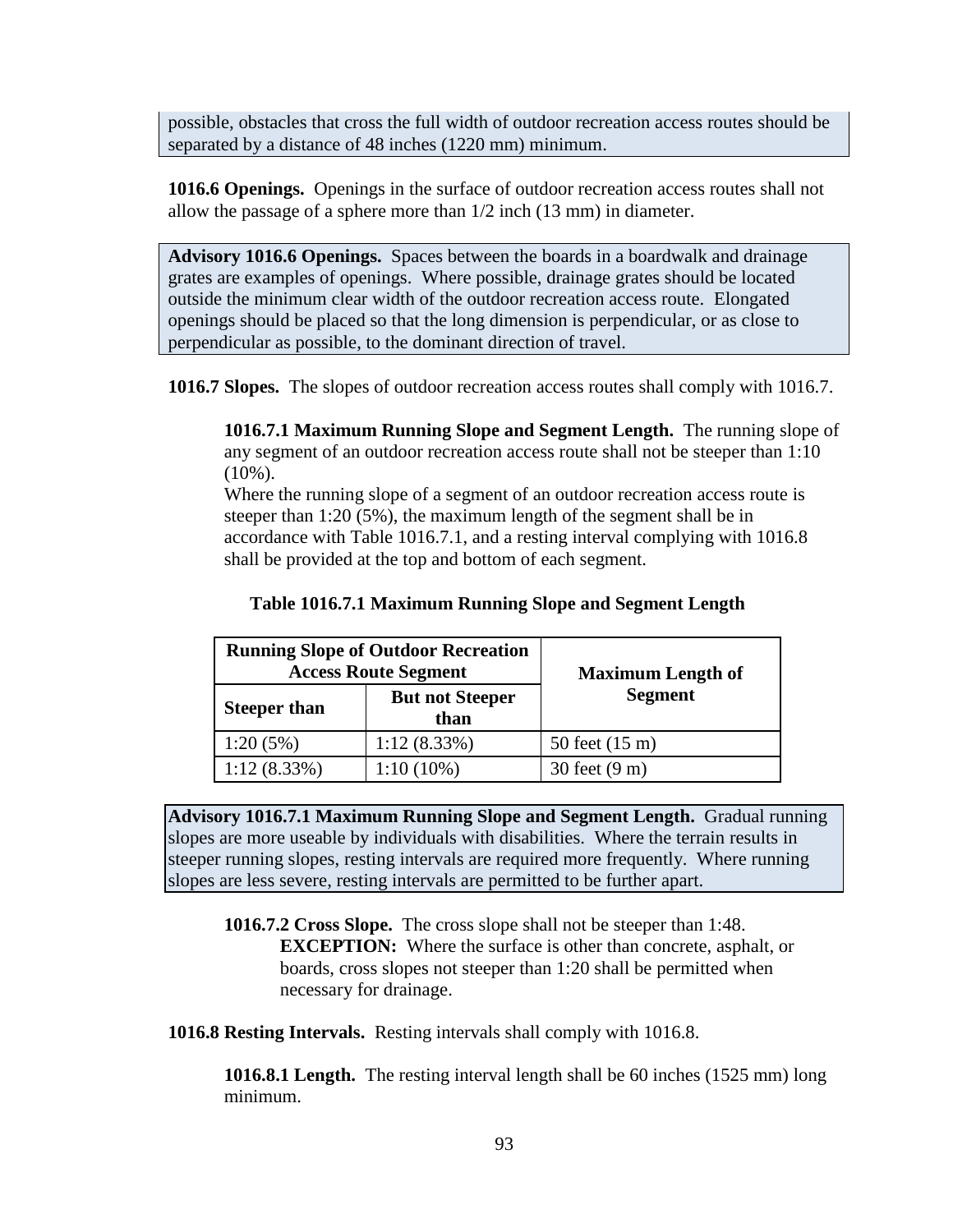**1016.8.2 Width.** Where resting intervals are provided within an outdoor recreation access route, resting intervals shall be at least as wide as the widest segment of the outdoor recreation access route leading to the resting interval. Where resting intervals are provided adjacent to an outdoor recreation access route, the resting interval shall be 36 inches (915 mm) wide minimum.

**1016.8.3 Slope.** Resting intervals shall have slopes not steeper than 1:48 in any direction.

**EXCEPTION:** Where the surface is other than concrete, asphalt, or boards, slopes not steeper than 1:20 shall be permitted when necessary for drainage.

**1016.8.4 Turning Space.** Where resting intervals are provided adjacent to an outdoor recreation access route, a turning space complying with 304.3.2 shall be provided.

Vertical alignment between the outdoor recreation access route, turning space, and resting interval shall be nominally planar.

**1016.9 Protruding Objects.** Constructed elements on outdoor recreation access routes, passing spaces, and resting intervals shall comply with 307.

**Advisory 1016.9 Protruding Objects.** Protruding objects on outdoor recreation access routes, passing spaces, and resting intervals can be hazardous for individuals who are blind or have low vision. Signs and other post mounted objects are examples of constructed elements that can be protruding objects.

#### **1017 Trails**

**1017.1 General.** Trails shall comply with 1017.

**EXCEPTIONS: 1.** When an entity determines that a condition in 1019 does not permit full compliance with a specific provision in 1017 on a portion of a trail, the portion of the trail shall comply with the provision to the extent practicable. **2.** After applying Exception 1, when an entity determines that it is impracticable for the entire trail to comply with 1017, the trail shall not be required to comply with 1017.

**Advisory 1017.1 General Exception 2.** An entity must apply Exception 1 before using Exception 2. The entity should consider the portions of the trail that can and cannot fully comply with the specific provisions in 1017 and the extent of compliance where full compliance cannot be achieved when determining whether it would be impracticable for the entire trail to comply with 1017. The determination is made on a case-by-case basis. Federal agencies must document the basis for their determination when using Exceptions 1 or 2, and must notify the Access Board when using Exception 2. See F201.4.1.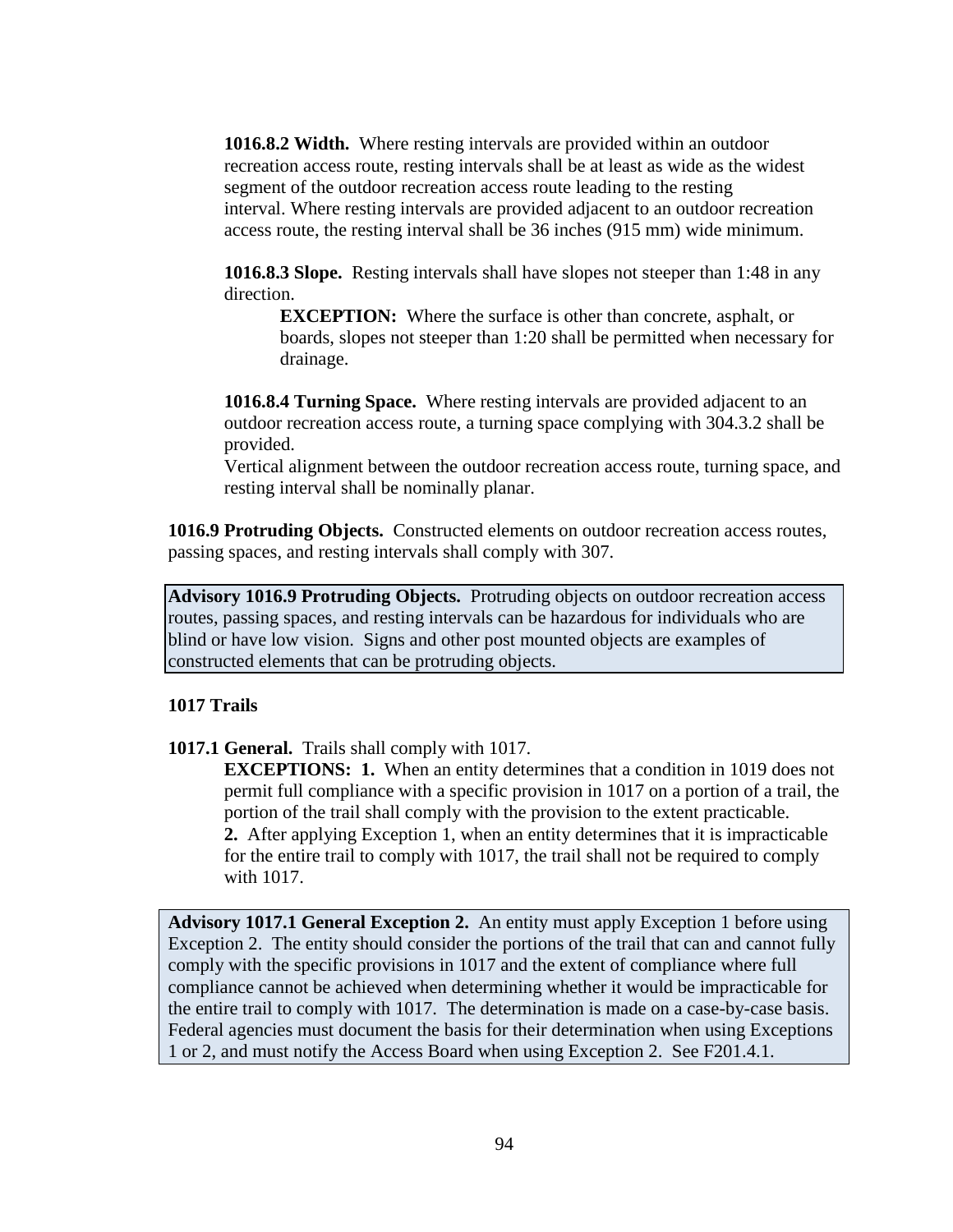**1017.2 Surface.** The surface of trails, passing spaces, and resting intervals shall be firm and stable.

**Advisory 1017.2 Surface.** A firm trail surface resists deformation by indentations. A stable trail surface is not permanently affected by expected weather conditions and can sustain normal wear and tear from the expected uses between planned maintenance.

**1017.3 Clear Tread Width.** The clear tread width of trails shall be 36 inches (915 mm) minimum.

**1017.4 Passing Spaces.** Trails with a clear tread width less than 60 inches (1525 mm) shall provide passing spaces complying with 1017.4 at intervals of 1000 feet (300 m) maximum. Where the full length of a trail does not fully comply with 1017, a passing space shall be located at the end of the trail segment that fully complies with 1017. Passing spaces and resting intervals shall be permitted to overlap.

**Advisory 1017.4 Passing Spaces**. Entities should consider providing either a 60 inches (1525 mm) minimum clear tread width or passing spaces at shorter intervals if the clear tread width is less than 60 inches (1525 mm), where a trail is:

• Heavily used; or

• A boardwalk or otherwise not at the same level as the ground surface adjoining the trail.

Where the full length of the trail does not fully comply with 1017, locating a passing space at the end of the trail segment that fully complies with 1017 enables a person who uses a mobility device to turn and exit the trail.

**1017.4.1 Size.** The passing space shall be either:

- 1. A space 60 inches (1525 mm) minimum by 60 inches (1525 mm) minimum; or
- 2. The intersection of two trails providing a T-shaped space complying with 304.3.2 where the base and the arms of the T-shaped space extend 48 inches (1220 mm) minimum beyond the intersection. Vertical alignment at the intersection of the trails that form the T-shaped space shall be nominally planar.

**Advisory 1017.4.1 Size.** Where the passing space is the intersection of two trails, the intersection must be as flat as possible so that all of the wheels of a mobility device touch the ground when turning into and out of the passing space.

**1017.5 Tread Obstacles.** Tread obstacles on trails, passing spaces, and resting intervals shall not exceed 1/2 inch (13 mm) in height measured vertically to the highest point. **EXCEPTION:** Where the surface is other than asphalt, concrete, or boards, tread obstacles shall be permitted to not exceed 2 inches (50 mm) in height measured vertically to the highest point.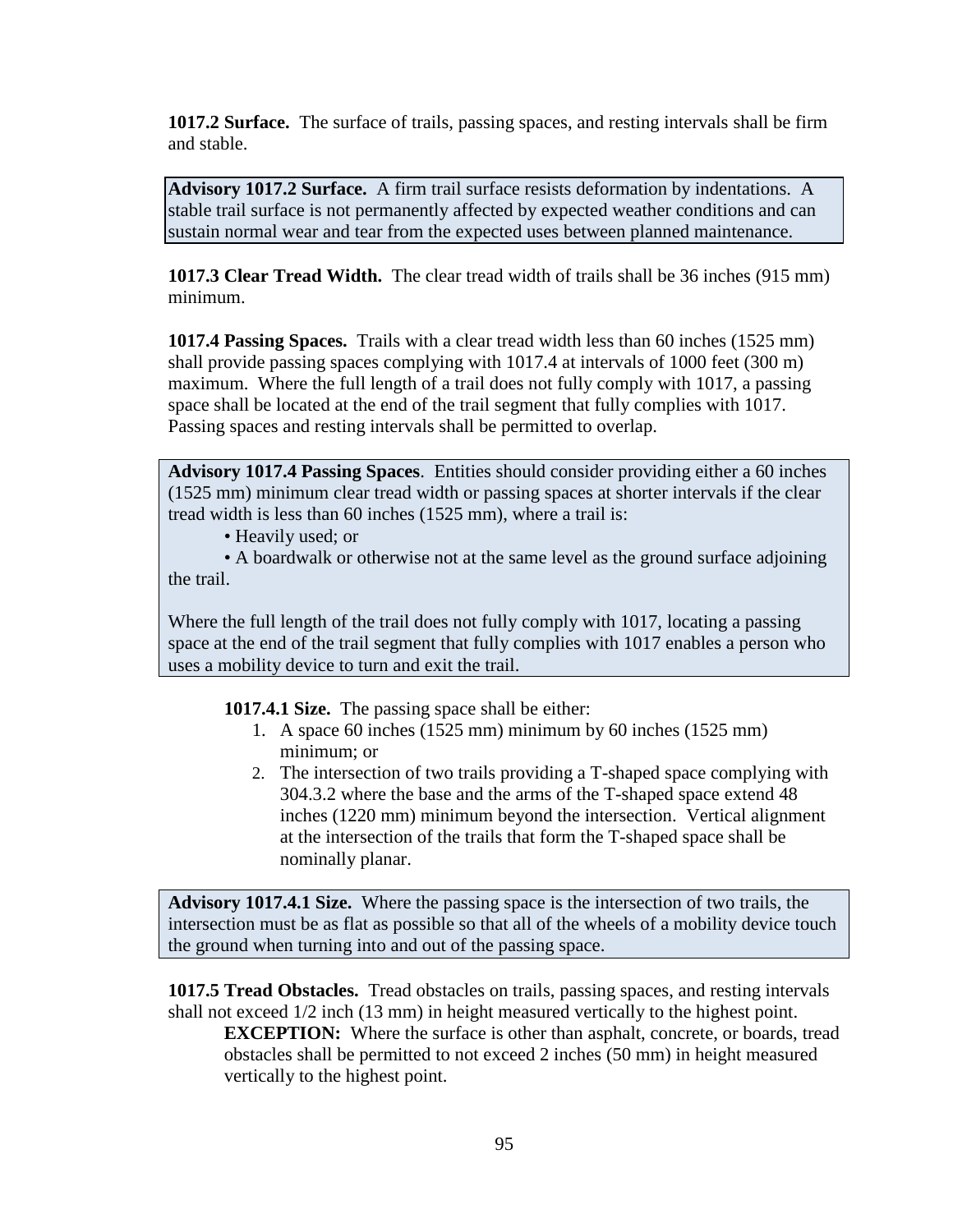**Advisory 1017.5 Tread Obstacles.** The vertical alignment of joints in concrete, asphalt, or board surfaces can be tread obstacles. Natural features such as tree roots and rocks within the trail tread can also be tread obstacles. Where possible, tread obstacles that cross the full width of the trail tread should be separated by a distance of 48 inches (1220 mm) minimum.

**1017.6 Openings.** Openings in the surface of trails, passing spaces, and resting intervals shall not allow the passage of a sphere more than 1/2 inch (13 mm) in diameter.

**Advisory 1017.6 Openings.** Elongated openings should be placed so that the long dimension is perpendicular, or as close to perpendicular as possible, to the dominant direction of travel.

**1017.7 Slopes.** The slopes of trails shall comply with 1017.7.

**1017.7.1 Maximum Running Slope and Segment Length.** Not more than 30 percent of the total length of a trail shall have a running slope steeper than 1:12 (8.33%). The running slope of any segment of a trail shall not be steeper than 1:8 (12%). Where the running slope of a segment of a trail is steeper than 1:20 (5%), the maximum length of the segment shall be in accordance with Table 1017.7.1, and a resting interval complying with 1017.8 shall be provided at the top and bottom of each segment.

| <b>Running Slope of Trail Segment</b> |                             | <b>Maximum Length of Segment</b> |
|---------------------------------------|-----------------------------|----------------------------------|
| <b>Steeper than</b>                   | <b>But not Steeper than</b> |                                  |
| 1:20(5%)                              | $1:12(8.33\%)$              | $200$ feet $(61 \text{ m})$      |

**Advisory 1017.7.1 Maximum Running Slope and Segment Length.** Gradual running slopes on trails are more useable by individuals with disabilities. Where the terrain results in steeper running slopes, resting intervals are required more frequently. Where running slopes are less severe, resting intervals are permitted to be further apart.

1:12 (8.33%) 1:10 (10%) 30 feet (9 m)

1:10 (10%)  $1:8$  (12%) 10 feet (3050 mm)

**1017.7.2 Cross Slope.** The cross slope shall be not be steeper than 1:48. **EXCEPTION:** Where the surface is other than concrete, asphalt, or boards, cross slopes not steeper than 1:20 shall be permitted when necessary for drainage.

**1017.8 Resting Intervals.** Resting intervals shall comply with 1017.8.

**1017.8.1 Length.** The resting interval length shall be 60 inches (1525 mm) long minimum.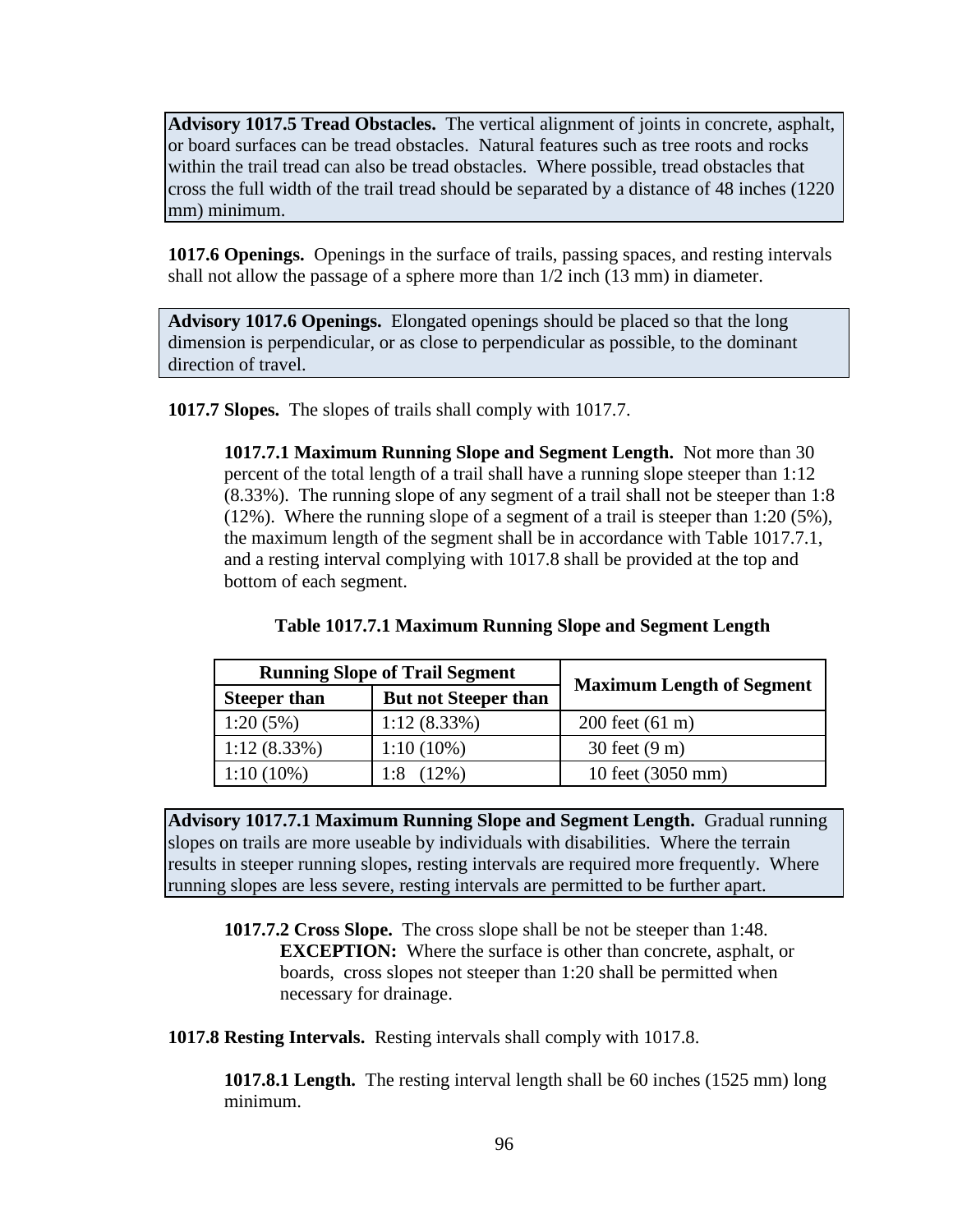**1017.8.2 Width.** Where resting intervals are provided within the trail tread, resting intervals shall be at least as wide as the widest segment of the trail tread leading to the resting interval. Where resting intervals are provided adjacent to the trail tread, the resting interval clear width shall be 36 inches (915 mm) minimum.

**1017.8.3 Slope.** Resting intervals shall have slopes not steeper than 1:48 in any direction.

**EXCEPTION:** Where the surface is other than concrete, asphalt, or boards, cross slopes not steeper than 1:20 shall be permitted when necessary for drainage.

**1017.8.4 Turning Space.** Where resting intervals are provided adjacent to the trail tread, a turning space complying with 304.3.2 shall be provided. Vertical alignment between the trail tread, turning space, and resting interval shall be nominally planar.

**1017.9 Protruding Objects.** Constructed elements on trails, passing spaces, and resting intervals shall comply with 307.

**Advisory 1017.9 Protruding Objects.** Protruding objects on trails, passing spaces, and resting intervals can be hazardous for individuals who are blind or have low vision. Signs and other post mounted objects are examples of constructed elements that can be protruding objects.

**1017.10 Trailhead Signs.** Trail information signs at trailheads shall include the following:

- 1. Length of the trail or trail segment;
- 2. Surface type;
- 3. Typical and minimum tread width;
- 4. Typical and maximum running slope; and
- 5. Typical and maximum cross slope.

## **1018 Beach Access Routes**

**1018.1 General.** Beach access routes shall comply with 1018.

**EXCEPTIONS: 1.** When an entity determines that a condition in 1019 does not permit full compliance with a specific provision in 1018 on a portion of a beach access route, the portion of the beach access route shall comply with the provision to the extent practicable.

**2.** After applying Exception 1, when an entity determines that it is impracticable to provide a beach access route complying with 1018, a beach access route shall not be required.

**3.** Removable beach access routes shall not be required to comply with 1018.7, 1018.8, and 1018.10.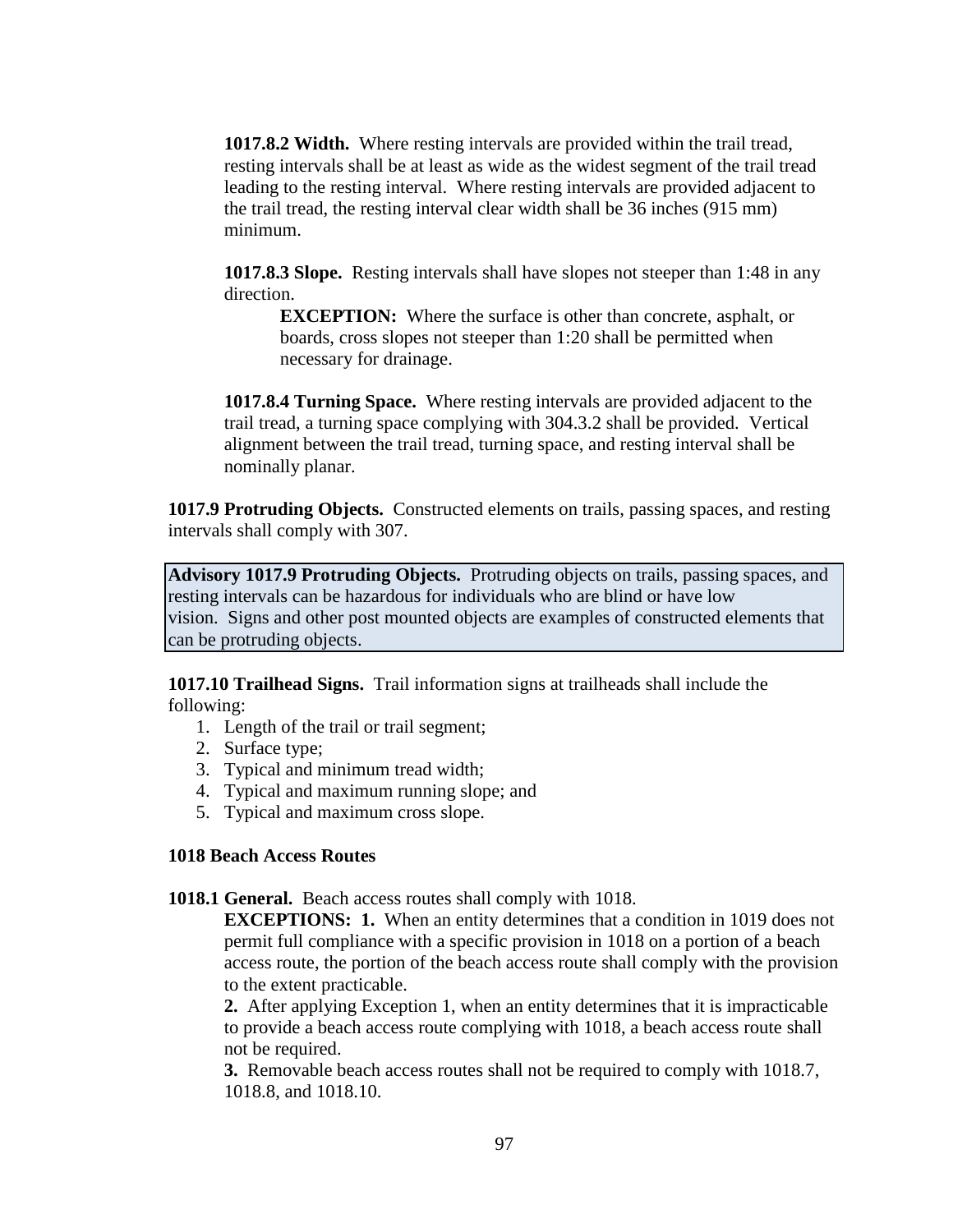**Advisory 1018.1 General Exception 2.** An entity must apply Exception 1 before using Exception 2. The entity should consider the portions of the beach access route that can and cannot fully comply with the specific provisions in 1018 and the extent of compliance where full compliance cannot be achieved to determine whether it would be impracticable to provide a beach access route complying with 1018. The determination is made on a case-by-case basis. Federal agencies must document the basis for their determination when using Exceptions 1 or 2, and must notify the Access Board when using Exception 2. See F201.4.1.

**1018.2 Connections.** Beach access routes shall connect an entry point to the beach to the:

- 1. High tide level at tidal beaches;
- 2. Mean high water level at river beaches; or
- 3. Normal recreation water level at lake, pond, and reservoir beaches.

**1018.3 Surface.** The surface of beach access routes and resting intervals shall be firm and stable.

**1018.4 Clear Width.** The clear width of beach access routes shall be 60 inches (1525 mm) minimum.

**EXCEPTION:** At dune crossings, the clear width of beach access routes that are not removable shall be permitted to be reduced to 48 inches (1220 mm) minimum.

**1018.5 Obstacles.** Obstacles on beach access routes and resting intervals shall not exceed 1/2 inch (13 mm) in height measured vertically to the highest point.

**EXCEPTION:** Where the surface is other than asphalt, concrete, or boards, obstacles shall be permitted to not exceed 1 inch (25 mm) in height measured vertically to the highest point.

**Advisory 1018.5 Obstacles.** The vertical alignment of boards on a beach access route or removable sections of a beach access route can be obstacles.

**1018.6 Openings.** Openings in the surface of beach access routes and resting intervals shall not allow the passage of a sphere more than 1/2 inch (13 mm) in diameter.

**Advisory 1018.6 Openings.** Elongated openings should be placed so that the long dimension is perpendicular, or as close to perpendicular as possible, to the dominant direction of travel.

**1018.7 Slopes.** The slopes of beach access routes shall comply with 1018.7.

**1018.7.1 Maximum Running Slope and Segment Length.** The running slope of any segment of a beach access route shall not be steeper than 1:10 (10%). Where the running slope of a segment of a beach access route is steeper than 1:20 (5%), the maximum length of the segment shall be in accordance with Table 1018.7.1,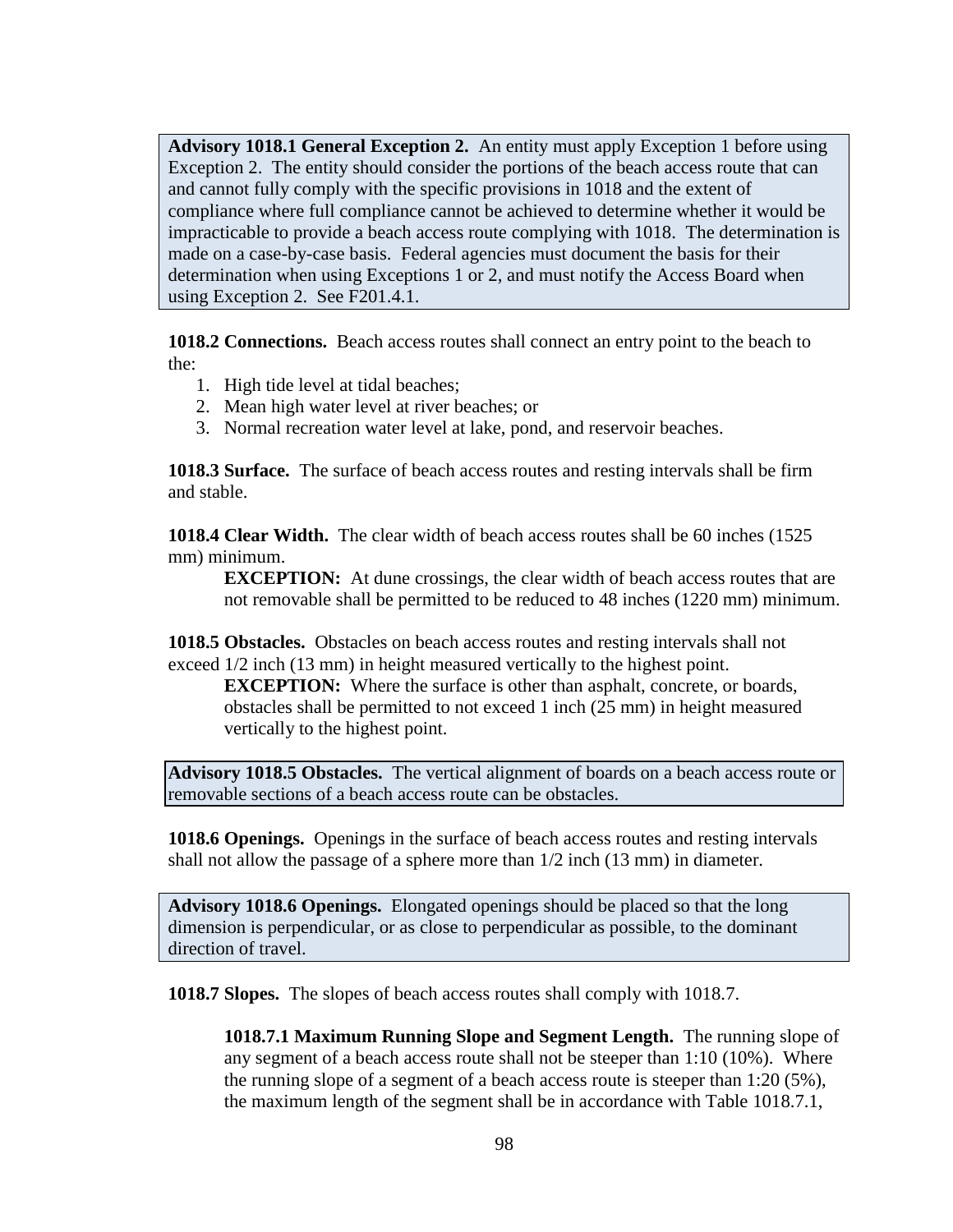and a resting interval complying with 1018.8 shall be provided at the top and bottom of each segment.

| <b>Running Slope of Beach Access Route</b><br><b>Segment</b> |                                | <b>Maximum Length of</b> |
|--------------------------------------------------------------|--------------------------------|--------------------------|
| <b>Steeper than</b>                                          | <b>But not Steeper</b><br>than | <b>Segment</b>           |
| 1:20(5%)                                                     | $1:12(8.33\%)$                 | 50 feet (15 m)           |
| $1:12(8.33\%)$                                               | $1:10(10\%)$                   | 30 feet (9 m)            |

#### **Table 1018.7.1 Maximum Running Slope and Segment Length**

**Advisory 1018.7.1 Maximum Running Slope and Segment Length.** Gradual running slopes on beach access routes are more useable by individuals with disabilities. Where the terrain results in steeper running slopes, resting intervals are required more frequently. When running slopes are less severe, resting intervals are permitted to be further apart.

**1018.7.2 Cross Slope.** The cross slope shall not be steeper than 1:48. **EXCEPTION:** Where the surface is other than concrete, asphalt, or boards, cross slopes not steeper than 1:20 shall be permitted when necessary for drainage.

**1018.8 Resting Intervals.** Resting intervals shall comply with 1018.8.

**1018.8.1 Size.** Resting intervals shall be 60 inches minimum (1525 mm) by 60 inches (1525 mm) minimum.

**1018.8.2 Slope.** Resting intervals shall have a slope not steeper than 1:48 in any direction.

**EXCEPTION:** Where the surface is other than concrete, asphalt, or boards, cross slopes not steeper than 1:20 shall be permitted when necessary for drainage.

**1018.9 Protruding Objects.** Constructed elements on beach access routes and resting intervals shall comply with 307.

**Advisory 1018.9 Protruding Objects.** Protruding objects on beach access routes and resting intervals can be hazardous for individuals who are blind or have low vision. Signs and other post mounted objects are examples of constructed elements that can be protruding objects.

**1018.10 Dune Crossings.** Where the slope of a beach access route at a dune crossing is steeper than 1:20 (5%), handrails complying with 505 and curbs or barriers shall be provided. The curbs or barriers shall prevent the passage of a 2 inch (50 mm) diameter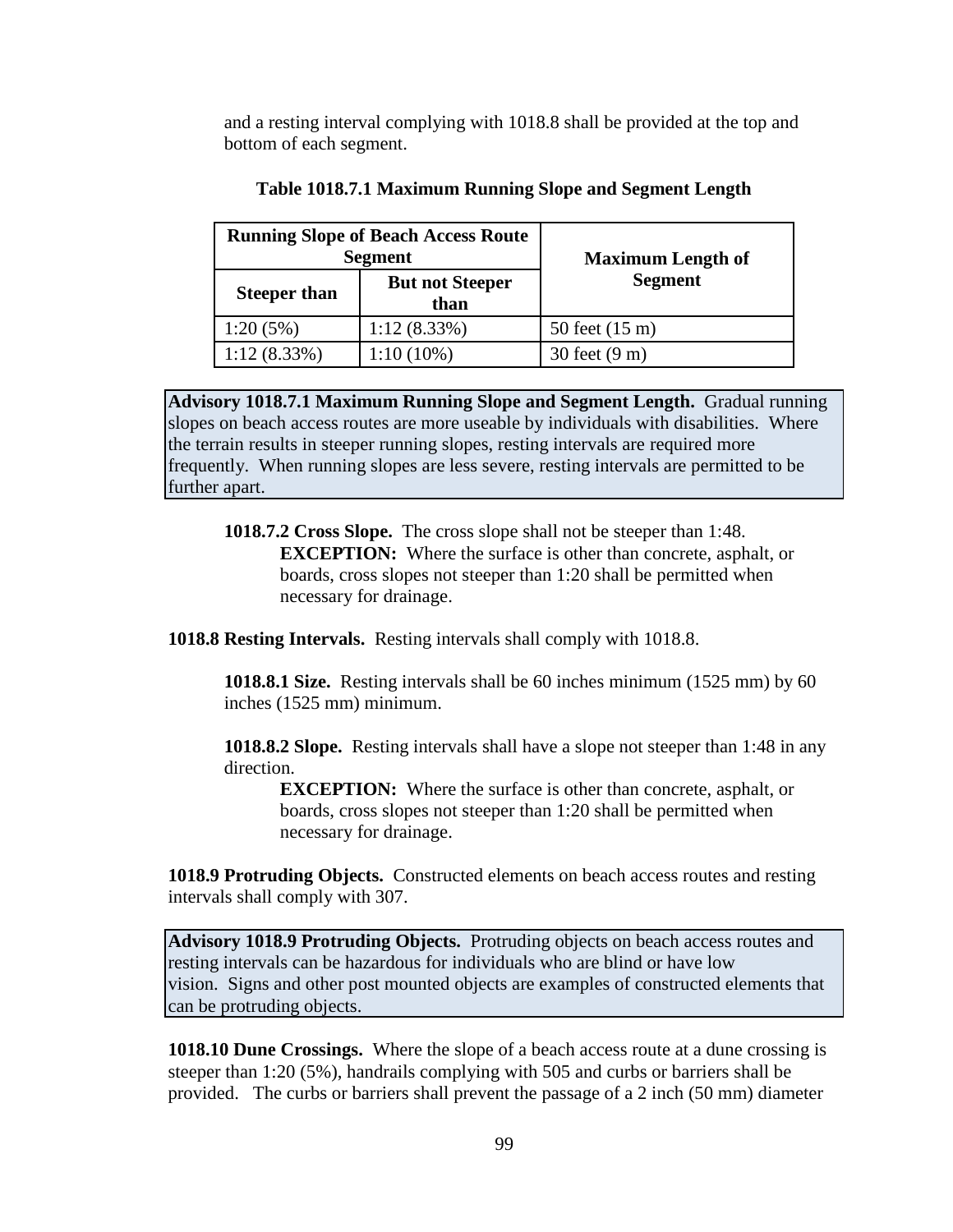sphere, where any portion of the sphere is within 2 inches (50 mm) of the crossing surface.

# **1019 Conditions for Exceptions**

**1019.1 General.** Exceptions to specific provisions in 1011, 1013, 1014, 1015, 1016, 1017, and 1018 shall be permitted when an entity determines that any of the following conditions does not permit full compliance with the provision:

- 1. Compliance is not practicable due to terrain.
- 2. Compliance cannot be accomplished with the prevailing construction practices.
- 3. Compliance would fundamentally alter the function or purpose of the facility or the setting.
- 4. Compliance is limited or precluded by any of the following laws, or by decisions or opinions issued or agreements executed pursuant to any of the following laws:
	- Endangered Species Act (16 U.S.C. §§ 1531 et seq.);
	- National Environmental Policy Act (42 U.S.C. §§ 4321 et seq.);
	- National Historic Preservation Act (16 U.S.C. §§ 470 et seq.);
	- Wilderness Act (16 U.S.C. §§ 1131 et seq.); or
	- Other federal, state, or local law the purpose of which is to preserve threatened or endangered species; the environment; or archaeological, cultural, historical, or other significant natural features.

**Advisory 1019.1 General.** Exceptions in the following sections require compliance to the extent practicable when an entity determines that a condition in 1019 does not permit full compliance with a specific provision:

- 1011.2 Exception (clear ground space in alterations to outdoor constructed features);
- 1013.2 Exception (any provision for tent pads and tent platforms);
- 1014.1 Exception 1 (any provision for camp shelters);
- 1015.1 Exception (any provision in alterations to viewing areas);
- 1016.1 Exception 1 (any provision for outdoor recreation access routes in alterations to existing camping facilities, picnic facilities, and trailheads);
- 1016.1 Exception 2 (any provision for outdoor recreation access routes at viewing areas);
- 1017.1 Exception 1 (any provision for trails); and
- 1018.1 Exception 1 (any provision for beach access routes).

Entities should consider all design options before using the exceptions. On outdoor recreation access routes, trails, and beach access routes, the exceptions apply only on the portion of the route where the condition applies. The outdoor recreation access route, trail, or beach access route is required to fully comply with the provisions in 1016, 1017, and 1018, as applicable, at all other portions of the route where the conditions do not apply. There are additional exceptions that apply to an entire trail or beach access route in 1017.1 and 1018.1.

Condition 4 allows the following to be a basis for using the exceptions: